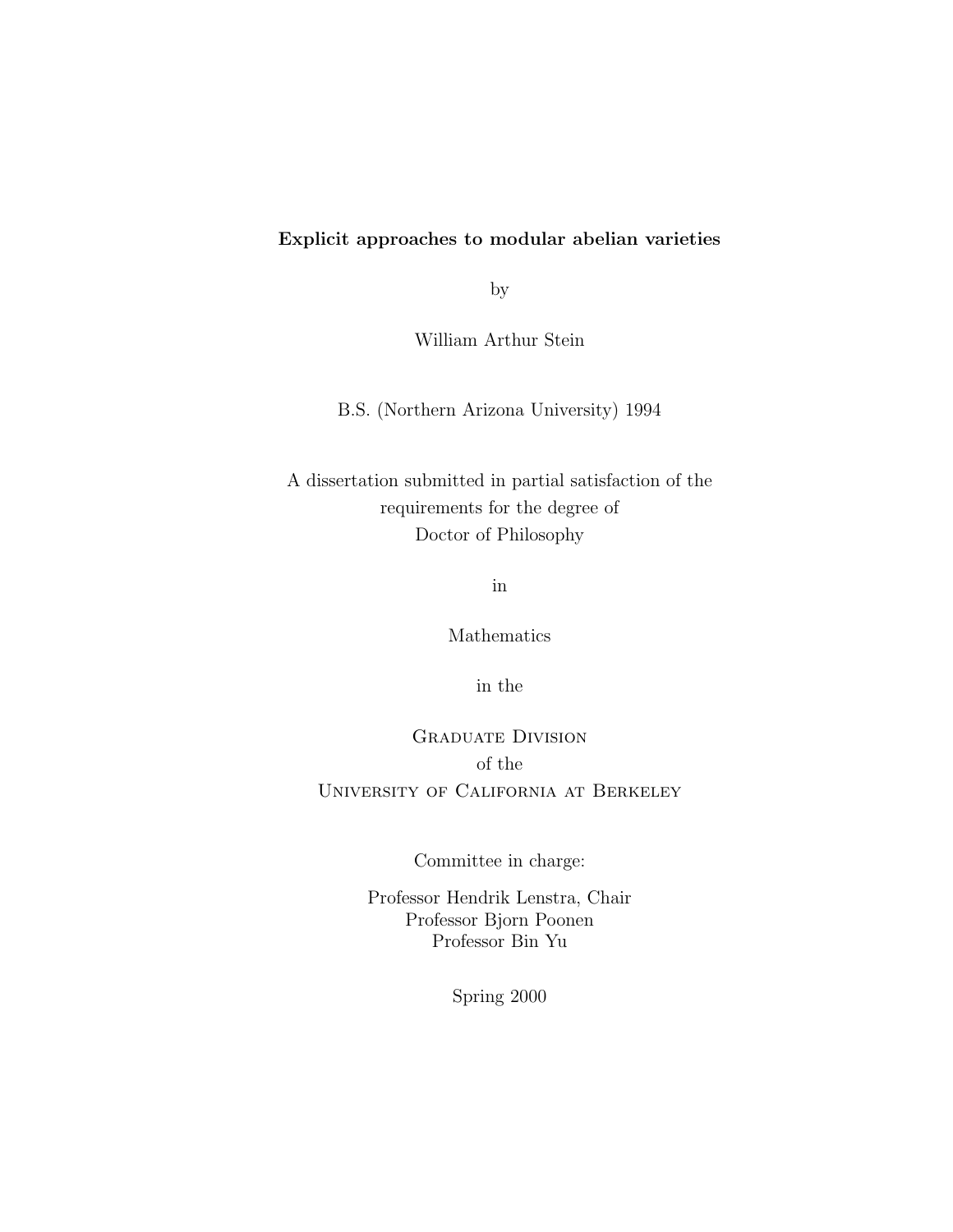The dissertation of William Arthur Stein is approved:

Chair Date Date Date

University of California at Berkeley

Spring 2000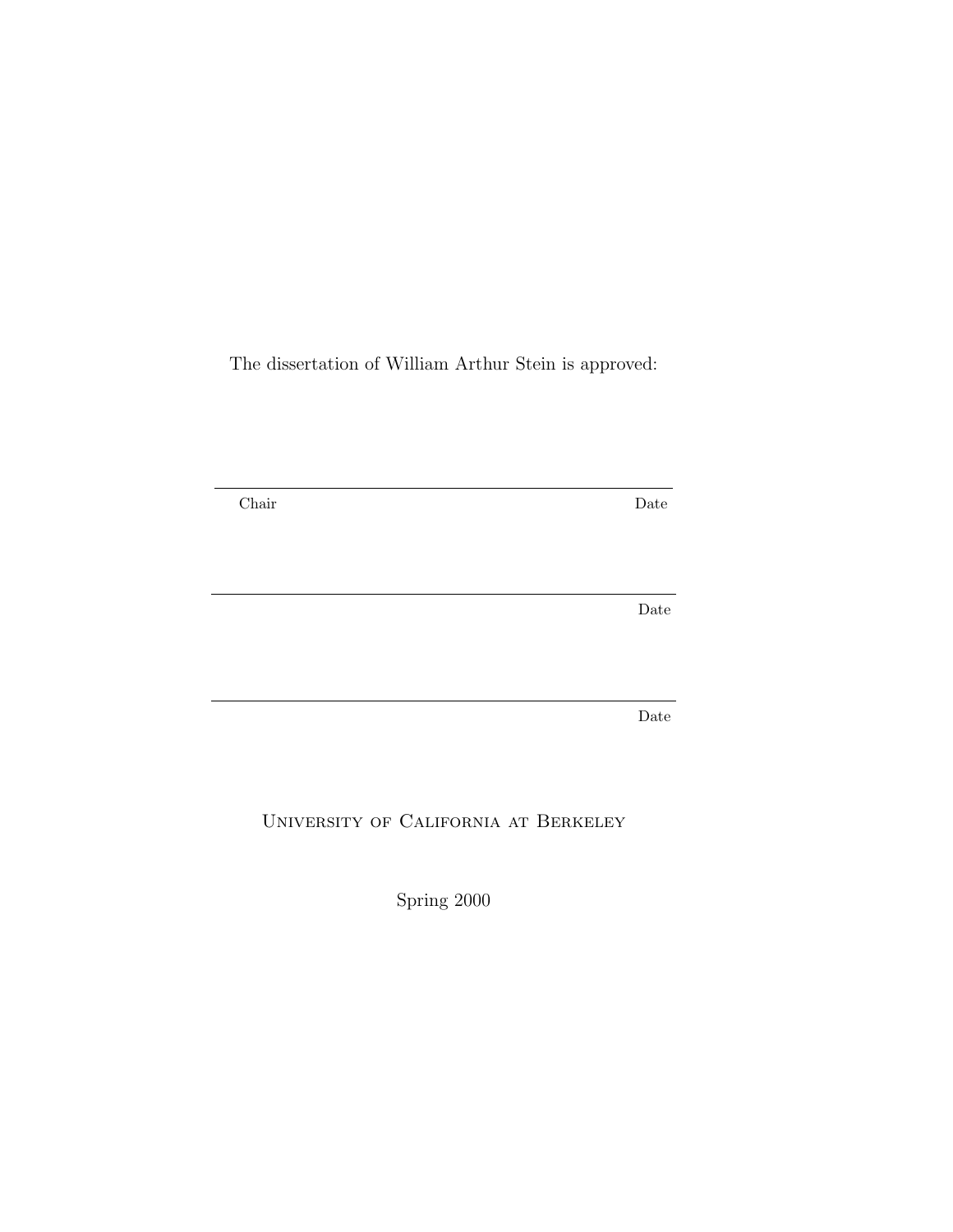Explicit approaches to modular abelian varieties

Copyright 2000 by William Arthur Stein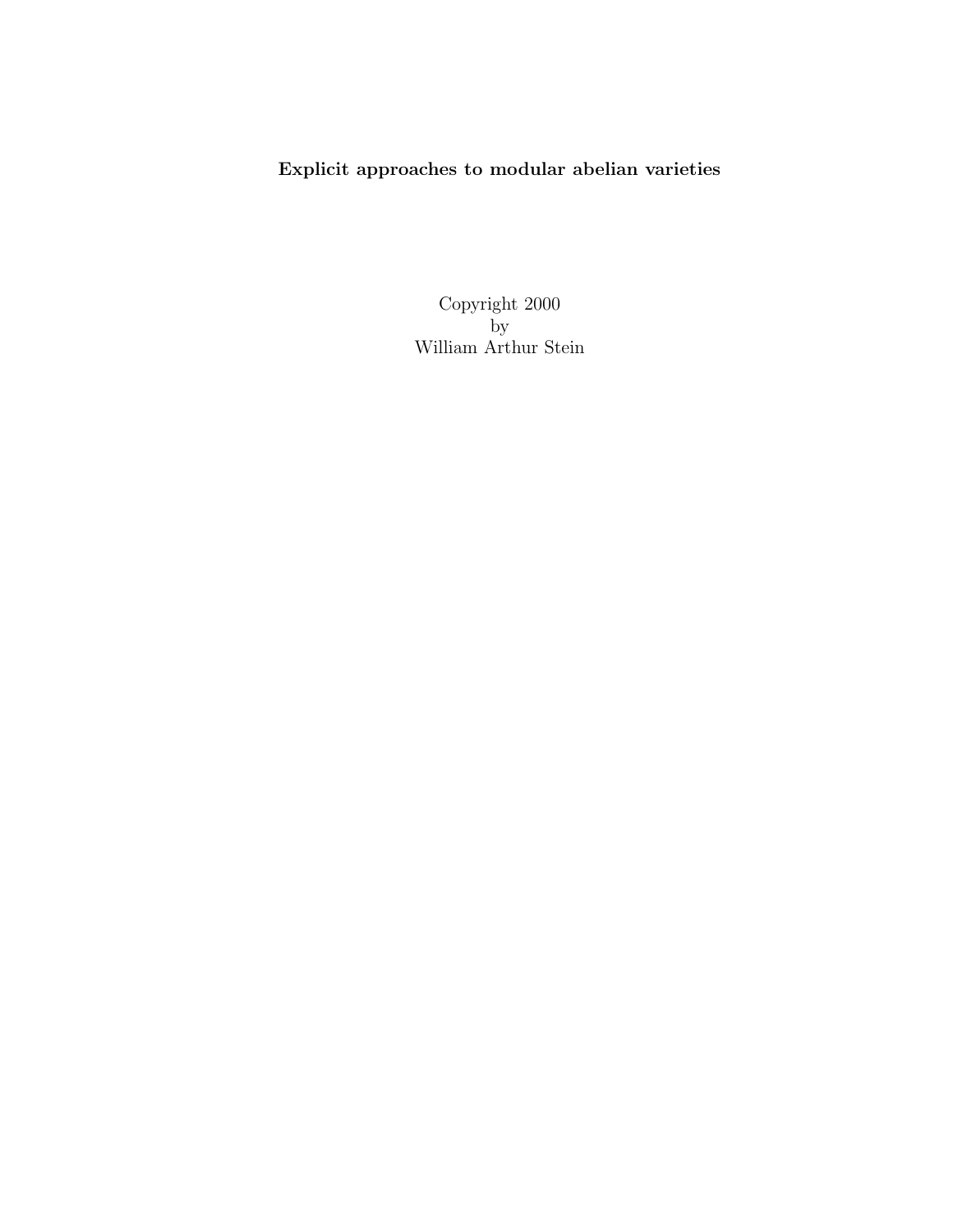## Abstract

#### Explicit approaches to modular abelian varieties

by

William Arthur Stein Doctor of Philosophy in Mathematics University of California at Berkeley Professor Hendrik Lenstra, Chair

I investigate the Birch and Swinnerton-Dyer conjecture, which ties together the constellation of invariants attached to an abelian variety. I attempt to verify this conjecture for certain specific modular abelian varieties of dimension greater than one. The key idea is to use Barry Mazur's notion of visibility, coupled with explicit computations, to produce lower bounds on the Shafarevich-Tate group. I have not finished the proof of the conjecture in these examples; this would require computing explicit upper bounds on the order of this group.

I next describe how to compute in spaces of modular forms of weight at least two. I give an integrated package for computing, in many cases, the following invariants of a modular abelian variety: the modular degree, the rational part of the special value of the L-function, the order of the component group at primes of multiplicative reduction, the period lattice, upper and lower bounds on the torsion subgroup, and the real volume. Taken together, these algorithms are frequently sufficient to compute the odd part of the conjectural order of the Shafarevich-Tate group of an analytic rank 0 optimal quotient of  $J_0(N)$ , with N square-free. I have not determined the exact structure of the component group, the order of the component group at primes whose square divides the level, or the exact order of the torsion subgroup in all cases. However, I do provide generalizations of some of the above algorithms to higher weight forms with nontrivial character.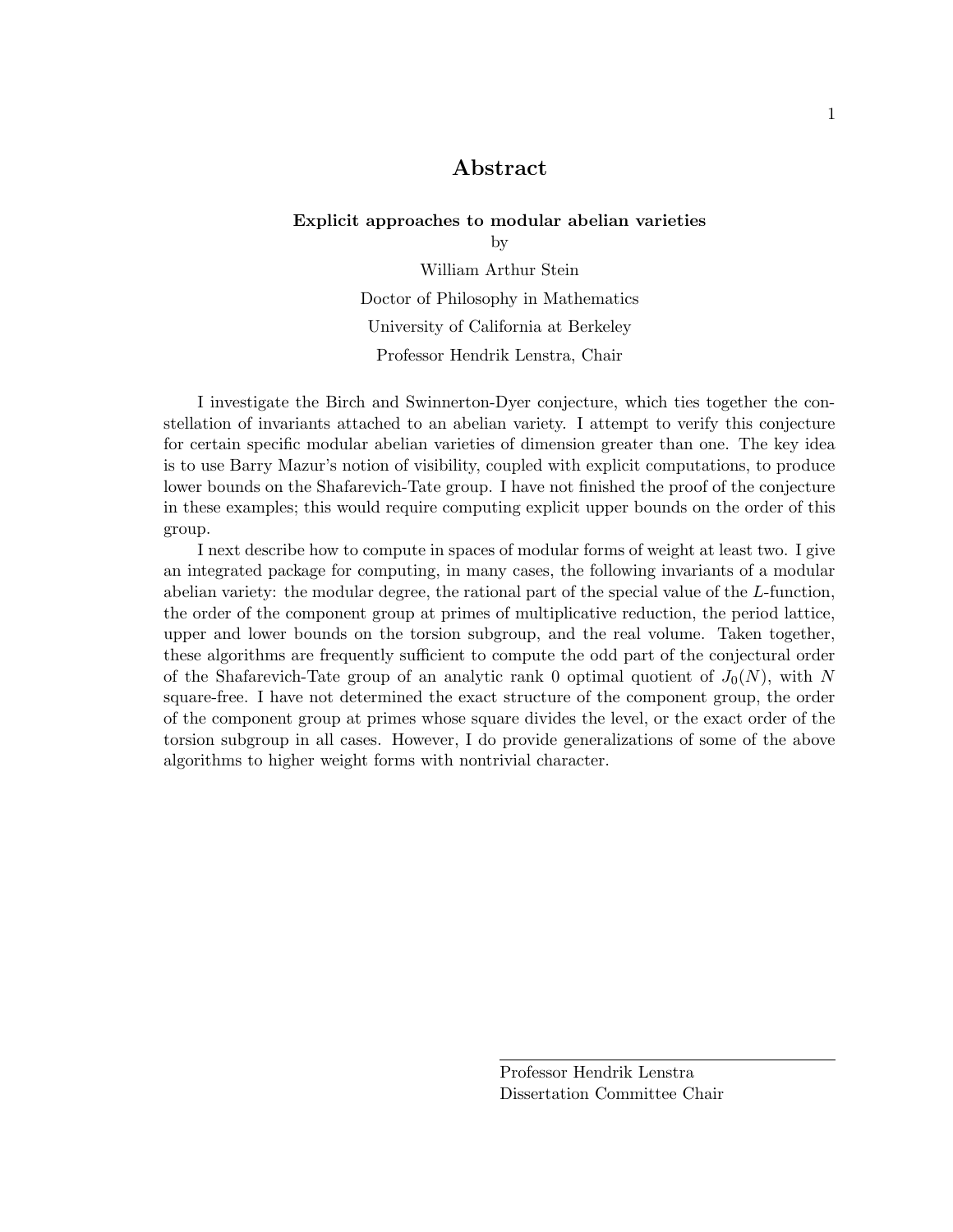To my parents and my grandmother, Annette Maurer.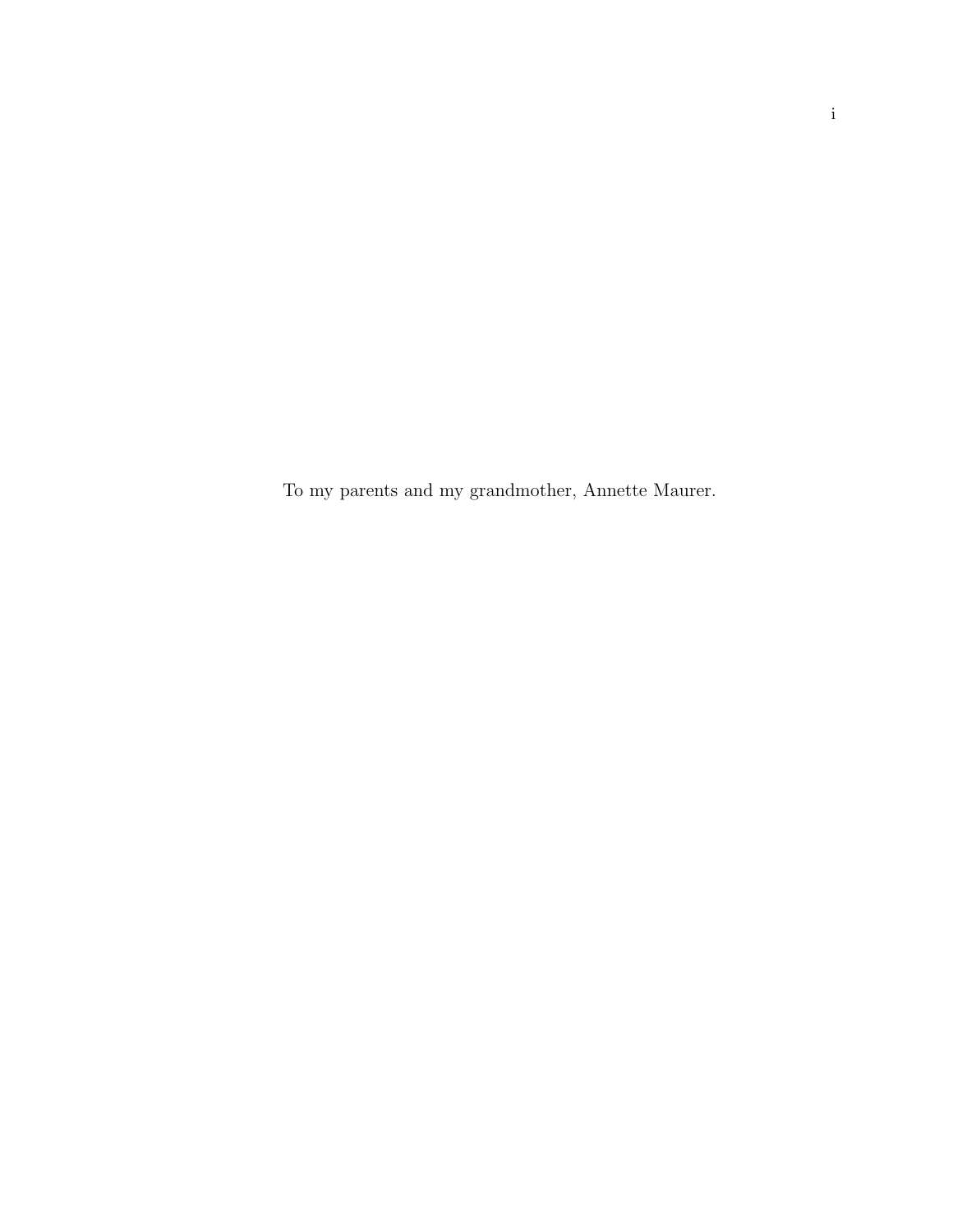# **Contents**

|                                                             |         | List of Figures                                                                      | $\mathbf{v}$                      |  |  |  |  |  |  |  |  |
|-------------------------------------------------------------|---------|--------------------------------------------------------------------------------------|-----------------------------------|--|--|--|--|--|--|--|--|
|                                                             |         | List of Tables                                                                       | vi                                |  |  |  |  |  |  |  |  |
|                                                             |         | List of Symbols                                                                      | vii                               |  |  |  |  |  |  |  |  |
|                                                             | Preface |                                                                                      | $\mathbf{1}$                      |  |  |  |  |  |  |  |  |
| $\mathbf 1$                                                 |         | The Birch and Swinnerton-Dyer conjecture                                             | $\bf{2}$                          |  |  |  |  |  |  |  |  |
| 1.1                                                         |         |                                                                                      |                                   |  |  |  |  |  |  |  |  |
|                                                             |         | 1.1.1                                                                                | $\overline{3}$                    |  |  |  |  |  |  |  |  |
|                                                             |         | 1.1.2                                                                                | 3                                 |  |  |  |  |  |  |  |  |
|                                                             |         | 1.1.3                                                                                | $\overline{4}$                    |  |  |  |  |  |  |  |  |
|                                                             |         | 1.1.4                                                                                | $\overline{4}$                    |  |  |  |  |  |  |  |  |
|                                                             |         | 1.1.5                                                                                | $\overline{5}$<br>$6\phantom{.}6$ |  |  |  |  |  |  |  |  |
| Motivation for considering abelian varieties<br>1.1.6       |         |                                                                                      |                                   |  |  |  |  |  |  |  |  |
| Existence of nontrivial visible elements of $III(A)$<br>1.2 |         |                                                                                      |                                   |  |  |  |  |  |  |  |  |
| 1.3                                                         |         |                                                                                      |                                   |  |  |  |  |  |  |  |  |
|                                                             |         | 1.3.1                                                                                | 9                                 |  |  |  |  |  |  |  |  |
|                                                             |         | 1.3.2<br>Table 1.2: Shafarevich-Tate groups at prime level $\dots \dots \dots$       | 10                                |  |  |  |  |  |  |  |  |
|                                                             |         | 1.3.3<br>Tables 1.3–1.6: New visible Shafarevich-Tate groups $\dots \dots$           | 11                                |  |  |  |  |  |  |  |  |
|                                                             | 1.4     |                                                                                      | 12                                |  |  |  |  |  |  |  |  |
|                                                             |         | 1.4.1                                                                                | 12                                |  |  |  |  |  |  |  |  |
|                                                             |         | 1.4.2                                                                                | 14                                |  |  |  |  |  |  |  |  |
| $\overline{2}$                                              |         | Modular symbols                                                                      | 19                                |  |  |  |  |  |  |  |  |
|                                                             | 2.1     |                                                                                      | 19                                |  |  |  |  |  |  |  |  |
|                                                             | 2.2     |                                                                                      | 21                                |  |  |  |  |  |  |  |  |
|                                                             | 2.3     | Duality between modular symbols and modular forms $\ldots \ldots \ldots \ldots$      | 21<br>22                          |  |  |  |  |  |  |  |  |
| 2.4<br>Linear operators                                     |         |                                                                                      |                                   |  |  |  |  |  |  |  |  |
|                                                             |         | 2.4.1                                                                                | 22                                |  |  |  |  |  |  |  |  |
|                                                             |         | 2.4.2                                                                                | 23                                |  |  |  |  |  |  |  |  |
|                                                             |         | 2.4.3                                                                                | 23                                |  |  |  |  |  |  |  |  |
|                                                             | 2.5     |                                                                                      | 24                                |  |  |  |  |  |  |  |  |
|                                                             |         | 2.5.1<br>Computing coset representatives $\dots \dots \dots \dots \dots \dots \dots$ | 26                                |  |  |  |  |  |  |  |  |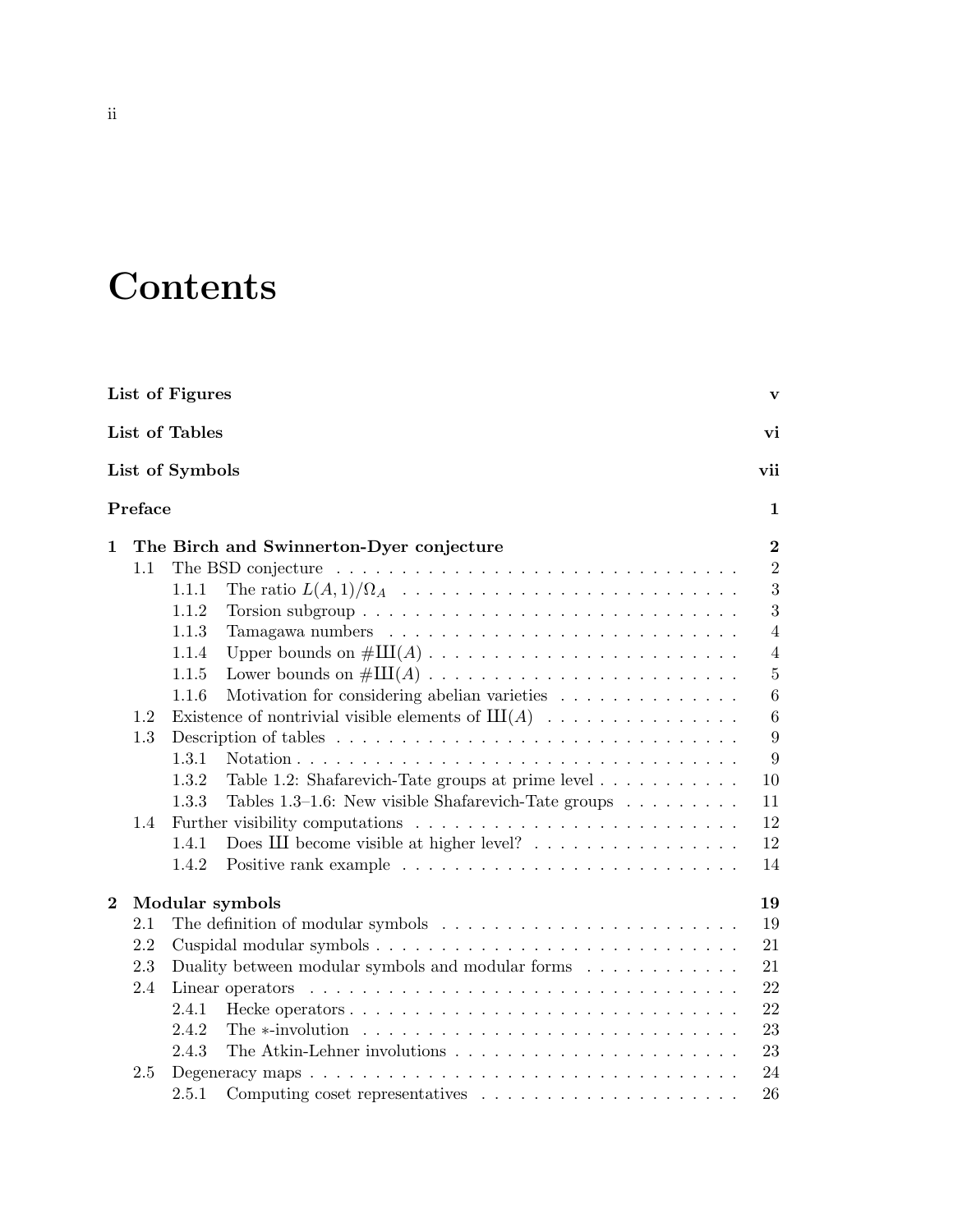|   |         | 27<br>2.5.2                                                                                          |
|---|---------|------------------------------------------------------------------------------------------------------|
|   | 2.6     | 27                                                                                                   |
|   |         | 28<br>2.6.1                                                                                          |
|   |         | 29<br>2.6.2                                                                                          |
|   |         | 30<br>The cuspidal and boundary spaces in terms of Manin symbols<br>2.6.3                            |
|   |         | Computing the boundary map $\ldots \ldots \ldots \ldots \ldots \ldots$<br>30<br>2.6.4                |
|   | 2.7     | 32<br>The complex torus attached to a modular form $\dots \dots \dots \dots \dots$                   |
|   |         | The case when the weight is $2 \ldots \ldots \ldots \ldots \ldots \ldots \ldots$<br>34<br>2.7.1      |
| 3 |         | 35<br>Applications of modular symbols                                                                |
|   | 3.1     | Computing the space of modular symbols $\ldots \ldots \ldots \ldots \ldots \ldots$<br>35             |
|   | $3.2\,$ | 37                                                                                                   |
|   | 3.3     | Representing and enumerating Dirichlet characters $\hfill\ldots\ldots\ldots\ldots\ldots\ldots$<br>38 |
|   | 3.4     | 40                                                                                                   |
|   | 3.5     | Decomposing the space of modular symbols $\dots \dots \dots \dots \dots \dots \dots$<br>40           |
|   |         | 41<br>3.5.1                                                                                          |
|   |         | 42<br>3.5.2<br>Efficient computation of Hecke operators on the dual space $\dots$ .                  |
|   |         | 43<br>3.5.3                                                                                          |
|   |         | 44<br>3.5.4                                                                                          |
|   |         | 44<br>3.5.5                                                                                          |
|   | 3.6     | 45                                                                                                   |
|   |         | 47<br>3.6.1                                                                                          |
|   | 3.7     | The rational period mapping $\ldots \ldots \ldots \ldots \ldots \ldots \ldots \ldots \ldots$<br>47   |
|   | 3.8     | 49                                                                                                   |
|   |         | 49<br>3.8.1                                                                                          |
|   |         | 50<br>Upper bound on torsion: Counting points mod $p \ldots \ldots \ldots$<br>3.8.2                  |
|   | 3.9     | 50                                                                                                   |
|   | 3.10    | 52                                                                                                   |
|   |         | 52                                                                                                   |
|   |         | 52                                                                                                   |
|   |         | 53                                                                                                   |
|   |         | 53                                                                                                   |
|   |         | 55<br>3.10.5 Bounding the denominator of the ratio $\ldots \ldots \ldots \ldots \ldots$              |
|   |         | 57                                                                                                   |
|   |         | 57                                                                                                   |
|   |         | 3.11.2 Numerical evidence for the $c_A = 1$ conjecture<br>58                                         |
|   |         | 59                                                                                                   |
|   |         | 59                                                                                                   |
|   |         | 3.12.2 Numerically computing period integrals<br>60                                                  |
|   |         | 62                                                                                                   |
|   |         | 3.12.4 Computing the period mapping $\ldots \ldots \ldots \ldots \ldots \ldots \ldots$<br>64         |
|   |         | 64                                                                                                   |
|   |         | 3.12.6 The real and minus volume associated to $A_f$<br>65                                           |
|   |         | 3.12.7 The component groups $c_{\infty}^+$ and $c_{\infty}^-$<br>66                                  |
|   |         | 67                                                                                                   |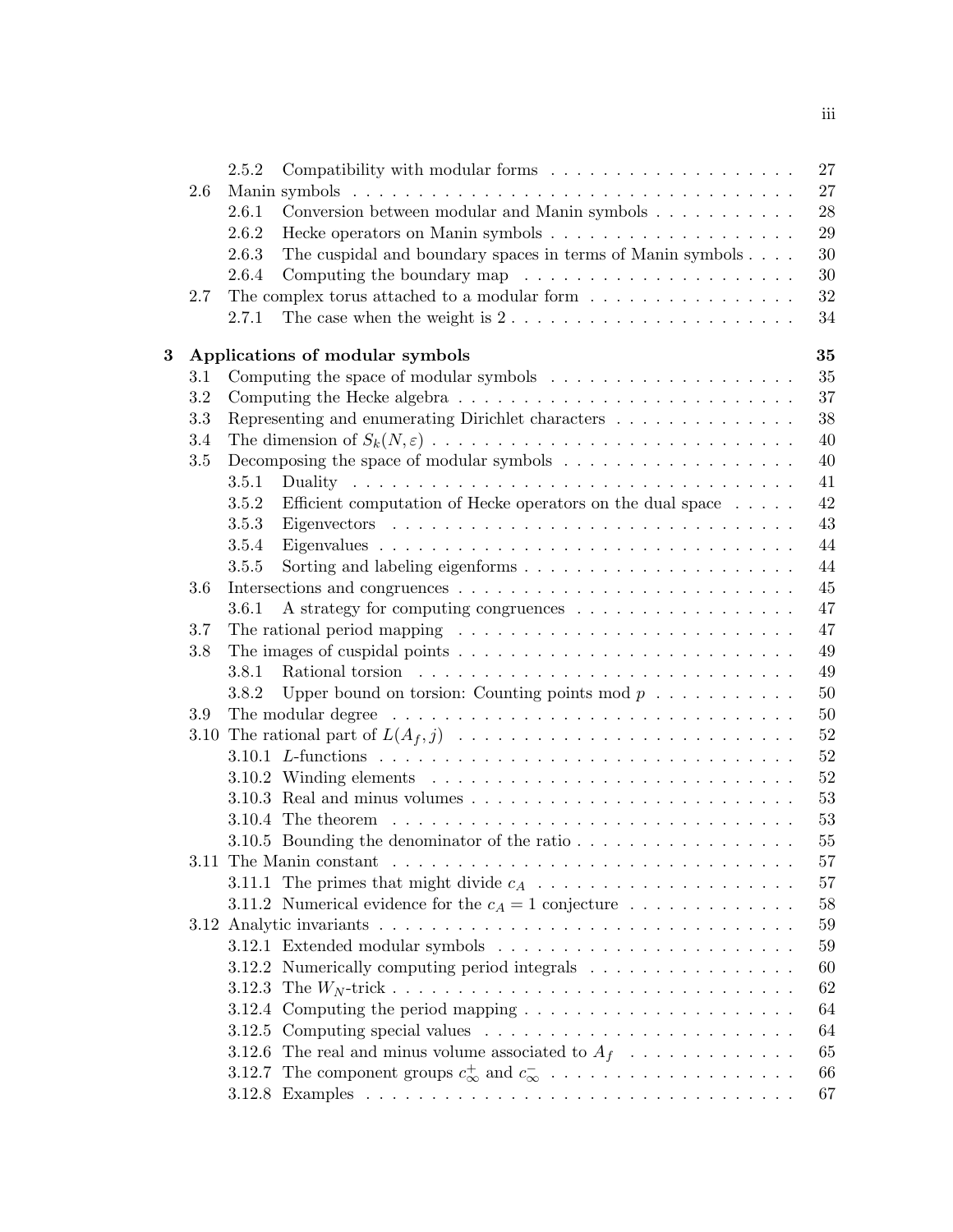| 4 |                           |                                                                                                    | Component groups of optimal quotients                                             | 70 |  |  |  |  |  |  |  |  |  |
|---|---------------------------|----------------------------------------------------------------------------------------------------|-----------------------------------------------------------------------------------|----|--|--|--|--|--|--|--|--|--|
|   | 4.1                       |                                                                                                    |                                                                                   | 70 |  |  |  |  |  |  |  |  |  |
|   |                           | 4.1.1                                                                                              |                                                                                   | 70 |  |  |  |  |  |  |  |  |  |
|   |                           | 71<br>4.1.2<br>71                                                                                  |                                                                                   |    |  |  |  |  |  |  |  |  |  |
|   |                           | The main result $\dots \dots \dots \dots \dots \dots \dots \dots \dots \dots \dots \dots$<br>4.1.3 |                                                                                   |    |  |  |  |  |  |  |  |  |  |
|   | 4.2                       | 72                                                                                                 |                                                                                   |    |  |  |  |  |  |  |  |  |  |
|   | 4.3                       |                                                                                                    |                                                                                   | 73 |  |  |  |  |  |  |  |  |  |
|   | 4.4                       |                                                                                                    |                                                                                   | 73 |  |  |  |  |  |  |  |  |  |
|   |                           | 4.4.1                                                                                              |                                                                                   | 74 |  |  |  |  |  |  |  |  |  |
|   |                           | 4.4.2                                                                                              |                                                                                   | 74 |  |  |  |  |  |  |  |  |  |
|   | 4.5                       | 76                                                                                                 |                                                                                   |    |  |  |  |  |  |  |  |  |  |
|   |                           | 4.5.1                                                                                              | Description of the component group in terms of the monodromy pairing              | 76 |  |  |  |  |  |  |  |  |  |
|   | 4.6                       |                                                                                                    |                                                                                   | 80 |  |  |  |  |  |  |  |  |  |
|   |                           | 4.6.1                                                                                              | Modular curves and semistability $\dots \dots \dots \dots \dots \dots \dots$      | 80 |  |  |  |  |  |  |  |  |  |
|   |                           | 4.6.2                                                                                              | Newforms and optimal quotients $\dots \dots \dots \dots \dots \dots \dots$        | 80 |  |  |  |  |  |  |  |  |  |
|   |                           | 4.6.3                                                                                              | Homology and the modular degree $\ldots \ldots \ldots \ldots \ldots \ldots$       | 80 |  |  |  |  |  |  |  |  |  |
|   |                           | 4.6.4                                                                                              | Rational points of the component group (Tamagawa numbers)                         | 81 |  |  |  |  |  |  |  |  |  |
|   | 4.7                       |                                                                                                    |                                                                                   | 82 |  |  |  |  |  |  |  |  |  |
|   |                           | 4.7.1                                                                                              | Conjectures and questions $\dots \dots \dots \dots \dots \dots \dots \dots \dots$ | 82 |  |  |  |  |  |  |  |  |  |
|   |                           | 472                                                                                                |                                                                                   | 83 |  |  |  |  |  |  |  |  |  |
|   | 88<br><b>Bibliography</b> |                                                                                                    |                                                                                   |    |  |  |  |  |  |  |  |  |  |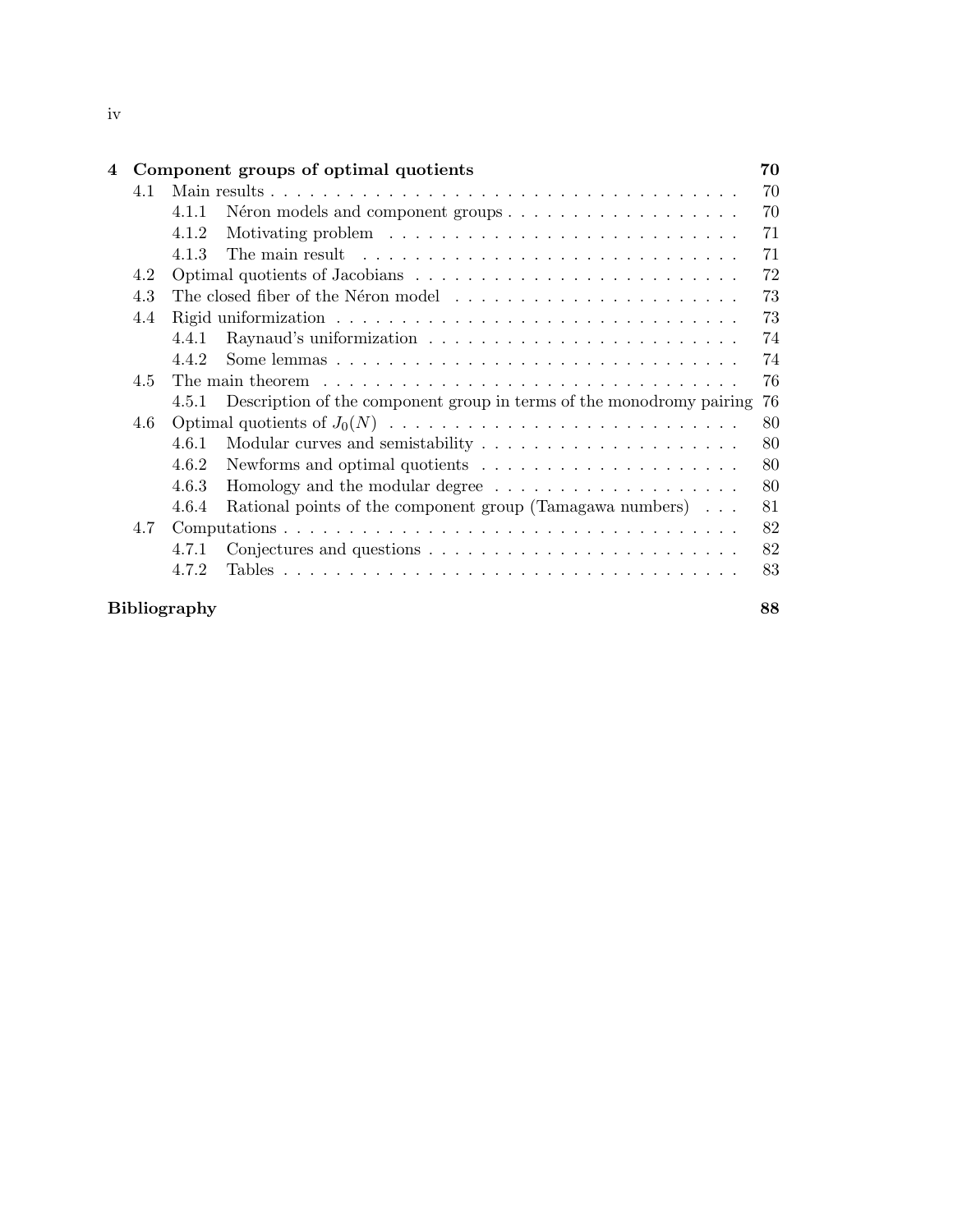# List of Figures

| 3.1 <sup>7</sup> |  |  |  |  |  |  |  |  |  |  |  |  |  |  |  |  |  |  |  |  |  |  |  |  |  |  |  |  |  |  |  |  |  |  |  |  |  |  |
|------------------|--|--|--|--|--|--|--|--|--|--|--|--|--|--|--|--|--|--|--|--|--|--|--|--|--|--|--|--|--|--|--|--|--|--|--|--|--|--|
|------------------|--|--|--|--|--|--|--|--|--|--|--|--|--|--|--|--|--|--|--|--|--|--|--|--|--|--|--|--|--|--|--|--|--|--|--|--|--|--|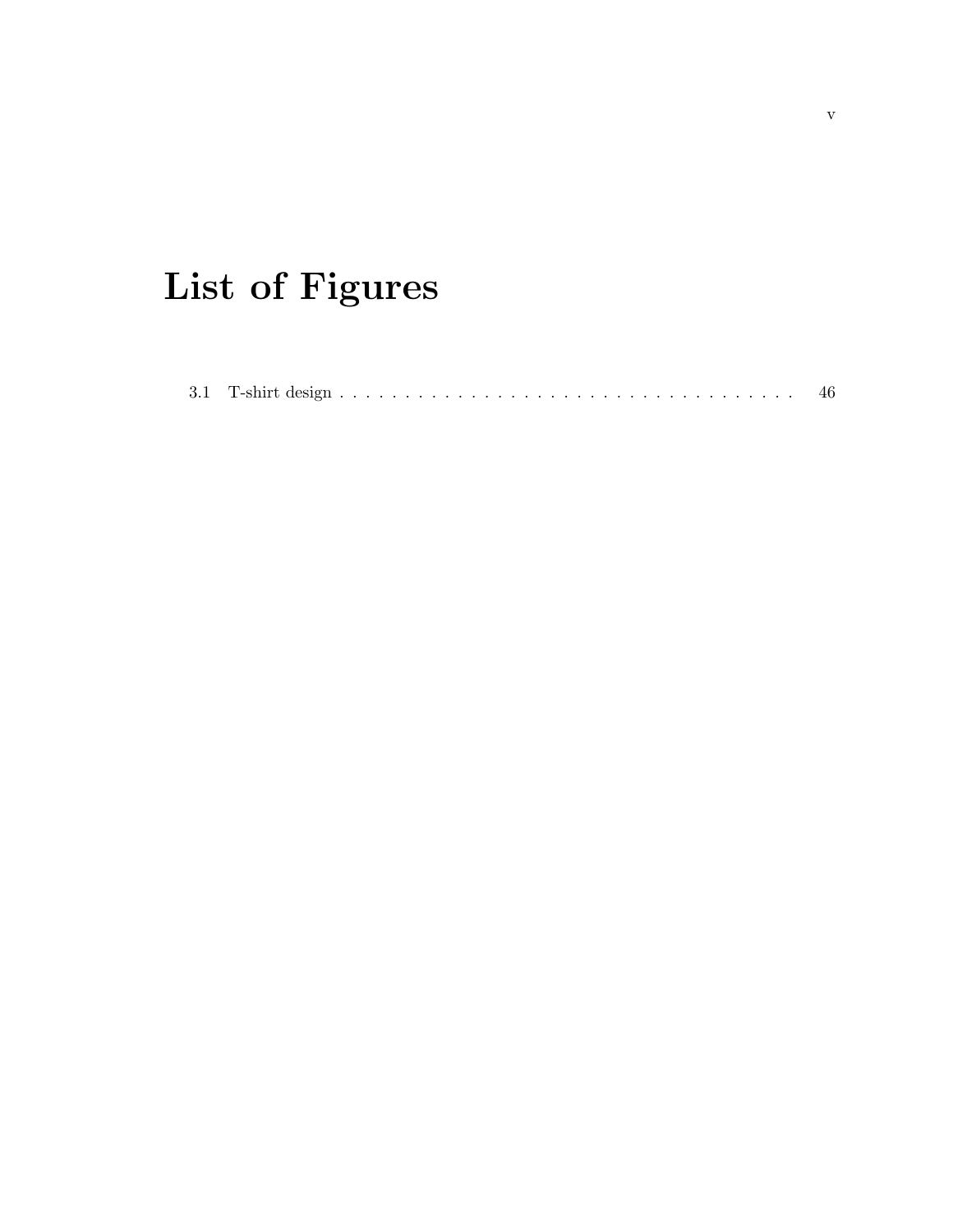# List of Tables

| 1.1 | Odd invisible $ III_E  > 1$ , all $N \leq 5500$ (from Table 1 of [18])                                  | 12 |
|-----|---------------------------------------------------------------------------------------------------------|----|
| 1.2 | Shafarevich-Tate groups at prime level. (The entries in the columns "mod"                               |    |
|     | deg" and "# $\text{III}_{nn}$ " are only really the odd parts of "mod deg" and "# $\text{III}_{nn}$ ".) | 15 |
| 1.3 |                                                                                                         | 16 |
| 1.4 |                                                                                                         | 17 |
| 1.5 |                                                                                                         | 17 |
| 1.6 |                                                                                                         | 18 |
| 3.1 | Volumes associated to level one cusp forms. $\dots \dots \dots \dots \dots \dots \dots$                 | 68 |
| 3.2 |                                                                                                         | 69 |
| 3.3 |                                                                                                         | 69 |
| 4.1 |                                                                                                         | 84 |
| 4.2 |                                                                                                         | 85 |
| 4.3 | Big component groups $\dots \dots \dots \dots \dots \dots \dots \dots \dots \dots \dots \dots$          | 85 |
| 4.4 |                                                                                                         | 86 |
| 4.5 |                                                                                                         | 87 |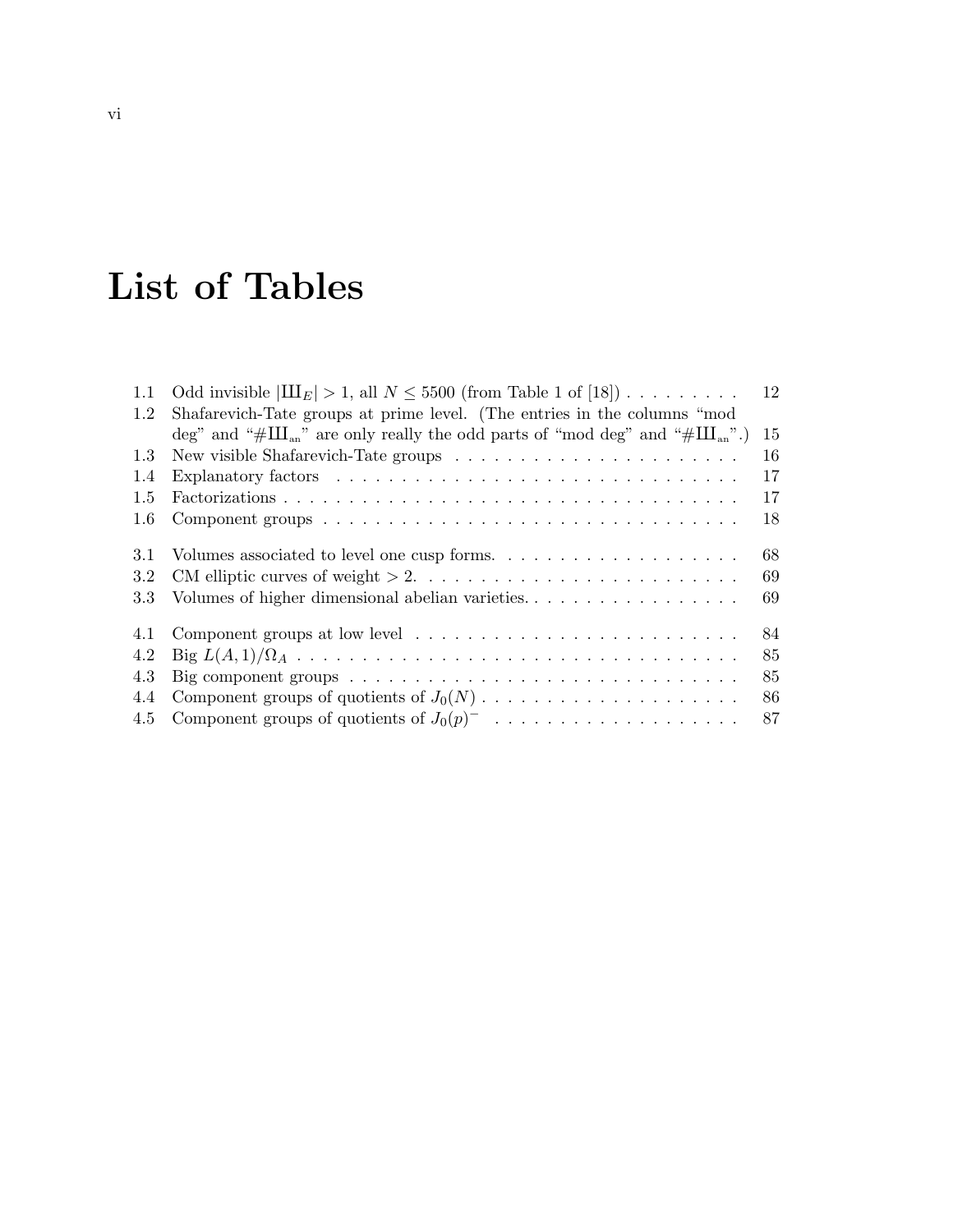# List of Symbols

| Symbol                                      | Definition                                                                                                      | Page |
|---------------------------------------------|-----------------------------------------------------------------------------------------------------------------|------|
| $A^{\vee}$                                  | dual to $A$                                                                                                     | 33   |
| $\mathcal{B}_k(N,\varepsilon)$              | module of boundary modular symbols                                                                              | 21   |
| $c_A$                                       | Manin constant of A                                                                                             | 57   |
| $m_A$                                       | modular degree                                                                                                  | 50   |
| $\mathbf{e}_i$                              | <i>i</i> th winding element $X^{i-1}Y^{k-2-(i-1)}\{0,\infty\}$                                                  | 52   |
| $\mathcal{M}_k(N,\varepsilon)$              | module of modular symbols                                                                                       | 20   |
| $\overline{\mathcal{M}}_k(N,\varepsilon)$   | module of extended modular symbols                                                                              | 59   |
| M[I]                                        | $\bigcap_{a\in I} \ker(a)$                                                                                      |      |
| $P(X,Y){\alpha,\beta}$                      | higher weight modular symbol                                                                                    | 20   |
| [P(X, Y), (u, v)]                           | higher weight Manin symbol                                                                                      | 27   |
| $\mathcal{\boldsymbol{S}}_k(N,\varepsilon)$ | module of cuspidal modular symbols                                                                              | 21   |
| $T_n$                                       | <i>nth</i> Hecke operator                                                                                       | 29   |
| $V_k$                                       | module of homogeneous polynomials of degree $k$                                                                 | 20   |
| $W_d$                                       | dth Atkin-Lehner involution                                                                                     | 23   |
| $\alpha_t, \beta_t$                         | degeneracy maps                                                                                                 | 24   |
| $\Theta_f$                                  | rational period mapping                                                                                         | 47   |
| $\sigma$ , $\tau$                           | $\sigma = \begin{pmatrix} 0 & -1 \\ 1 & 0 \end{pmatrix}, \tau = \begin{pmatrix} 0 & -1 \\ 1 & -1 \end{pmatrix}$ | 27   |
| $\Phi_f$                                    | analytic period mapping                                                                                         | 59   |
| $\Phi_{A,p}$                                | component group of A at $p$                                                                                     | 71   |
| $\Omega_A$                                  | real volume                                                                                                     | 66   |
| $\langle \, , \, \rangle$                   | integration pairing                                                                                             | 22   |
| $\ast$                                      | star involution                                                                                                 | 23   |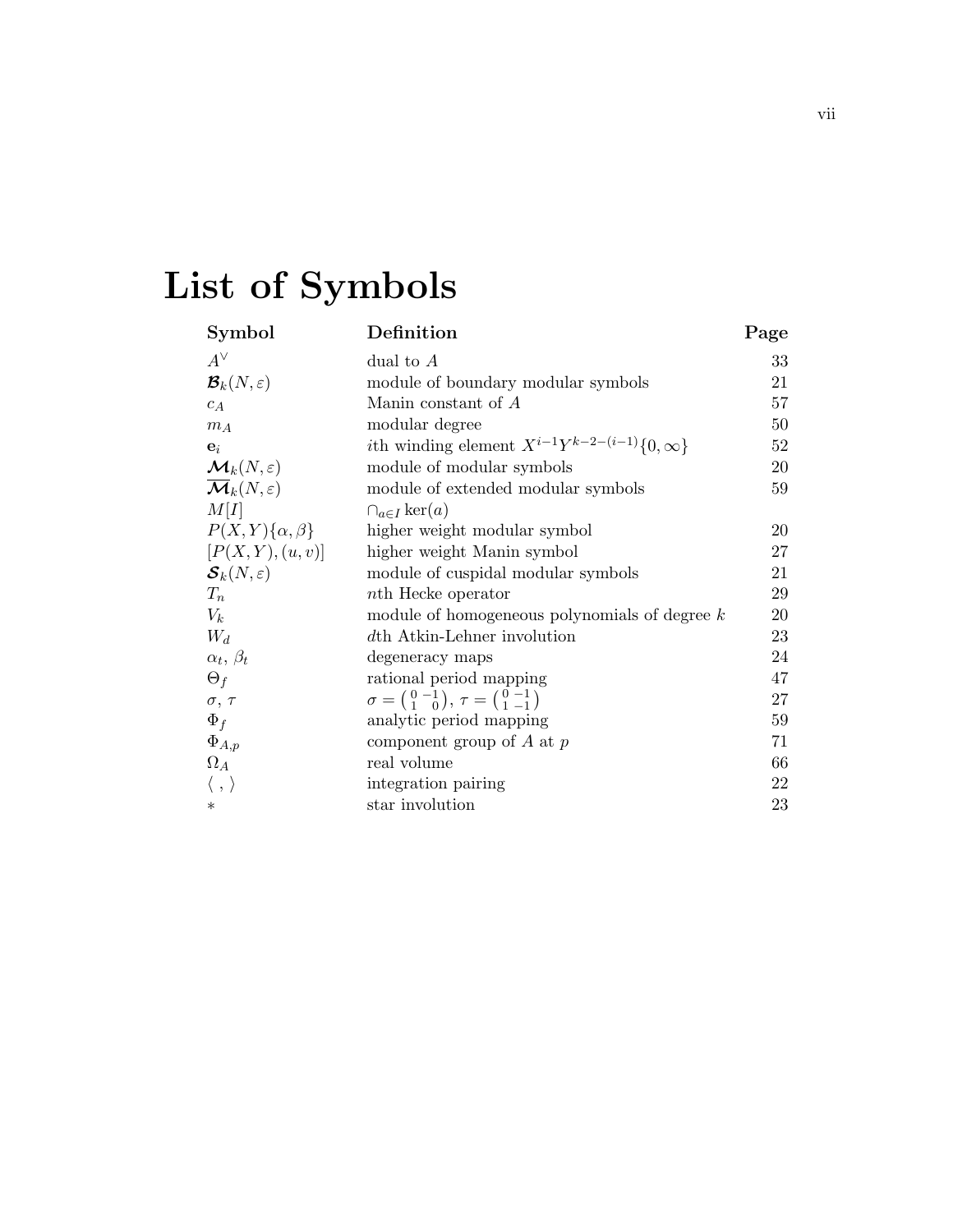#### Acknowledgements

It is a pleasure to thank my thesis adviser, Hendrik Lenstra, for patiently guiding my intellectual development in innumerable ways. In addition, Robert Coleman, Barry Mazur, and Ken Ribet generously shared their countless ideas and unbounded enthusiasm with me. Robert helped me to understand  $p$ -adics, Barry taught me to visualize Shafarevich-Tate groups, and Ken explained congruences, component groups, and tutored me in the elusive art of mathematical exposition.

This thesis would not have been possible without the questions that arose out of exhilarating collaborations with Amod Agashe, Kevin Buzzard, Loïc Merel, David Moulton, Ed Schaefer, Helena Verrill, and Joe Wetherell. I would like to thank Ahmed Abbes, Matt Baker, Brian Conrad, János Csirik, Jordan Ellenberg, Edray Goins, David Jones, Ezra Miller, Bjorn Poonen, and Mak Trifkovic for asking and answering many stimulating questions.

I wish to thank Hendrik Lenstra and Ken Ribet for providing me with financial support during part of the writing of this thesis, Sarah M. Hallam for providing further support, the Cal@SiliconValley university fellowship for supporting me throughout my final year, and the MAGMA group for their computational support.

Finally, I would like to thank Bjorn Poonen for thoroughly reading this thesis and pointing out many ways in which it could be improved.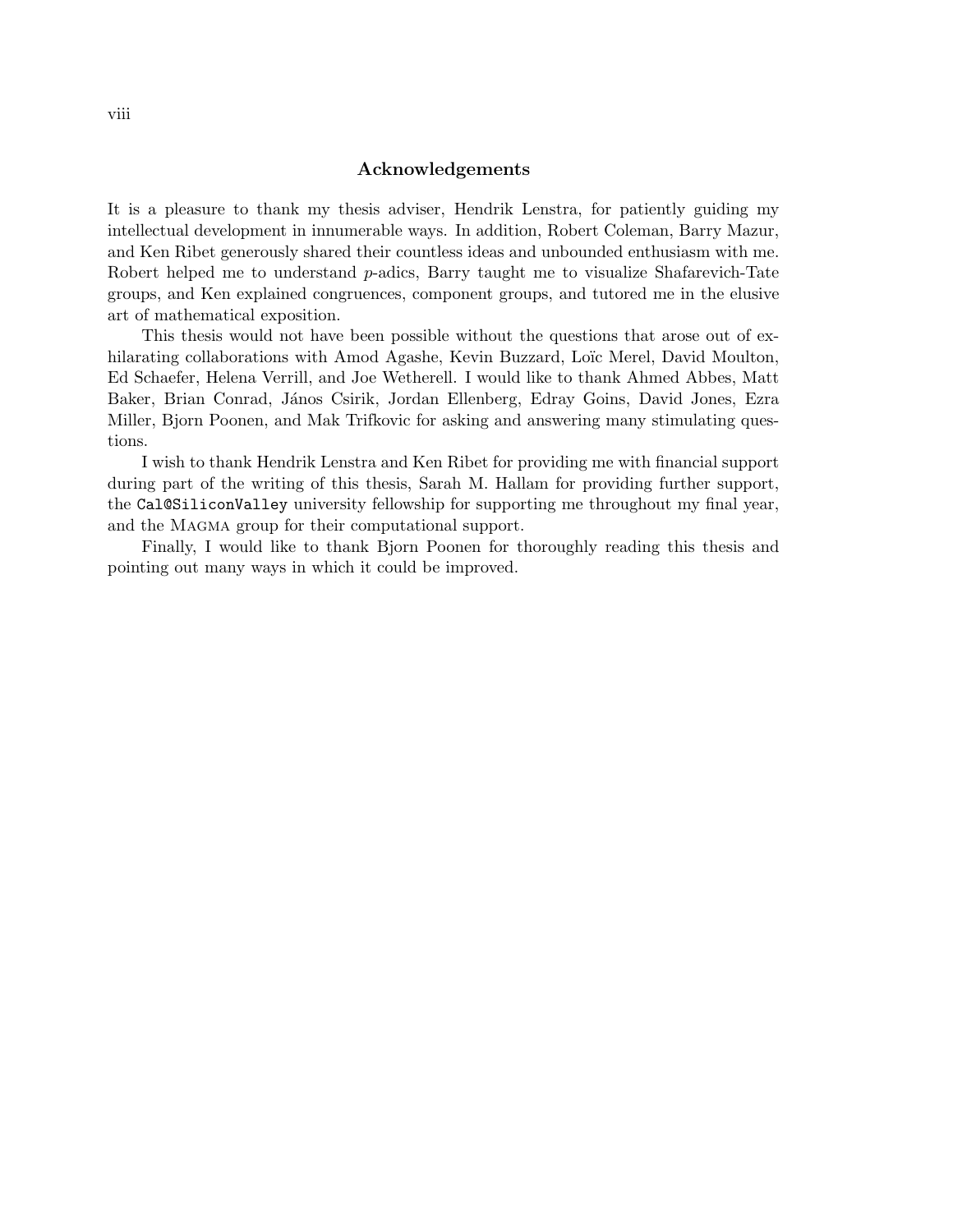# Preface

The object of numerical computation is theoretical advance.  $-A. O. L. Atkin, see [5]$ 

The definition of the spaces of modular forms as functions on the upper half plane satisfying a certain equation is very abstract. The definition of the Hecke operators even more so. Nevertheless, one wishes to carry out explicit investigations into these objects.

We are fortunate that we now have methods available that allow us to transform the vector space of cusp forms of given weight and level into a concrete object, which can be explicitly computed. We have the work of Atkin-Lehner, Birch, Swinnerton-Dyer, Manin, Merel, and many others to thank for this (see [6, 16, 45]). For example, the Eichler-Selberg trace formula, as extended in [30], can be used to compute characteristic polynomials of Hecke operators. One can compute Hecke operators using Brandt matrices and quaternion algebras [32, 52]; another closely related method involves the module of enhanced supersingular elliptic curves [47]. In the course of computing large tables of invariants of elliptic curves in [16], Cremona demonstrated the power of systematic computation using modular symbols.

Various methods often must be used in concert to obtain information about the package of invariants attached to a modular form. For example, computing orders of component groups of optimal quotients of  $J_0(N)$  involves computations on the module of supersingular elliptic curves combined with modular symbols techniques (see Chapter 4).

Chapter 1 is an attempt to systematically prove the Birch and Swinnerton-Dyer conjecture for a certain finite list of rank-0 quotients of  $J_0(N)$  that have nontrivial Shafarevich-Tate groups. The key idea is to use Barry Mazur's notion of visibility, coupled with explicit computations, to produce lower bounds on the Shafarevich-Tate group. I have not finished the proof of the conjecture in these examples; this would require computing explicit upper bounds on the order of this group. However, I obtain explicit formulas and data that will be helpful in further investigations.

The following three chapters describe the algorithms used in Chapter 1, along with generalizations to eigenforms on  $\Gamma_1(N)$  of integral weight greater than two. I have used these algorithms to investigate the Artin Conjecture [12], Serre's conjecture, and many other problems not described in this thesis. I have implemented most of the algorithms that are described in Chapters 2–4 in both Magma and C++; this implementation should be available in the standard release of Magma in versions 2.7 and greater.

William A. Stein University of California, Berkeley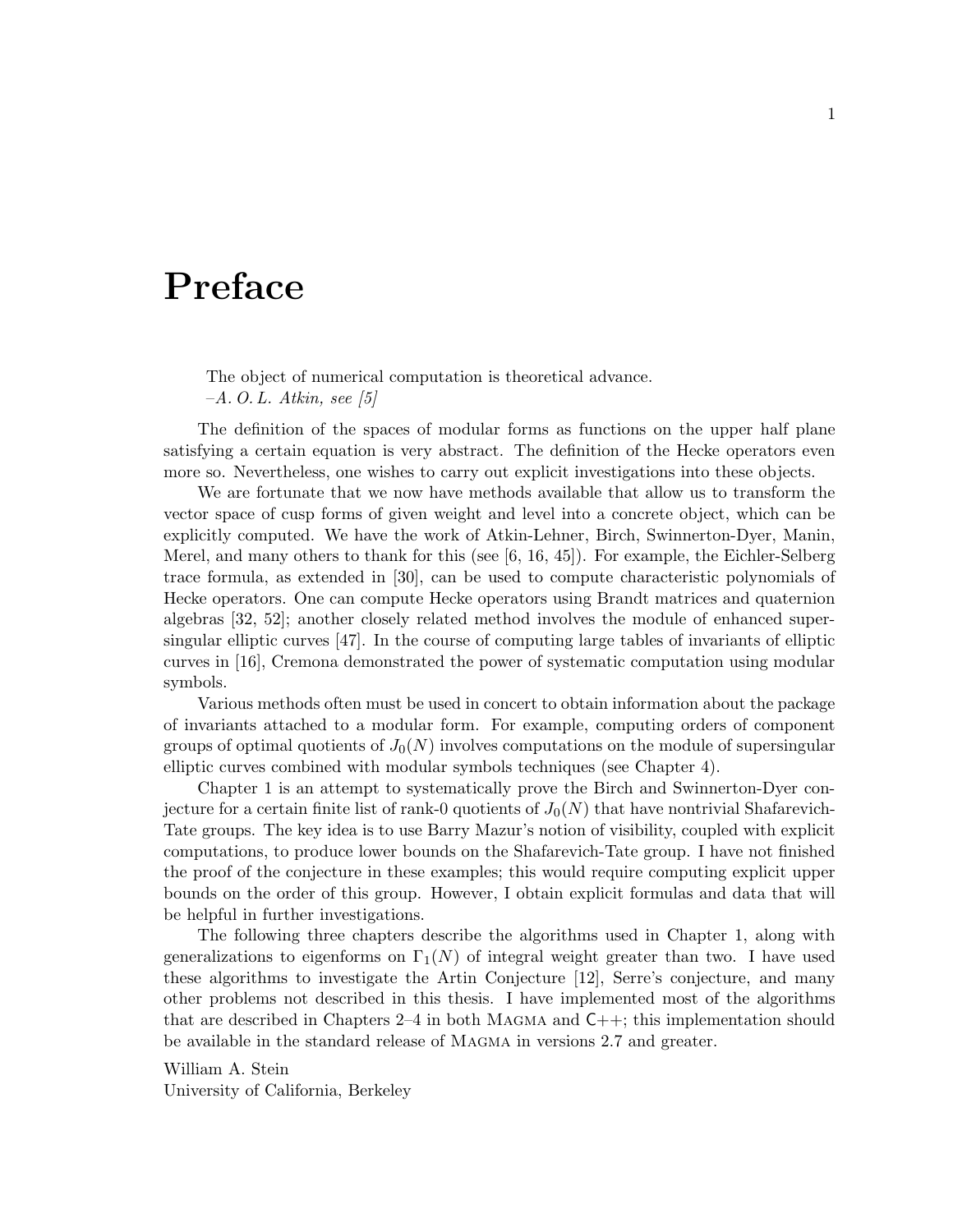# Chapter 1

# The Birch and Swinnerton-Dyer conjecture

Now that the Shimura-Taniyama conjecture has been proved, many experts consider the Birch and Swinnerton-Dyer conjecture (BSD conjecture) to be one of the main outstanding problems in the field (see [19, pg. 549] and [68, Intro.]). This conjecture ties together many of the arithmetic and analytic invariants of an elliptic curve. At present, there is no general class of elliptic curves for which the full BSD conjecture is known, though a slightly weakened form is known for a fairly broad class of complex multiplication elliptic curves of analytic rank 0 (see [55]), and several deep partial results have been obtained during the last twenty years (see, e.g., [27] and [33]).

Approaches to the BSD conjecture that rely on congruences between modular forms are likely to require a deeper understanding of the analogue of the BSD conjecture for higher-dimensional abelian varieties. As a first step, this chapter presents theorems and explicit computations of some of the arithmetic invariants of modular abelian varieties.

The reader is urged to also read A. Agashe's 2000 Berkeley Ph.D. thesis which cover similar themes. The paper of Cremona and Mazur's [18] paints a detailed experimental picture of the way in which congruences link Mordell-Weil and Shafarevich-Tate groups of elliptic curves.

# 1.1 The BSD conjecture

By [10] we now know that every elliptic curve over **Q** is a quotient of the curve  $X_0(N)$ , whose complex points are the isomorphism classes of pairs consisting of a (generalized) elliptic curve and a cyclic subgroup of order N. Let  $J_0(N)$  denote the Jacobian of  $X_0(N)$ ; this is an abelian variety of dimension equal to the genus of  $X_0(N)$  whose points correspond to the degree 0 divisor classes on  $X_0(N)$ . The survey article [21] is a good guide to the facts and literature about the family of abelian varieties  $J_0(N)$ .

Following Mazur [41], we make the following definition.

**Definition 1.1 (Optimal quotient).** An *optimal quotient* of  $J_0(N)$  is a quotient A of  $J_0(N)$  by an abelian subvariety.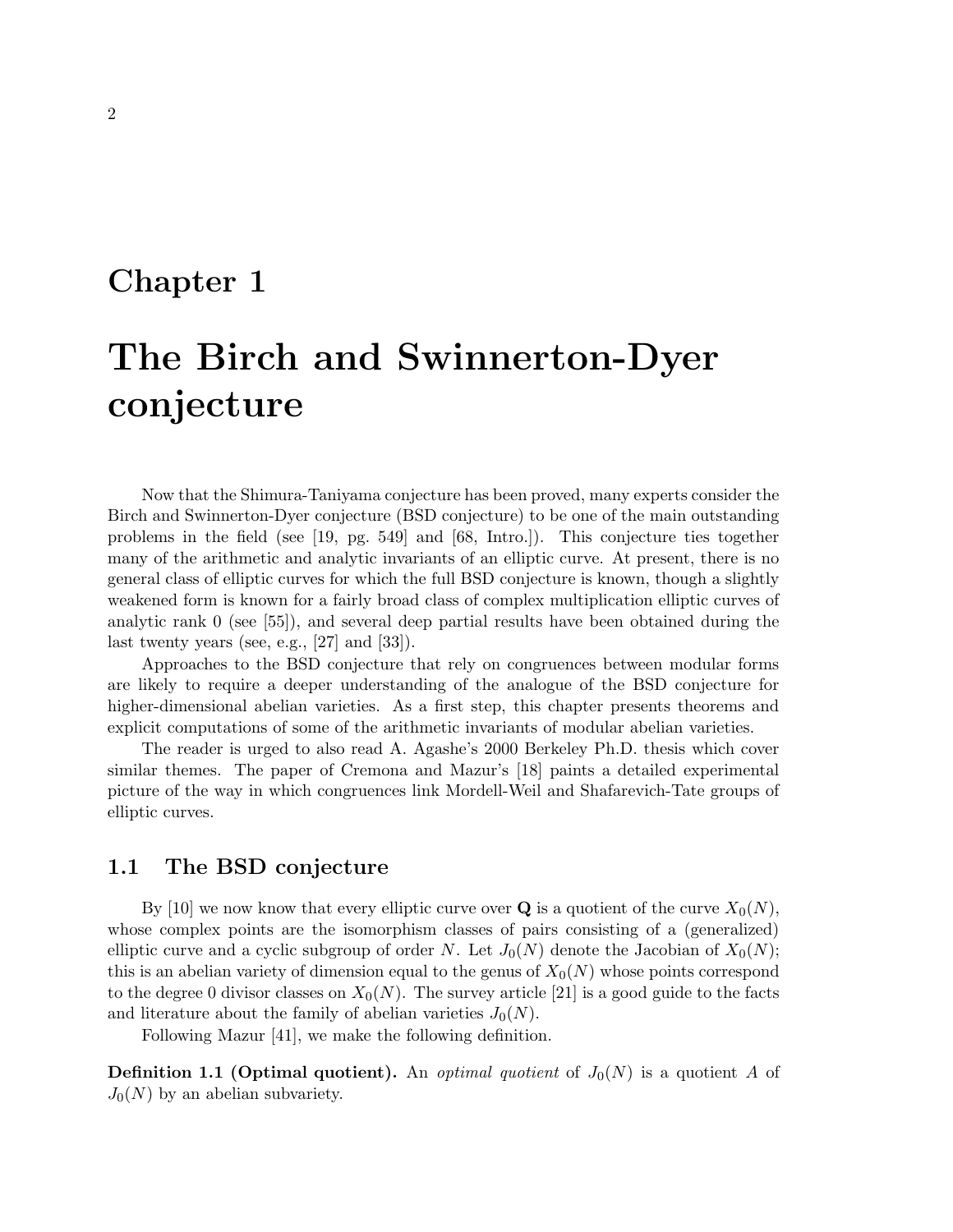#### 1.1. THE BSD CONJECTURE 3

Consider an optimal quotient A such that  $L(A, 1) \neq 0$ . By [35],  $A(\mathbf{Q})$  and  $\text{III}(A)$  are both finite. The BSD conjectureasserts that

$$
\frac{L(A,1)}{\Omega_A} = \frac{\# \text{III}(A) \cdot \prod_{p|N} c_p}{\# A(\mathbf{Q}) \cdot \# A^{\vee}(\mathbf{Q})}.
$$

Here the Shafarevich-Tate group

$$
\mathrm{III}(A) := \ker\left(H^1(\mathbf{Q}, A) \to \prod_v H^1(\mathbf{Q}_v, A)\right)
$$

is a measure of the failure of the local-to-global principle; the Tamagawa numbers  $c_p$  are the orders of the groups of rational points of the component groups of  $A$  (see Chapter 4); the real number  $\Omega_A$  is the measure of  $A(\mathbf{R})$  with respect to a basis of differentials having everywhere nonzero good reduction (see Section 3.12.6); and  $A^{\vee}$  is the abelian variety dual to  $A$  (see [50, §9]). This chapter makes a small contribution to the long-term goal of verifying the above conjecture for many specific abelian varieties on a case-by-case basis. In a large list of examples, we compute the conjectured order of  $III(A)$ , up to a power of 2, and then show that  $III(A)$  is at least as big as conjectured. We also discuss methods to obtain upper bounds on  $\#\text{III}(A)$ , but do not carry out any computations in this direction. This is the first step in a program to verify the above conjecture for an infinite family of quotients of  $J_0(N)$ .

#### 1.1.1 The ratio  $L(A, 1)/\Omega_A$

Extending classical work on elliptic curves, A. Agashe and the author proved the following theorem.

**Theorem 1.2.** Let m be the largest square dividing N. The ratio  $L(A,1)/\Omega_A$  is a rational number that can be explicitly computed, up to a unit (conjecturally 1) in  $\mathbb{Z}[1/(2m)]$ .

Proof. The proof uses modular symbols combined with an extension of the argument used by Mazur in [41] to bound the Manin constant. The modular symbols part of the proof for L-functions attached to newforms of weight  $k \geq 2$  is given in Section 3.10; it involves expressing the ratio  $L(A, 1)/\Omega_A$  as the lattice index of two modules over the Hecke algebra. The bound on the Manin constant is given in Section 3.11.  $\Box$ 

The author has computed  $L(A, 1)/\Omega_A$  for all simple optimal quotients of level  $N \leq$ 1500; this table can be obtained from the author's web page.

Remark 1.3. The method of proof should also give similar results for special values of twists of  $L(A, s)$ , just as it does in the case dim  $A = 1$  (see [16, Prop. 2.11.2]).

#### 1.1.2 Torsion subgroup

We can compute upper and lower bounds on  $\#A(\mathbf{Q})_{\text{tor}}$ , see Section 3.8; these frequently determine  $#A(\mathbf{Q})_{\text{tor}}$ .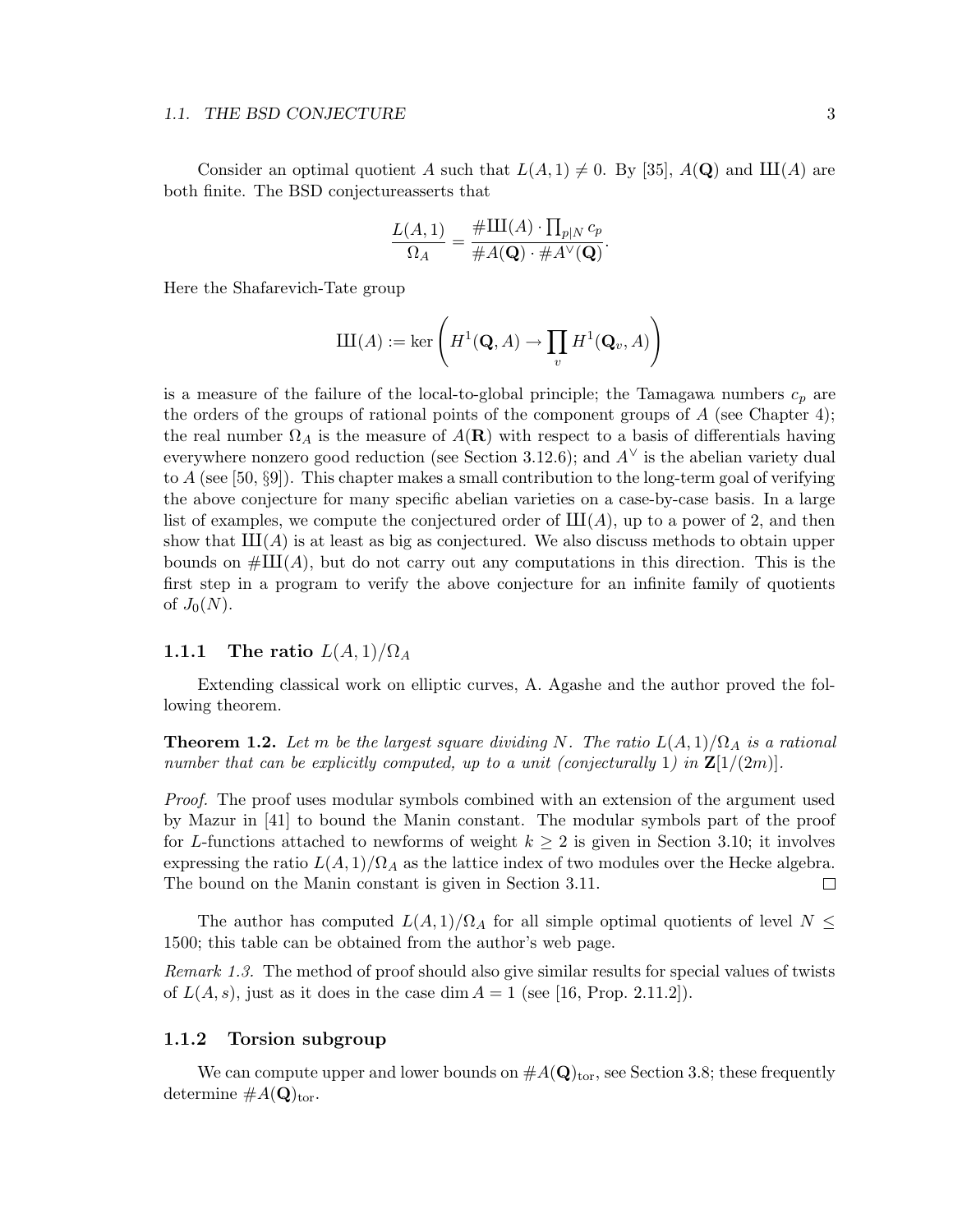These methods, combined with the method used to obtain Theorem 1.2, yield the following corollary, which supports the expected cancellation between torsion and  $c_p$  coming from the reduction map sending rational points to their image in the component group of A. The corollary also generalizes to higher weight forms, thus suggesting a geometric way to think about reducibility of modular Galois representations.

**Corollary 1.4.** Let n be the order of the image of  $(0) - (\infty)$  in  $A(\mathbf{Q})$ , and let m be the largest square dividing N. Then  $n \cdot L(A, 1)/\Omega_A \in \mathbb{Z}[1/(2m)]$ .

For the proof, see Corollary 3.48 in Chapter 3.

#### 1.1.3 Tamagawa numbers

We prove the following theorem in Chapter 4.

**Theorem 1.5.** When  $p^2 \nmid N$ , the number  $c_p$  can be explicitly computed (up to a power of 2).

We can compute the order  $c_p$  of the group of rational points of the component group, but not its structure as a group. When  $p^2 \mid N$  it may be possible to compute  $c_p$  using the Drinfeld-Katz-Mazur model of  $X_0(N)$ , but we have not yet done this. There are also good bounds on the primes that can divide  $c_p$  when  $p^2 \mid N$ .

Systematic computations (see Section 4.7.1) using this formula suggest the following conjectural refinement of a result of Mazur [40].

**Conjecture 1.6.** Suppose N is prime and A is an optimal quotient of  $J_0(N)$  corresponding to a newform f. Then  $A(\mathbf{Q})_{\text{tor}}$  is generated by the image of  $(0) - (\infty)$  and  $c_p = \#A(\mathbf{Q})_{\text{tor}}$ . Furthermore, the product of the  $c_p$  over all simple optimal quotients corresponding to newforms equals the numerator of  $(N-1)/12$ .

I have checked this conjecture for all  $N \leq 997$  and, up to a power of 2, for all  $N \leq 2113$ . The first part is known when A is an elliptic curve (see [48]). Upon hearing of this conjecture, Mazur reportedly proved it when all "q-Eisenstein quotients" are simple. There are three promising approaches to finding a complete proof. One involves the explicit formula of Theorem 1.5; another is based on Ribet's level lowering theorem (see [53]), and a third makes use of a simplicity result of Merel (see [46]).

The formula that lies behind Theorem 1.5 probably has a natural analogue in weight greater than 2. One could then guess that it produces Tamagawa numbers of motifs attached to eigenforms of higher weight; however, we have no idea if this is really the case. These numbers appear in the conjectures of Bloch and Kato, which generalize the BSD conjecture to motifs (see [7]). Anyone wishing to try to compute them should be aware of Neil Dummigan's paper [22], which gives some information about the Tamagawa numbers of motifs attached by Scholl in [57] to modular eigenforms.

#### 1.1.4 Upper bounds on  $\#\text{III}(A)$

V. Kolyvagin (see [34]) and K. Kato (see, e.g., [58]) constructed Euler systems that were used to prove that  $\text{III}(A)$  is *finite* when  $L(A, 1) \neq 0$ . To verify the full BSD conjecture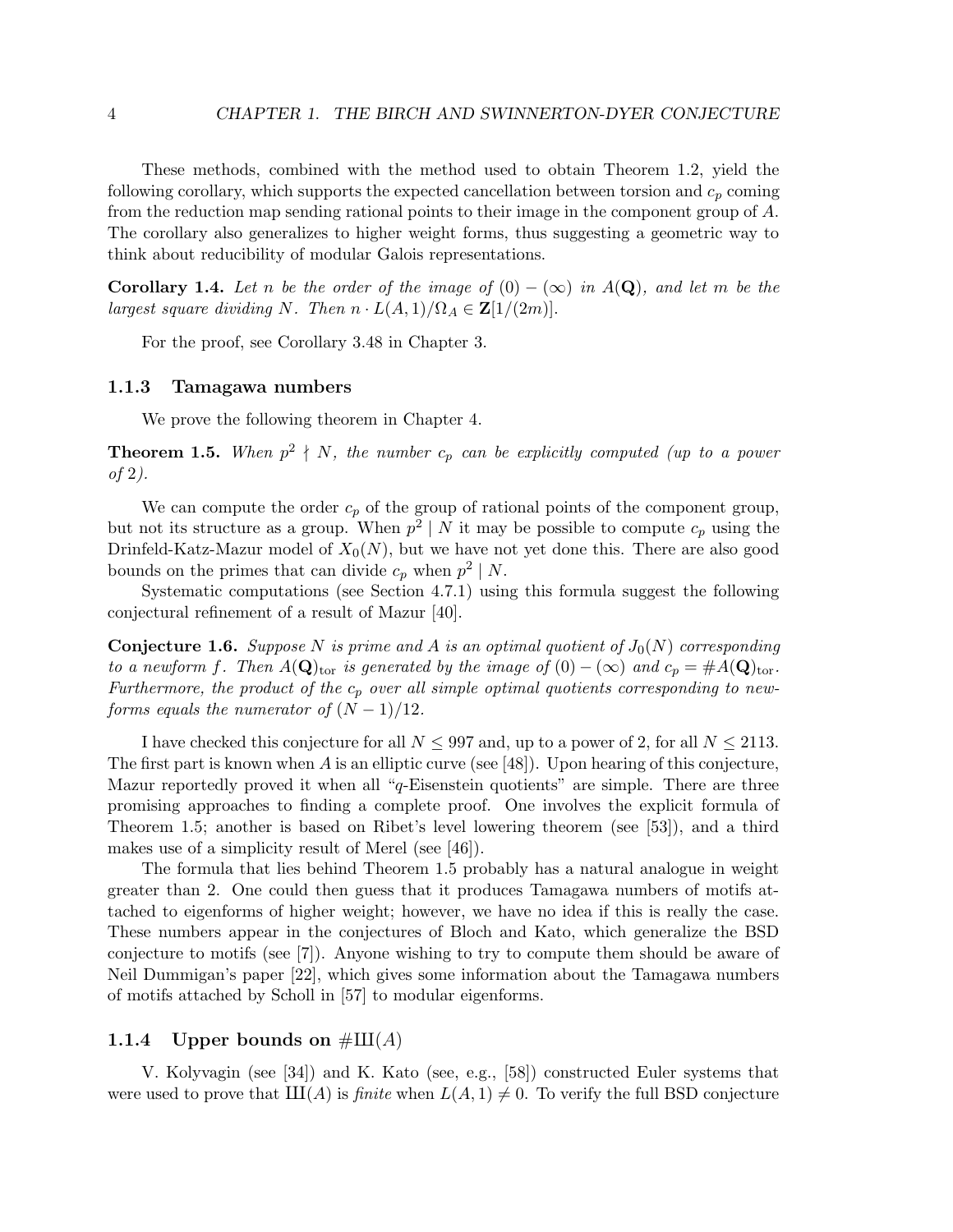for certain abelian varieties, we must make the Kolyvagin-Kato finiteness bound explicit. Kolyvagin's bounds involve computations with Heegner points, and Kato's involve a study of the Galois representations associated to A.

#### Kolyvagin's bounds

In [33], Kolyvagin obtains explicit upper bounds for  $\#\text{III}(A)$  for a certain (finite) list of elliptic curves A by computing the index in  $A(K)$  of the subgroup generated by the Heegner point, where K is a suitable imaginary quadratic extension. In [35], Kolyvagin and Logachev generalize Kolyvagin's earlier results; in Section 1.6, "Unsolved problems", they say that: "If one were to compute the height of a Heegner point  $y$  [...] considered in the present paper, then one would have succeeded in obtaining an upper bound for  $\#\text{III}$  for this curve." (By "curve" they mean abelian variety.) This suggests that explicit computations should yield upper bounds on the order of  $III(A)$ , but that they had not yet figured out how to carry out such computations.

#### Kato's bounds

Kato has constructed Euler systems coming from  $K_2$ -groups of modular curves. These can be used to prove the following theorem (see, e.g., [56, Cor. 3.5.19]).

**Theorem 1.7 (Kato).** Suppose E is an elliptic curve over  $Q$  without complex multiplication that E has conductor N, that E has good reduction at p, that p does not divide  $2r_E \prod_{q|N} L_q(q^{-1}) \# E(\mathbf{Q}_q)_{\text{tor}}$ , and the Galois representation  $\rho_{E,p} : G_{\mathbf{Q}} \to \text{Aut}(E[p])$  is surjective. Then

$$
\# III(E)_{p^{\infty}} \ \ divides \ \frac{L(E,1)}{\Omega_E}.
$$

Here  $L_q(x)$  is the local Euler factor at q and the constant  $r_E$  arises in the construction of Kato's Euler system. Rubin suggests that computing  $r_E$  is not very difficult (private communication). Appropriate variants of Kato's arguments give similar results for quotients of  $J_0(N)$  of arbitrary dimension, though these have not been written down.

#### 1.1.5 Lower bounds on  $\#\text{III}(A)$

One approach to showing that  $III(A)$  is as at least as large as predicted by the BSD conjecture is suggested by Mazur's notion of the visible part  $III(A)^\circ$  of  $III(A)$  (see [18, 43]). Let  $A^{\vee} \subset J_0(N)$  be the dual to A. The *visible part* of  $\text{III}(A^{\vee})$  is the kernel of the natural map  $\mathrm{III}(A^{\vee}) \to \mathrm{III}(J_0(N))$ . Mazur observed that if an element of order p in  $\mathrm{III}(A^{\vee})$  is visible, then it is explained by a "jump in the rank of Mordell-Weil" in the sense that there is another abelian subvariety  $B \subset J_0(N)$  such that  $p \mid \#(A^{\vee} \cap B)$  and the rank of B is positive.

Mazur's observation can be turned around: if there is another abelian variety B of positive rank such that  $p \mid \#(A^{\vee} \cap B)$ , then, under mild hypotheses (see Theorem 1.8), there is an element of  $III(A<sup>V</sup>)$  of order p. From a computational point of view it is easy to understand the intersections  $A^{\vee} \cap B$ ; see Section 3.6. From a theoretical point of view, nontrivial intersections "correspond" to congruences between modular forms. Thus the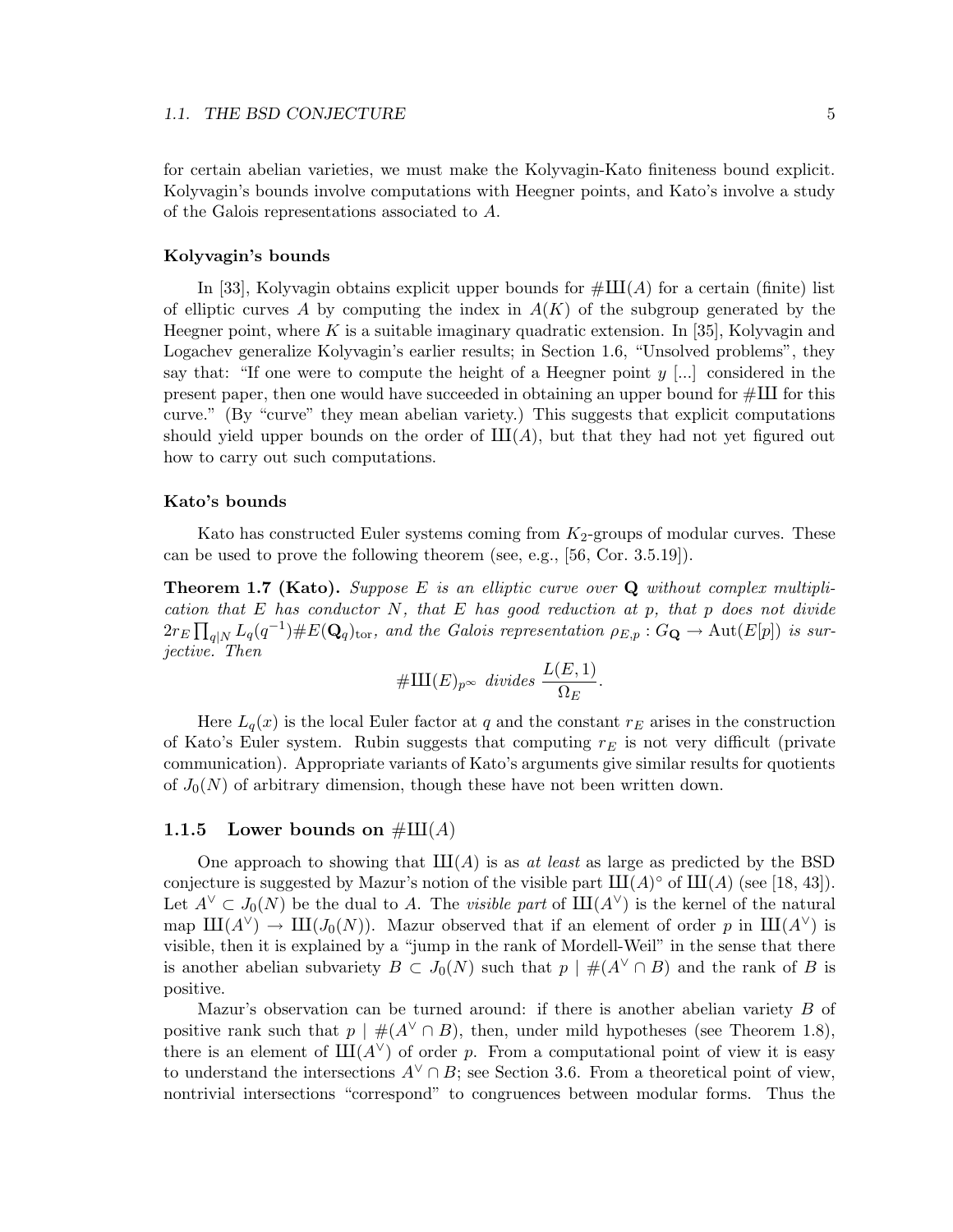well-developed theory of congruences between modular forms can be used to obtain a lower bound on  $\#III(A^{\vee}).$ 

#### Invisible elements of  $\#\amalg (A^{\vee})$

Numerical experiments suggest that as  $A^{\vee}$  varies,  $III(A^{\vee})$  is often not visible inside of  $J_0(N)$ . For example (see Table 1.2), the BSD conjecture predicts the existence of invisible elements of odd order in  $III(A^{\vee})$  for almost half of the 37 optimal quotients of prime level ≤ 2113.

#### Visibility at higher level

For every integer M (Ribet [54] tells us which M to choose), we can ask whether  $III(A<sup>V</sup>)$  maps to 0 under one of the natural maps  $A<sup>V</sup> \to J_0(NM)$ ; that is, we can ask whether  $III(A<sup>V</sup>)$  "becomes visible at level NM." We have been unable to prove in any particular case that  $III(A<sup>∨</sup>)$  is not visible at level N, but becomes visible at some level NM. See Section 1.4.1 for some computations which strongly indicate that such examples exist.

#### Visibility in some Jacobian

Johan de Jong proved that if E is an elliptic curve over a number field K and  $c \in$  $H^1(K, E)$  then there is a Jacobian J and an imbedding  $E \hookrightarrow J$  such that c maps to 0 under the natural map  $H^1(K, E) \to H^1(K, J)$  (see Remark 3 in [18]); de Jong's proof appears to generalize when  $E$  is replaced by an abelian variety, but time does not permit going into the details here.

#### 1.1.6 Motivation for considering abelian varieties

If A is an elliptic curve, then explaining  $\text{III}(A)$  using only congruences between elliptic curves will probably fail. This is because pairs of non-isogenous elliptic curves with isomorphic p-torsion for large  $p$  are, according to E. Kani's conjecture, extremely rare. It is crucial to understand what happens in all dimensions.

Within the range accessible by computer, abelian varieties exhibit more richly textured structure than elliptic curves. For example, there is a visible element of prime order 83341 in the Shafarevich-Tate group of an abelian variety of prime conductor 2333; in contrast, over all optimal elliptic curves of conductor up to 5500, it appears that the largest order of an element of a Shafarevich-Tate group is 7 (see the discussion in [18]).

# 1.2 Existence of nontrivial visible elements of  $\text{III}(A)$

The reader who wants to see tables of Shafarevich-Tate groups can safely skip to the next section.

Without relying on any unverified conjectures, we will use the following theorem to exhibit abelian varieties A such that the visible part of  $III(A)$  is nonzero. In the following theorem we do *not* assume that  $J$  is the Jacobian of a curve.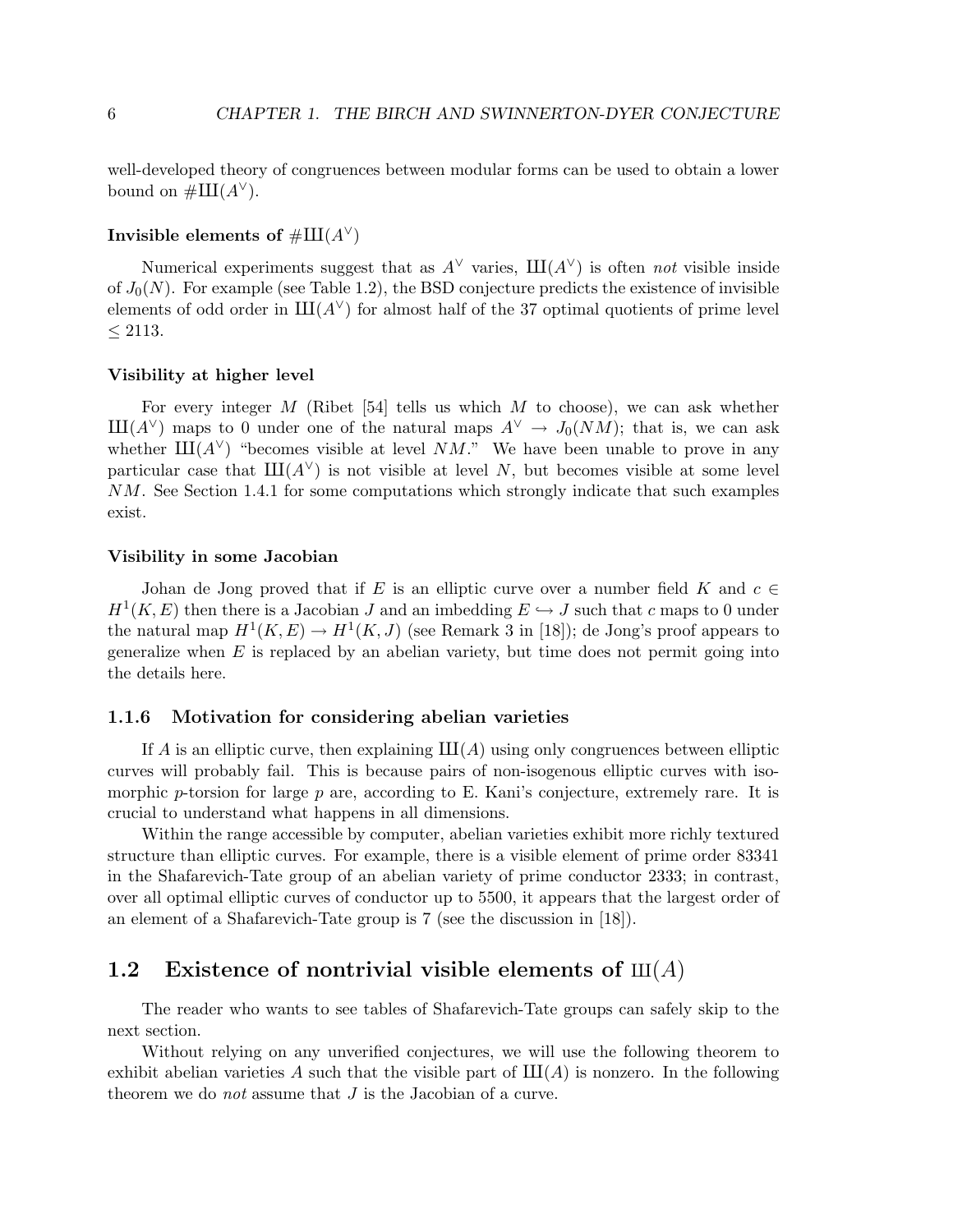**Theorem 1.8.** Let A and B be abelian subvarieties of an abelian variety J such that  $A \cap B$ is finite and  $A(Q)$  is finite. Assume that B has purely toric reduction at each prime at which J has bad reduction. Let p be an odd prime at which J has good reduction, and assume that p does not divide the orders of any of the (geometric) component groups of A and B, or the orders of the torsion subgroups of  $(J/B)(\mathbf{Q})$  and  $B(\mathbf{Q})$ . Suppose further that  $B[p] \subset A \cap B$ . Then there exists an injection

$$
B({\bf Q})/pB({\bf Q}) \hookrightarrow \mathrm{III}(A)^\circ
$$

of  $B(\mathbf{Q})/pB(\mathbf{Q})$  into the visible part of  $III(A)$ .

*Proof.* Let  $C = J/A$ . The long exact sequence of Galois cohomology associated to the short exact sequence

$$
0 \to A \to J \to C \to 0
$$

begins

$$
0 \to A(\mathbf{Q}) \to J(\mathbf{Q}) \to C(\mathbf{Q}) \stackrel{\delta}{\longrightarrow} H^1(\mathbf{Q}, A) \to \cdots.
$$

Because  $B[p] \subset A$ , the map  $B \to C$ , obtained by composing the inclusion  $B \hookrightarrow J$  with  $J \to C$ , factors through multiplication-by-p, giving the following commutative diagram:



Because  $B(\mathbf{Q})[p] = 0$  and  $B(\mathbf{Q}) \cap A(\mathbf{Q}) = 0$ , we deduce the following commutative diagram with exact rows:



where  $K_1$  and  $K_2$  are the indicated kernels and  $K_3$  is the cokernel. We have the snake lemma exact sequence

$$
0 \to K_1 \to K_2 \to K_3.
$$

Because  $B(\mathbf{Q})[p] = 0$  and  $K_2$  is a p-torsion group, we have  $K_1 = 0$ . The quotient  $J(\mathbf{Q})/B(\mathbf{Q})$  has no p-torsion because it is a subgroup of  $(J/B)(\mathbf{Q})$ ; also,  $A(\mathbf{Q})$  is a finite group of order coprime to p, so  $K_3 = J(\mathbf{Q})/(A(\mathbf{Q}) + B(\mathbf{Q}))$  has no p-torsion. Thus  $K_2 = 0.$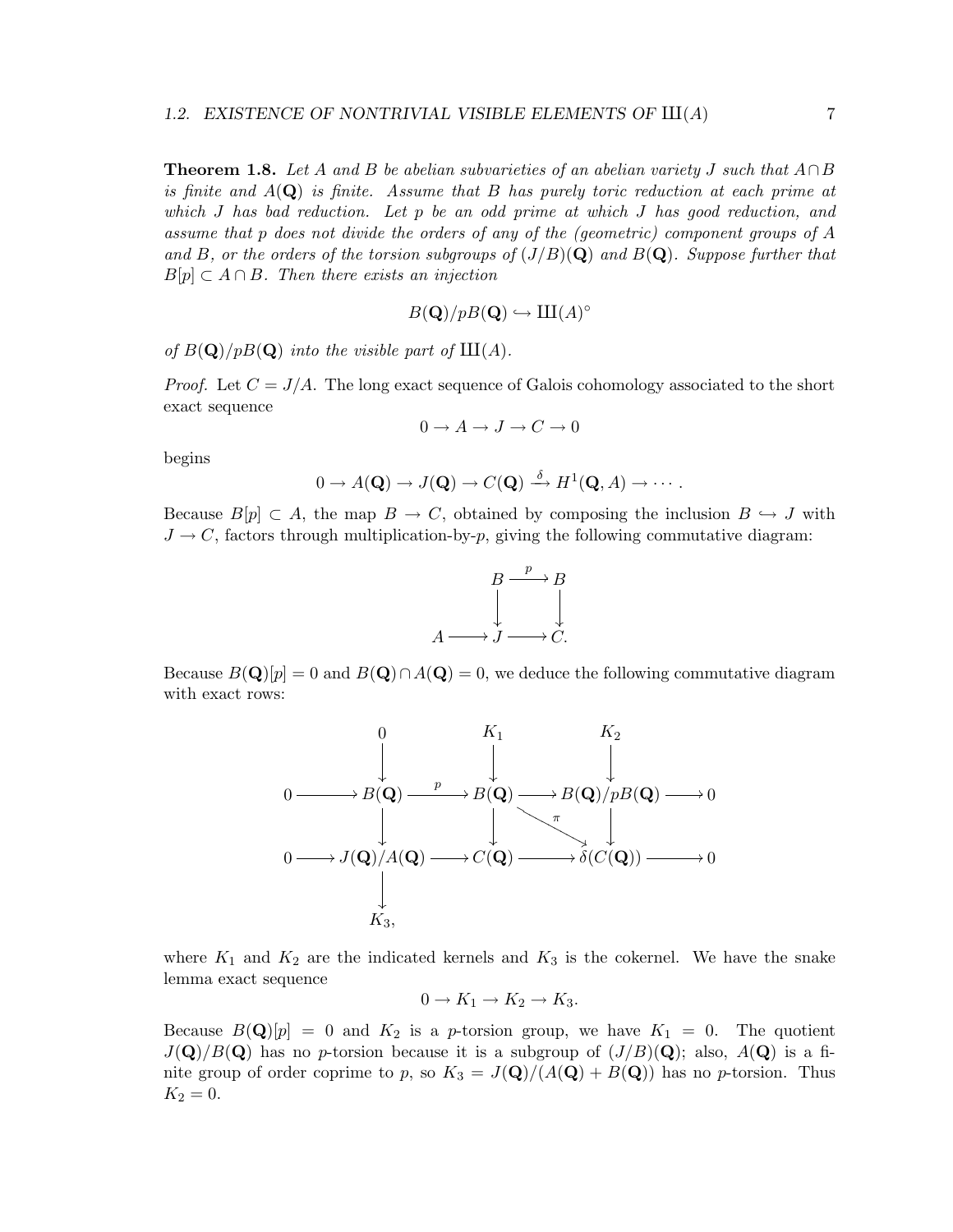The above argument shows that  $B(\mathbf{Q})/pB(\mathbf{Q})$  is a subgroup of  $H^1(\mathbf{Q}, A)$ . However,  $H^1(\mathbf{Q}, A)$  contains infinitely many elements of order p (see [59]), whereas  $\text{III}(A)[p]$  is a finite group, so we must work harder to deduce that  $B(\mathbf{Q})/pB(\mathbf{Q})$  lies in  $\text{III}(A)[p]$ . Fix  $x \in B(\mathbf{Q})$ . We must show that  $\pi(x)$  lies in  $III(A)[p]$ ; equivalently, that  $res_v(\pi(x)) = 0$  for all places  $v$  of  $Q$ .

At the archimedean place  $v = \infty$ , the restriction res<sub>v</sub>( $\pi(x)$ ) is killed by 2 and the odd prime p, hence  $res_v(\pi(x)) = 0$ .

Suppose that  $v$  is a place at which  $J$  has bad reduction. By hypothesis,  $B$  has purely toric reduction, so over the maximal unramified extension  $\mathbf{Q}_v^{\text{ur}}$  of  $\mathbf{Q}_v$  there is an isomorphism  $B \cong \mathbf{G}_m^d/\Gamma$  of  $Gal(\overline{\mathbf{Q}}_v/\mathbf{Q}_v^{\text{ur}})$ -modules, for some "lattice"  $\Gamma$ . For example, when dim  $B = 1$ , this is the Tate curve representation of  $B$ . Let  $n$  be the order of the component group of B at v; thus n equals the order of the cokernel of the valuation map  $\Gamma \to \mathbb{Z}^d$ . Choose a representative  $P = (x_1, \ldots, x_d) \in \mathbf{G}_m^d$  for the point x. Then  $nP$  can be adjusted by elements of Γ so that each of its components  $x_i \in \mathbf{G}_m$  has valuation 0. By assumption, p is a prime at which J has good reduction, so  $p \neq v$ ; it follows that there is a point  $Q \in \mathbf{G}_{m}^{d}(\mathbf{Q}_{v}^{\text{ur}})$ such that  $pQ = nP$ . Thus the cohomology class  $res_v(\pi(nx))$  is unramified at v. By [51, Prop. I.3.8],

$$
H^1(\mathbf{Q}_v^{\mathrm{ur}}/\mathbf{Q}_v, A(\mathbf{Q}_v^{\mathrm{ur}})) = H^1(\mathbf{Q}_v^{\mathrm{ur}}/\mathbf{Q}_v, \Phi_{A,v}(\overline{\mathbf{F}}_v)),
$$

where  $\Phi_{A,v}$  is the component group of A at v. Since the component group  $\Phi_{A,v}(\overline{F}_v)$  has order n, it follows that

$$
res_v(\pi(nx)) = n res_v(\pi(x)) = 0.
$$

Since the order p of  $res_v(\pi(x))$  is coprime to n, we conclude that  $res_v(\pi(x)) = 0$ .

Next suppose that J has good reduction at  $v$  and that  $v$  is odd, in the sense that the residue characteristic of v is odd. To simplify notation in this paragraph, since v is a nonarchimedean place of  $\mathbf Q$ , we will also let v denote the odd prime number which is the residue characteristic of v. Let  $\mathcal{A}, \mathcal{J}, \mathcal{C}$ , be the Néron models of A, J, and C, respectively (for more on Néron models, see Chapter 4). Let  $A, J, C$ , also denote the sheaves on the étale-site over Spec( $\mathbf{Z}_v$ ) determined by the group schemes  $\mathcal{A}, \mathcal{J}$ , and  $\mathcal{C}$ , respectively. Since v is odd,  $1 = e \lt v - 1$ , so we may apply [8, Thm. 7.5.4] to conclude that the sequence of group schemes

$$
0 \to \mathcal{A} \to \mathcal{J} \to \mathcal{C} \to 0
$$

is exact; in particular, it is exact as a sequence of sheaves on the étale site (see the proof of  $[8, Thm. 7.5.4]$ . Thus it is exact on the stalks, so by  $[49, 2.9(d)]$  the sequence

$$
0\to \mathcal{A}({\mathbf Z}_v^{\mathrm{ur}})\to \mathcal{J}({\mathbf Z}_v^{\mathrm{ur}})\to \mathcal{C}({\mathbf Z}_v^{\mathrm{ur}})\to 0
$$

is exact; by the Néron mapping property the sequence

$$
0 \to A(\mathbf{Q}_v^{\mathrm{ur}}) \to J(\mathbf{Q}_v^{\mathrm{ur}}) \to C(\mathbf{Q}_v^{\mathrm{ur}}) \to 0
$$

is also exact. Thus  $res_v(\pi(x))$  in unramified, so it arises by inflation from an element of  $H^1(\mathbf{Q}_v^{\text{ur}}/\mathbf{Q}_v, A)$ . By [51, Prop. I.3.8],

$$
H^1(\mathbf{Q}_v^{\mathrm{ur}}/\mathbf{Q}_v, A) \cong H^1(\mathbf{Q}_v^{\mathrm{ur}}/\mathbf{Q}_v, \Phi_{A,v}),
$$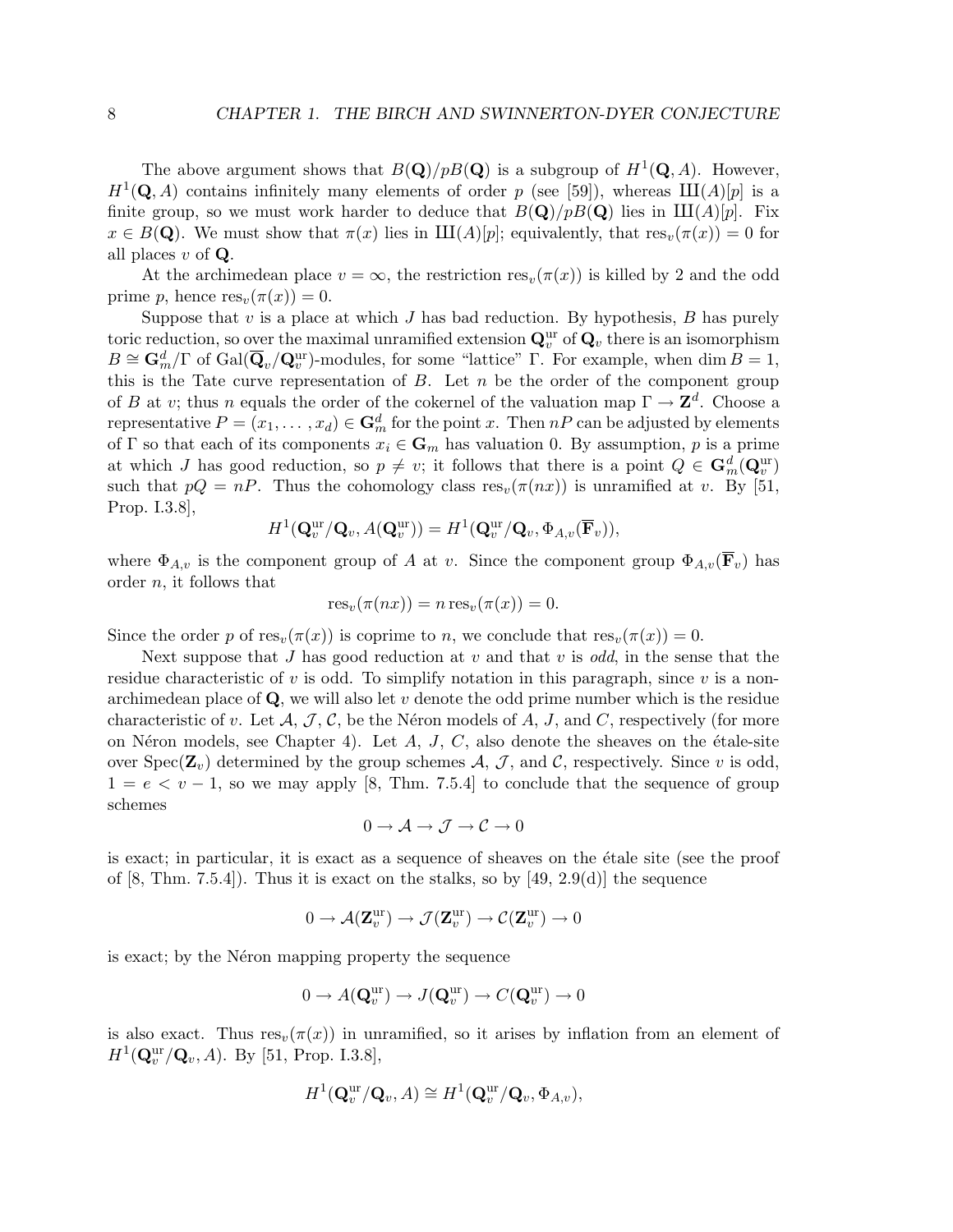#### 1.3. DESCRIPTION OF TABLES 9

where  $\Phi_{A,v}$  is the component group of A at v. Since A has good reduction,  $\Phi_{A,v} = 0$ , hence  $res_v(\pi(x)) = 0.$ 

If J has bad reduction at  $v = 2$ , then we already dealt with 2 above. Consider the case when J has good reduction at 2. Because the absolute ramification index  $e$  of  $\mathbb{Z}_2$  is 1, which is not less than  $v - 1 = 1$ , we can not apply [8, Thm. 7.5.4]. However, we can modify our situation by an isogeny of degree a power of 2, then apply a different theorem as follows. The 2-primary subgroup  $\Psi$  of  $A \cap B$  is rational as a subgroup over Q, in the sense that the conjugates of any point in  $\Psi$  are also contained in  $\Psi$ . The abelian varieties  $\tilde{J} = J/\Psi$ ,  $A = A/\Psi$ , and  $B = B/\Psi$  also satisfy the hypothesis of the theorem we are proving. By [8, Prop.  $(7.5.3(a))$ , the corresponding sequence of N $\acute{e}$ ron models

$$
0 \to \tilde{\mathcal{A}} \to \tilde{\mathcal{J}} \to \tilde{\mathcal{C}} \to 0
$$

is exact, so the sequence

$$
0 \to \tilde{A}(\mathbf{Q}_v^{\mathrm{ur}}) \to \tilde{J}(\mathbf{Q}_v^{\mathrm{ur}}) \to \tilde{C}(\mathbf{Q}_v^{\mathrm{ur}}) \to 0
$$

is exact. Thus the image of  $res_v(\pi(x))$  in  $H^1(\mathbf{Q}_v, \tilde{A})$  is unramified. It equals 0, again by [51, Prop. 3.8], since the component group of  $\tilde{A}$  at v has order a power of 2 (in fact it is trivial, since A has good reduction at 2), whereas  $\pi(x)$  has odd prime order p. Thus res<sub>v</sub>( $\pi(x)$ ) = 0, since the kernel of  $H^1(\mathbf{Q}_v, A) \to H^1(\mathbf{Q}_v, \tilde{A})$  is a finite group of 2-power order.  $\Box$ 

## 1.3 Description of tables

In this section we describe our tables of optimal quotients of  $J_0(N)$ , which have nontrivial Shafarevich-Tate group. The tables, which can be found on pages 15–18, were computed using a combination of Hecke [64], LiDIA, NTL, Pari, and most successfully Magma [9]. The component group computations at non-prime level rely on Kohel's quaternion algebra package, which was also written in Magma.

We compute the conjectural order of the Shafarevich-Tate group of an abelian variety  $A$ , and then make assertions about the Shafarevich-Tate group of  $A^{\vee}$ . This is justified because the order of  $III(A<sup>V</sup>)$  equal the order of  $III(A)$ , since both are finite and the Cassells-Tate pairing sets up a nondegenerate duality between them.

#### 1.3.1 Notation

Each optimal quotient A of  $J_0(N)$  is denoted by a label, such as **389E**, which consists of a level N and a letter indicating the isogeny class. In the labeling,  $N$  is a positive integer and the isogeny class is given by a letter: the first isogeny class is labeled  $\bf{A}$ , the second is labeled **B**, the third labeled **C**, and so on. Thus **389E** is the fifth isogeny class of optimal quotient of  $J_0(389)$ , corresponding to a Galois-conjugacy class of newforms. The isogeny classes that we consider are in bijection with the Galois-conjugacy classes of newforms in  $S_2(\Gamma_0(N))$ . The classes of newforms are ordered as described in Section 3.5.5.

**WARNING:** The *odd part* of a rational number x is  $x/2^v$ , where  $v = \text{ord}_2(x)$ . In the tables, only the odd parts of the arithmetic invariants of A are given.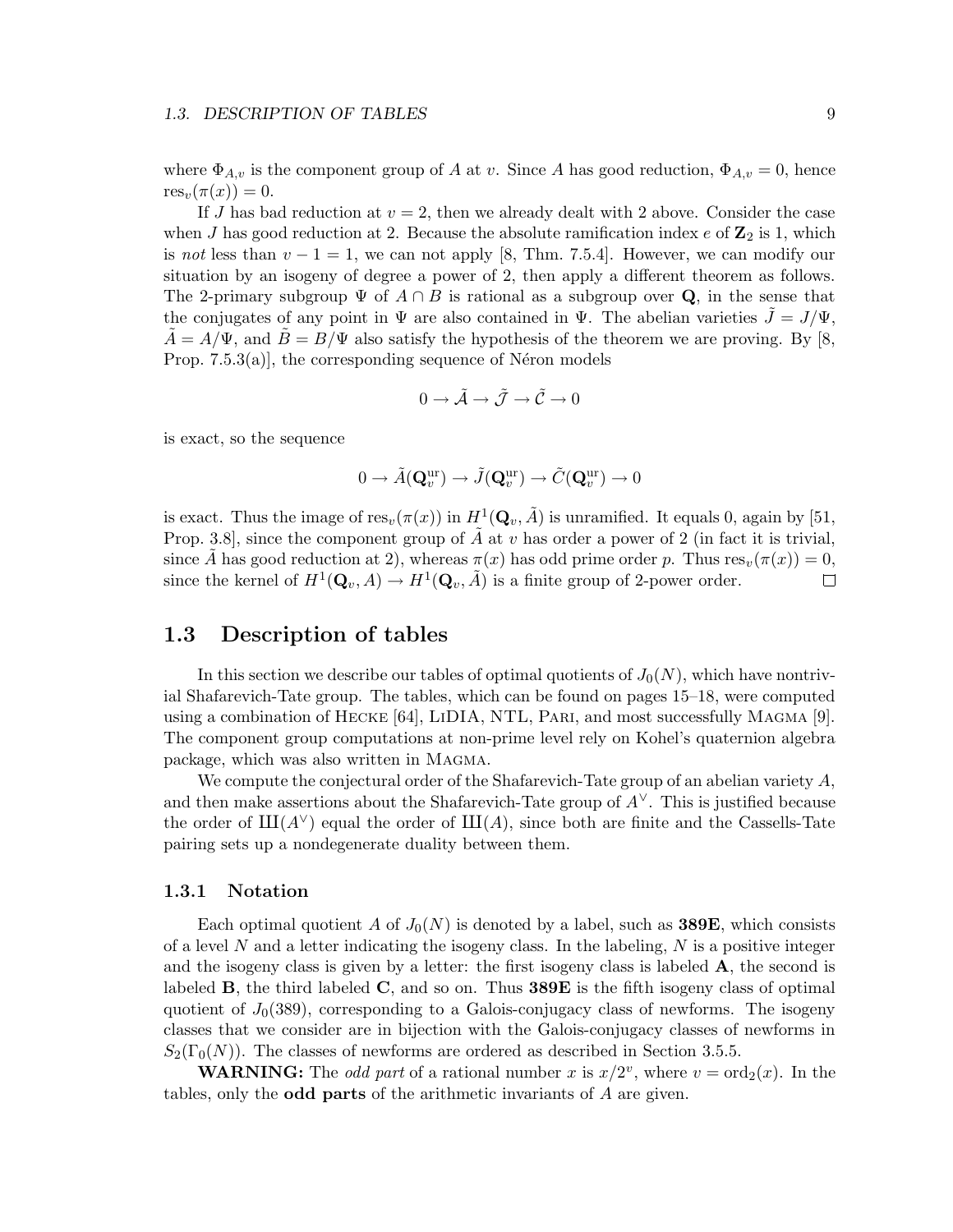#### 1.3.2 Table 1.2: Shafarevich-Tate groups at prime level

Table 1.2 was constructed as follows. Using the results of Section 3.10, we computed the odd part of the conjectural order  $\#\text{III}_{an}(A)$  of the Shafarevich-Tate group of every optimal quotient of  $J_0(p)$  that corresponds to a single Galois conjugacy-class of eigenforms and has analytic rank 0, for p a prime with  $p \le 2161$ . We also computed a few sporadic examples of prime level p with  $p > 2161$ . The sporadic examples appear at the bottom of the table below a horizontal line.

#### Notation

The columns of the table contain the following information. The abelian varieties A for which  $\#\text{III}_{an}(A)$  is greater than 1 are laid out in the first column of Table 1.2. The second column contains the dimensions of the abelian varieties in the first column. The third column contains the odd part (i.e., largest odd divisor) of the order of the Shafarevich-Tate group, as predicted by the BSD conjecture. Column four contains the odd parts of the modular degrees of the abelian varieties in the first column.

The fifth column contains an optimal quotient B of  $J_0(p)$  of positive analytic rank, such that the  $\ell$ -torsion of  $B^{\vee}$  is contained in  $A^{\vee}$ , when one exists, where  $\ell$  is a divisor of  $\#\amalg_{\text{an}}(A)$ . We computed this intersection using the algorithm described in Section 3.6. Such a  $B$  is called an *explanatory factor*. When no such abelian varieties exists, we write "NONE" in the fifth column. The sixth column contains the dimensions of the abelian varieties in the fifth column, and the seventh column contains the odd parts of the modular degrees of the abelian varieties in the fifth column.

#### Ranks of the explanatory factors

That the explanatory factors have positive analytic rank follows from our modular symbols computation of  $L(B, 1)/\Omega_B$ . This is supported by the table in [11], except in the case 2333A, where there is a mistake in [11] (see below).

The explanatory factor **389A** is the first elliptic curve of rank 2. The table in [11] suggests that the explanatory factor 1061B is the first 2-dimensional abelian variety (attached to a newform) whose Mordell-Weil group when tensored with the field of fractions  $F$  of the corresponding ring of Fourier coefficients, is of dimension 2 over  $F$ . Similarly 1567B appears to be the first 3-dimensional one of rank 2, and 2333A is the first 4-dimensional one of rank 2. It thus seems very likely that the ranks of each explanatory factor is exactly 2, though we have not proved this.

#### Discussion of the data

There are 23 examples in which  $III(A)$  is visible and 18 in which  $III(A)$  is invisible. The largest visible  $III(A)$  found occurs at level 2333 and has order at least 83341<sup>2</sup> (83341) is prime). The largest invisible  $III(A)$  occurs in a 112-dimensional abelian variety at level  $2111$  and has order at least  $211^2$ .

The example 1283C demonstrates that  $\#\text{III}_{an}(A)$  can divide the modular degree, yet be *invisible*. In this case 5 divides  $\#\amalg_{\text{an}}(A)$ . Since 5 divides the modular degree, it follows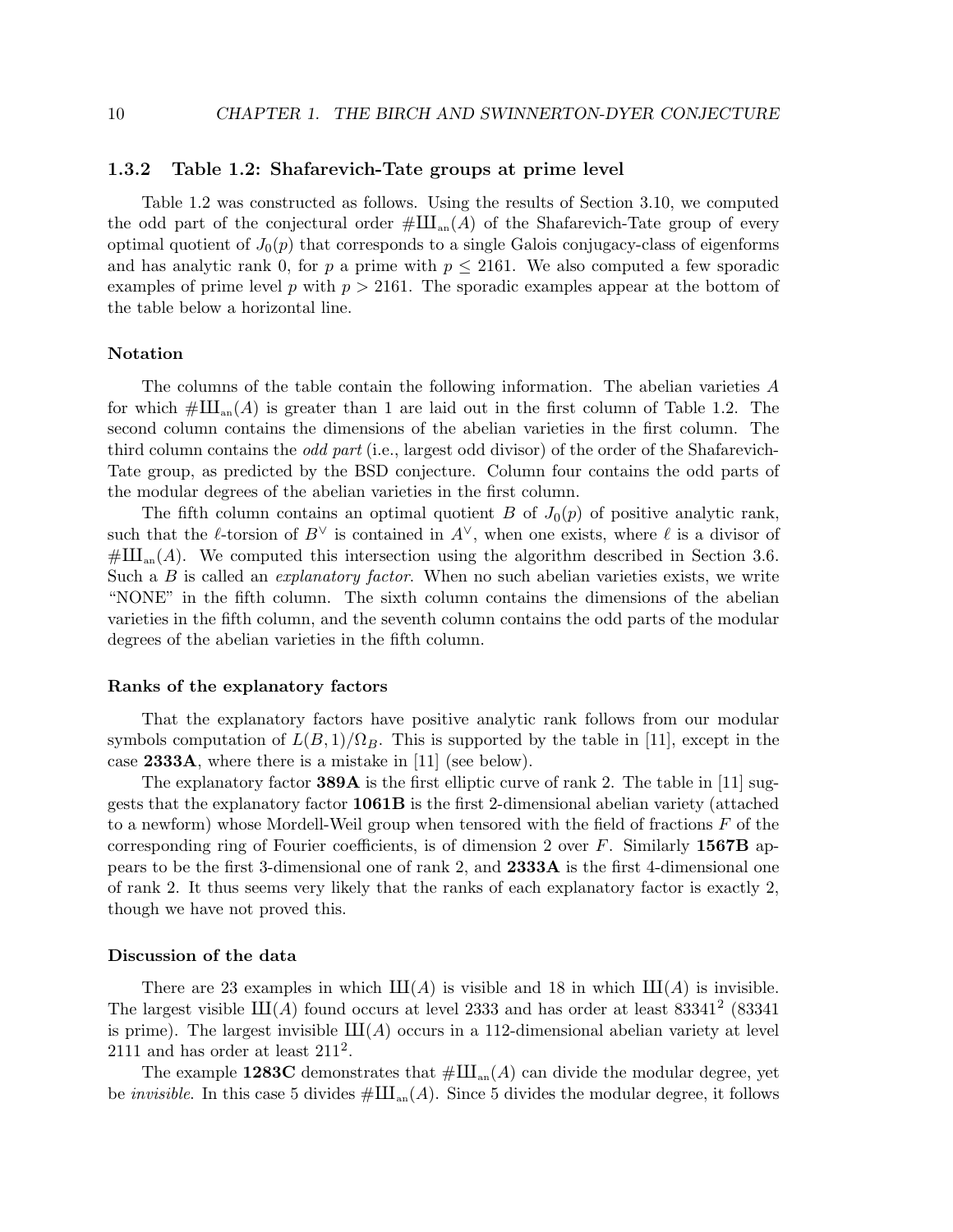that there must be other non-isogenous subvarieties of  $J_0(1283)$  that intersect 1283C in a subgroup of order divisible by 5. In this case, the only such subvariety is 1283A, which has dimension 2 and whose 5-torsion is contained in **1283C**. However **1283A** has analytic (hence algebraic) rank 0, so  $\#\amalg_{\text{an}}(A)$  cannot be visible.

The cases 1483D, 1567D, 2029C, and 2593B are interesting because all of III, even though it has two nontrivial p-primary components in each of these cases, is made visible in a single B. In the case 1913E only the 5-primary component of  $III$  is visible in 1913A, but still *both* the 5-primary and 61-primary components of  $III$  are visible in 1913C.

Examples 1091C and 1429B were first found in [1] and 1913B in [18].

#### Errata to Brumer's paper

Contrary to our computations, [11] suggests that 2333A has rank 0. However, the author pointed the discrepancy out to Brumer who replied:

I looked in vain for information about  $\theta$ -relations on 2333 and have concluded that I never ran the interval from 2300 to 2500 or else had lost all info by the time I wrote up the paper. The punchline: 4 relations for 2333 and 2 relations for 2381 (also missing from the table).

#### 1.3.3 Tables 1.3–1.6: New visible Shafarevich-Tate groups

Let n denote the largest odd square dividing the numerator of  $L(A, 1)/\Omega_A$ . Table 1.3 lists those A such that for some  $p \mid n$  there exists a quotient B of  $J_0(N)$ , corresponding to a newform and having positive analytic rank, such that  $(A^{\vee} \cap B^{\vee})[p] \neq 0$ . Our search was systematic up to level 1001, but there might be omitted examples between levels 1001 and 1028. Table 1.4 contains further arithmetic information about each explanatory factor. Table 1.6 gives the quantities involved in the formula of Chapter 4 for Tamagawa numbers, for each of the abelian varieties A in Table 1.3.

#### Notation

Most of the notation is the same as in Table 1.2. However the additional columns  $w_q$  and  $c_p$  contain the signs of the Atkin-Lehner involutions and the Tamagawa numbers, respectively. These are given in order, from smallest to largest prime divisor of N.

In each case B has dimension 1. When  $4 \mid N$ , we write "a" for  $c_2$  to remind us that we did not compute  $c_2$  because the reduction at 2 is additive. Again only *odd parts* of the invariants are given. Section 4.7.2 contains a discussion of the notation used in the headings of Table 1.6.

#### Remarks on the data

The explanatory factors B of level  $\leq 1028$  are exactly the set of rank 2 elliptic curves of level  $\leq 1028$ .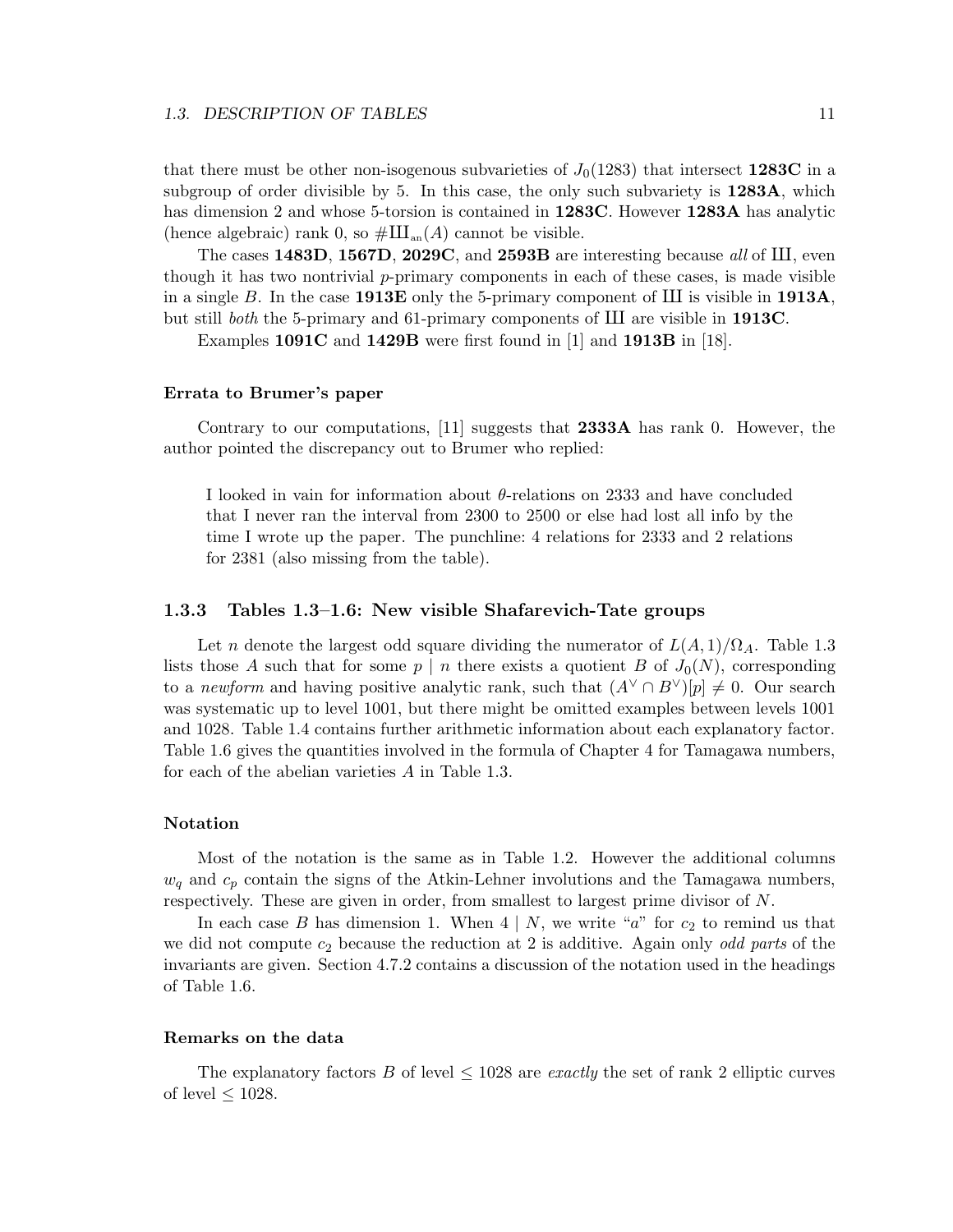| E     | $\mathbf{\mu}_E$ | $m_E$                                  | F           | $m_F$ | Remarks                         |
|-------|------------------|----------------------------------------|-------------|-------|---------------------------------|
| 2849A | 3                | $2^5 \cdot 5 \cdot 61$                 | <b>NONE</b> |       |                                 |
| 3364C | 7                | $2^6 \cdot 3^2 \cdot 5^2 \cdot 7$      | none        |       |                                 |
| 4229A | 3                | $2^3 \cdot 3 \cdot 7 \cdot 13$         | none        |       |                                 |
| 4343B | 3                | $2^4 \cdot 1583$                       | <b>NONE</b> |       |                                 |
| 4914N | 3                | $2^4 \cdot 3^5$                        | none        |       | <b>E</b> has rational 3-torsion |
| 5054C | 3                | $2^3 \cdot 3^3 \cdot 11$               | none        |       |                                 |
| 5073D | 3                | $2^5 \cdot 3 \cdot 5 \cdot 7 \cdot 23$ | none        |       |                                 |
| 5389A | 3                | $2^2 \cdot 2333$                       | <b>NONE</b> |       |                                 |

Table 1.1: Odd invisible  $|III_E| > 1$ , all  $N \leq 5500$  (from Table 1 of [18])

## 1.4 Further visibility computations

#### 1.4.1 Does III become visible at higher level?

This section is concerned with whether or not the examples of invisible elements of Shafarevich-Tate groups of elliptic curves of level  $N$  that are given in [18] become visible in abelian surfaces inside appropriate  $J_0(Np)$ . We analyze each of the cases in Table 1 of [18]. For the reader's convenience, the part of this table which concerns us is reproduced as Table 1.1. The most interesting examples we give are 2849A and 5389A. As in [18], the assertions below assume the truth of the BSD conjecture.

#### How we found the explanatory curves

We use a naive heuristic observation to find possible explanatory curves of higher level, even though their conductors are out of the range of Cremona's tables. Note that we have not proved that these factors are actually explanatory in any cases, and expect that in some cases they are not.

First we recall some of the notation from Table 1 of [18], which is partially reproduced below. The "NONE" label in the row corresponding to an elliptic curve  $E$  indicates that there are elements in  $III(E)$  whose order does not divide the modular degree of E, and hence they must be invisible. The label "none" indicates only that no suitable explanatory elliptic curves could be found, so  $III(E)$  is not visible in an *abelian surface* inside  $J_0(N)$ ; it could, however, be visible in the full abelian variety  $J_0(N)$ .

Studying the Weierstrass equations corresponding to the curves in [18] reveals that the elliptic curves labeled "NONE" have unusually large height, as compared to their conductors. However, the explanatory factors often have unusually small height. Motivated by this purely heuristic observation, we make a table of all elliptic curves of the form

$$
y^2 + a_1xy + a_3y = x^3 + a_2x^2 + a_4x + a_6,
$$

with  $a_1, a_2, a_3 \in \{-1, 0, 1\}, |a_4|, |a_6| < 1000$ , and conductor bounded by 50000. The bound on the conductor is required only so that the table will fit within computer storage. This table took a few days to generate.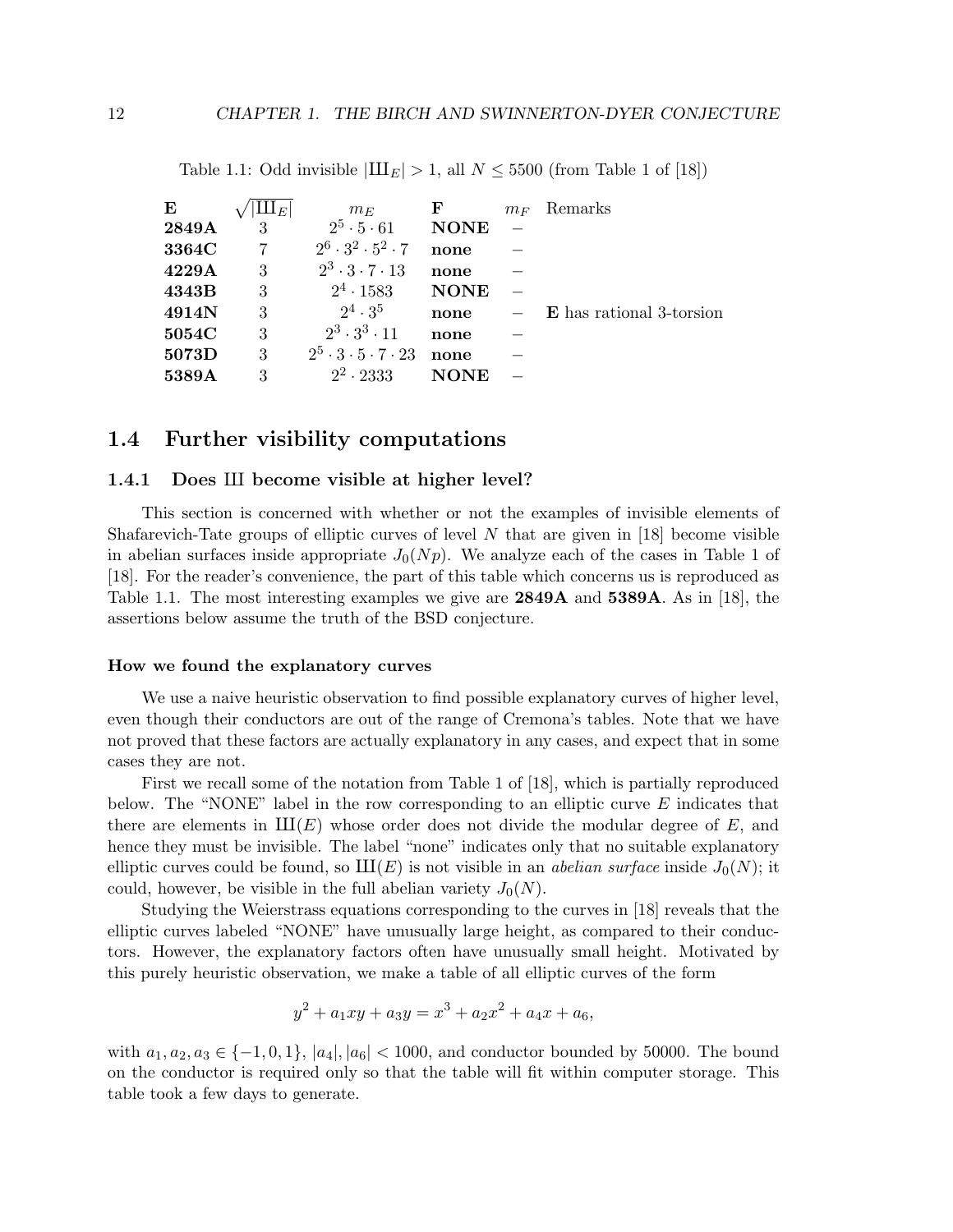#### 2849A

Barry Mazur and Adam Logan found the first known example of an invisible Shafarevich-Tate group. This was  $III(E)$ , where E is the elliptic curve 2849A, which has minimal Weierstrass equation

$$
E: \quad y^2 + xy + y = x^3 + x^2 - 53484x - 4843180.
$$

Consulting our table of curves of small height, we find an elliptic curve  $F$  of conductor 8547 = 2849 · 3 such that  $f_E \equiv f_F \pmod{3}$ , where  $f_E$  and  $f_F$  are the newforms attached to E and F, respectively. This is a congruence for all eigenvalues  $a_p$  attached to E and F. The elliptic curve  $F$  is defined by the equation

$$
F: \quad y^2 + xy + y = x^3 + x^2 - 154x - 478.
$$

Cremona's program mwrank reveals that the Mordell-Weil group of F has rank 2. Thus maybe  $\text{III}(E)$  becomes visible at level 8547. Unfortunately, visibility of  $\text{III}(E)$  is not implied by Theorem 1.8 because the geometric component group of  $F$  at 3 has order divisible by 3.

#### 4343B

Consider the elliptic curve E labeled **4343B**. According to Table 1 of [18],  $\text{III}(E)$  has order 9, but the modular degree prevents  $III(E)$  from being visible in  $J_0(4343)$ . At level  $21715 = 5 \cdot 4343$  there is an elliptic curve F of rank 1 that is congruent to E. Its equation is

$$
F: \quad y^2 - xy - y = x^3 - x^2 + 78x - 256.
$$

#### 5389A

The last curve labeled "NONE" in the table is curve 5389A, which has minimal Weierstrass equation

$$
y^2 + xy + y = x^3 - 35590x - 2587197.
$$

The main theorem of [54] implies that there exists a newform that is congruent modulo 3 to the newform corresponding to 5389A and of level 3 · 5389. This is because  $(-2)^2$  =  $(3+1)^2$  (mod 3). However, our table of curves of small height does not contain any curve of conductor  $3 \cdot 5389$ . Next we observe that  $(-2)^2 \equiv (7 + 1)^2 \pmod{3}$ , so using Ribet's theorem we can instead augment the level by 7. Our table of small-height curves contains just one (up to isogeny) elliptic curve of conductor 37723, and luckily the corresponding newform is congruent modulo 3 to the newform corresponding to 5389A (away from primes dividing the level)! The Weierstrass equation of this curve is

$$
F: \quad y^2 - y = x^3 + x^2 + 34x - 248.
$$

According to Cremona's program mwrank, the rank of  $F$  is 2.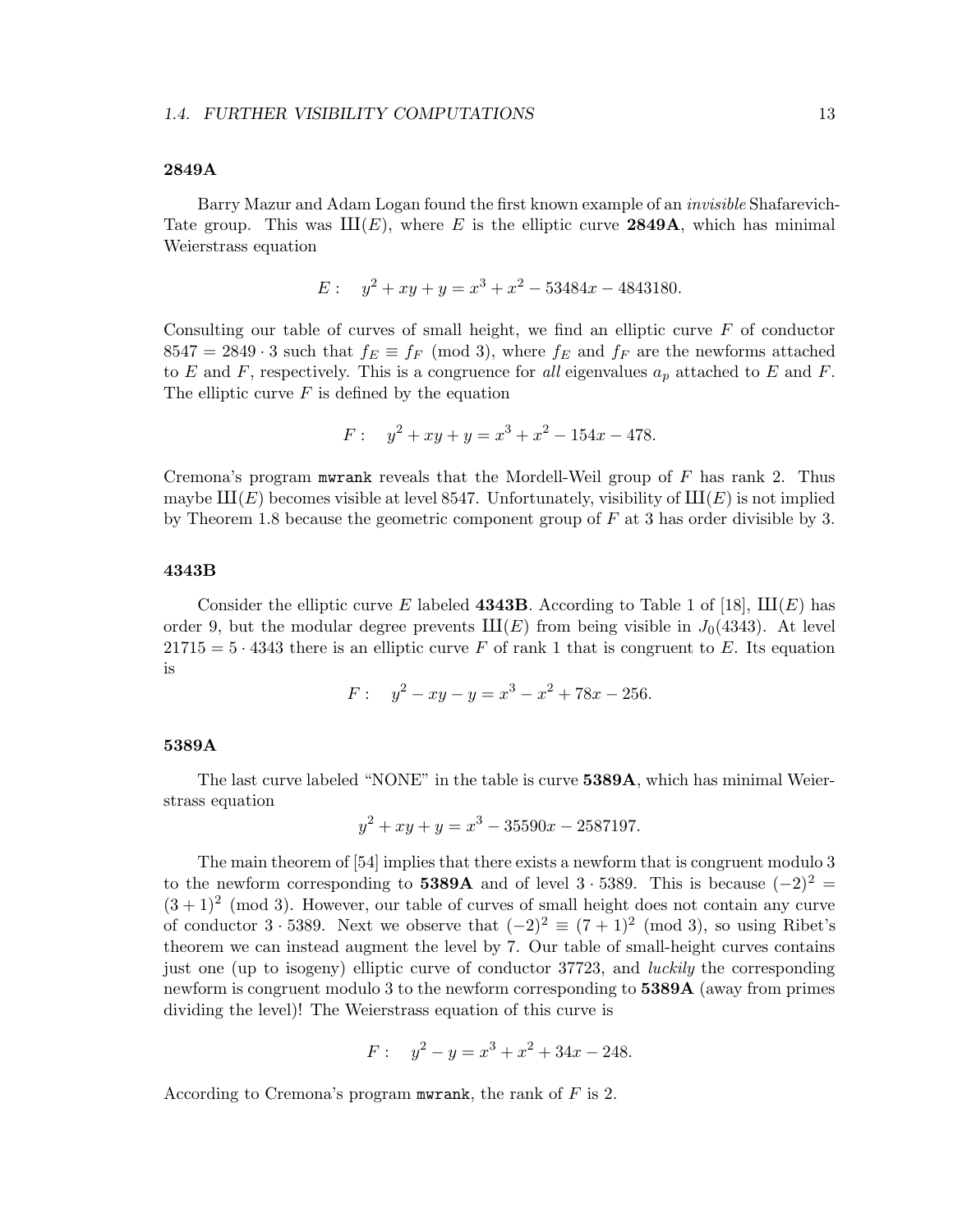#### 3364C, 4229A, 5073D

Perhaps  $III(E)$  is already visible in some of the cases in which the curve is labeled "none", because the method fails in most of these cases. Each of the curves 3364C, 4229A, and 5073D is labeled "none". In none of these 3 cases are we able to find an explanatory factor at higher level, within the range of our table of elliptic curves of small height.

#### 4194N, 5054C

The curve 4914N is labeled "none" and we find the remark "E has rational 3-torsion". There is a congruent curve  $F$  of conductor 24570 given by the equation

$$
F: \quad y^2 - xy = x^3 - x^2 - 15x - 75,
$$

and  $F(\mathbf{Q}) = \{0\}$ . The curve 5054C is labeled "none" and its Shafarevich-Tate group contains invisible elements of order 3. We find a congruent curve of level 25270 and rank 1. The equation of the congruent curve is

$$
F: y^2 - xy = x^3 + x^2 - 178x + 882.
$$

#### 1.4.2 Positive rank example

The abelian varieties with nontrivial  $III(A)$  that one finds in both ours and Cremona's tables all have rank 0. In this section we outline a computation which sugggests, but does not prove, that there is a positive-rank abelian subvariety A of  $J_0(5077)$  such that  $III(A)$ possesses a nontrivial visible element of order 31.

According to [16], the smallest conductor elliptic curve E of rank 3 is found in  $J =$  $J_0(5077)$ . The number 5077 is prime, and the isogeny decomposition of J is<sup>1</sup>

$$
J \sim A \times B \times E,
$$

where each of  $A$ ,  $B$ , and  $E$  are abelian subvarieties of  $J$  associated to newforms, which have dimensions 205, 216, and 1, respectively. Using Remark 3.38 or [69], we find that the modular degree of E is  $1984 = 2^6 \cdot 31$ . The sign of the Atkin-Lehner involution on E is the same as its sign on A, so  $E[31] \subset A$ . We have  $E(Q) \cong Z \times Z \times Z$ , and the component group of E is trivial. The numerator of  $(5077 - 1)/12$  is  $3^2 \cdot 47$ , so [40] implies that none of the abelian varieties above have 31-torsion. It might be possible to find an analogue of Theorem 1.8 that applies when A has positive rank, and deduce in this case that  $III(A)$ contains visible elements of order 31.

<sup>&</sup>lt;sup>1</sup>This decomposition was found in about one minute using the Mestre-Oesterlé method of graphs (see [47]).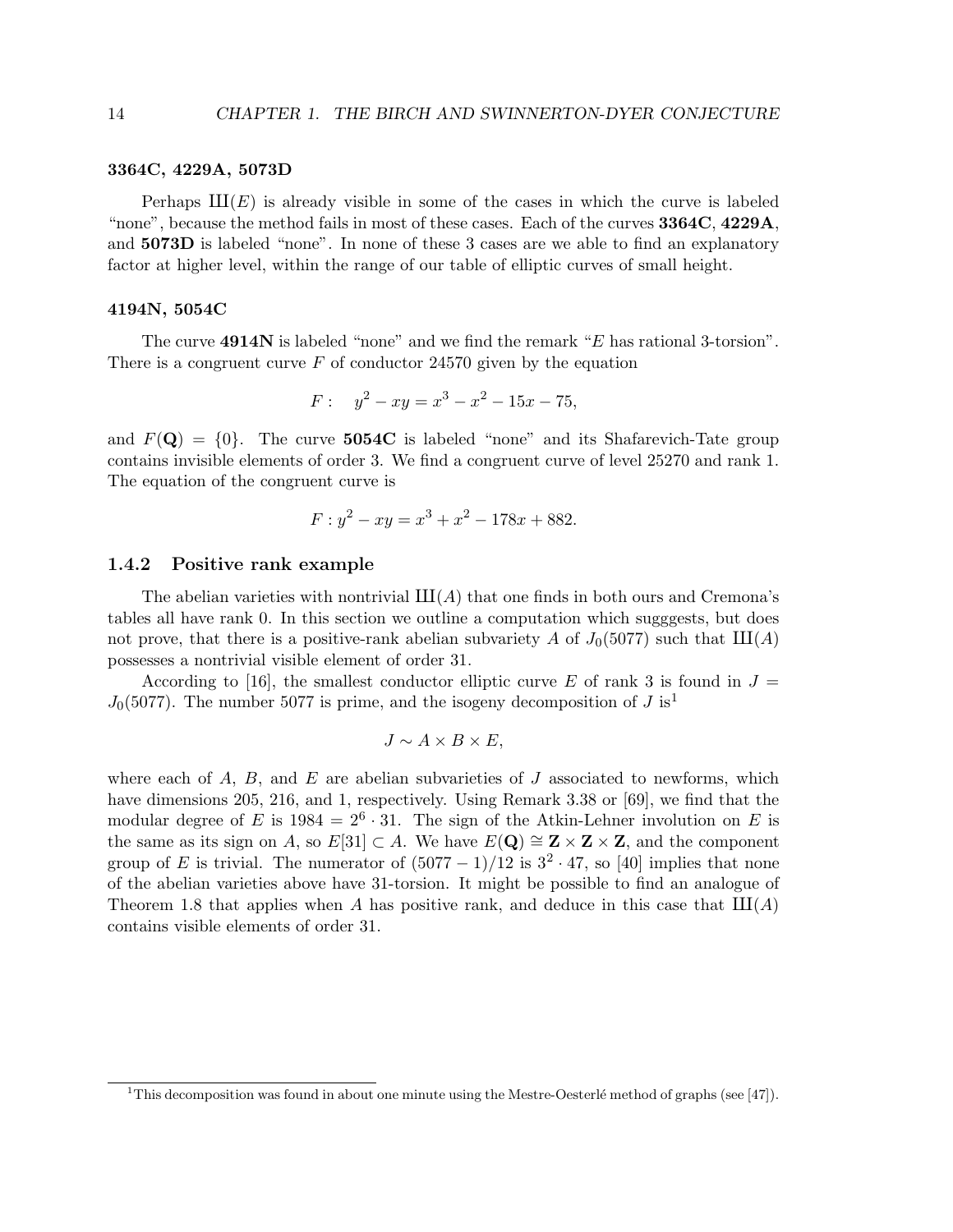| $\mathbf{A}$ | dim            | $\#\mathrm{III}_{\mathrm{an}}(A)$ | mod deg $(A)$                               | B           |                  | dim mod $deg(B)$            |
|--------------|----------------|-----------------------------------|---------------------------------------------|-------------|------------------|-----------------------------|
| 389E         | $20\,$         | $5^2$                             | $\overline{5}$                              | 389A        | $\mathbf{1}$     | $\bf 5$                     |
| 433D         | 16             | $7^2$                             | 3.7.37                                      | 433A        | $\mathbf{1}$     | $\overline{7}$              |
| 563E         | $31\,$         | $13^2$                            | 13                                          | 563A        | $\mathbf{1}$     | 13                          |
| 571D         | $\overline{2}$ | $3^2\,$                           | $3^2\cdot 127$                              | 571B        | $\mathbf 1$      | 3                           |
| 709C         | $30\,$         | $11^2\,$                          | 11                                          | 709A        | $\mathbf{1}$     | 11                          |
| 997H         | 42             | $3^4$                             | 3 <sup>2</sup>                              | 997B        | $\mathbf{1}$     | 3                           |
| 1061D        | $46\,$         | $151^2$                           | $61\cdot 151\cdot 179$                      | 1061B       | $\overline{2}$   | 151                         |
| 1091C        | 62             | $\mathbf{7}^2$                    | $\mathbf{1}$                                | <b>NONE</b> |                  |                             |
| 1171D        | 53             | $11^2\,$                          | $3^4 \cdot 11$                              | 1171A       | $\mathbf{1}$     | 11                          |
| 1283C        | 62             | $5^2\,$                           | $5\cdot 41\cdot 59$                         | <b>NONE</b> |                  |                             |
| 1429B        | 64             | $5^2$                             | $\mathbf{1}$                                | <b>NONE</b> |                  |                             |
| 1481C        | 71             | 13 <sup>2</sup>                   | $5^2 \cdot 2833$                            | <b>NONE</b> |                  |                             |
| 1483D        | 67             | $3^2 \cdot 5^2$                   | $3\cdot 5$                                  | 1483A       | $\mathbf{1}$     | $3\cdot 5$                  |
| 1531D        | 73             | $3^2$                             | 3                                           | 1531A       | $\mathbf{1}$     | 3                           |
| 1559B        | 90             | $11^{2}$                          | $\mathbf{1}$                                | <b>NONE</b> |                  |                             |
| 1567D        | 69             | $7^2 \cdot 41^2$                  | $7\cdot 41$                                 | 1567B       | $\boldsymbol{3}$ | $7 \cdot 41$                |
| 1613D        | 75             | $5^2\,$                           | $5\cdot 19$                                 | 1613A       | $\mathbf{1}$     | $\overline{5}$              |
| 1621C        | $70\,$         | $17^{2}$                          | 17                                          | 1621A       | $\mathbf{1}$     | 17                          |
| 1627C        | 73             | $3^4\,$                           | 3 <sup>2</sup>                              | 1627A       | $\mathbf{1}$     | 3 <sup>2</sup>              |
| 1693C        | 72             | $1301^2$                          | 1301                                        | 1693A       | 3                | 1301                        |
| 1811D        | 98             | $31^2$                            | $1\,$                                       | <b>NONE</b> |                  |                             |
| 1847B        | 98             | $3^6$                             | $\mathbf{1}$                                | <b>NONE</b> |                  |                             |
| 1871C        | 98             | $19^{2}$                          | 14699                                       | <b>NONE</b> |                  |                             |
| 1877B        | 86             | $7^2$                             | $\mathbf{1}$                                | <b>NONE</b> |                  |                             |
| 1907D        | $90\,$         | $7^2$                             | $3 \cdot 5 \cdot 7 \cdot 11$                | 1907A       | $\mathbf{1}$     | $\overline{7}$              |
| 1913B        | $\mathbf{1}$   | $3^2\,$                           | $3\cdot 103$                                | 1913A       | $\mathbf{1}$     | $3\cdot 5^2$                |
| 1913E        | 84             | $5^4 \cdot 61^2$                  | $5^2 \cdot 61 \cdot 103$                    | 1913A,C     | 1, 2             | $3 \cdot 5^2, 5^2 \cdot 61$ |
| 1933C        | 83             | $3^2 \cdot 7^2$                   | $3 \cdot 7$                                 | 1933A       | $\mathbf{1}$     | $3\cdot 7$                  |
| 1997C        | 93             | $17^{2}$                          | $\mathbf{1}$                                | <b>NONE</b> |                  |                             |
| 2027C        | 94             | $29^2$                            | 29                                          | 2027A       | $\mathbf{1}$     | 29                          |
| 2029C        | 90             | $5^2\cdot 269^2$                  | $5 \cdot 269$                               | 2029A       | $\sqrt{2}$       | $5\cdot 269$                |
| 2039F        | 99             | $3^4\cdot 5^2$                    | $19 \cdot 29 \cdot 7759 \cdot 3214201$      | <b>NONE</b> |                  |                             |
| 2063C        | 106            | $13^2\,$                          | $61 \cdot 139$                              | <b>NONE</b> |                  |                             |
| 2089J        | 91             | $11^{2}$                          | $3\cdot 5\cdot 11\cdot 19\cdot 73\cdot 139$ | 2089B       | $\mathbf{1}$     | 11                          |
| 2099B        | 106            | 3 <sup>2</sup>                    | $\mathbf{1}$                                | <b>NONE</b> |                  |                             |
| 2111B        | 112            | $211^2$                           | $\mathbf{1}$                                | <b>NONE</b> |                  |                             |
| 2113B        | 91             | $7^2$                             | $\mathbf{1}$                                | <b>NONE</b> |                  |                             |
| 2161C        | 98             | $23^2$                            | $\mathbf{1}$                                | <b>NONE</b> |                  |                             |
| 2333C        | 101            | $83341^2$                         | 83341                                       | 2333A       | $\overline{4}$   | 83341                       |
| 2339C        | 114            | 3 <sup>8</sup>                    | 6791                                        | <b>NONE</b> |                  |                             |
| 2411B        | 123            | $11^{2}$                          | $\mathbf{1}$                                | <b>NONE</b> |                  |                             |
| 2593B        | 109            | $67^2 \cdot 2213^2$               | $67 \cdot 2213$                             | 2593A       | $\overline{4}$   | $67 \cdot 2213$             |

Table 1.2: Shafarevich-Tate groups at prime level. (The entries in the columns "mod deg" and "# $\text{III}_{\text{an}}$ " are only really the odd parts of "mod deg" and "# $\text{III}_{\text{an}}$ ".)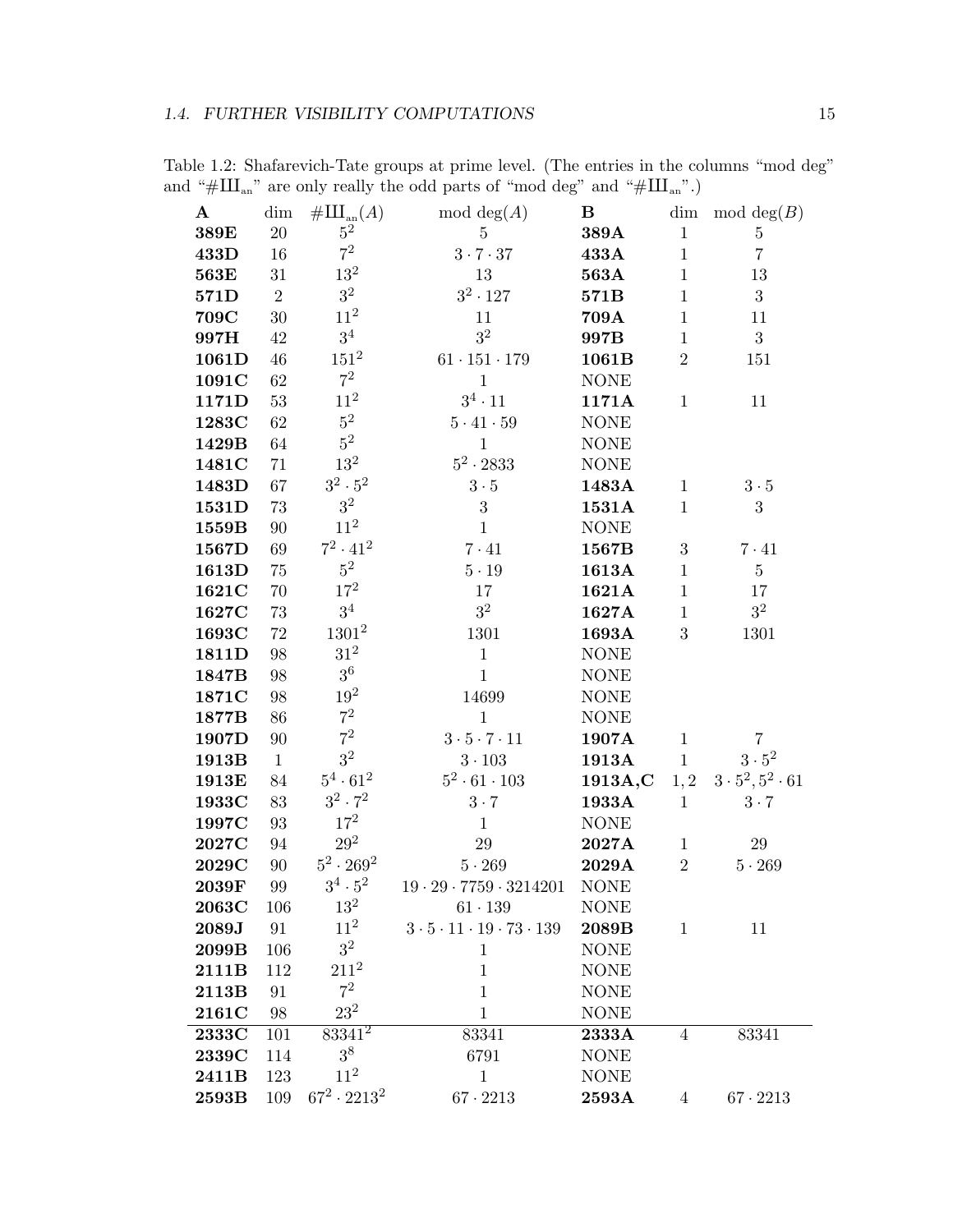| $\mathbf{A}$ | dim            | $\#\amalg_{\operatorname{an}}$ | $w_q$ | $c_p$        | #A(Q)          | $\#A(\mathbf{Q})\cdot L(A,1)$<br>$\Omega_A$ | $mod \deg(A)$                             | B     |
|--------------|----------------|--------------------------------|-------|--------------|----------------|---------------------------------------------|-------------------------------------------|-------|
| 389E         | 20             | $5^2$                          |       | 97           | 97             | $5^2$                                       | 5                                         | 389A  |
| 433D         | 16             | $7^2$                          |       | $3^2$        | 3 <sup>2</sup> | $7^2$                                       | 3.7.37                                    | 433A  |
| 446F         | 8              | $11^2$                         | $+-$  | 1, 3         | 3              | $11^{2}$                                    | $11 \cdot 359353$                         | 446B  |
| 563E         | 31             | $13^{2}$                       |       | 281          | 281            | 13 <sup>2</sup>                             | 13                                        | 563A  |
| 571D         | $\overline{2}$ | 3 <sup>2</sup>                 |       | $\mathbf{1}$ | 1              | 3 <sup>2</sup>                              | $3^2 \cdot 127$                           | 571B  |
| 655D         | 13             | $3^4$                          | $+-$  | 1,1          | 1              | $3^4$                                       | $3^2 \cdot 19 \cdot 515741$               | 655A  |
| 664F         | 8              | $5^2$                          | $-+$  | a, 1         | 1              | $5^2$                                       | $\overline{5}$                            | 664A  |
| 681B         | 1              | $3^2$                          | $+-$  | 1,1          | 1              | $3^2$                                       | $3\cdot 5^3$                              | 681C  |
| 707G         | 15             | $13^2$                         | $+-$  | 1,1          | 1              | 13 <sup>2</sup>                             | $13 \cdot 800077$                         | 707A  |
| 709C         | 30             | $11^2$                         |       | 59           | 59             | $11^{2}$                                    | 11                                        | 709A  |
| 718F         | 7              | $7^2$                          | $+-$  | 1,1          | 1              | $7^2$                                       | $7 \cdot 151 \cdot 35573$                 | 718B  |
| 794G         | 14             | 11 <sup>2</sup>                | $+-$  | 3,1          | 3              | $11^{2}$                                    | $3 \cdot 7 \cdot 11 \cdot 47 \cdot 35447$ | 794A  |
| 817E         | 15             | $7^2$                          | $+-$  | 1, 5         | 5              | $7^2$                                       | $7 \cdot 79$                              | 817A  |
| 916G         | 9              | $11^2$                         | $-+$  | a, 1         |                | 11 <sup>2</sup>                             | $3^9 \cdot 11 \cdot 17 \cdot 239$         | 916C  |
| <b>944O</b>  | 6              | $7^2$                          | $+-$  | a, 1         |                | $7^2$                                       |                                           | 944E  |
| 997H         | 42             | $3^4$                          |       | 83           | 83             | 3 <sup>4</sup>                              | 3 <sup>2</sup>                            | 997BC |
| 1001L        | 7              | $7^2$                          | $+-+$ | 1, 1, 1      | 1              | $7^2$                                       | $7 \cdot 19 \cdot 47 \cdot 2273$          | 1001C |
| 1028E        | 14             | $11^2$                         | 一十    | a, 1         | 3              | $3^4 \cdot 11^2$                            | $3^{13} \cdot 11$                         | 1028A |

Table 1.3: New visible Shafarevich-Tate groups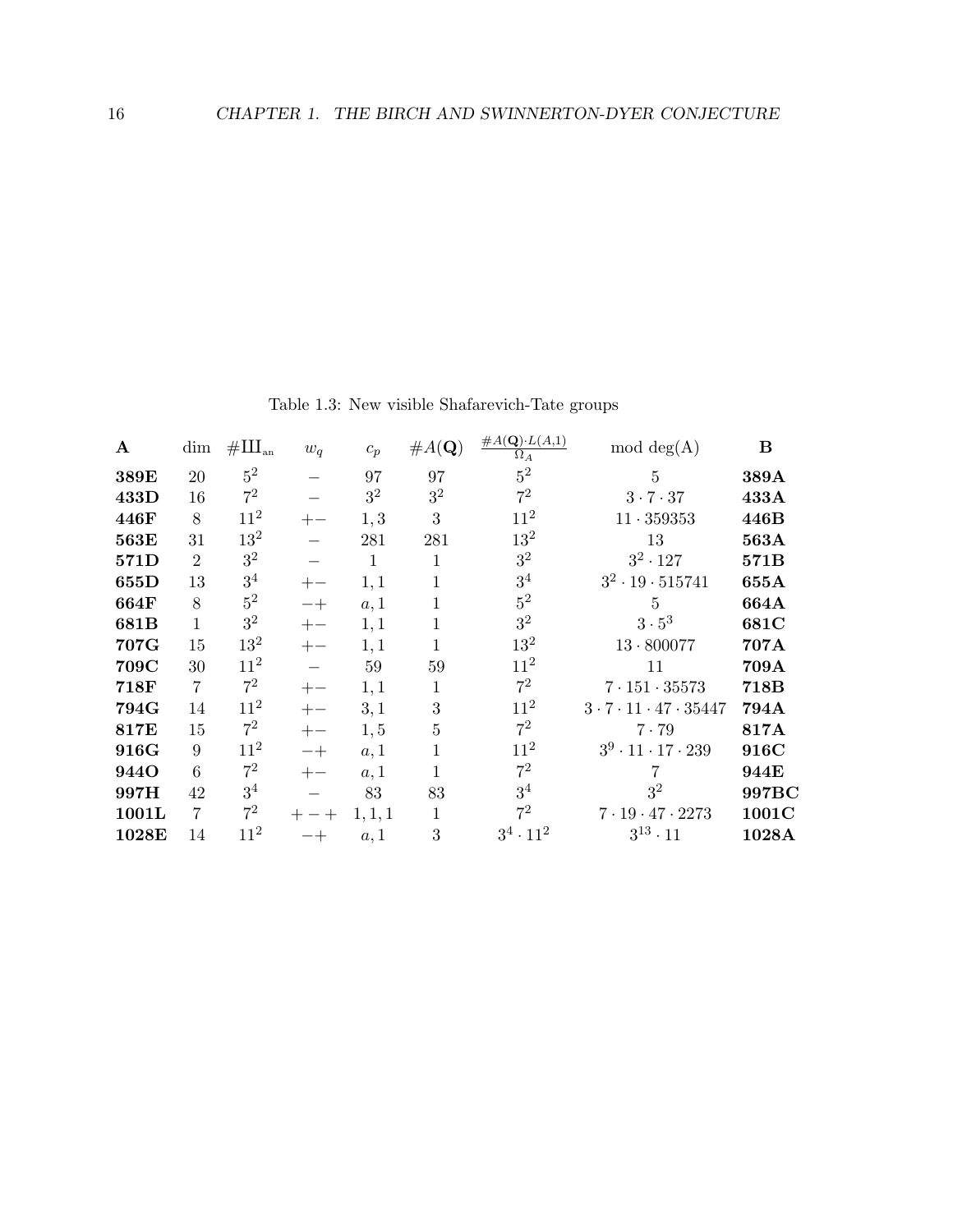| B     | rank             | $w_q$        | $c_p$        | $\#A(\mathbf{Q})$ | $mod \deg(A)$  | Comments                |
|-------|------------------|--------------|--------------|-------------------|----------------|-------------------------|
| 389A  | $\overline{2}$   |              | $\mathbf{1}$ | 1                 | 5              | first curve of rank 2   |
| 433A  | $\overline{2}$   |              | 1            | 1                 | $\overline{7}$ |                         |
| 446B  | $\sqrt{2}$       |              | 1,1          | $\mathbf{1}$      | 11             | called $446D$ in [16]   |
| 563A  | $\overline{2}$   |              | 1            | 1                 | 13             |                         |
| 571B  | $\boldsymbol{2}$ |              | 1            | 1                 | $\sqrt{3}$     |                         |
| 655A  | $\sqrt{2}$       |              | 1,1          | $\mathbf{1}$      | $3^2$          |                         |
| 664A  | $\boldsymbol{2}$ | $-+$         | 1,1          | $\mathbf{1}$      | $\overline{5}$ |                         |
| 681C  | $\boldsymbol{2}$ | $+-$         | 1,1          | 1                 | 3              |                         |
| 707A  | $\boldsymbol{2}$ | $+-$         | 1,1          | 1                 | 13             |                         |
| 709A  | $\boldsymbol{2}$ |              | $\mathbf{1}$ | 1                 | 11             |                         |
| 718B  | $\boldsymbol{2}$ |              | 1,1          | 1                 | $\overline{7}$ |                         |
| 794A  | $\boldsymbol{2}$ | $+-$         | 1,1          | $\mathbf{1}$      | 11             |                         |
| 817A  | $\boldsymbol{2}$ | $+-$         | 1,1          | $\mathbf{1}$      | 7              |                         |
| 916C  | $\boldsymbol{2}$ | $-+$         | 3,1          | $\mathbf{1}$      | $3 \cdot 11$   |                         |
| 944E  | $\sqrt{2}$       | $+-$         | 1,1          | 1                 | 7              |                         |
| 997B  | $\overline{2}$   |              | 1            | 1                 | 3              |                         |
| 997C  | $\overline{2}$   |              | 1            | 1                 | 3              |                         |
| 1001C | $\overline{2}$   | $-+$<br>$^+$ | 1, 3, 1      | $\mathbf{1}$      | $3^2 \cdot 7$  |                         |
| 1028A | $\overline{2}$   |              | 3,1          | $\mathbf{1}$      | $3 \cdot 11$   | intersects 1028E mod 11 |
|       |                  |              |              |                   |                |                         |

Table 1.4: Explanatory factors

# Table 1.5: Factorizations

| $446 = 2 \cdot 223$ $655 = 5 \cdot 131$ $664 = 2^3 \cdot 83$ |                                                                                                | $681 = 3 \cdot 227$ |
|--------------------------------------------------------------|------------------------------------------------------------------------------------------------|---------------------|
|                                                              | $707 = 7 \cdot 101$ $718 = 2 \cdot 359$ $794 = 2 \cdot 397$ $817 = 19 \cdot 43$                |                     |
|                                                              | 916 = $2^2 \cdot 229$ 944 = $2^4 \cdot 59$ 1001 = $7 \cdot 11 \cdot 13$ 1028 = $2^2 \cdot 257$ |                     |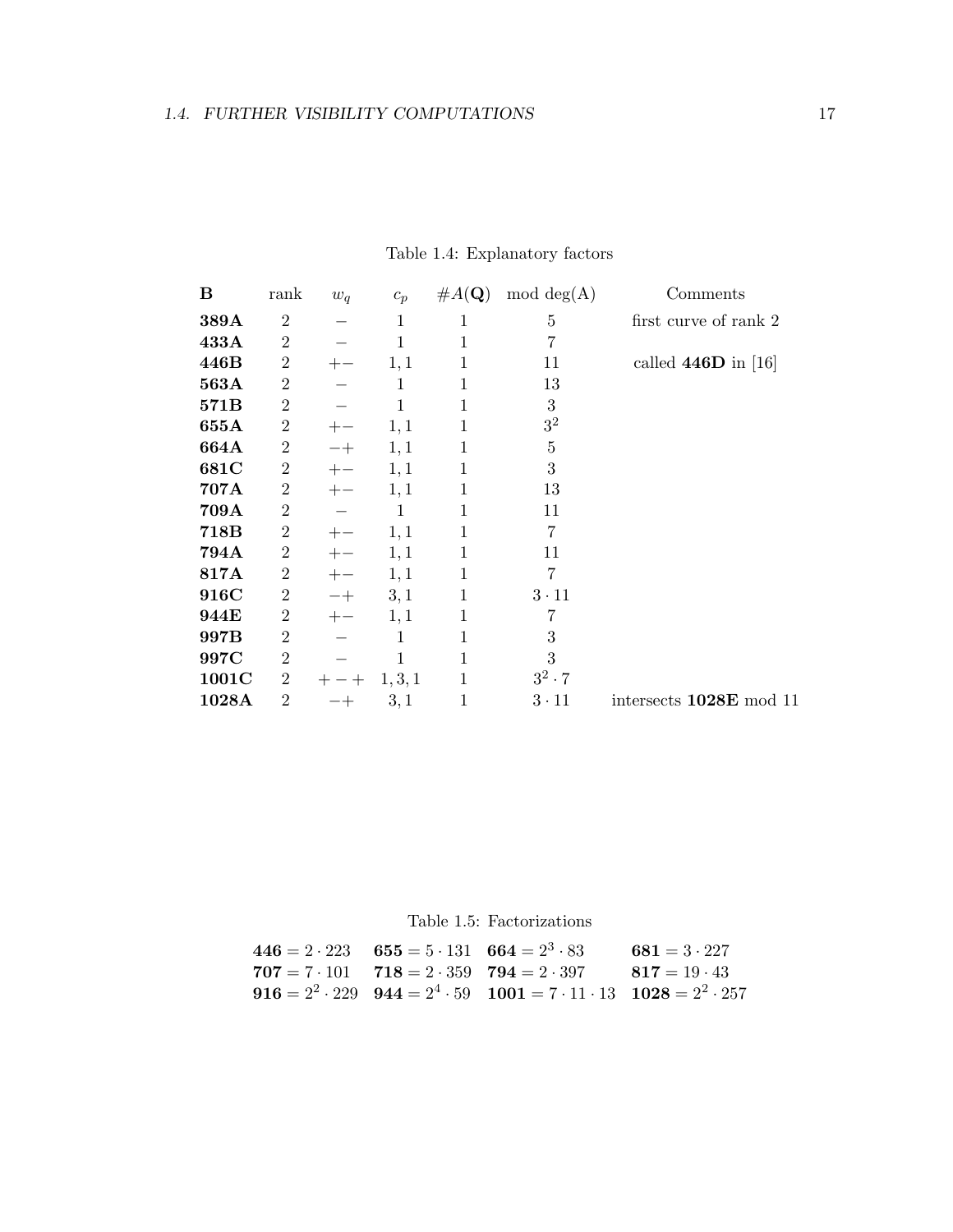| $\mathbf{A}$ | dim            | $\boldsymbol{p}$ | $w_q$                    | $\#\Phi_{X,p}$   | $m_{X,p}$                                   | $\#\Phi_{A,p}(\overline{\mathbf{F}}_p)$ |
|--------------|----------------|------------------|--------------------------|------------------|---------------------------------------------|-----------------------------------------|
| 389E         | 20             | 389              |                          | 97               | $5 \cdot 97$                                | 97                                      |
| 433D         | 16             | 433              | $\equiv$                 | $3^2\,$          | $3^3 \cdot 7 \cdot 37$                      | $3^2\,$                                 |
| 446F         | 8              | 223              | $\equiv$                 | $\boldsymbol{3}$ | $3\cdot 11\cdot 359353$                     | 3                                       |
|              |                | $\overline{2}$   | $^{+}$                   | $\boldsymbol{3}$ | $3 \cdot 11$                                | $3\cdot 359353$                         |
| 563E         | 31             | 563              | $\equiv$                 | ${\bf 281}$      | $13 \cdot 281$                              | 281                                     |
| 571D         | $\overline{2}$ | 571              | $\equiv$                 | $\mathbf{1}$     | $3^2 \cdot 127$                             | $\mathbf{1}$                            |
| 655D         | 13             | 131              | $\qquad \qquad -$        | $\mathbf{1}$     | $3^2 \cdot 19 \cdot 515741$                 | $\mathbf{1}$                            |
|              |                | $\overline{5}$   | $+$                      | $\mathbf{1}$     | 3 <sup>2</sup>                              | $19 \cdot 515741$                       |
| 664F         | 8              | 83               | $+$                      | $\mathbf{1}$     | $\overline{5}$                              | $\mathbf{1}$                            |
| 681B         | $\mathbf{1}$   | 227              |                          | $\mathbf 1$      | $3\cdot 5^3$                                | $\mathbf{1}$                            |
|              |                | 3                | $+$                      | $\mathbf{1}$     | $3\cdot 5^2$                                | $\overline{5}$                          |
| 707G         | 15             | 101              | $\equiv$                 | $\mathbf{1}$     | $13 \cdot 800077$                           | $\mathbf{1}$                            |
|              |                | $\overline{7}$   | $+$                      | $\mathbf{1}$     | 13                                          | 800077                                  |
| 709C         | 30             | 709              | $\qquad \qquad -$        | 59               | $11\cdot 59$                                | $59\,$                                  |
| 718F         | $\overline{7}$ | 359              | $\equiv$                 | $\mathbf{1}$     | $7 \cdot 151 \cdot 35573$                   | $\mathbf{1}$                            |
|              |                | $\overline{2}$   | $+$                      | $\mathbf{1}$     | $\overline{7}$                              | $151 \cdot 35573$                       |
| 794G         | 14             | 397              | $\overline{\phantom{0}}$ | $\sqrt{3}$       | $3^2 \cdot 7 \cdot 11 \cdot 47 \cdot 35447$ | 3                                       |
|              |                | $\overline{2}$   | $+$                      | $\sqrt{3}$       | $3\cdot 11$                                 | $3^2 \cdot 7 \cdot 47 \cdot 35447$      |
| 817E         | 15             | 43               | $\equiv$                 | $\bf 5$          | $5 \cdot 7 \cdot 79$                        | $\bf 5$                                 |
|              |                | 19               | $^{+}$                   | $\mathbf{1}$     | $\overline{7}$                              | 79                                      |
| 916G         | 9              | 229              | $\boldsymbol{+}$         | $\mathbf{1}$     | $3^9 \cdot 11 \cdot 17 \cdot 239$           | $\mathbf{1}$                            |
| 944O         | 6              | 59               | $\overline{\phantom{0}}$ | $\mathbf{1}$     | $\overline{7}$                              | $\mathbf{1}$                            |
| 997H         | 42             | 997              | $\equiv$                 | 83               | $3^2\cdot 83$                               | 83                                      |
| 1001L        | $\overline{7}$ | 13               | $+$                      | $\mathbf{1}$     | $7\cdot 19\cdot 47\cdot 2273$               | $\mathbf{1}$                            |
|              |                | 11               | $\qquad \qquad -$        | $\mathbf{1}$     | $7\cdot 19\cdot 47\cdot 2273$               | $\mathbf{1}$                            |
|              |                | $\overline{7}$   | $+$                      | $\mathbf{1}$     | $7 \cdot 19 \cdot 47$                       | 2273                                    |
| 1028E        | 14             | 257              | $+$                      | $\mathbf{1}$     | $3^{13}\cdot 11$                            | $\mathbf{1}$                            |

Table 1.6: Component groups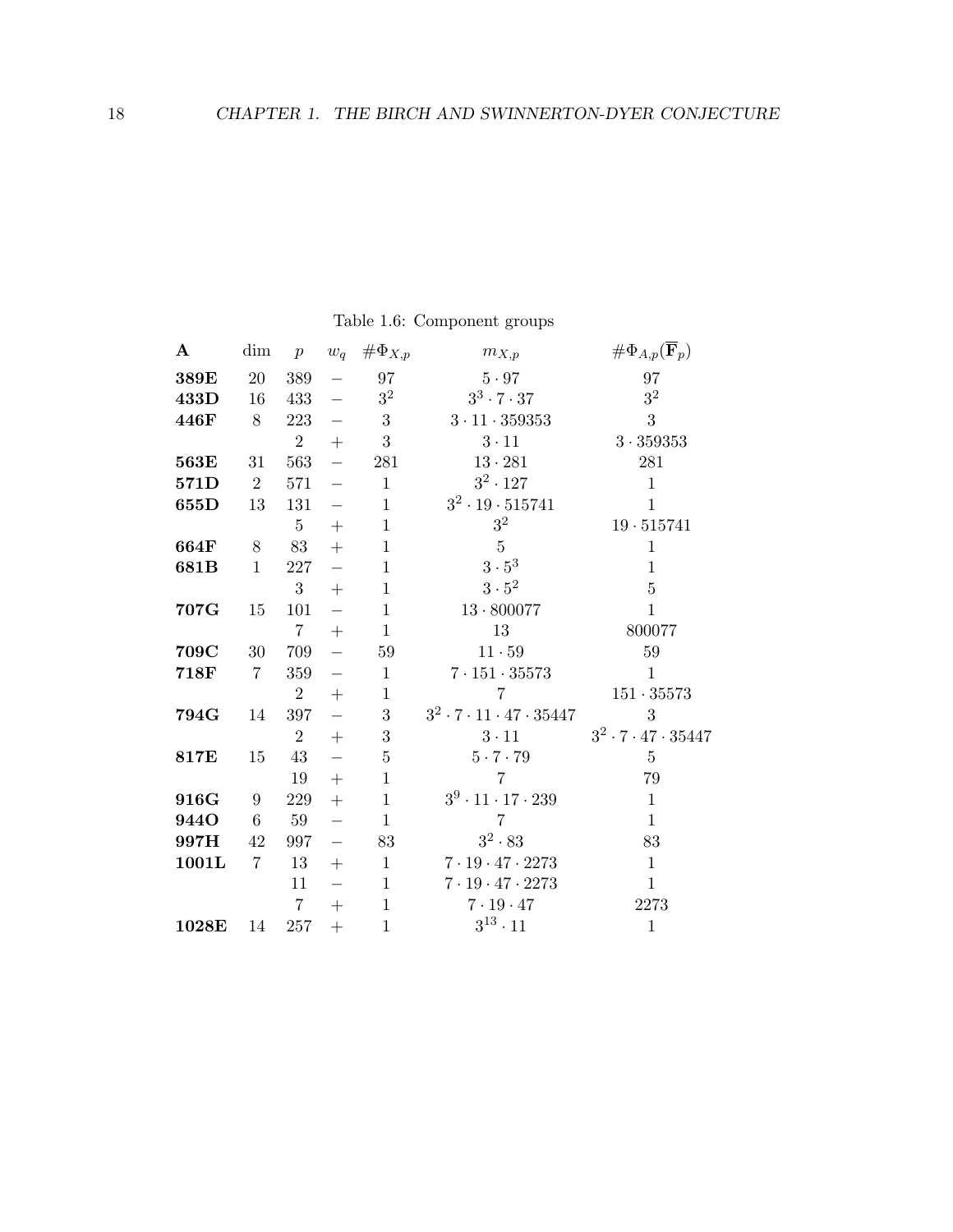# Chapter 2

# Modular symbols

Modular symbols permeate this thesis. In their simplest incarnation, modular symbols provide a finite presentation for the homology group  $H_1(X_0(N), \mathbf{Z})$  of the Riemann surface  $X_0(N)$ . This presentation is equipped with such a rich structure that from it we can deduce the action of the Hecke operators; this is already sufficient information for us to compute a basis for the space  $S_2(\Gamma_0(N), \mathbf{C})$  of cusp forms.

We recall the definition of spaces of modular symbols in Sections 2.1–2.2. Then in Section 2.3, we review the duality between modular symbols and modular forms. In Section 2.4, we see that modular symbols are furnished with analogues of each of the standard operators that one finds on spaces of modular forms, and in Section 2.5 we see that the same is true of the degeneracy maps. Section 2.6 describes Manin symbols, which supply a convenient finite presentation for the space of modular symbols. Finally, Section 2.7 introduces the complex torus attached to a newform, which appears in various guises throughout this thesis.

Before continuing, we offer an apology. We will only consider modular symbols that are already equipped with a fixed Dirichlet character. Though fixing a character complicates the formulas, the resulting increase in efficiency is of extreme value in computational applications. Fixing a character allows us to compute in just the part of the space of modular symbols for  $\Gamma_1(N)$  that interests us. We apologize for any inconvenience this may cause the less efficiency minded reader.

Acknowledgment. This chapter and the next were greatly influenced by the publications of Cremona [15, 16] and Merel [45], along with the foundational contributions of Manin [38], Mazur [42, 39], and Shokurov [63]. Cremona's book [16] provides a motivated roadmap that guides the reader who wishes to compute with modular symbols in the familiar context of elliptic curves, and Merel's article provides an accessible overview of the action of Hecke operators on higher weight modular symbols, and the connection between modular symbols and related cohomology theories.

## 2.1 The definition of modular symbols

Fix a positive integer N, an integer  $k \geq 2$ , and a continuous homomorphism

 $\varepsilon:({\bf Z}/N{\bf Z})^*\to{\bf C}^*$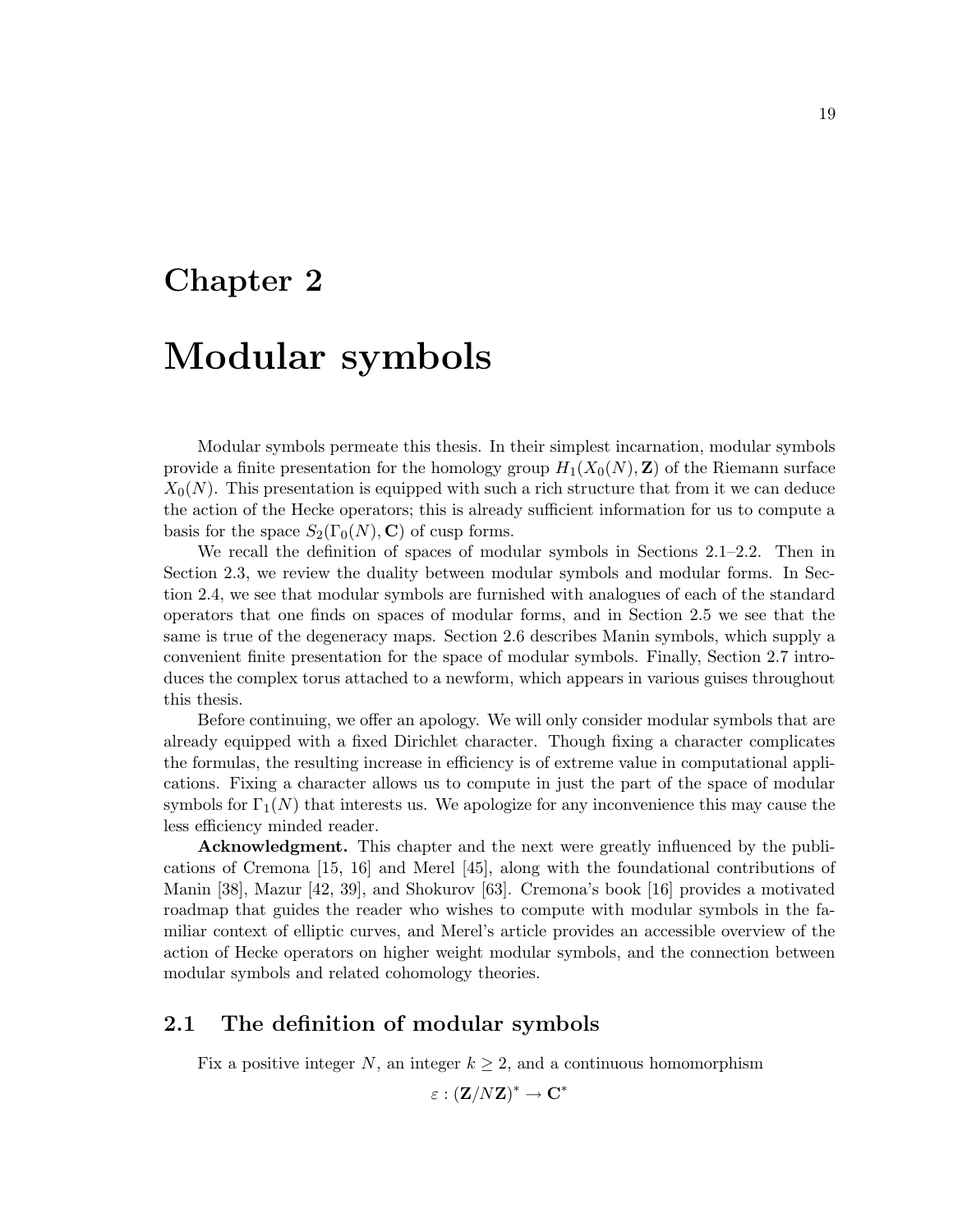such that  $\varepsilon(-1) = (-1)^k$ . We call N the level, k the weight, and  $\varepsilon$  the Dirichlet character.

Consider the quotient of the abelian group generated by all formal symbols  $\{\alpha, \beta\}$ , with  $\alpha, \beta \in \mathbf{P}^1(\mathbf{Q}) = \mathbf{Q} \cup \{\infty\}$ , by the following relations:

$$
\{\alpha,\beta\} + \{\beta,\gamma\} + \{\gamma,\alpha\} = 0,
$$

for all  $\alpha, \beta, \gamma \in \mathbf{P}^1(\mathbf{Q})$ . Let **M** be the torsion-free quotient of this group by its torsion subgroup. Because **M** is torsion free,  $\{\alpha, \alpha\} = 0$  and  $\{\alpha, \beta\} = -\{\beta, \alpha\}.$ 

Remark 2.1. One is motivated to consider these relations by viewing  $\{\alpha, \beta\}$  as the homology class of an appropriate path from  $\alpha$  to  $\beta$  in the upper half plane.

Let  $V_{k-2}$  be the Z-submodule of  $\mathbf{Z}[X, Y]$  made up of all homogeneous polynomials of degree  $k-2$ , and set  $\mathcal{M}_k := V_{k-2} \otimes \mathcal{M}$ . For  $g = \begin{pmatrix} a & b \\ c & d \end{pmatrix} \in GL_2(\mathbf{Q})$  and  $P \in V_{k-2}$ , let

$$
gP(X,Y) = P\left(\det(g)g^{-1}\begin{pmatrix} X \\ Y \end{pmatrix}\right) = P\left(\begin{pmatrix} d & -b \\ -c & a \end{pmatrix} \begin{pmatrix} X \\ Y \end{pmatrix}\right)
$$

$$
= P(dX - bY, -cX + aY).
$$

This defines a left action of  $GL_2(Q)$  on  $V_{k-2}$ ; it is a left action because

$$
(gh)P(v) = P(\det(gh)(gh)^{-1}v) = P(\det(h)h^{-1}\det(g)g^{-1}v)
$$

$$
= gP(\det(h)h^{-1}v) = g(hP(v)).
$$

Combining this action with the action of  $GL_2(Q)$  on  $P^1(Q)$  by linear fractional transformations gives a left action of  $GL_2(\mathbf{Q})$  on  $\mathcal{M}_k$ :

$$
g(P \otimes {\alpha, \beta}) = g(P) \otimes {g(\alpha), g(\beta)}.
$$

Finally, for  $g = \begin{pmatrix} a & b \\ c & d \end{pmatrix} \in \Gamma_0(N)$ , let  $\varepsilon(g) := \varepsilon(\overline{a})$ , where  $\overline{a} \in \mathbf{Z}/N\mathbf{Z}$  is the reduction modulo N of a.

Let

$$
\mathbf{Z}[\varepsilon]:=\mathbf{Z}[\varepsilon(a):a\in\mathbf{Z}/N\mathbf{Z}]
$$

be the subring of C generated by the values of the character  $\varepsilon$ .

**Definition 2.2 (Modular symbols).** The space of modular symbols  $\mathcal{M}_k(N, \varepsilon)$  of level N, weight k and character  $\varepsilon$  is the largest torsion-free quotient of  $\mathcal{M}_k \otimes \mathbb{Z}[\varepsilon]$  by the  $\mathbb{Z}[\varepsilon]$ submodule generated by the relations  $gx - \varepsilon(g)x$  for all  $x \in \mathcal{M}_k$  and all  $g \in \Gamma_0(N)$ .

Denote by  $P\{\alpha,\beta\}$  the image of  $P\otimes\{\alpha,\beta\}$  in  $\mathcal{M}_k(N,\varepsilon)$ . For any  $\mathbb{Z}[\varepsilon]$ -algebra R, let

$$
\mathcal{M}_k(N,\varepsilon;R):=\mathcal{M}_k(N,\varepsilon)\otimes_{Z[\varepsilon]}R.
$$

See Section 3.1 for an algorithm which can be used to compute  $\mathcal{M}_k(N, \varepsilon; \mathbf{Q}(\varepsilon)).$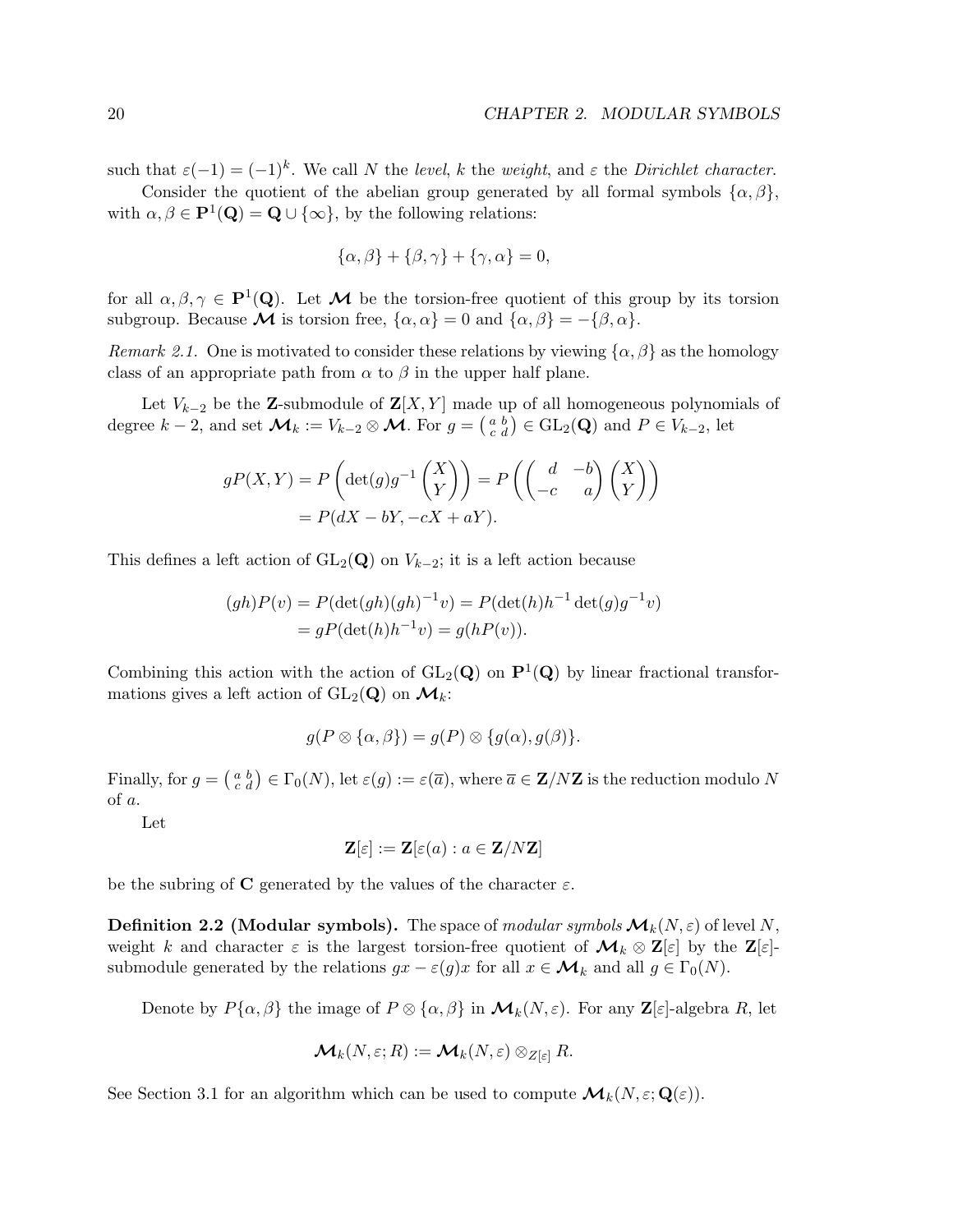### 2.2 Cuspidal modular symbols

Let **B** be the free abelian group generated by the symbols  $\{\alpha\}$  for all  $\alpha \in \mathbf{P}^1(\mathbf{Q})$ . There is a left action of  $GL_2(Q)$  on **B** given by  $g\{\alpha\} = \{g(\alpha)\}\$ . Let  $\mathcal{B}_k := V_{k-2} \otimes \mathcal{B}$ , and let  $GL_2(\mathbf{Q})$  act on  $\mathcal{B}_k$  by  $g(P\{\alpha\}) = (gP)\{g(\alpha)\}.$ 

**Definition 2.3 (Boundary modular symbols).** The space  $\mathcal{B}_k(N, \varepsilon)$  of boundary modular symbols is the largest torsion-free quotient of  $\mathcal{B}_k \otimes \mathbb{Z}[\varepsilon]$  by the relations  $gx = \varepsilon(g)x$  for all  $g \in \Gamma_0(N)$  and  $x \in \mathcal{B}_k$ .

Denote by  $P\{\alpha\}$  the image of  $P \otimes \{\alpha\}$  in  $\mathcal{B}_k(N, \varepsilon)$ . The boundary map

$$
\delta: \mathcal{M}_k(N,\varepsilon) \to \mathcal{B}_k(N,\varepsilon)
$$

is defined by

$$
\delta(P\{\alpha,\beta\}) = P\{\beta\} - P\{\alpha\}.
$$

**Definition 2.4 (Cuspidal modular symbols).** The space  $S_k(N, \varepsilon)$  of cuspidal modular symbols is the kernel of  $\delta$ .

The three spaces defined above fit together in the following exact sequence:

$$
0\to \mathcal{S}_k(N,\varepsilon)\to \mathcal{M}_k(N,\varepsilon)\stackrel{\delta}{\longrightarrow} \mathcal{B}_k(N,\varepsilon).
$$

## 2.3 Duality between modular symbols and modular forms

For any positive integer k, any **C**-valued function f on the complex upper half plane

$$
\mathfrak{h} := \{ z \in \mathbf{C} : \text{im}(z) > 0 \},
$$

and any matrix  $\gamma \in GL_2(Q)$ , define a function  $f|[\gamma]_k$  on h by

$$
(f|[\gamma]_k)(z) = \det(\gamma)^{k-1} \frac{f(\gamma z)}{(cz+d)^k}.
$$

**Definition 2.5 (Cusp forms).** Let  $S_k(N, \varepsilon)$  be the complex vector space of holomorphic functions  $f(z)$  on  $\mathfrak h$  that satisfy the equation

$$
f|[\gamma]_k = \varepsilon(\gamma)f
$$

for all  $\gamma \in \Gamma_0(N)$ , and such that f is holomorphic and vanishes at all cusps, in the sense of [21, pg. 42].

**Definition 2.6 (Antiholomorphic cusp forms).** Let  $\overline{S}_k(N,\varepsilon)$  be the space of antiholomorphic cusp forms; the definition is as above, except

$$
\frac{f(\gamma z)}{(c\overline{z} + d)^k} = \overline{\varepsilon}(\gamma) f(z)
$$

for all  $\gamma \in \Gamma_0(N)$ .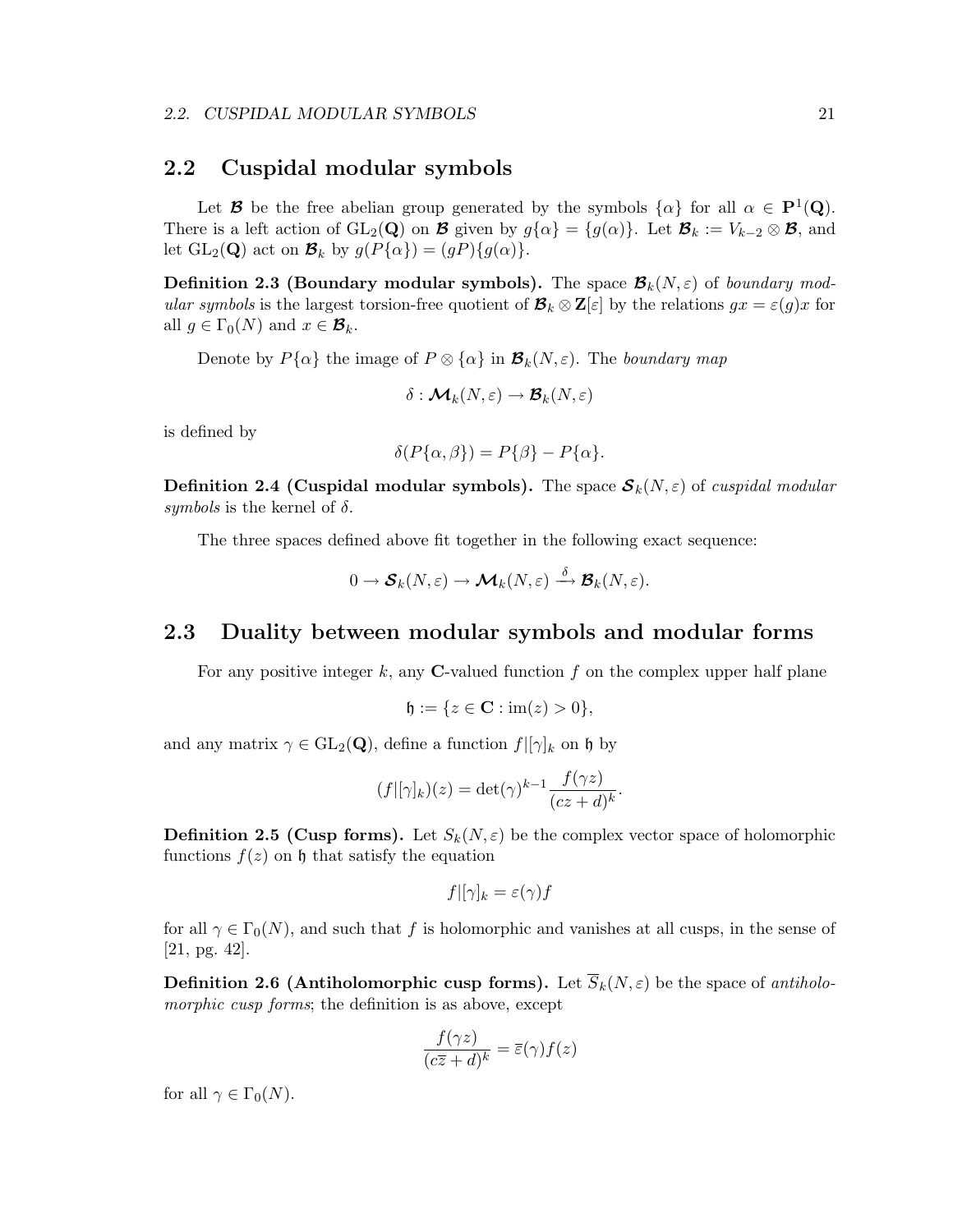There is a canonical isomorphism of real vector spaces between  $S_k(N, \varepsilon)$  and  $\overline{S}_k(N, \varepsilon)$ that associates to f the antiholomorphic cusp form defined by the function  $z \mapsto \overline{f(z)}$ .

Theorem 2.7 (Merel). There is a pairing

$$
\langle , \rangle : (S_k(N, \varepsilon) \oplus \overline{S}_k(N, \varepsilon)) \times \mathcal{M}_k(N, \varepsilon; \mathbf{C}) \to \mathbf{C}
$$

given by

$$
\langle f \oplus g, P\{\alpha, \beta\} \rangle = \int_{\alpha}^{\beta} f(z)P(z, 1)dz + \int_{\alpha}^{\beta} g(z)P(\overline{z}, 1)d\overline{z},
$$

where the path from  $\alpha$  to  $\beta$  is, except for the endpoints, contained in  $\mathfrak h$ . The pairing is perfect when restricted to  $S_k(N, \varepsilon; C)$ .

*Proof.* Take the  $\varepsilon$  part of each side of [45, Thm. 3].

### 2.4 Linear operators

#### 2.4.1 Hecke operators

For each positive integer  $n$  and each space  $V$  of modular symbols or modular forms, there is a *Hecke operator*  $T_n$ , which acts as a linear endomorphism of V. For the definition of  $T_n$  on modular symbols, see [45, §2]. Alternatively, because we consider only modular symbols with character, the following recipe completely determines the Hecke operators. First, when  $n = p$  is prime, we have

$$
T_p(x) = \left[ \begin{pmatrix} p & 0 \\ 0 & 1 \end{pmatrix} + \sum_{r \bmod p} \begin{pmatrix} 1 & r \\ 0 & p \end{pmatrix} \right] x,
$$

where the first matrix is omitted if  $p \mid N$ . If m and n are coprime, then  $T_{mn} = T_m T_n$ . Finally, if p is a prime,  $r \geq 2$  is an integer,  $\varepsilon$  is the Dirichlet character of associated to V, and  $k$  is the weight of  $V$ , then

$$
T_{p^r} = T_p T_{p^{r-1}} - \varepsilon(p) p^{k-1} T_{p^{r-2}}.
$$

**Definition 2.8.** The *Hecke algebra associated to*  $V$  is the subring

$$
\mathbf{T} = \mathbf{T}_V = \mathbf{Z}[\dots T_n \dots]
$$

of End(V) generated by all Hecke operators  $T_n$ , with  $n = 1, 2, 3, \ldots$ .

**Proposition 2.9.** The pairing of Theorem 2.7 respects the action of the Hecke operators, in the sense that  $\langle fT, x \rangle = \langle f, Tx \rangle$  for all  $T \in \mathbf{T}$ ,  $x \in \mathcal{M}_k(N, \varepsilon)$ , and  $f \in S_k(N, \varepsilon) \oplus \overline{S}_k(N, \varepsilon)$ .

Proof. See [45, Prop. 10].

 $\Box$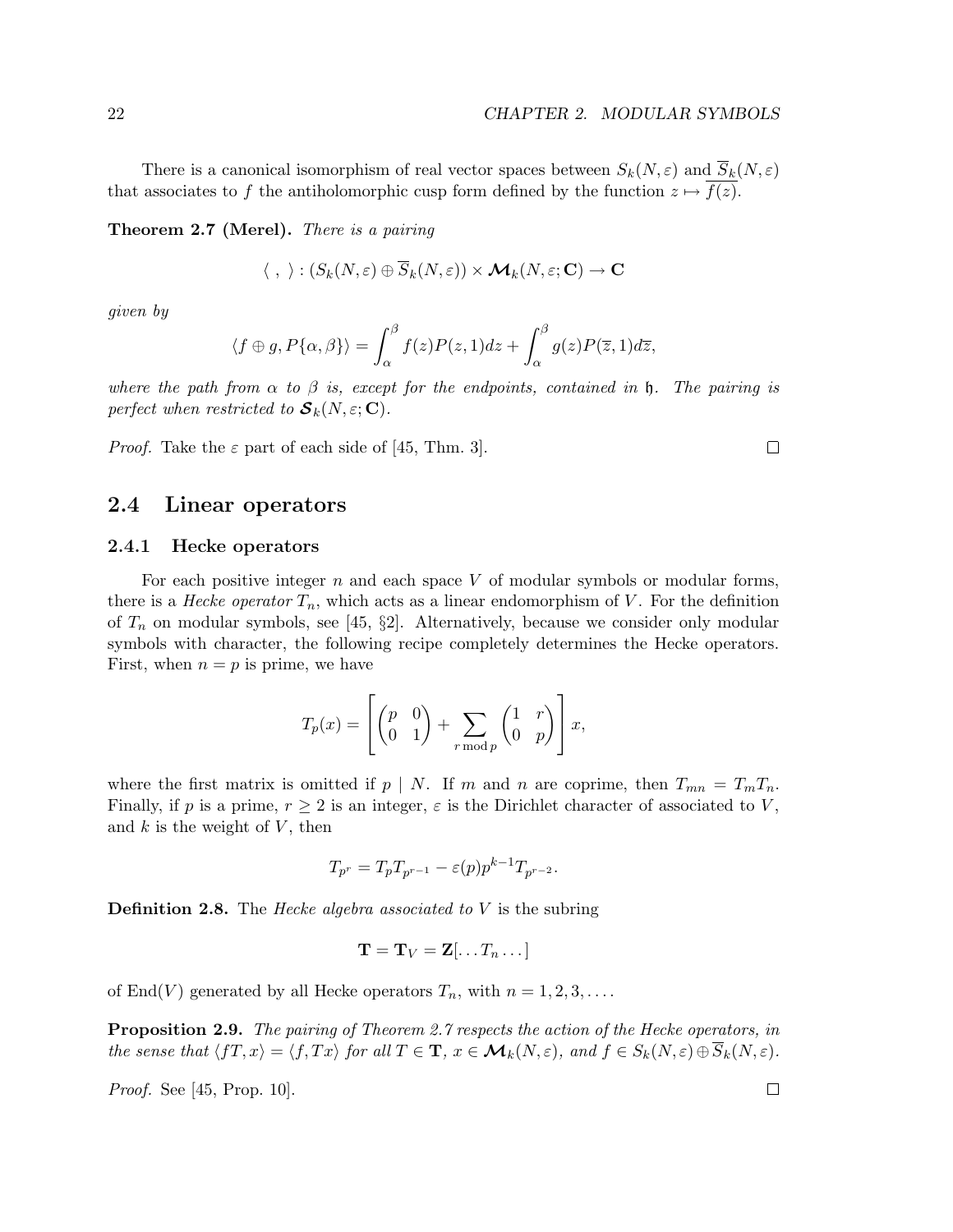#### 2.4.2 The ∗-involution

The matrix  $j = \begin{pmatrix} -1 & 0 \\ 0 & 1 \end{pmatrix}$  defines an involution  $*$  of  $\mathcal{M}_k(N, \varepsilon)$  given by  $x \mapsto x^* = j(x)$ . Explicitly,

$$
(P(X,Y)\{\alpha,\beta\})^* = P(X,-Y)\{-\alpha,-\beta\}.
$$

Because the space of modular symbols is constructed as a quotient, it is not obvious that the ∗-involution is well defined.

#### Proposition 2.10. The ∗-involution is well defined.

*Proof.* Recall that  $\mathcal{M}_k(N, \varepsilon)$  is the largest torsion-free quotient of the free  $\mathbb{Z}[\varepsilon]$ -module generated by symbols  $x = P\{\alpha, \beta\}$  by the submodule generated by relations  $\gamma x - \varepsilon(\gamma)x$  for all  $\gamma \in \Gamma_0(N)$ . In order to check that the operator  $*$  is well defined, it suffices to check, for any  $x \in \mathcal{M}_k$ , that \* $(\gamma x - \varepsilon(\gamma)x)$  is of the form  $\gamma' y - \varepsilon(\gamma')y$ , for some y in  $\mathcal{M}_k$ . Note that if  $\gamma = \begin{pmatrix} a & b \\ c & d \end{pmatrix} \in \Gamma_0(N)$ , then  $j\gamma j^{-1} = \begin{pmatrix} a & -b \\ -c & d \end{pmatrix}$  is also in  $\Gamma_0(N)$  and  $\varepsilon(j\gamma j^{-1}) = \varepsilon(\gamma)$ . We have

$$
j(\gamma x - \varepsilon(\gamma)x) = j\gamma x - j\varepsilon(\gamma)x
$$
  
=  $j\gamma j^{-1}jx - \varepsilon(\gamma)jx$   
=  $(j\gamma j^{-1})(jx) - \varepsilon(j\gamma j^{-1})(jx).$ 

If f is a modular form, let  $f^*$  be the holomorphic function  $f(-\overline{z})$ , where the bar denotes complex conjugation. The Fourier coefficients of  $f^*$  are the complex conjugates of those of f; though  $f^*$  is again a holomorphic modular form, its character is  $\overline{\varepsilon}$  instead of  $\varepsilon$ . The pairing of Theorem 2.7 is the restriction of a pairing on the full spaces without character, and we have the following proposition.

Proposition 2.11. We have

$$
\langle f^*, x^* \rangle = \overline{\langle f, x \rangle}.
$$

**Definition 2.12 (Plus-one quotient).** The plus-one quotient  $\mathcal{M}_k(N,\varepsilon)_+$  is the largest torsion-free quotient of  $\mathcal{M}_k(N,\varepsilon)$  by the relations  $x^* - x = 0$  for all  $x \in \mathcal{M}_k(N,\varepsilon)$ . Similarly, the *minus-one quotient* is the quotient of  $\mathcal{M}_k(N, \varepsilon)$  by all relations  $x^* + x = 0$ , for  $x \in \mathcal{M}_k(N, \varepsilon)$ .

WARNING 2.13. We were forced to make a choice in our definition of the operator ∗. Fortunately, it agrees with that of [16,  $\S 2.1.3$ ], but *not* with the choice made in [45,  $\S 1.6$ ].

#### 2.4.3 The Atkin-Lehner involutions

In this section we assume that k is even and  $\varepsilon^2 = 1$ . The assumption on  $\varepsilon$  is necessary only so that the involution we are about to define preserves  $\mathcal{M}_k(N, \varepsilon)$ . More generally, it is possible to define a map which sends  $\mathcal{M}_k(N, \varepsilon)$  to  $\mathcal{M}_k(N, \overline{\varepsilon})$ .

 $\Box$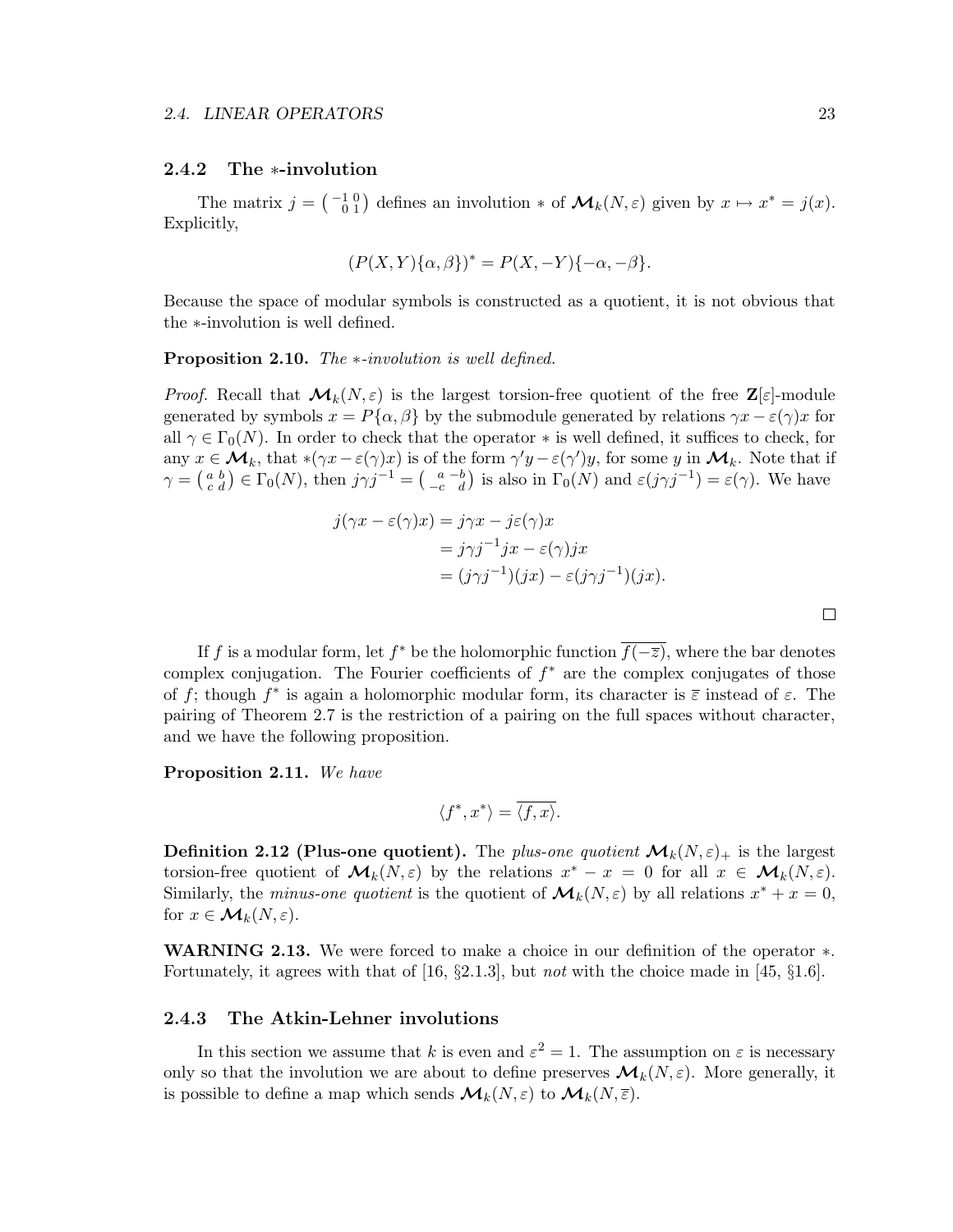To each divisor d of N such that  $(d, N/d) = 1$  there is an Atkin-Lehner involution  $W_d$ of  $\mathcal{M}_k(N,\varepsilon)$ , which is defined as follows. Using the Euclidean algorithm, choose integers  $x, y, z, w$  such that

$$
dxw - (N/d)yz = 1.
$$

Next let  $g = \begin{pmatrix} dx & y \\ Nz & dy \end{pmatrix}$  $\frac{dx}{Nz} \frac{y}{dw}$  and define

$$
W_d(x) := \frac{1}{d^{\frac{k-2}{2}}} \cdot g(x).
$$

For example, when  $d = N$  we have  $g = \begin{pmatrix} 0 & -1 \\ N & 0 \end{pmatrix}$ . The factor of  $d^{\frac{k-2}{2}}$  is necessary to normalize  $W_d$  so that it is an involution.

On modular forms there is an Atkin-Lehner involution, also denoted  $W_d$ , which acts by  $W_d(f) = f|[W_d]_k$ . These two like-named involutions are compatible with the integration pairing:

$$
\langle W_d(f), x \rangle = \langle f, W_d(x) \rangle.
$$

### 2.5 Degeneracy maps

In this section, we describe natural maps between spaces of modular symbols of different levels.

Fix a positive integer N and a Dirichlet character  $\varepsilon : (\mathbf{Z}/N\mathbf{Z})^* \to \mathbf{C}^*$ . Let M be a positive divisor of N that is divisible by the conductor of  $\varepsilon$ , in the sense that  $\varepsilon$  factors through  $(\mathbf{Z}/M\mathbf{Z})^*$  via the natural map  $(\mathbf{Z}/N\mathbf{Z})^* \to (\mathbf{Z}/M\mathbf{Z})^*$  composed with some uniquely defined character  $\varepsilon'$ :  $(\mathbf{Z}/M\mathbf{Z})^* \to \mathbf{C}^*$ . For any positive divisor t of  $N/M$ , let  $T = \begin{pmatrix} 1 & 0 \\ 0 & t \end{pmatrix}$ and fix a choice  $D_t = \{T\gamma_i : i = 1, ..., n\}$  of coset representatives for  $\Gamma_0(N) \backslash T\Gamma_0(M)$ .

**WARNING 2.14.** There is a mistake in [45, §2.6]: The quotient " $\Gamma_1(N)\Gamma_1(M)T$ " should be replaced by " $\Gamma_1(N) \backslash T\Gamma_1(M)$ ".

**Proposition 2.15.** For each divisor t of  $N/M$  there are well-defined linear maps

$$
\alpha_t : \mathcal{M}_k(N, \varepsilon) \to \mathcal{M}_k(M, \varepsilon'), \qquad \alpha_t(x) = (tT^{-1})x = \begin{pmatrix} t & 0 \\ 0 & 1 \end{pmatrix} x
$$

$$
\beta_t : \mathcal{M}_k(M, \varepsilon') \to \mathcal{M}_k(N, \varepsilon), \qquad \beta_t(x) = \sum_{T\gamma_i \in D_t} \varepsilon'(\gamma_i)^{-1} T\gamma_i x.
$$

Furthermore,  $\alpha_t \circ \beta_t$  is multiplication by  $t^{k-2} \cdot [\Gamma_0(M) : \Gamma_0(N)]$ .

*Proof.* To show that  $\alpha_t$  is well defined, we must show that for each  $x \in \mathcal{M}_k(N, \varepsilon)$  and  $\gamma = \left(\begin{smallmatrix} a & b \\ c & d \end{smallmatrix}\right) \in \Gamma_0(N)$ , that we have

$$
\alpha_t(\gamma x - \varepsilon(\gamma)x) = 0 \in \mathcal{M}_k(M, \varepsilon').
$$

We have

$$
\alpha_t(\gamma x) = \begin{pmatrix} t & 0 \\ 0 & 1 \end{pmatrix} \gamma x = \begin{pmatrix} a & tb \\ c/t & d \end{pmatrix} \begin{pmatrix} t & 0 \\ 0 & 1 \end{pmatrix} x = \varepsilon'(a) \begin{pmatrix} t & 0 \\ 0 & 1 \end{pmatrix} x,
$$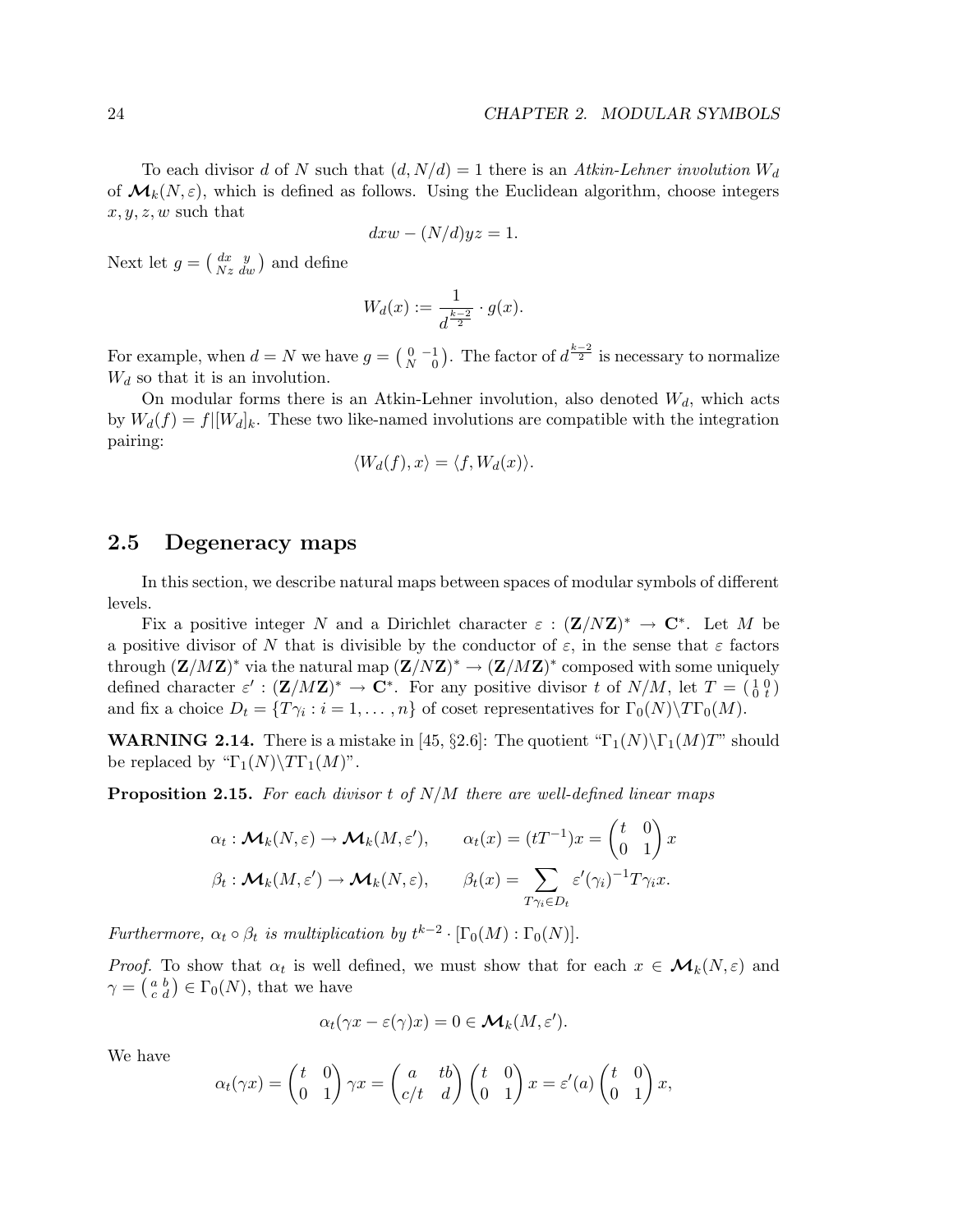so

$$
\alpha_t(\gamma x - \varepsilon(\gamma)x) = \varepsilon'(a)\alpha_t(x) - \varepsilon(\gamma)\alpha_t(x) = 0.
$$

We next verify that  $\beta_t$  is well defined. Suppose that  $x \in \mathcal{M}_k(M, \varepsilon')$  and  $\gamma \in \Gamma_0(M)$ ; then  $\varepsilon'(\gamma)^{-1}\gamma x = x$ , so

$$
\beta_t(x) = \sum_{T\gamma_i \in D_t} \varepsilon'(\gamma_i)^{-1} T\gamma_i \varepsilon'(\gamma)^{-1} \gamma x
$$

$$
= \sum_{T\gamma_i \gamma \in D_t} \varepsilon'(\gamma_i \gamma)^{-1} T\gamma_i \gamma x.
$$

This computation shows that the definition of  $\beta_t$  does not depend on the choice  $D_t$  of coset representatives. To finish the proof that  $\beta_t$  is well defined we must show that, for  $\gamma \in \Gamma_0(M)$ , we have  $\beta_t(\gamma x) = \varepsilon'(\gamma)\beta_t(x)$  so that  $\beta_t$  respects the relations that define  $\mathcal{M}_k(M, \varepsilon)$ . Using that  $\beta_t$  does not depend on the choice of coset representative, we find that for  $\gamma \in \Gamma_0(M)$ ,

$$
\beta_t(\gamma x) = \sum_{T\gamma_i \in D_t} \varepsilon'(\gamma_i)^{-1} T\gamma_i \gamma x
$$
  
= 
$$
\sum_{T\gamma_i \gamma^{-1} \in D_t} \varepsilon'(\gamma_i \gamma^{-1})^{-1} T\gamma_i \gamma^{-1} \gamma x
$$
  
= 
$$
\varepsilon'(\gamma) \beta_t(x).
$$

To compute  $\alpha_t \circ \beta_t$ , we use that  $\#D_t = [\Gamma_0(N) : \Gamma_0(M)]$ :

$$
\alpha_t(\beta_t(x)) = \alpha_t \left( \sum_{T\gamma_i} \varepsilon'(\gamma_i)^{-1} T \gamma_i x \right)
$$
  
= 
$$
\sum_{T\gamma_i} \varepsilon'(\gamma_i)^{-1} (tT^{-1}) T \gamma_i x
$$
  
= 
$$
t^{k-2} \sum_{T\gamma_i} \varepsilon'(\gamma_i)^{-1} \gamma_i x
$$
  
= 
$$
t^{k-2} \sum_{T\gamma_i} x
$$
  
= 
$$
t^{k-2} \cdot [\Gamma_0(N) : \Gamma_0(M)] \cdot x.
$$

The scalar factor of  $t^{k-2}$  appears instead of t, because t is acting on x as an element of  $GL_2(Q)$  not as an an element of Q.  $\Box$ 

Definition 2.16 (New and old modular symbols). The subspace  $\bm{\mathcal{M}}_k(N,\varepsilon)^{\text{new}}$  of  $\mathit{new}$ modular symbols is the intersection of the kernels of the  $\alpha_t$  as t runs through all positive divisors of  $N/M$  and M runs through positive divisors of M strictly less than N and divisible by the conductor of  $\varepsilon$ . The subspace  $\mathcal{M}_k(N,\varepsilon)$ <sup>old</sup> of *old modular symbols* is the subspace generated by the images of the  $\beta_t$  where t runs through all positive divisors of  $N/M$  and M runs through positive divisors of M strictly less than N and divisible by the conductor of  $\varepsilon$ .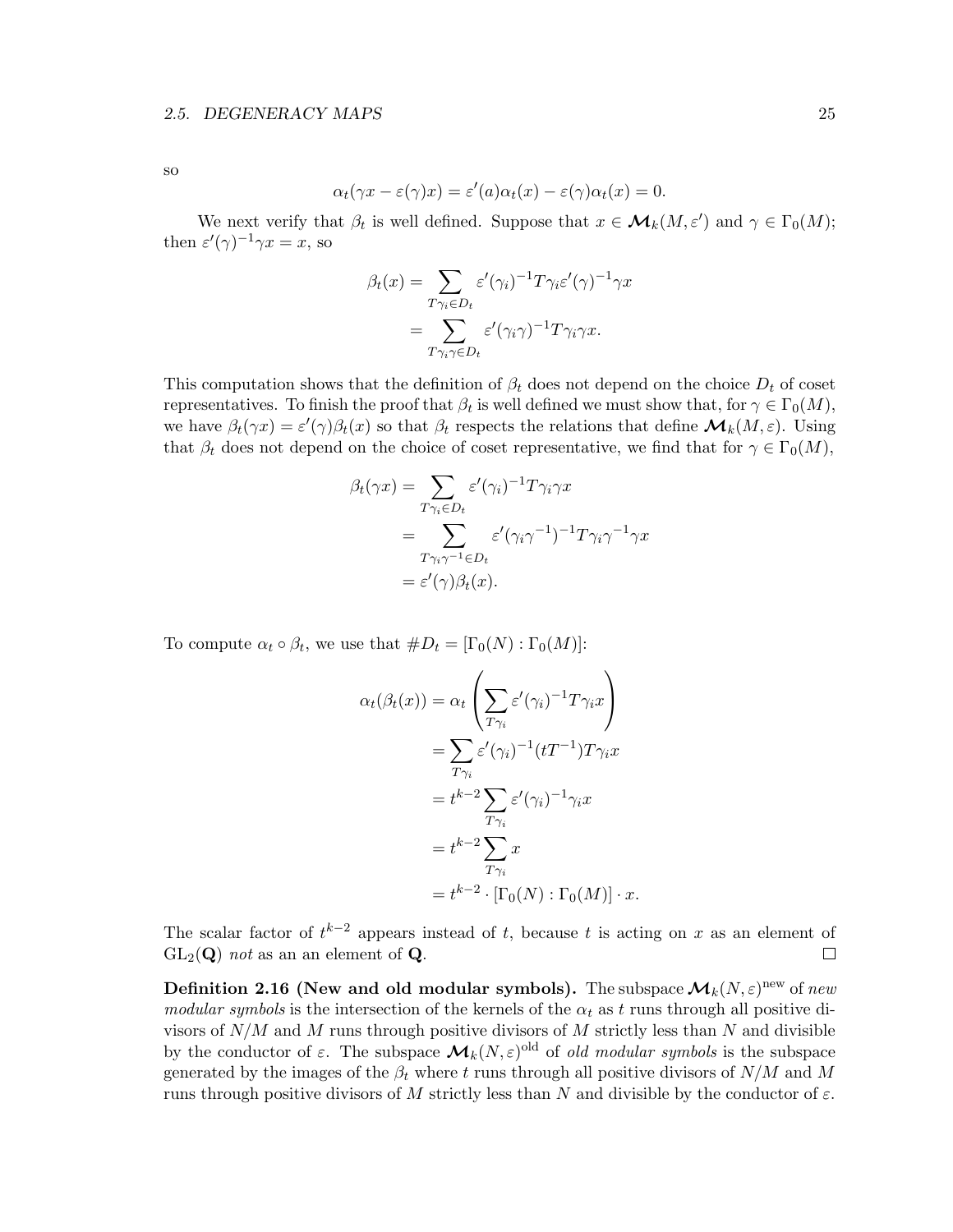WARNING: The new and old subspaces need not be disjoint, as the following example illustrates! This is contrary to the statement on page 80 of [45].

*Example 2.17.* We justify the above warning. Consider, for example, the case  $N = 6$ ,  $k = 2$ , and trivial character. The spaces  $\mathcal{M}_2(2)$  and  $\mathcal{M}_2(3)$  are each of dimension 1, and each is generated by the modular symbol  $\{\infty, 0\}$ . The space  $\mathcal{M}_2(6)$  is of dimension 3, and is generated by the 3 modular symbols  $\{\infty, 0\}$ ,  $\{-1/4, 0\}$ , and  $\{-1/2, -1/3\}$ . The space generated by the 2 images of  $\mathcal{M}_2(2)$  under the 2 degeneracy maps has dimension 2, and likewise for  $\mathcal{M}_2(3)$ . Together these images generate  $\mathcal{M}_2(6)$ , so  $\mathcal{M}_2(6)$  is equal to its old subspace. However, the new subspace is nontrivial because the two degeneracy maps  $\mathcal{M}_2(6) \to \mathcal{M}_2(2)$  are equal, as are the two degeneracy maps  $\mathcal{M}_2(6) \to \mathcal{M}_2(3)$ . In particular, the intersection of the kernels of the degeneracy maps has dimension at least 1 (in fact, it equals 1).

Computationally, it appears that something similar to this happens if and only if the weight is 2, the character is trivial, and the level is composite. This behavior is probably related to the nonexistence of a characteristic 0 Eisenstein series of weight 2 and level 1.

The following tempting argument is incorrect; the error lies in the fact that an element of the old subspace is a *linear combination* of  $\beta_t(y)$ 's for various y's and t's: "If x is in both the new and old subspace, then  $x = \beta_t(y)$  for some modular symbol y of lower level. This implies  $x = 0$  because

$$
0 = \alpha_t(x) = \alpha_t(\beta_t(y)) = t^{k-2} \cdot [\Gamma_0(N) : \Gamma_0(M)] \cdot y.
$$

Remark 2.18. The map  $\beta_t \circ \alpha_t$  cannot in general be multiplication by a scalar since  $\mathcal{M}_k(M, \varepsilon')$ usually has smaller dimension than  $\mathcal{M}_k(N, \varepsilon)$ .

# 2.5.1 Computing coset representatives

**Definition 2.19 (Projective line mod N).** Let N be a positive integer. Then the projective line  $\mathbf{P}^1(N)$  is the set of pairs  $(a, b)$ , with  $a, b \in \mathbf{Z}/N\mathbf{Z}$  and  $gcd(a, b, N) = 1$ , modulo the eqivalence relation which identifies  $(a, b)$  and  $(a', b')$  if and only if  $ab' \equiv ba' \pmod{N}$ .

Let M be a positive divisor of N and t a divisor of  $N/M$ . The following random algorithm computes a set  $D_t$  of representatives for the orbit space  $\Gamma_0(M)\backslash TT_0(N)$ . There are deterministic algorithms for computing  $D_t$ , but all of the ones the author has found are vastly less efficient than the following random algorithm.

**Algorithm 2.20.** Let  $\Gamma_0(N/t, t)$  denote the subgroup of  $SL_2(\mathbb{Z})$  consisting of matrices that are upper triangular modulo  $N/t$  and lower triangular modulo t. Observe that two right cosets of  $\Gamma_0(N/t, t)$  in  $SL_2(\mathbf{Z})$ , represented by  $\begin{pmatrix} a & b \\ c & d \end{pmatrix}$  and  $\begin{pmatrix} a' & b' \\ c' & d' \end{pmatrix}$  $a'_{c'} b'_{d'}$ , are equivalent if and only if  $(a, b) = (a', b')$  as points of  $\mathbf{P}^1(t)$  and  $(c, d) = (c', d')$  as points of  $\mathbf{P}^1(N/t)$ . Using the following algorithm, we compute right coset representatives for  $\Gamma_0(N/t, t)$  inside  $\Gamma_0(M)$ .

- 1. Compute the number  $[\Gamma_0(M) : \Gamma_0(N)]$  of cosets.
- 2. Compute a random element  $x \in \Gamma_0(M)$ .
- 3. If  $x$  is not equivalent to anything generated so far, add it to the list.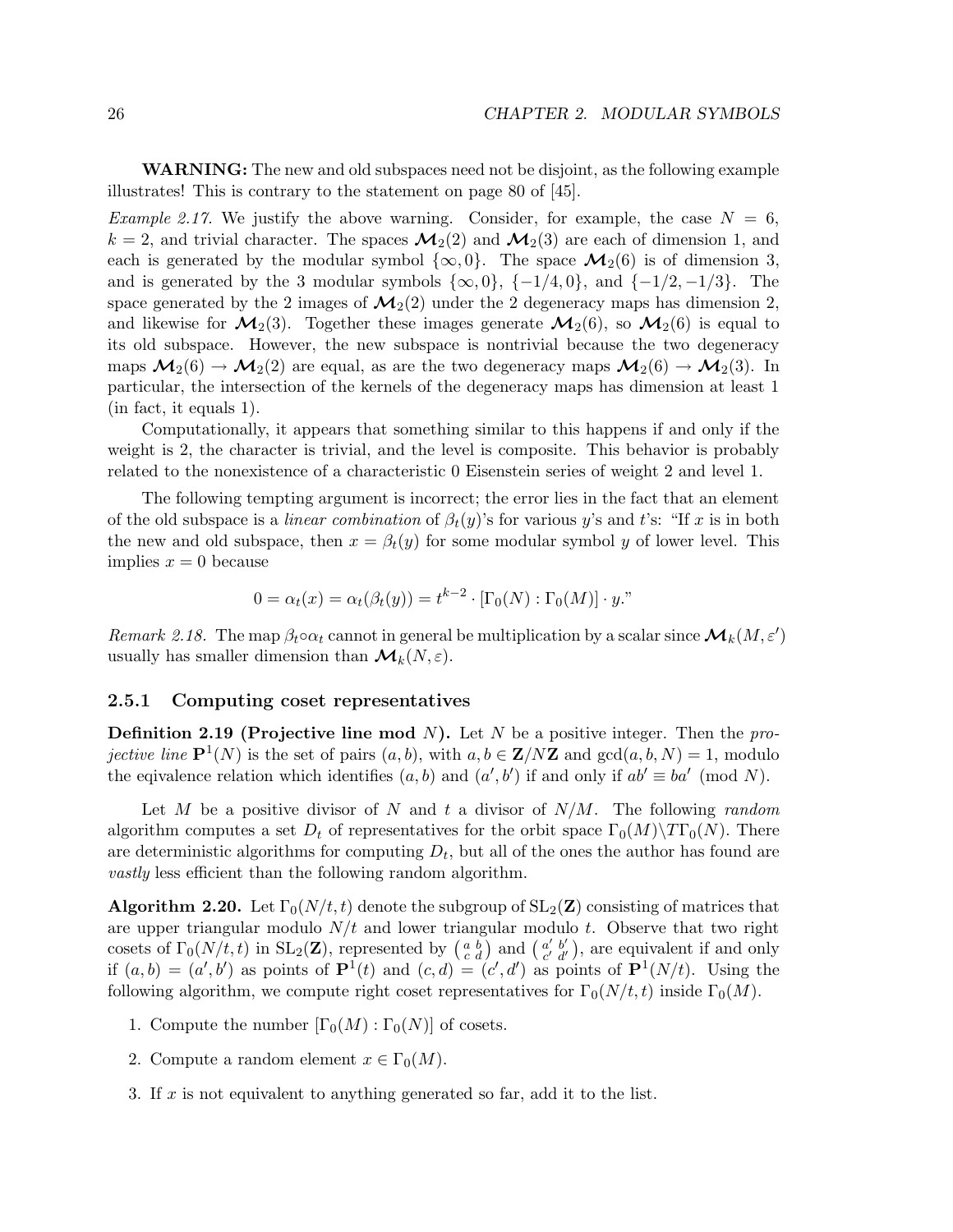4. Repeat steps (2) and (3) until the list is as long as the bound of step (1).

There is a natural bijection between  $\Gamma_0(N)\setminus T\Gamma_0(M)$  and  $\Gamma_0(N/t,t)\setminus T_0(M)$ , under which  $T\gamma$ corresponds to  $\gamma$ . Thus we obtain coset representatives for  $\Gamma_0(N)\backslash T\Gamma_0(M)$  by left multiplying each coset representative of  $\Gamma_0(N/t,t)\$   $\Gamma_0(M)$  by T.

# 2.5.2 Compatibility with modular forms

The degeneracy maps defined above are compatible with the corresponding degeneracy maps  $\tilde{\alpha}_t$  and  $\tilde{\beta}_t$  on modular forms. This is because the degeneracy maps on modular forms are defined by summing over the same coset representatives  $D_t$ . Thus we have the following compatibilities.

$$
\langle \tilde{\alpha}_t(f), x \rangle = \langle f, \alpha_t(x) \rangle,
$$
  

$$
\langle \tilde{\beta}_t(f), x \rangle = \langle f, \beta_t(x) \rangle.
$$

If p is prime to N, then  $T_p \alpha_t = \alpha_t T_p$  and  $T_p \beta_t = \beta_t T_p$ .

# 2.6 Manin symbols

From the definition given in Section 2.1, it is not obvious that  $\mathcal{M}_k(N,\varepsilon)$  is of finite rank. The Manin symbols provide a finite presentation of  $\mathcal{M}_k(N, \varepsilon)$  that is vastly more useful from a computational point of view.

Definition 2.21 (Manin symbols). The Manin symbols are the set of pairs

$$
[P(X, Y), (u, v)]
$$

where  $P(X, Y) \in V_{k-2}$  and  $0 \le u, v \le N$  with  $gcd(u, v, N) = 1$ .

Define a right action of  $GL_2(Q)$  on the free  $\mathbb{Z}[\varepsilon]$ -module M generated by the Manin symbols as follows. The element  $g = \begin{pmatrix} a & b \\ c & d \end{pmatrix}$  acts by

$$
[P,(u,v)]g = [g^{-1}P(X,Y),(u,v)g] = [P(aX + bY, cX + dY),(au + cv, bu + dv)].
$$

Let  $\sigma = \begin{pmatrix} 0 & -1 \\ 1 & 0 \end{pmatrix}$  and  $\tau = \begin{pmatrix} 0 & -1 \\ 1 & -1 \end{pmatrix}$ . Let  $\mathcal{M}_k(N, \varepsilon)'$  be the largest torsion-free quotient of M by the relations

$$
x + x\sigma = 0,
$$
  
\n
$$
x + x\tau + x\tau^2 = 0,
$$
  
\n
$$
\varepsilon(\lambda)[P, (u, v)] - [P, (\lambda u, \lambda v)] = 0.
$$

**Theorem 2.22.** There is a natural isomorphism  $\varphi : \mathcal{M}_k(N, \varepsilon)' \longrightarrow \mathcal{M}_k(N, \varepsilon)$  given by

$$
[X^iY^{2-k-i},(u,v)]\mapsto g(X^iY^{k-2-i}\{0,\infty\})
$$

where  $g = \begin{pmatrix} a & b \\ c & d \end{pmatrix} \in SL_2(\mathbf{Z})$  is any matrix such that  $(u, v) \equiv (c, d) \pmod{N}$ .

*Proof.* In [45, §1.2, §1.7] it is proved that  $\varphi \otimes_{\mathbf{Z}[\varepsilon]} \mathbf{C}$  is an isomorphism, so  $\varphi$  is injective and well defined. The discussion in Section 2.6.1 below ("Manin's trick") shows that every element in  $\mathcal{M}_k(N,\varepsilon)$  is a  $\mathbf{Z}[\varepsilon]$ -linear combination of elements in the image, so  $\varphi$  is surjective as well. $\Box$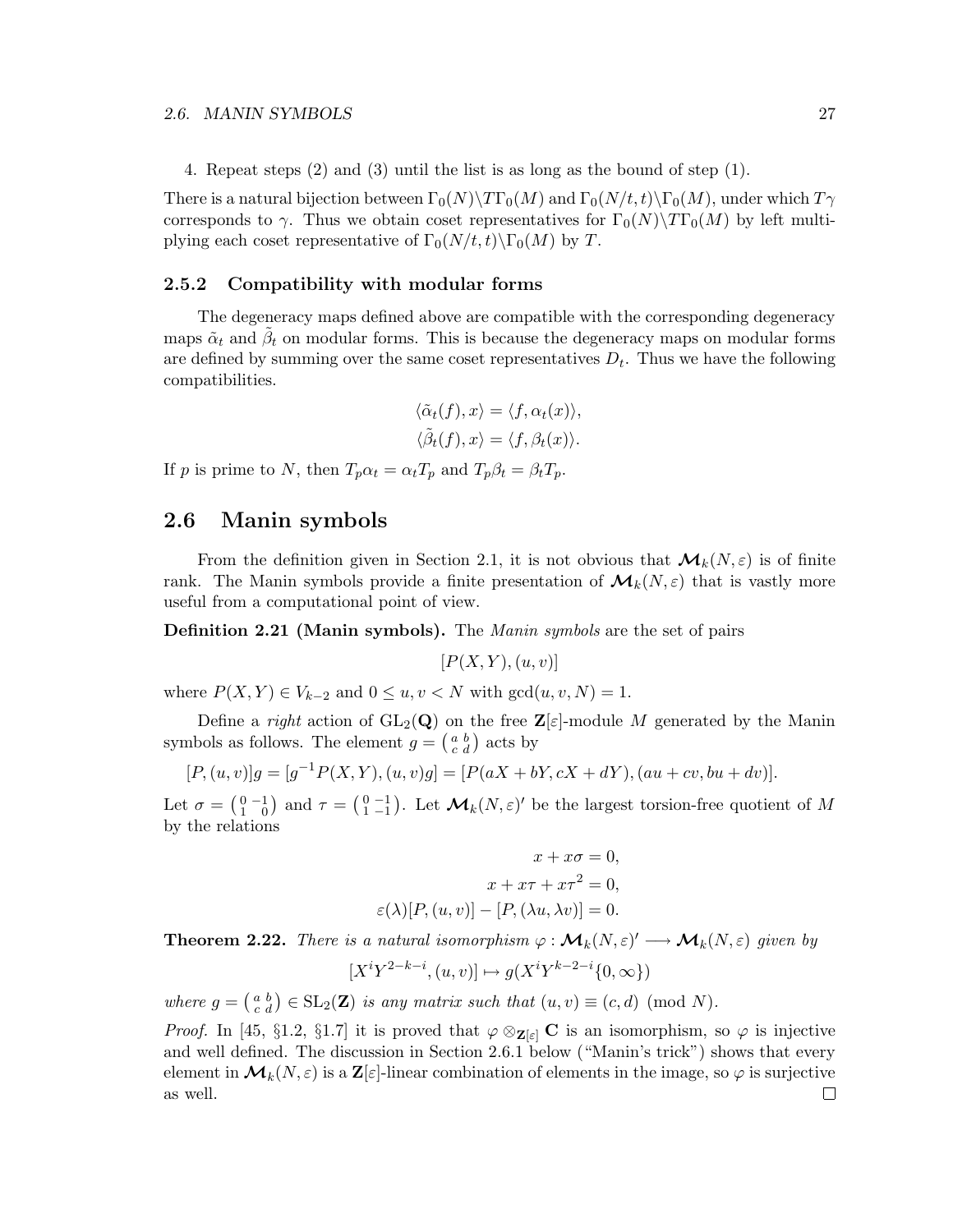## 2.6.1 Conversion between modular and Manin symbols

For some purposes it is better to work with modular symbols, and for others it is better to work with Manin symbols. For example, there are descriptions of the Atkin-Lehner involution in terms of both Manin and modular symbols; it appears more efficient to compute this involution using modular symbols. On the other hand, practically Hecke operators can be computed more efficiently using Manin symbols. It is thus essential to be able to convert between these two representations. The conversion from Manin to modular symbols is straightforward, and follows immediately from Theorem 2.22. The conversion back is accomplished using the method used to prove Theorem 2.22; it is known as "Manin's trick", and involves continued fractions.

Given a Manin symbol  $[X^i Y^{k-2-i}, (u, v)]$ , we write down a corresponding modular symbol as follows. Choose  $\begin{pmatrix} a & b \\ c & d \end{pmatrix} \in SL_2(\mathbf{Z})$  such that  $(c, d) \equiv (u, v) \pmod{N}$ . This is possible by Lemma 1.38 of [62, pg. 20]; in practice, finding  $\begin{pmatrix} a & b \\ c & d \end{pmatrix}$  is not completely trivial, but can be accomplished using the extended Euclidean algorithm. Then

$$
[X^{i}Y^{k-2-i}, (u, v)] \longleftrightarrow \begin{pmatrix} a & b \\ c & d \end{pmatrix} (X^{i}Y^{k-2-i}\{0, \infty\})
$$
  
=  $(dX - bY)^{i}(-cX + aY)^{2-k-i}\begin{Bmatrix} b & a \\ \overline{d} & c \end{Bmatrix}.$ 

In the other direction, suppose that we are given a modular symbol  $P(X, Y) \{\alpha, \beta\}$  and wish to represent it as a sum of Manin symbols. Because

$$
P{a/b, c/d} = P{a/b, 0} + P{0, c/d},
$$

it suffices to write  $P\{0, a/b\}$  in terms of Manin symbols. Let

$$
0 = \frac{p_{-2}}{q_{-2}} = \frac{0}{1}, \ \frac{p_{-1}}{q_{-1}} = \frac{1}{0}, \ \frac{p_0}{1} = \frac{p_0}{q_0}, \ \frac{p_1}{q_1}, \ \frac{p_2}{q_2}, \ \ldots, \ \frac{p_r}{q_r} = \frac{a}{b}
$$

denote the continued fraction convergents of the rational number  $a/b$ . Then

$$
p_j q_{j-1} - p_{j-1} q_j = (-1)^{j-1} \quad \text{for } -1 \le j \le r.
$$

If we let  $g_j = \begin{pmatrix} (-1)^{j-1} p_j & p_{j-1} \\ (-1)^{j-1} q_j & q_{j-1} \end{pmatrix}$  $(-1)^{j-1}q_j$  q<sub>j-1</sub> ), then  $g_j \in SL_2(\mathbf{Z})$  and

$$
P(X,Y)\{0,a/b\} = P(X,Y) \sum_{j=-1}^{r} \left\{ \frac{p_{j-1}}{q_{j-1}}, \frac{p_j}{q_j} \right\}
$$
  
= 
$$
\sum_{j=-1}^{r} g_j((g_j^{-1}P(X,Y))\{0,\infty\})
$$
  
= 
$$
\sum_{j=-1}^{r} [g_j^{-1}P(X,Y),((-1)^{j-1}q_j,q_{j-1})].
$$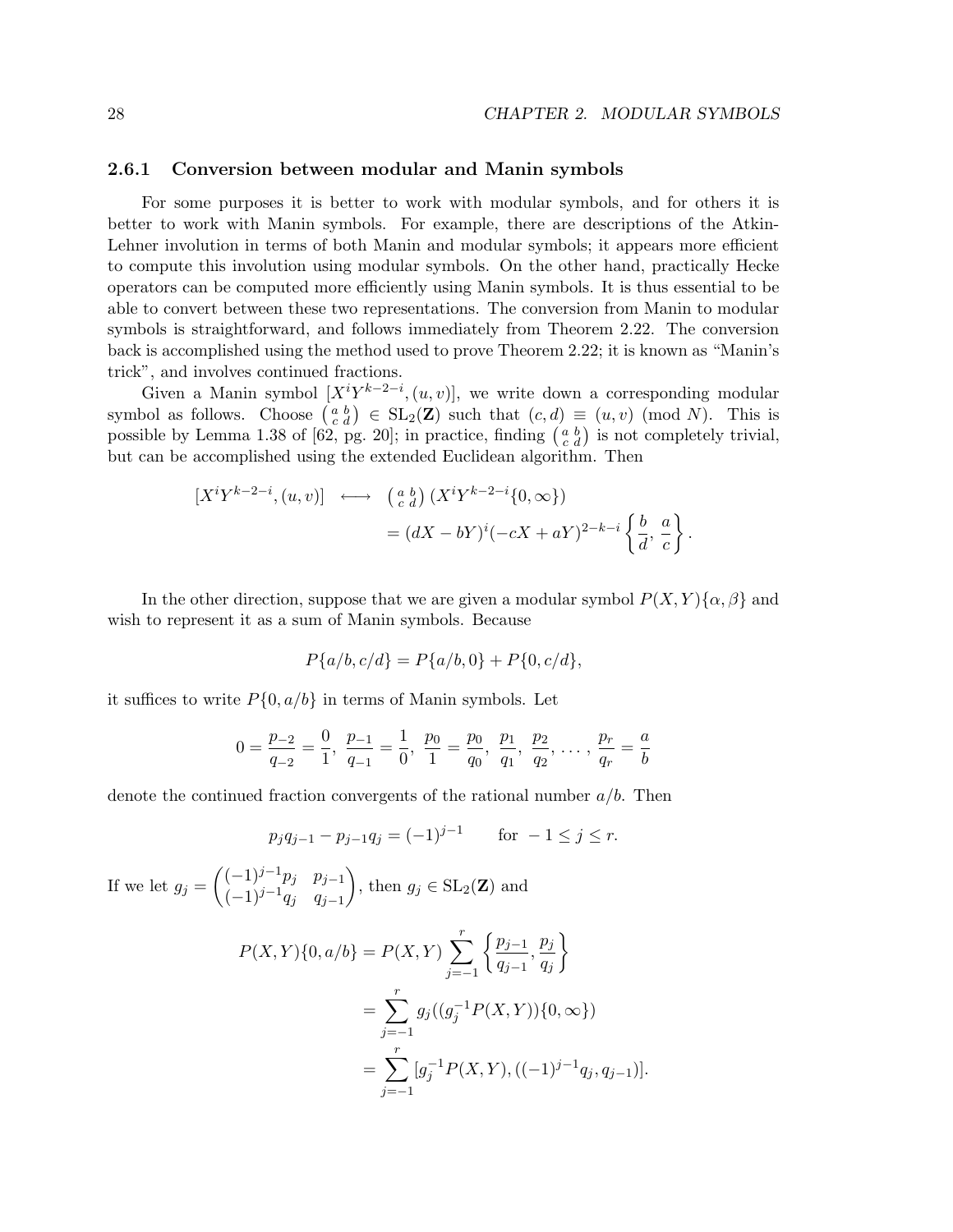Note that in the jth summand,  $g_j^{-1}P(X,Y)$ , replaces  $P(X,Y)$ . Since  $g_j \in SL_2(\mathbb{Z})$  and  $P(X, Y)$  has integer coefficients, the polynomial  $g_j^{-1}P(X, Y)$  also has integer coefficients, so no denominators are introduced.

The continued fraction expansion  $[c_1, c_2, \ldots, c_n]$  of the rational number  $a/b$  can be computed using the Euclidean algorithm. The first term,  $c_1$ , is the "quotient":  $a = bc_1 + r$ , with  $0 \le r < b$ . Let  $a' = b$ ,  $b' = r$  and compute  $c_2$  as  $a' = b'c_2 + r'$ , etc., terminating when the remainder is 0. For example, the expansion of  $5/13$  is  $[0, 2, 1, 1, 2]$ . The numbers

$$
d_i = c_1 + \frac{1}{c_2 + \frac{1}{c_3 + \dotsb}}
$$

will then be the (finite) convergents. For example if  $a/b = 5/13$ , then the convergents are

$$
0/1, 1/0, d_1 = 0, d_2 = \frac{1}{2}, d_3 = \frac{1}{3}, d_4 = \frac{2}{5}, d_5 = \frac{5}{13}.
$$

# 2.6.2 Hecke operators on Manin symbols

Thoerem 2 of [45] gives a description of the Hecke operators  $T_n$  directly on the space of Manin symbols. This avoids the expense of first converting a Manin symbol to a modular symbol, computing  $T_n$  on the modular symbol, and then converting back. For the reader's convenience, we very briefly recall Merel's theorem here, along with an enhancement due to Cremona.

As in [16, §2.4], define  $R_p$  as follows. When  $p=2$ ,

$$
R_2 := \left\{ \begin{pmatrix} 1 & 0 \\ 0 & 2 \end{pmatrix}, \begin{pmatrix} 2 & 0 \\ 0 & 1 \end{pmatrix}, \begin{pmatrix} 2 & 1 \\ 0 & 1 \end{pmatrix}, \begin{pmatrix} 1 & 0 \\ 1 & 2 \end{pmatrix} \right\}.
$$

When p is odd,  $R_p$  is the set of  $2 \times 2$  integer matrices  $\begin{pmatrix} a & b \\ c & d \end{pmatrix}$  with determinant p, and either

- 1.  $a > |b| > 0$ ,  $d > |c| > 0$ , and  $bc < 0$ ; or
- 2.  $b = 0$ , and  $|c| < d/2$ ; or
- 3.  $c = 0$ , and  $|b| < a/2$ .

**Proposition 2.23.** For  $[P(X, Y), (u, v)] \in M_k(N, \varepsilon)$  and p a prime, we have

$$
T_p([P(X, Y), (u, v)]) = \sum_{g \in R_p} [P(X, Y), (u, v)].g
$$
  
= 
$$
\sum_{\substack{a \ b \\ c \ d}} [P(aX + bY, cX + dY), (au + cv, bu + dv)],
$$

where the sum is restricted to matrices  $\begin{pmatrix} a & b \\ c & d \end{pmatrix}$  such that  $gcd(au + cv, bu + dv, N) = 1$ .

*Proof.* For the case  $k = 2$  and an algorithm to compute  $R_p$ , see [16, §2.4]. The general case follows from [45, Theorem 2] applied to the set  $S$  of [45, §3] by observing that when p is an odd prime  $S'_n$  is empty. odd *prime*  $S_p'$  is empty.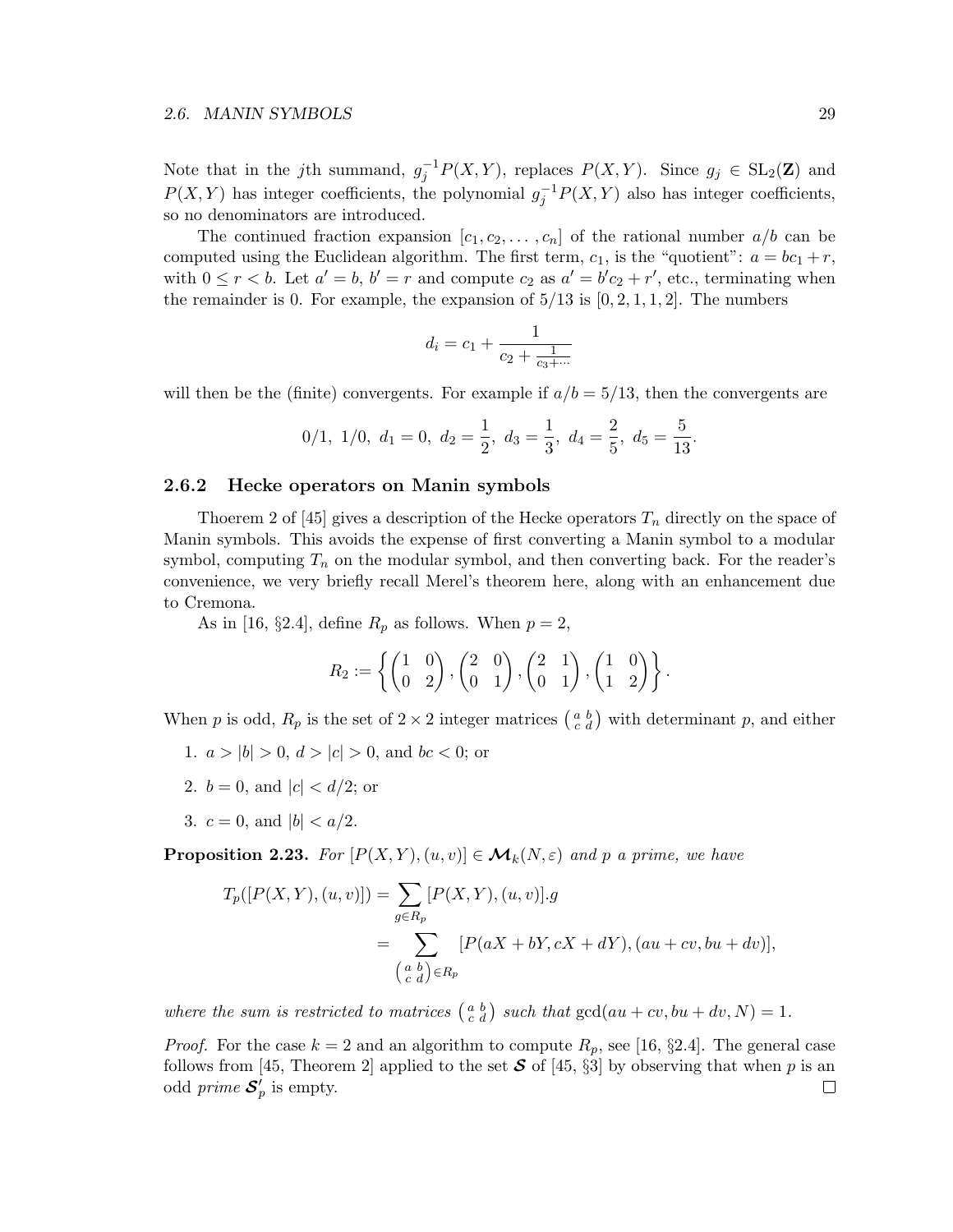# 2.6.3 The cuspidal and boundary spaces in terms of Manin symbols

This section is a review of Merel's explicit description of the boundary map in terms of Manin symbols for  $\Gamma = \Gamma_1(N)$  (see [45, §1.4]). In the next section, we describe a very efficient way to compute the boundary map.

Let R be the equivalence relation on  $\Gamma \backslash \mathbf{Q}^2$  which identifies the element  $[\Gamma \binom{\lambda u}{\lambda v}]$  with  $sign(\lambda)^k[\Gamma(\frac{u}{v})]$ , for any  $\lambda \in \mathbf{Q}^*$ . Denote by  $B_k(\Gamma)$  the finite dimensional **Q**-vector space with basis the equivalence classes  $(\Gamma \backslash \mathbf{Q}^2)/\mathcal{R}$ . The dimension of this space is  $\#(\Gamma \backslash \mathbf{P}^1(\mathbf{Q}))$ .

Proposition 2.24. The map

$$
\mu: \mathcal{B}_k(\Gamma) \to B_k(\Gamma), \qquad P\left\{\frac{u}{v}\right\} \mapsto P(u,v)\left[\Gamma\left(\begin{matrix}u\\v\end{matrix}\right)\right]
$$

is well defined and injective. Here u and v are assumed coprime.

Thus the kernel of  $\delta : \mathcal{S}_k(\Gamma) \to \mathcal{B}_k(\Gamma)$  is the same as the kernel of  $\mu \circ \delta$ .

**Proposition 2.25.** Let  $P \in V_{k-2}$  and  $g = \begin{pmatrix} a & b \\ c & d \end{pmatrix} \in SL_2(\mathbf{Z})$ . We have

$$
\mu \circ \delta([P,(c,d)]) = P(1,0)[\Gamma(\begin{array}{c} a \\ c \end{array})] - P(0,1)[\Gamma(\begin{array}{c} b \\ d \end{array})].
$$

#### 2.6.4 Computing the boundary map

In this section we describe how to compute the map  $\delta : \mathcal{M}_k(N, \varepsilon) \to B_k(N, \varepsilon)$  given in the previous section. The algorithm presented here generalizes the one in [16,  $\S 2.2$ ]. To compute the image of  $[P,(c,d)]$ , with  $g = \begin{pmatrix} a & b \\ c & d \end{pmatrix} \in SL_2(\mathbb{Z})$ , we must compute the class of  $\lfloor {a \choose c} \rfloor$  and of  $\lfloor {b \choose d} \rfloor$ . Instead of finding a canonical form for cusps, we use a quick test for equivalence modulo scalars. In the following algorithm, by the ith standard cusp we mean the *i*th basis vector for a basis of  $B_k(N,\varepsilon)$ . The basis is constructed as the algorithm is called successively. We first give the algorithm, then prove the facts used by the algorithm in testing equivalence.

Algorithm 2.26. Given a cusp  $\left[\binom{u}{v}\right]$  this algorithm computes an integer i and a scalar  $\alpha$ such that  $[(\begin{smallmatrix} u \\ v \end{smallmatrix})]$  is equivalent to  $\alpha$  times the *i*th standard cusp. First, using Proposition 2.27 and Algorithm 2.28, check whether or not  $\left[\binom{u}{v}\right]$  is equivalent, modulo scalars, to any cusp found so far. If so, return the index of the representative and the scalar. If not, record  $\left(\begin{smallmatrix} u \\ v \end{smallmatrix}\right)$ in the representative list. Then, using Proposition 2.30, check whether or not  $\binom{u}{v}$  is forced to equal zero by the relations. If it does not equal zero, return its position in the list and the scalar 1. If it equals zero, return the scalar 0 and the position 1; keep  $\binom{u}{v}$  in the list, and record that it is zero.

In the case considered in Cremona's book [16], the relations between cusps involve only the trivial character, so they do not force any cusp classes to vanish. Cremona gives the following two criteria for equivalence.

**Proposition 2.27 (Cremona).** Let  $\begin{pmatrix} u_i \\ v_i \end{pmatrix}$ ,  $i = 1, 2$  be written so that  $gcd(u_i, v_i) = 1$ .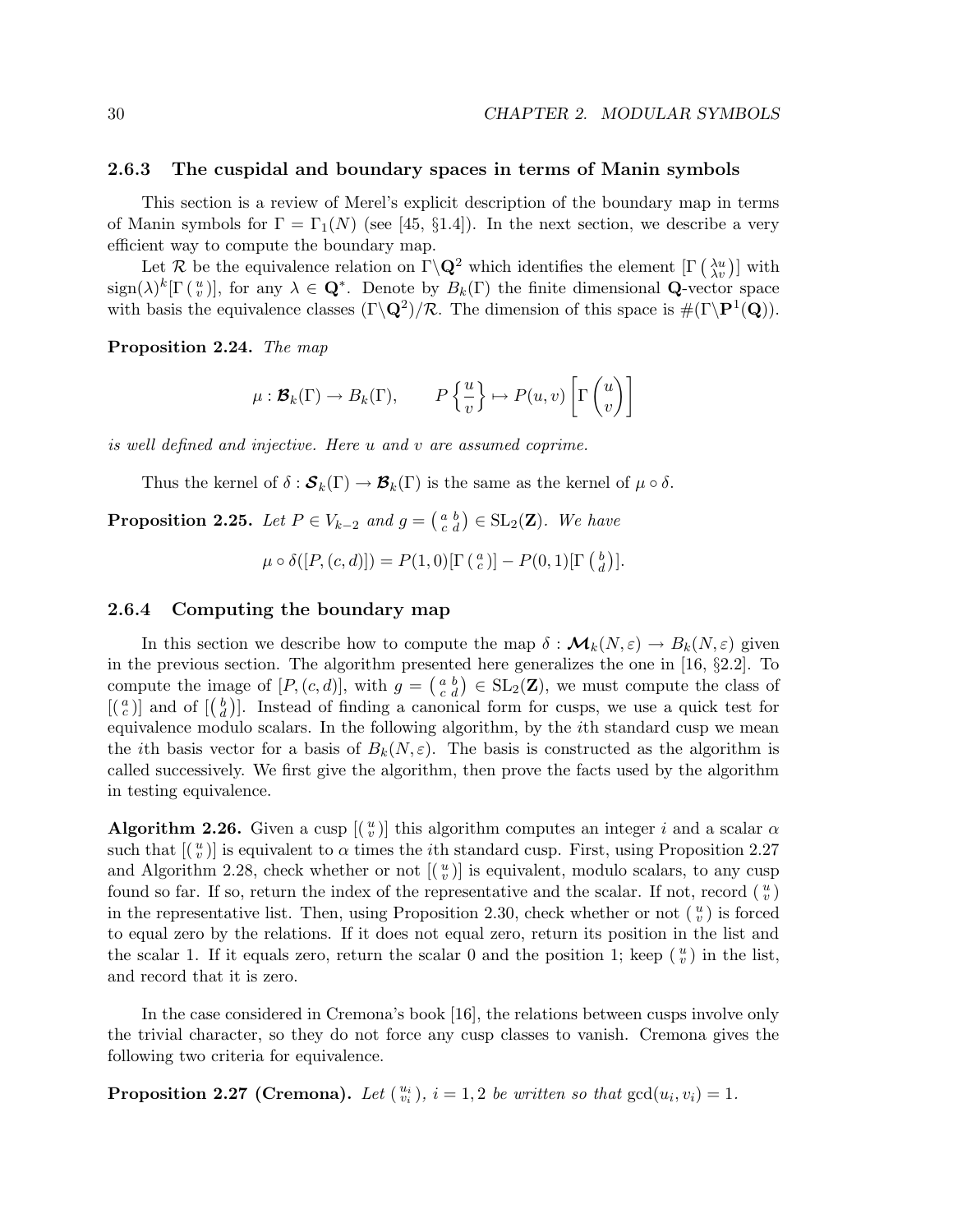1. There exists  $g \in \Gamma_0(N)$  such that  $g\left(\begin{smallmatrix} u_1 \\ v_1 \end{smallmatrix}\right) = \left(\begin{smallmatrix} u_2 \\ v_2 \end{smallmatrix}\right)$  if and only if

 $s_1v_2 \equiv s_2v_1 \pmod{\gcd(v_1v_2,N)}$ , where  $s_j$  satisfies  $u_js_j \equiv 1 \pmod{v_j}$ .

2. There exists  $g \in \Gamma_1(N)$  such that  $g\begin{pmatrix} u_1 \\ v_1 \end{pmatrix} = \begin{pmatrix} u_2 \\ v_2 \end{pmatrix}$  if and only if

$$
v_2 \equiv v_1 \pmod{N} \text{ and } u_2 \equiv u_1 \pmod{\gcd(v_1, N)}.
$$

*Proof.* The first is Proposition 2.2.3 of [16], and the second is Lemma 3.2 of [15]. □

**Algorithm 2.28.** Suppose  $\binom{u_1}{v_1}$  and  $\binom{u_2}{v_2}$  are equivalent modulo  $\Gamma_0(N)$ . This algorithm computes a matrix  $g \in \Gamma_0(N)$  such that  $g\left(\begin{smallmatrix} u_1\\v_1\end{smallmatrix}\right) = \left(\begin{smallmatrix} u_2\\v_2\end{smallmatrix}\right)$ . Let  $s_1, s_2, r_1, r_2$  be solutions to  $s_1u_1 - r_1v_1 = 1$  and  $s_2u_2 - r_2v_2 = 1$ . Find integers  $x_0$  and  $y_0$  such that  $x_0v_1v_2 + y_0N = 1$ . Let  $x = -x_0(s_1v_2 - s_2v_1)/(v_1v_2, N)$  and  $s'_1 = s_1 + xv_1$ . Then  $g = \begin{pmatrix} u_2 & r_2 \ r_2 & s_2 \end{pmatrix}$  $v_2$   $s_2$  $\setminus$ ·  $\begin{pmatrix} u_1 & r_1 \end{pmatrix}$  $v_1$   $s'_1$  $\setminus^{-1}$ sends  $\binom{u_1}{v_1}$  to  $\binom{u_2}{v_2}$ .

Proof. This follows from the proof of Proposition 2.27 in [16].

To see how the  $\varepsilon$  relations, for nontrivial  $\varepsilon$ , make the situation more complicated, observe that it is possible that  $\varepsilon(\alpha) \neq \varepsilon(\beta)$  but

$$
\varepsilon(\alpha) \left[ \begin{pmatrix} u \\ v \end{pmatrix} \right] = \left[ \gamma_\alpha \begin{pmatrix} u \\ v \end{pmatrix} \right] = \left[ \gamma_\beta \begin{pmatrix} u \\ v \end{pmatrix} \right] = \varepsilon(\beta) \left[ \begin{pmatrix} u \\ v \end{pmatrix} \right];
$$

One way out of this difficulty is to construct the cusp classes for  $\Gamma_1(N)$ , then quotient out by the additional  $\varepsilon$  relations using Gaussian elimination. This is far too inefficient to be useful in practice because the number of  $\Gamma_1(N)$  cusp classes can be unreasonably large. Instead, we give a quick test to determine whether or not a cusp vanishes modulo the  $\varepsilon$ -relations.

**Lemma 2.29.** Suppose  $\alpha$  and  $\alpha'$  are integers such that  $gcd(\alpha, \alpha', N) = 1$ . Then there exist integers  $\beta$  and  $\beta'$ , congruent to  $\alpha$  and  $\alpha'$  modulo N, respectively, such that  $gcd(\beta, \beta') = 1$ .

*Proof.* By [62, 1.38] the map  $SL_2(\mathbf{Z}) \to SL_2(\mathbf{Z}/N\mathbf{Z})$  is surjective. By the Euclidean algorithm, there exist integers x, y and z such that  $x\alpha + y\alpha' + zN = 1$ . Consider the matrix  $\left(\begin{array}{cc} y-x\\ \alpha& \alpha' \end{array}\right) \in SL_2(\mathbf{Z}/N\mathbf{Z})$  and take  $\beta$ ,  $\beta'$  to be the bottom row of a lift of this matrix to  $SL_2(\mathbf{Z})$ .  $\Box$ 

**Proposition 2.30.** Let N be a positive integer and  $\varepsilon$  a Dirichlet character of modulus N. Suppose  $\binom{u}{v}$  is a cusp with u and v coprime. Then  $\binom{u}{v}$  vanishes modulo the relations

$$
[\gamma(\begin{array}{c} u \\ v \end{array})] = \varepsilon(\gamma) [(\begin{array}{c} u \\ v \end{array})], \quad all \ \gamma \in \Gamma_0(N)
$$

if and only if there exists  $\alpha \in (\mathbf{Z}/N\mathbf{Z})^*$ , with  $\varepsilon(\alpha) \neq 1$ , such that

$$
v \equiv \alpha v \pmod{N},
$$
  

$$
u \equiv \alpha u \pmod{\gcd(v,N)}.
$$

 $\Box$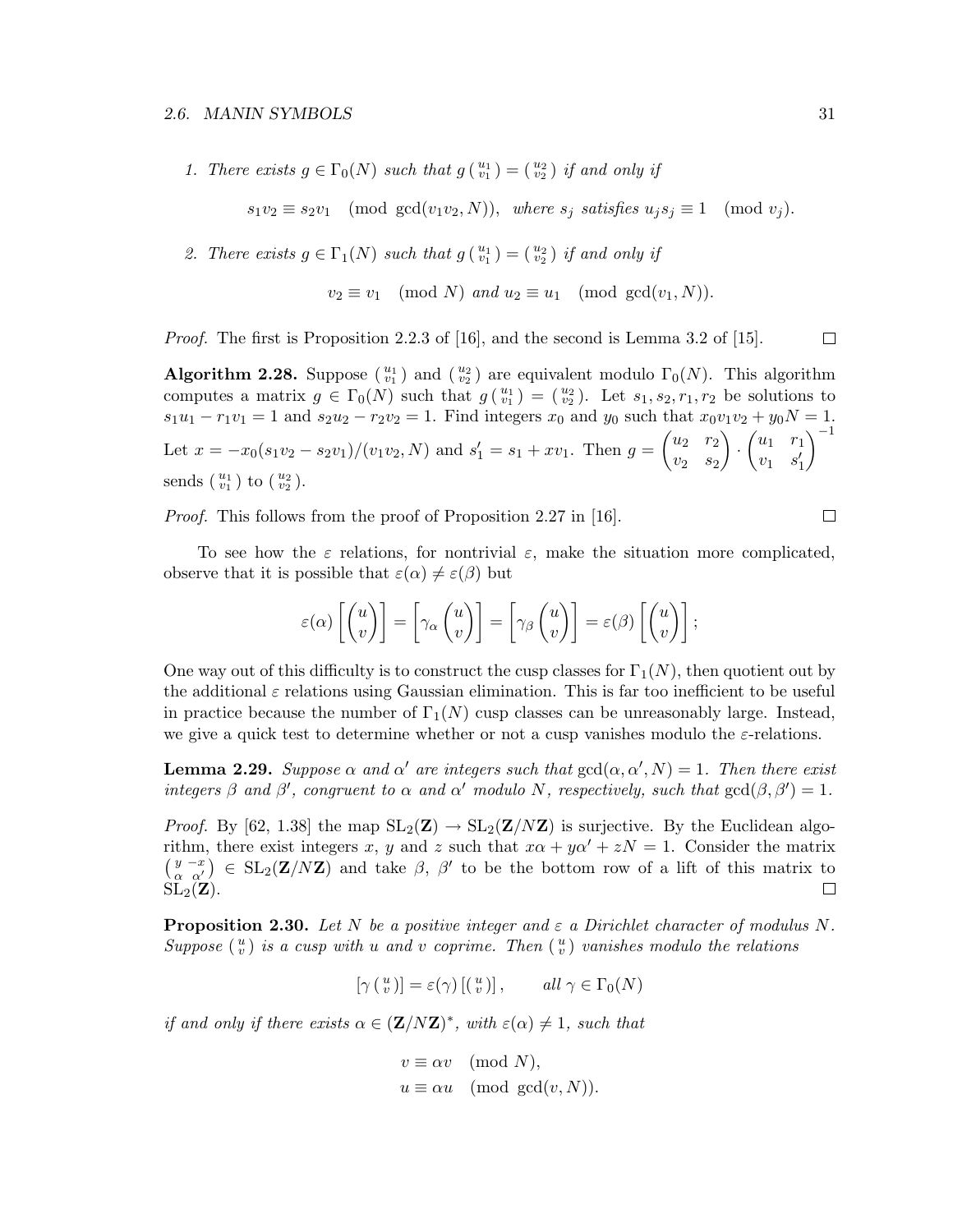*Proof.* First suppose such an  $\alpha$  exists. By Lemma 2.29 there exists  $\beta, \beta' \in \mathbb{Z}$  lifting  $\alpha, \alpha^{-1}$ such that  $gcd(\beta, \beta') = 1$ . The cusp  $\begin{pmatrix} \beta u \\ \beta u \end{pmatrix}$  $\beta_{\alpha}^{u}$  has coprime coordinates so, by Proposition 2.27 and our congruence conditions on  $\alpha$ , the cusps  $\begin{pmatrix} \beta u \\ \beta' u \end{pmatrix}$  $\begin{pmatrix} \n\beta u \\
\beta' v\n\end{pmatrix}$  and  $\begin{pmatrix} u \\
v\n\end{pmatrix}$  are equivalent by an element of  $\Gamma_1(N)$ . This implies that  $\left[\begin{array}{c} \beta u \\ \beta' u \end{array}\right]$  $\begin{bmatrix} \beta u \\ \beta' v \end{bmatrix} = \left[ \begin{pmatrix} u \\ v \end{pmatrix} \right]$ . Since  $\left[ \begin{pmatrix} \beta u \\ \beta' v \end{pmatrix} \right] = \varepsilon(\alpha) \left[ \begin{pmatrix} u \\ v \end{pmatrix} \right]$ , our assumption that  $\varepsilon(\alpha) \neq 1$  forces  $[(\begin{smallmatrix} u \\ v \end{smallmatrix})] = 0.$ 

Conversely, suppose  $\left[\binom{u}{v}\right]=0$ . Because all relations are two-term relations, and the Γ<sub>1</sub>(N)-relations identify Γ<sub>1</sub>(N)-orbits, there must exists  $\alpha$  and  $\beta$  with

$$
\[\gamma_\alpha \begin{pmatrix} u \\ v \end{pmatrix}\] = \begin{bmatrix} \gamma_\beta \begin{pmatrix} u \\ v \end{pmatrix} \] \qquad \text{and } \varepsilon(\alpha) \neq \varepsilon(\beta).
$$

Indeed, if this did not occur, then we could mod out by the  $\varepsilon$  relations by writing each  $[\gamma_{\alpha}(\begin{smallmatrix}u\\v\end{smallmatrix})]$  in terms of  $[(\begin{smallmatrix}u\\v\end{smallmatrix})]$ , and there would be no further relations left to kill  $[(\begin{smallmatrix}u\\v\end{smallmatrix})]$ . Next observe that

$$
\left[\gamma_{\beta^{-1}\alpha}\begin{pmatrix}u\\v\end{pmatrix}\right] = \left[\gamma_{\beta^{-1}}\gamma_{\alpha}\begin{pmatrix}u\\v\end{pmatrix}\right] = \varepsilon(\beta^{-1})\left[\gamma_{\alpha}\begin{pmatrix}u\\v\end{pmatrix}\right] = \varepsilon(\beta^{-1})\left[\gamma_{\beta}\begin{pmatrix}u\\v\end{pmatrix}\right] = \left[\begin{pmatrix}u\\v\end{pmatrix}\right].
$$

Applying Proposition 2.27 and noting that  $\varepsilon(\beta^{-1}\alpha) \neq 1$  shows that  $\beta^{-1}\alpha$  satisfies the properties of the " $\alpha$ " in the statement of the proposition we are proving.  $\Box$ 

We enumerate the possible  $\alpha$  appearing in Proposition 2.30 as follows. Let  $q = (v, N)$ and list the  $\alpha = v \cdot \frac{N}{g}$  $\frac{N}{g} \cdot a + 1$ , for  $a = 0, \ldots, g - 1$ , such that  $\varepsilon(\alpha) \neq 0$ .

Working in the plus one or minus one quotient. Let s be a sign, either  $+1$  or  $-1$ . To compute  $S_k(N,\varepsilon)_s$  it is necessary to replace  $B_k(N,\varepsilon)$  by its quotient modulo the additional relations  $[(-u^{\overline{u}})] = s[(u^{\overline{u}})]$  for all cusps  $(u^{\overline{u}})$ . Algorithm 2.26 can be modified to deal with this situation as follows. Given a cusp  $x = \binom{u}{v}$ , proceed as in Algorithm 2.26 and check if either  $\binom{u}{v}$  or  $\binom{-u}{v}$  is equivalent (modulo scalars) to any cusp seen so far. If not, use the following trick to determine whether the  $\varepsilon$  and s-relations kill the class of  $\binom{u}{v}$ : use the unmodified Algorithm 2.26 to compute the scalars  $\alpha_1, \alpha_2$  and standard indices  $i_1, i_2$ associated to  $\binom{u}{v}$  and  $\binom{-u}{v}$ , respectively. The s-relation kills the class of  $\binom{u}{v}$  if and only if  $i_1 = i_2$  but  $\alpha_1 \neq s\alpha_2$ .

# 2.7 The complex torus attached to a modular form

Fix integers  $N \geq 1, k \geq 2$ , and let  $\varepsilon$  be a mod N Dirichlet character. For the rest of this section assume that  $\varepsilon^2 = 1$ .

We construct a lattice in  $\text{Hom}(S_k(N,\varepsilon),\mathbf{C})$  that is invariant under complex conjugation and under the action of the Hecke operators. The quotient of  $\text{Hom}(S_k(N,\varepsilon), \mathbf{C})$  by this lattice is a complex torus  $J_k(N, \varepsilon)$ , which is equipped with an action of the Hecke operators and of complex conjugation.

The reader may wish to compare our construction with a closely related construction of Shimura [60]. Shimura observes that the Petersson pairing gives his torus the structure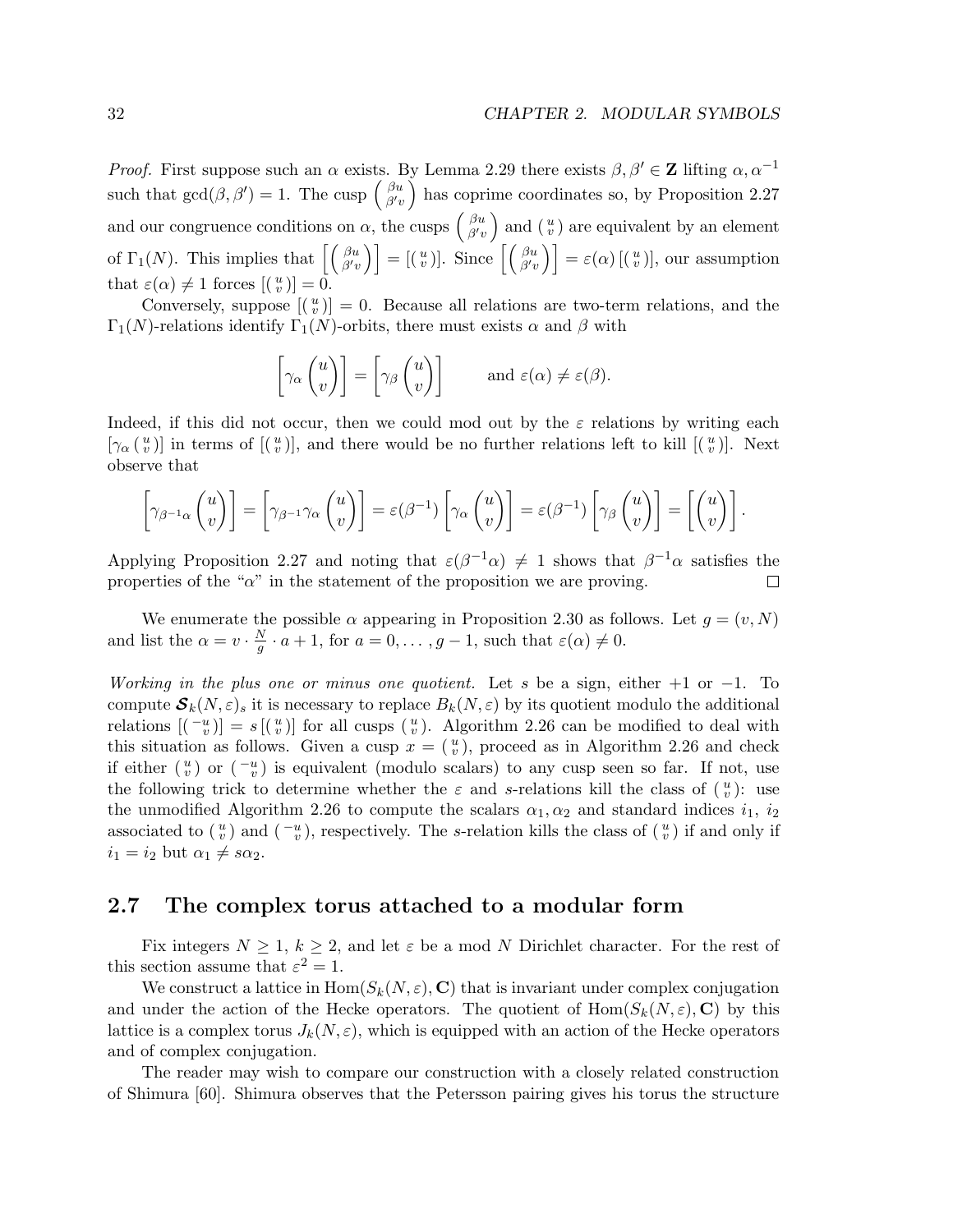of an abelian variety over C. Note that his torus is, a priori, different than our torus. We do not know if our torus has the structure of abelian variety over C.

When  $k = 2$ , the torus  $J_2(N, \varepsilon)$  is the set of complex points of an abelian variety, which is actually defined over  $Q$ ; when  $k > 2$ , the study of these complex tori is of interest in trying to understand the conjectures of Bloch and Kato (see [7]) on motifs attached to modular forms.

Let  $\mathcal{S} = \mathcal{S}_k(N, \varepsilon)$  (respectively,  $S = S_k(N, \varepsilon)$ ) be the space of cuspidal modular symbols (respectively, cusp forms) of weight k, level N, and character  $\varepsilon$ . The Hecke algebra **T** acts in a way compatible with the integration pairing  $\langle , \rangle : S \times S \to \mathbb{C}$ . This pairing induces a **T**-module homomorphism  $\Phi : \mathcal{S} \to S^* = \text{Hom}_{\mathbf{C}}(S, \mathbf{C})$ , called the *period mapping*. Because  $\varepsilon^2 = 1$ , the \*-involution preserves S.

**Proposition 2.31.** The period mapping  $\Phi$  is injective and  $\Phi(\mathcal{S})$  is a lattice in  $S^*$ .

Proof. By Theorem 2.7,

$$
\mathcal{S} \otimes_{\mathbf{R}} \mathbf{C} \cong \text{Hom}_{\mathbf{C}}(S \oplus \overline{S}, \mathbf{C}).
$$

Because  $\varepsilon^2 = 1$ , we have  $S = S_k(N, \varepsilon; \mathbf{R}) \otimes_{\mathbf{R}} \mathbf{C}$ . Set  $S_{\mathbf{R}} := S_k(N, \varepsilon; \mathbf{R})$  and likewise define  $\overline{S}_{\mathbf{R}}$ . We have

 $\text{Hom}_{\mathbf{C}}(S \oplus \overline{S}, \mathbf{C}) = \text{Hom}_{\mathbf{R}}(S_{\mathbf{R}} \oplus \overline{S}_{\mathbf{R}}, \mathbf{R}) \otimes_{\mathbf{R}} \mathbf{C}.$ 

Let  $S_{\mathbf{R}} = S_k(N, \varepsilon; \mathbf{R})$  and  $S_{\mathbf{R}}^+$  be the subspace fixed under  $*$ . By Proposition 2.11 we have maps

$$
\boldsymbol{\mathcal{S}}_{\textbf{R}}^+\rightarrow \text{Hom}_{\textbf{R}}(S_{\textbf{R}}\oplus \overline{S}_{\textbf{R}},\textbf{R})\rightarrow \text{Hom}_{\textbf{R}}(S_{\textbf{R}},\textbf{R})
$$

and

$$
\mathcal{S}_{\mathbf{R}}^- \to \text{Hom}_{\mathbf{R}}(S_{\mathbf{R}} \oplus S_{\mathbf{R}}, i\mathbf{R}) \to \text{Hom}_{\mathbf{R}}(S_{\mathbf{R}}, i\mathbf{R}).
$$

The map  $S^+_{\mathbf{R}} \to \text{Hom}_{\mathbf{R}}(S_{\mathbf{R}}, \mathbf{R})$  is an isomorphism: the point is that if  $\langle \bullet, x \rangle$ , for  $x \in$  $S_{\rm R}^+$ , vanishes on  $S_{\rm R}$  then it vanishes on the whole of  $S \oplus \overline{S}$ . Likewise, the map  $S_{\rm R}^- \to$  $\text{Hom}_{\mathbf{R}}(S_{\mathbf{R}}, i\mathbf{R})$  is an isomorphism. Thus

$$
\mathcal{S} \otimes \mathbf{R} = \mathcal{S}_{\mathbf{R}} \cong \text{Hom}_{\mathbf{R}}(S_{\mathbf{R}}, \mathbf{R}) \oplus \text{Hom}_{\mathbf{R}}(S_{\mathbf{R}}, i\mathbf{R}) \cong \text{Hom}_{\mathbf{C}}(S, \mathbf{C}).
$$

Finally, we observe that  $S$  is by definition torsion free, which completes the proof.

The torus  $J_k(N, \varepsilon)$  fits into an exact sequence

$$
0 \longrightarrow \mathcal{S} \stackrel{\Phi}{\longrightarrow} \text{Hom}_{\mathbf{C}}(S, \mathbf{C}) \longrightarrow J_k(N, \varepsilon) \longrightarrow 0.
$$

Let  $f \in S$  be a newform and  $S_f$  the complex vector space spanned by the Galois conjugates of f. The period map  $\Phi_f$  associated to f is the map  $S \to \text{Hom}_\mathbb{C}(S_f, \mathbb{C})$  obtained by composing  $\Phi$  with restriction to  $S_f$ . Set

$$
A_f := \operatorname{Hom}_{\mathbf{C}}(S_f, \mathbf{C})/\Phi_f(\mathcal{S}).
$$

We associate to f a subtorus of J as follows. Let  $I_f = \text{Ann}_{\mathbf{T}}(f)$  be the annihilator of f in the Hecke algebra, and set

$$
A_f^{\vee}:=\mathrm{Hom}_{\mathbf{C}}(S,\mathbf{C})[I_f]/\Phi(\mathcal{S}[I_f])
$$

 $\Box$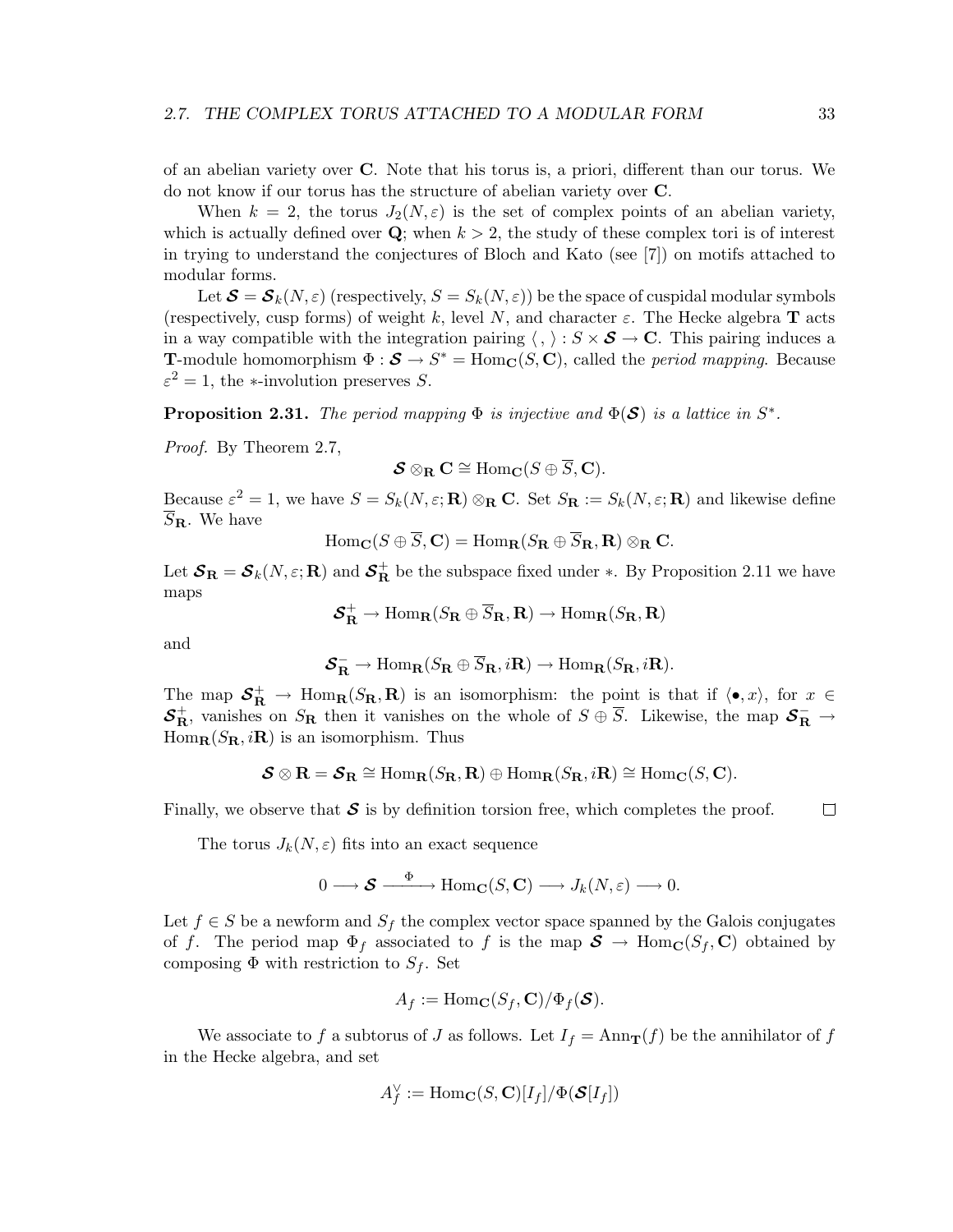where  $\text{Hom}_{\mathbf{C}}(S, \mathbf{C})[I_f] = \cap_{t \in I_f} \ker(t)$ .

The following diagram summarizes the tori just defined; its columns are exact but its rows need not be.



# 2.7.1 The case when the weight is 2

When  $k = 2$  and  $\varepsilon = 1$  the above is just Shimura's classical association of an abelian variety to a modular form; see [62, Thm. 7.14] and [61]. In this case  $A_f$  and  $A_f^{\vee}$  are abelian varieties that are defined over **Q**. Furthermore  $A_f$  is an *optimal quotient* of  $J$ , in the sense that the kernel of the map  $J \to A_f$  is connected. For a summary of the main results in this situation, see Section 4.6.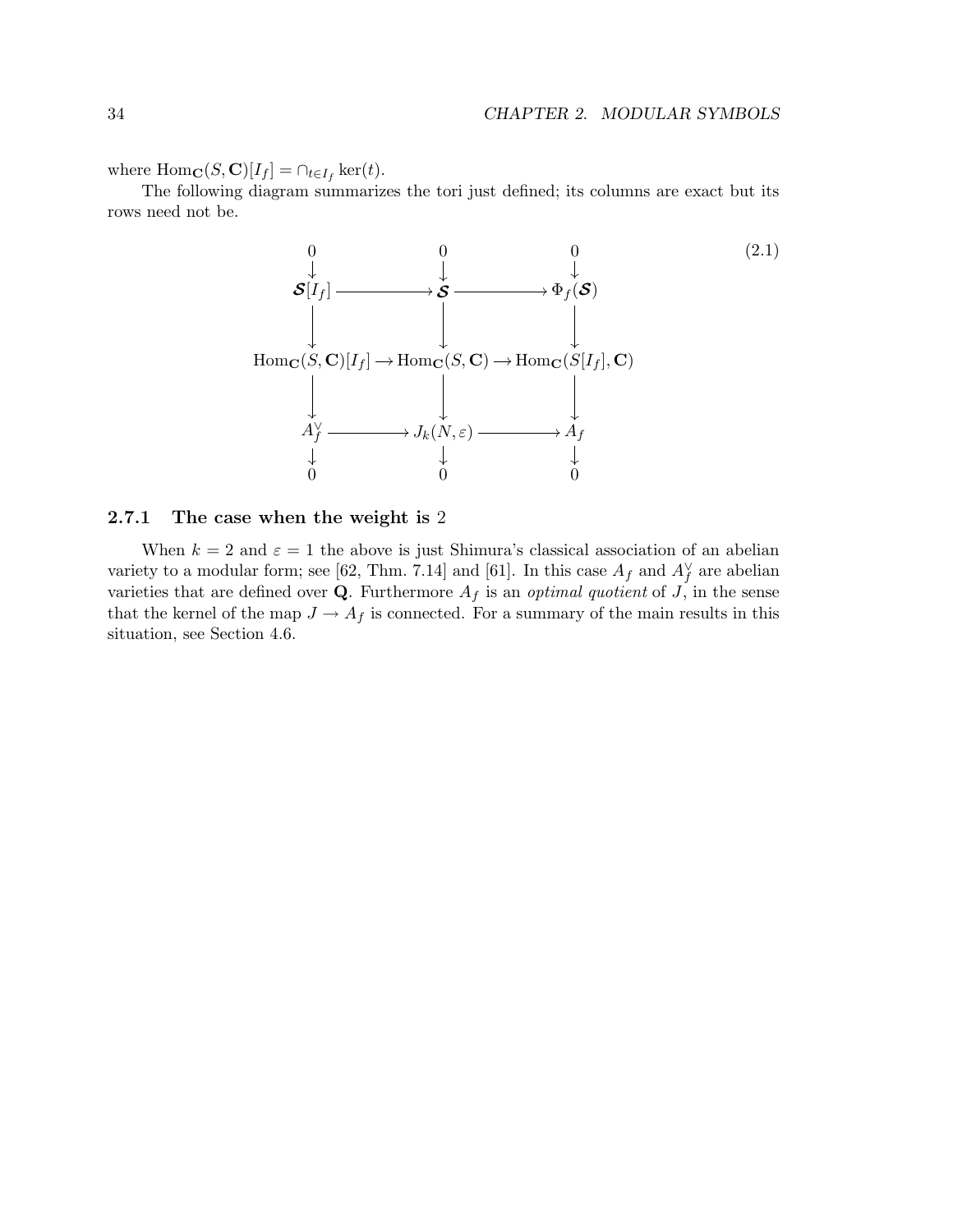# Chapter 3 Applications of modular symbols

In the previous chapter we introduced several spaces of modular symbols, and observations such as "Manin's trick" suggested that we could compute with them. The duality between modular symbols and modular forms hints that modular symbols might be useful in computing information about modular forms. In the present chapter, we gather together the fruits of our investigation into this connection.

Sections 3.1–3.5 of this chapter give a method to compute the irreducible components of the spaces  $\mathcal{M}_k(N,\varepsilon)$  of modular symbols. In Section 3.6 we observe that computing intersections of certain abelian varieties can be reduced to linear algebra over Z by viewing the abelian varieties as complex tori and considering the appropriate diagrams. In Sections 3.7, we continue this trend by pointing out that many invariants of the complex torus attached to a modular form can be computed without computing any approximate period lattices. In Section 3.8, we discuss well-known methods for computing both an upper and lower bound on the order of the torsion subgroup of certain abelian varieties. Section 3.9 presents an algorithm for computing the modular degree of the complex torus associated to a newform.

In Section 3.10 we aim squarely at the problem of gathering data related to the Birch and Swinnerton-Dyer conjecture and its generalizations, where we give a formula for the rational numbers  $|L(A_f, j)/\Omega_i|$  attached to a newform. In Section 3.11 we compare the ratio computed in the previous section to the one considered in the Birch and Swinnerton-Dyer conjecture; the two numbers differ by a Manin constant, which we bound. Finally, in Section 3.12 we give algorithms for approximating the period lattice and related numerical quantities associated to a newform of arbitrary weight.

# 3.1 Computing the space of modular symbols

**Definition 3.1.** Let  $W$  be a subspace of a finite-dimensional vector space  $V$ . To *compute* the quotient  $V/W$  means to give a matrix representing the projection  $V \to V/W$ , with respect to some basis for V and some basis B for  $V/W$ , along with a lift to V of each element of B.

In other words, to compute  $V/W$  means to create a reduction function that assigns to each element of  $V$  its canonical representative on the "free basis"  $B$ .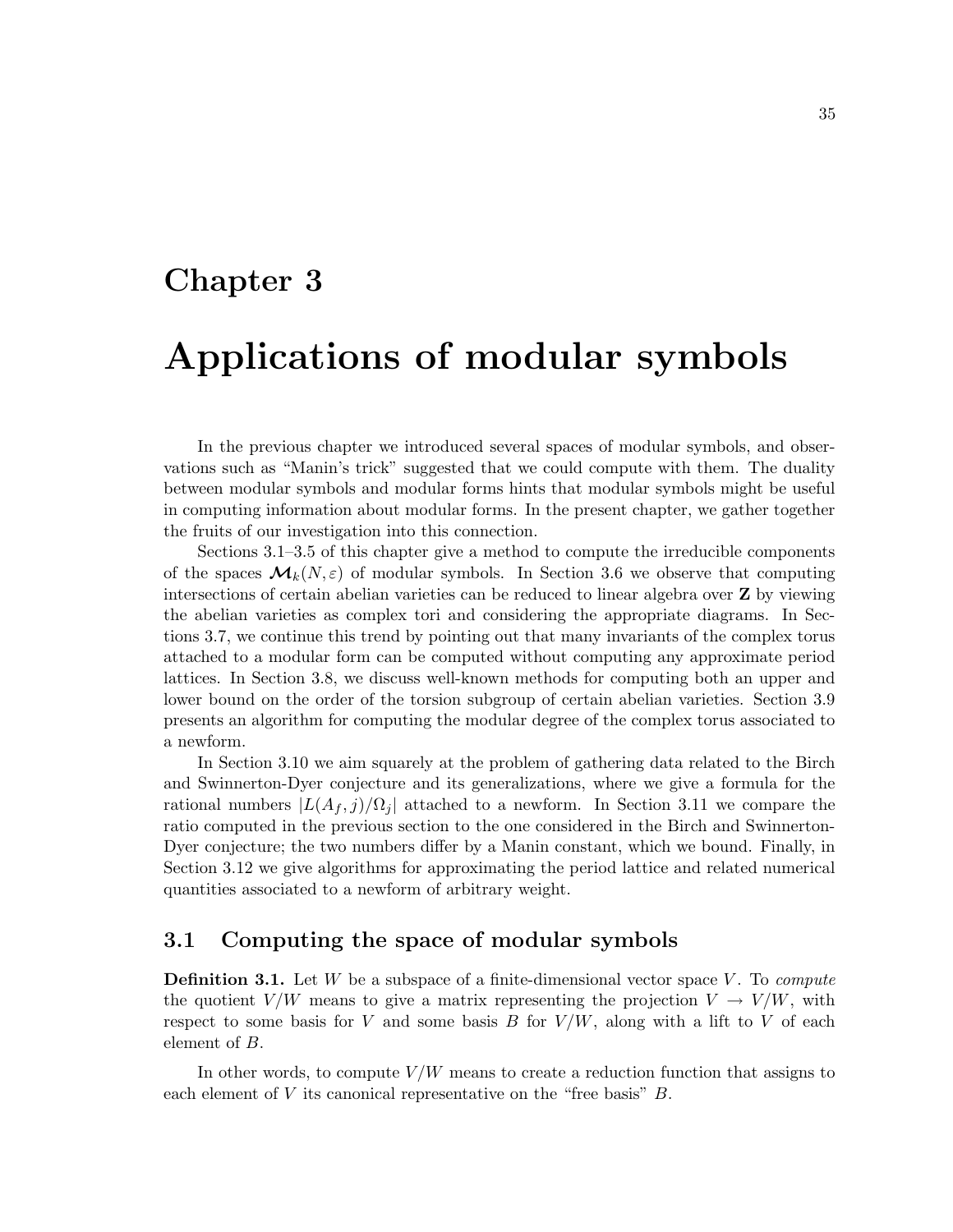Let N be a positive integer, fix a mod N Dirichlet character  $\varepsilon$ , let  $K := \mathbf{Q}[\varepsilon]$  be the smallest extension containing the values of  $\varepsilon$ , and let  $\mathcal{O} := \mathbf{Z}[\varepsilon]$ .

**Algorithm 3.2.** Given a positive integer N, a Dirichlet character  $\varepsilon$ , and an integer  $k \geq 2$ this algorithm computes  $\mathcal{M}_k(N,\varepsilon;K)$ . We compute the quotient presentation given in Theorem 2.22 in three steps.

1. Let  $V_1$  be the finite-dimensional K-vector space generated by the Manin symbols  $[X^iY^{k-2-i}, (u, v)]$  for  $i = 0, ..., k-2$  and  $0 \le u, v \le N$  with  $gcd(u, v, N) = 1$ . Let  $W_1$  be the subspace of  $V_1$  generated by all differences

$$
[X^{i}Y^{k-2-i}, (\lambda u, \lambda v)] - \varepsilon(\lambda)[X^{i}Y^{k-2-i}, (u, v)].
$$

Because all relations are two-term, it is easy to compute  $V_2 := V_1/W_1$ . In computing this quotient, we do not have to explicitly compute the large matrix representing the linear map  $V_1 \rightarrow V_2$ , as it can be replaced by a suitable "reduction procedure" involving arithmetic in Z/NZ.

2. Let  $\sigma$  act on the set of Manin symbols as in Section 2.6; thus

$$
[X^{i}Y^{k-2-i}, (u, v)]\sigma = (-1)^{i}[Y^{i}X^{k-2-i}, (v, -u)].
$$

Let  $W_2$  be the subspace of  $V_2$  generated by the sums  $x + x\sigma$  for  $x \in V_2$ . Because all relations are two-term relations, it is easy to compute  $V_3 := V_2/W_2$ .

3. Let  $\tau$  act on Manin symbols as in Section 2.6; thus

$$
[X^{i}Y^{k-2-i}, (u, v)]\tau = [(-Y)^{i}(X - Y)^{k-2-i}, (v, -u - v)].
$$

Note that the symbol on the right can be written as a sum of generating Manin symbols. Let  $W_3$  be the subspace of  $V_3$  generated by the sums  $x + x\tau + x\tau^2$  where x varies over the images of a basis of  $V_2$  (not just a basis for  $V_3!$ ). Using some form of Gaussian elimination, we compute  $V_3/W_3$ . Finally,  $\mathcal{M}_k(N,\varepsilon;K) \approx V_3/W_3$ .

*Proof.* For  $\lambda \in (\mathbf{Z}/N\mathbf{Z})^*$ , denote by  $\langle \lambda \rangle$  the right action of  $\lambda$  on Manin symbols; thus

$$
[X^{i}Y^{k-2-i}, (u, v)]\langle\lambda\rangle = [X^{i}Y^{k-2-i}, (\lambda u, \lambda v)].
$$

By Theorem 2.22 the space  $\mathcal{M}_k(N,\varepsilon;K)$  is isomorphic to the quotient of the vector spaces  $V_1$  of Step 1 modulo the relations  $x + x\sigma = 0$ ,  $x + x\tau + x\tau^2 = 0$ , and  $x\langle \lambda \rangle = \lambda x$  as x varies over all Manin symbols and  $\lambda$  varies over  $(\mathbf{Z}/N\mathbf{Z})^*$ .

As motivation, we note that a naive computation of  $V_1$  modulo the  $\sigma$ ,  $\tau$ , and  $\langle \lambda \rangle$ relations using Gaussian elimination is far too inefficient. This is why we compute the quotient in three steps. The complexity of Steps 1 and Steps 2 are negligible. The difficulty occurs in Step 3; at least the relations of this step occur in a space of dimension much smaller than that of  $V_1$ .

To see that the algorithm is correct, it is necessary only to observe that  $\sigma$  and  $\tau$  both commute with all diamond-bracket operators  $\langle \lambda \rangle$ ; this is an immediate consequence of the above formulas. We remark that in Step 3 it is in general *necessary* to compute the quotient by all relations  $x + x\tau + x\tau^2$  with x the image of a basis vector for  $V_2$  instead of just x in  $V_3$ because  $\sigma$  and  $\tau$  do not commute.  $\Box$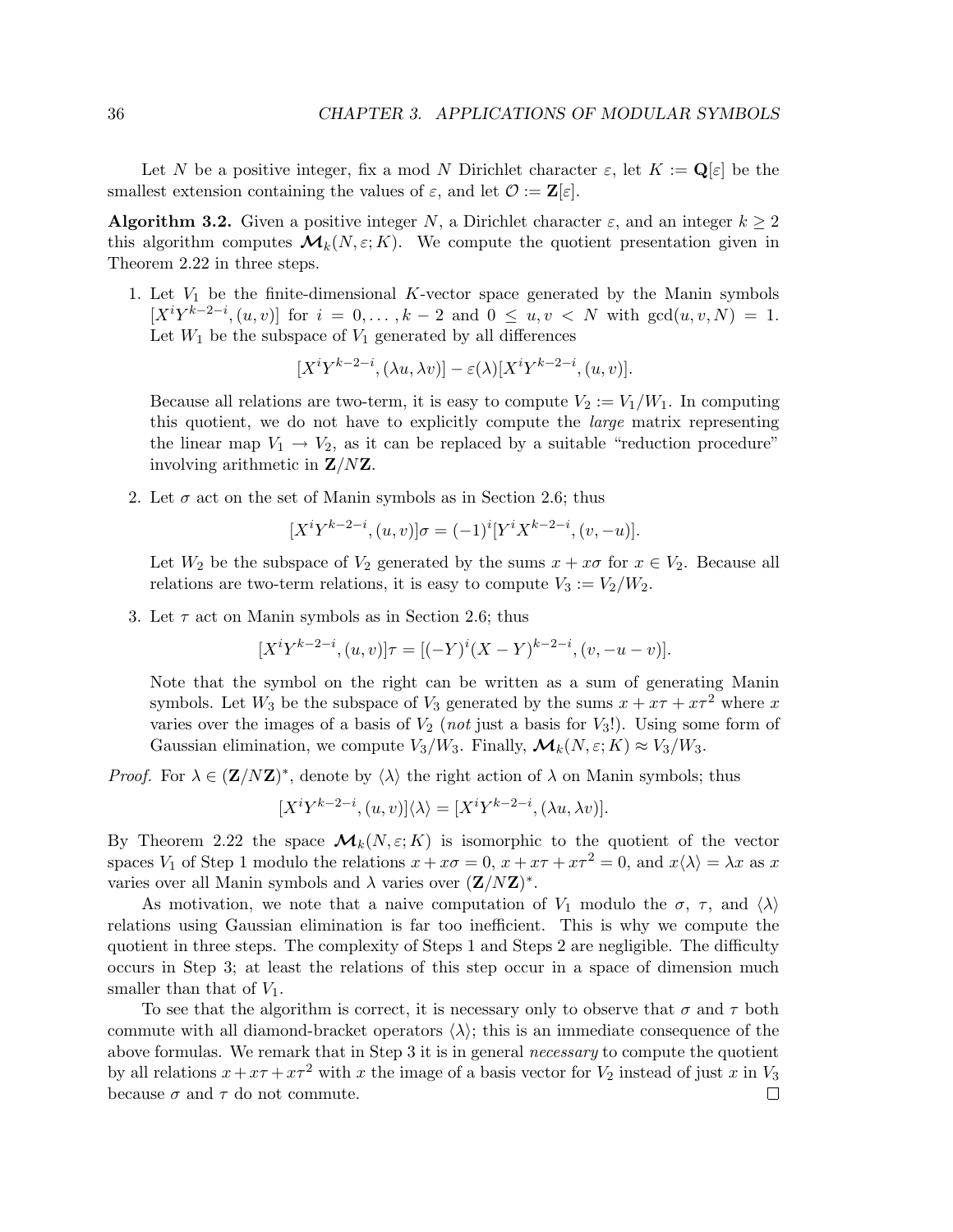#### 3.2. COMPUTING THE HECKE ALGEBRA 37

Remark 3.3. In implementing the above algorithm, one should take special care in Steps 1 and 2 because the relations can together force certain of the Manin symbols to equal 0. For example, there might be relations of the form  $x_1 + x_2 = 0$  and  $x_1 - x_2 = 0$  which together force  $x_1 = x_2 = 0$ .

Remark 3.4. To compute the plus-one quotient  $\mathcal{M}_k(N,\varepsilon;K)_+,$  it is necessary to modify Step 2 of Algorithm 3.2 by including in  $W_2$  the differences  $x - xI$  where  $I = \begin{pmatrix} -1 & 0 \\ 0 & 1 \end{pmatrix}$ , and

$$
[X^{i}Y^{k-2-i}, (u, v)]I = (-1)^{i}[X^{i}Y^{k-2-i}, (-u, v)].
$$

Likewise, to compute the minus-one quotient we include the sums  $x + xI$ . Note, as in the remarks in the proof of Algorithm 3.2, we can not add in the I relations in Step 1 because I and  $\sigma$  do not commute.

**Algorithm 3.5.** Given a positive integer N, a Dirichlet character  $\varepsilon$ , and an integer  $k \geq 2$ , this algorithm computes the O-modules  $\mathcal{M}_k(N,\varepsilon)$  and  $\mathcal{S}_k(N,\varepsilon)$ . (We assume as given algorithms for performing standard operations on  $\mathcal{O}\text{-modules.}$ 

- 1. Using Algorithm 3.2 compute the K-vector space  $V := \mathcal{M}_k(N, \varepsilon; K)$ .
- 2. Compute the  $\mathcal{O}$ -lattice L in V generated by the classes of the finitely many symbols  $[X^iY^{k-2-i}, (u, v)]$  for  $i = 0, ..., k-2$  and  $0 \le u, v \le N$  with  $gcd(u, v, N) = 1$ . It is only necessary to take one symbol in each  $\varepsilon$ -equivalence class, so there are  $(k-2+$  $1) \cdot \# \mathbf{P}^1(\mathbf{Z}/N\mathbf{Z})$  generating symbols. This computes  $\mathcal{M}_k(N, \varepsilon)$ .
- 3. To compute the submodule  $S_k(N, \varepsilon)$  of L, we use the algorithm of Section 2.6.4 to compute the boundary map  $\delta : \mathcal{M}_k(N, \varepsilon; K) \to B_k(N, \varepsilon; K)$ . Then  $\mathcal{S}_k(N, \varepsilon)$  is the kernel of  $\delta$  restricted to the lattice  $L$ .

As a check, using the formulas of Section 3.4, we compute the dimension of the space  $S_k(N,\varepsilon)$  of cusp forms and compare with the dimension of  $\mathcal{S}_k(N,\varepsilon;K)$  computed in Algorithm 3.5. The latter dimension must equal twice the former one.

# 3.2 Computing the Hecke algebra

In this section we give an upper bound on the number of Hecke operators needed to generate the Hecke algebra as a Z-module. The bound on Hecke operators is an application of [66], which was described to the author by Ribet and Agashe when  $k = 2$  and the level is prime. There are much better bounds on the number of Hecke operators needed to generate the Hecke algebra as a ring, but we do not investigate them here.

Let  $\Gamma$  be a subgroup of  $SL_2(\mathbb{Z})$  that contains  $\Gamma_1(N)$  for some N. Let  $S_k(\Gamma;\mathbf{C})$  be the space of weight-k cuspforms for  $\Gamma$ , and let  $\mathbf{T} \subset \text{End}(S_k(\Gamma; \mathbf{C}))$  be the corresponding Hecke algebra. We now give a bound r such that the Hecke operators  $T_n$ , with  $n \leq r$ , generate **T** as a Z-module.

For any ring  $R \subset \mathbf{C}$ , let  $S_k(\Gamma; R)$  denotes the space of cuspforms for  $\Gamma$  with Fourier coefficients in R. Since  $S_k(\Gamma; \mathbf{C}) = S_k(\Gamma; \mathbf{Z}) \otimes_{\mathbf{Z}} \mathbf{C}$ , it makes sense to define

$$
S_k(\Gamma;R) := S_k(\Gamma; \mathbf{Z}) \otimes_{\mathbf{Z}} R
$$

for any ring R. The following proposition is well known.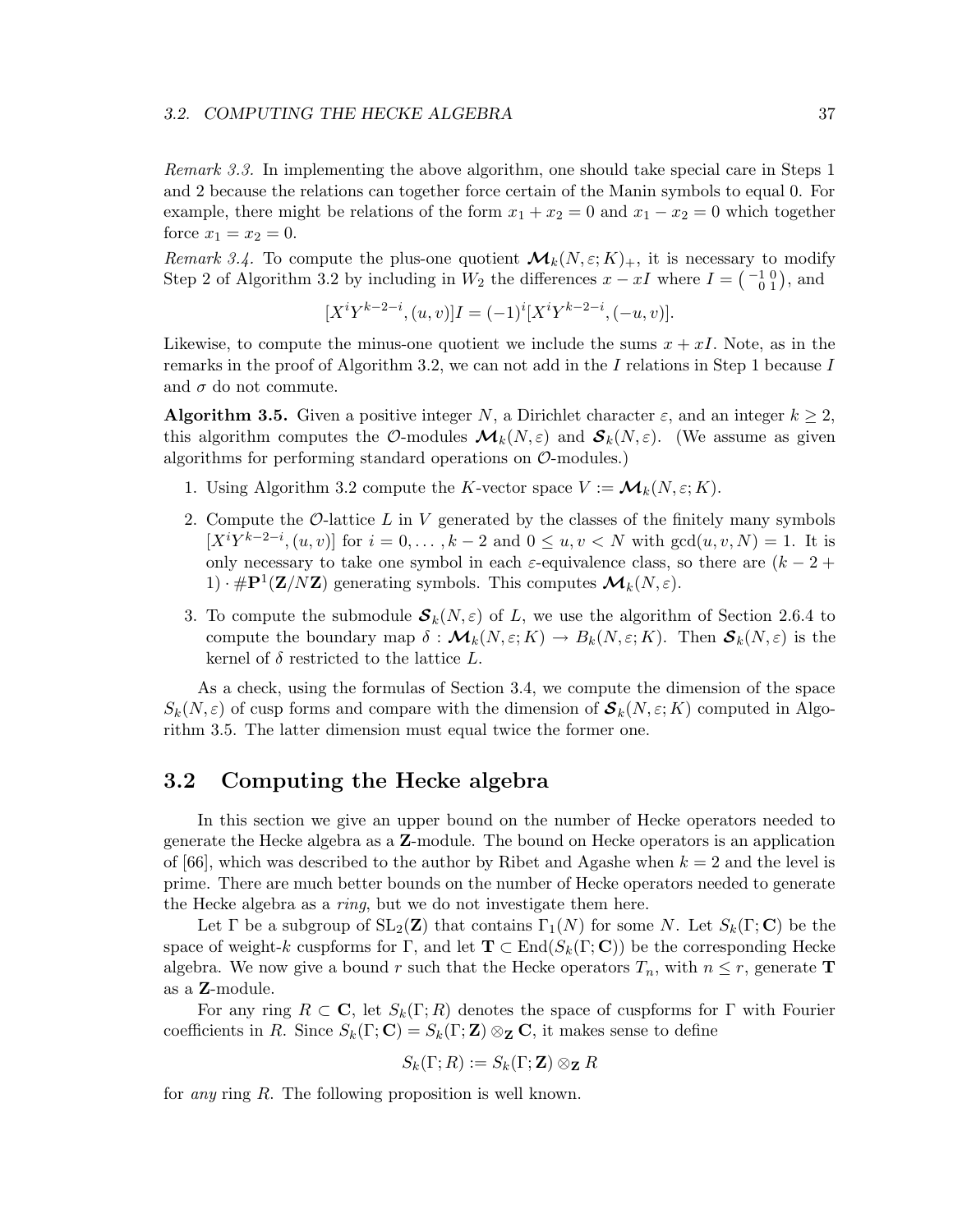**Proposition 3.6.** For any ring  $R$ , the pairing

$$
\mathbf{T}_R \otimes_R S_k(N;R) \to R
$$

that sends  $(T, f)$  to  $a_1(Tf)$  is a perfect pairing, where  $\mathbf{T}_R = \mathbf{T} \otimes_{\mathbf{Z}} R$ . Furthermore, we have  $(T_n, f) = a_n(f)$ , where  $T_n$  is the nth Hecke operator.

Let

$$
\mu = [\operatorname{SL}_2(\mathbf{Z}) : \Gamma],
$$

and denote by  $\lceil x \rceil$  the smallest integer  $\geq x$ .

**Theorem 3.7 (Sturm).** Let  $\lambda$  be a prime ideal in the ring  $\mathcal{O}$  of integers in some number field. If  $f \in S_k(\Gamma; \mathcal{O})$  satisfies  $a_n(f) \equiv 0 \pmod{\lambda}$  for  $n \leq \lceil \frac{k}{12}\mu \rceil$ , then  $f \equiv 0 \pmod{\lambda}$ .

Proof. Theorem 1 of [66].

**Proposition 3.8.** If  $f \in S_k(\Gamma)$  satisfies  $a_n(f) = 0$  for  $n \le r = \lceil \frac{k}{12}\mu \rceil$ , then  $f = 0$ .

*Proof.* We must show that the composite map  $S_k(\Gamma) \hookrightarrow \mathbf{C}[[q]] \to \mathbf{C}[[q]]/(q^{r+1})$  is injective. Because C is a flat **Z**-module and  $S_k(\Gamma; \mathbf{Z}) \otimes \mathbf{C} = S_k(\Gamma)$ , it suffices to show that the map  $F: S_k(\Gamma; \mathbf{Z}) \to \mathbf{Z}[[q]]/(q^{r+1})$  is injective. Suppose  $F(f) = 0$ , and let p be a prime number. Then  $a_n(f) = 0$  for  $n \le r$ , hence plainly  $a_n(f) \equiv 0 \pmod{p}$  for any such n. Theorem 3.7 implies that  $f \equiv 0 \pmod{p}$ . Duplicating this argument shows that the coefficients of f are divisible by all primes p, so they are 0. divisible by all primes  $p$ , so they are 0.

**Theorem 3.9.** As a **Z**-module, **T** is generated by  $T_1, \ldots, T_r$ , where  $r = \lceil \frac{k}{12} \mu \rceil$ .

*Proof.* Let Z be the submodule of **T** generated by  $T_1, T_2, \ldots, T_r$ . Consider the exact sequence of additive abelian groups  $0 \to Z \xrightarrow{i} \mathbf{T} \to \mathbf{T}/Z \to 0$ . Let p be a prime and tensor this sequence with  $\mathbf{F}_p$  to obtain the exact sequence

$$
Z\otimes \mathbf{F}_p\xrightarrow{\overline{i}}\mathbf{T}\otimes \mathbf{F}_p\to (\mathbf{T}/Z)\otimes \mathbf{F}_p\to 0.
$$

Put  $R = \mathbf{F}_p$  in Proposition 3.6, and suppose that  $f \in S_k(N, \mathbf{F}_p)$  pairs to 0 with each of  $T_1, \ldots, T_r$ . Then by Proposition 3.6,  $a_m(f) = a_1(T_m f) = 0$  in  $\mathbf{F}_p$  for each  $m, 1 \leq m \leq r$ . Theorem 3.7 then asserts that  $f = 0$ . Thus the pairing, when restricted to the image of  $Z \otimes \mathbf{F}_p$  in  $\mathbf{T} \otimes \mathbf{F}_p$ , is also perfect. Thus  $\dim_{\mathbf{F}_p} \overline{i}(Z \otimes \mathbf{F}_p) = \dim_{\mathbf{F}_p} S_k(N, \mathbf{F}_p) = \dim_{\mathbf{F}_p} \mathbf{T} \otimes \mathbf{F}_p$ , so  $(\mathbf{T}/Z) \otimes \mathbf{F}_p = 0$ ; repeating this argument for all p shows that  $\mathbf{T}/Z = 0$ .

# 3.3 Representing and enumerating Dirichlet characters

Recall that a *Dirichlet character* is a homomorphism  $\varepsilon : (\mathbf{Z}/N\mathbf{Z})^* \to \mathbf{C}^*$ . The following lemma is well known.

**Lemma 3.10.** If p is an odd prime, then  $(\mathbf{Z}/p^n\mathbf{Z})^*$  is a cyclic group. The group  $(\mathbf{Z}/2^n\mathbf{Z})^*$ is generated by  $-1$  and 5.

 $\Box$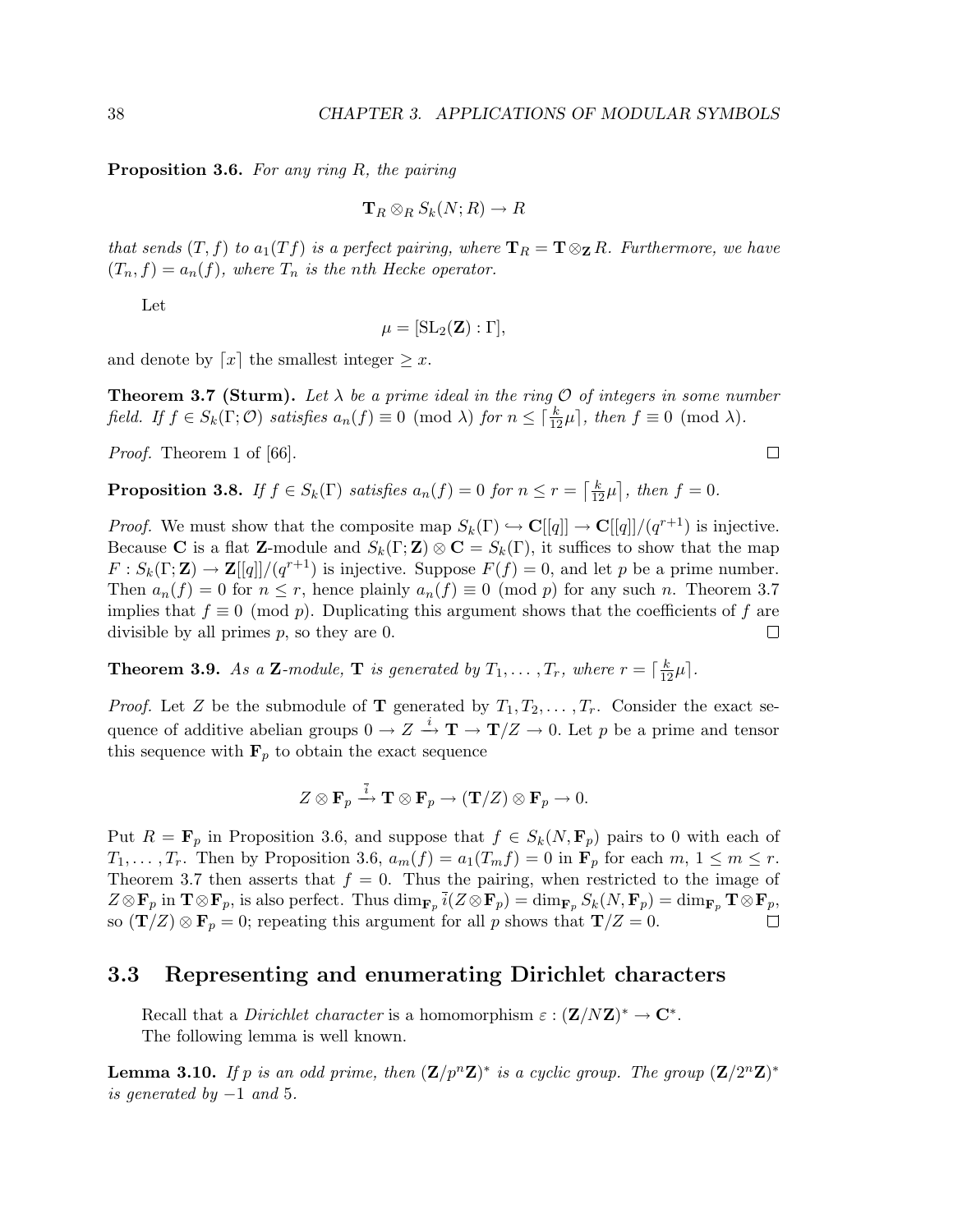We use the following representation of Dirichlet characters. Factor N as a product of prime powers:  $N = \prod_{i=1}^r p_i^{e_i}$  with  $p_i \langle p_{i+1} \rangle$  and each  $e_i > 0$ ; then  $(\mathbf{Z}/N\mathbf{Z})^* \cong$  $\prod_{i=1}^r (\mathbf{Z}/p_i^{e_i}\mathbf{Z})^*$ . If  $p_i$  is odd then the lemma implies that  $(\mathbf{Z}/p_i^{e_i}\mathbf{Z})^*$  is cyclic. If  $p_1 = 2$ , then  $(\mathbf{Z}/p_1^{e_1}\mathbf{Z})^*$  is a product  $\langle -1 \rangle \times \langle 5 \rangle$  of two cyclic groups, both possibly trivial. For each i, we let  $a_i \in (\mathbf{Z}/p_i^{e_i}\mathbf{Z})^*$  be the smallest generator of the *i*th factor  $(\mathbf{Z}/p_i^{e_i}\mathbf{Z})^*$ . If  $p_1 = 2$ , let  $a_1$  and  $a_2$  correspond to the two factors  $\langle -1 \rangle$  and  $\langle 5 \rangle$ , respectively; then  $a_3$  corresponds to  $p_2$ , etc. Here  $a_i$  is smallest in the sense that the minimal lift  $\tilde{a}_i \in \mathbb{Z}_{>0}$  is smallest. Let n be the exponent of  $(\mathbf{Z}/N\mathbf{Z})^*$ , and let  $\zeta = e^{2\pi i/n} \in \mathbb{C}^*$ . To give  $\varepsilon$  is the same as giving the images of each generator of  $a_i$  as a power of  $\zeta$ . We thus represent  $\varepsilon$  as a vector of elements of C∗ with respect to a canonically chosen, but unnatural, basis.

Alternatively, the vector representing a character  $\varepsilon$  can be equivalently viewed as a vector in  $(\mathbf{Z}/n\mathbf{Z})^r$ , where again n is the exponent of  $(\mathbf{Z}/N\mathbf{Z})^*$ . Such a vector represents a character if and only if the ith component of the vector has additive order dividing  $\varphi(p_i^{e_i})$ . If  $p_1 = 2$ , then there are  $r + 1$  entries instead of r entries, and the condition is suitably modified. If a vector  $v = [d_1, \ldots, d_r]$  represents a character  $\varepsilon$ , then each of the Galois conjugate characters is represented by  $[md_1, \ldots, md_r]$  where m varies over elements of  $(\mathbf{Z}/n\mathbf{Z})^*$ .

When performing actual machine computations, we work in the smallest field that contains all of the values of  $\varepsilon$ . Thus if  $d = \gcd(d_1, \ldots, d_r, n)$ , then we work in the subfield  $\mathbf{Q}(\zeta^d)$ , which is cheaper than working in  $\mathbf{Q}(\zeta)$ .

It is sometimes important to work in characteristic  $\ell$ . Then the notation is as above, except  $\zeta$  is replaced by a primitive mth root of unity, where m is the prime-to- $\ell$  part of n. Note that the primitive nth roots of unity in characteristic  $\ell$  need not be conjugate; for example, both 2 and 3 are square roots of  $-1$  in  $\mathbf{F}_5$ , but they are not conjugate. Thus we must specify  $\zeta$  as part of the notation when giving a mod  $\ell$  Dirichlet character.

*Example 3.11.* Suppose  $N = p$  is an odd prime. The group of mod p Dirichlet characters (in characteristic 0) is isomorphic to  $\mathbf{Z}/(p-1)\mathbf{Z}$ , and two characters a and b are Galois conjugate if and only if there is an element  $x \in (\mathbf{Z}/(p-1)\mathbf{Z})^*$  such that  $xa = b$ . A character is determined up to Galois conjugacy by its order, so the set of classes of mod  $p$  Dirichlet characters are in bijection with the set of divisors d of  $p - 1 = \#(\mathbf{Z}/p\mathbf{Z})^*$ .

Let p be an odd prime. The quadratic mod p character is denoted  $[(p-1)/2]$ . The quadratic mod 2p character is denoted by  $[0, 0, (p-1)/2]$ ; the quadratic mod 4p character is denoted  $[(p-1)/2, 0, (p-1)/2]$ . If  $n \ge 3$ , then the exponent of  $(\mathbf{Z}/2^n\mathbf{Z})^*$  is  $2^{n-2}$ , so the nontrivial mod  $2^n$  character that factors through  $(\mathbf{Z}/4\mathbf{Z})^*$  is denoted  $[2^{n-3},0]$ .

**Definition 3.12.** The *conductor* of a character  $\varepsilon$  :  $(\mathbf{Z}/N\mathbf{Z})^* \to \mathbf{C}^*$  is the smallest divisor M of N such that  $\varepsilon$  factors through the natural reduction map  $(\mathbf{Z}/N\mathbf{Z})^* \to (\mathbf{Z}/M\mathbf{Z})^*$ .

For simplicity, we assume that N is odd. To compute the conductor of  $\varepsilon$ , let v be the vector in  $(\mathbf{Z}/n\mathbf{Z})^r$  that represents  $\varepsilon$ , as above. Since both  $(\mathbf{Z}/p_i^{e_i}\mathbf{Z})^*$  and  $(\mathbf{Z}/p_i^d\mathbf{Z})^*$  are cyclic and the reduction map is surjective, we find that  $p_i^d$ , with  $d \leq e_i$ , divides the conductor of  $\varepsilon$  if and only if the *i*th component of v has additive order dividing  $\varphi(p_i^d)$ . We can thus compute the power of  $p_i$  dividing the conductor of  $\varepsilon$  by computing the smallest d such that  $p_i^d \equiv p_i^{d-1}$  modulo the order of the *i*th component of *v*.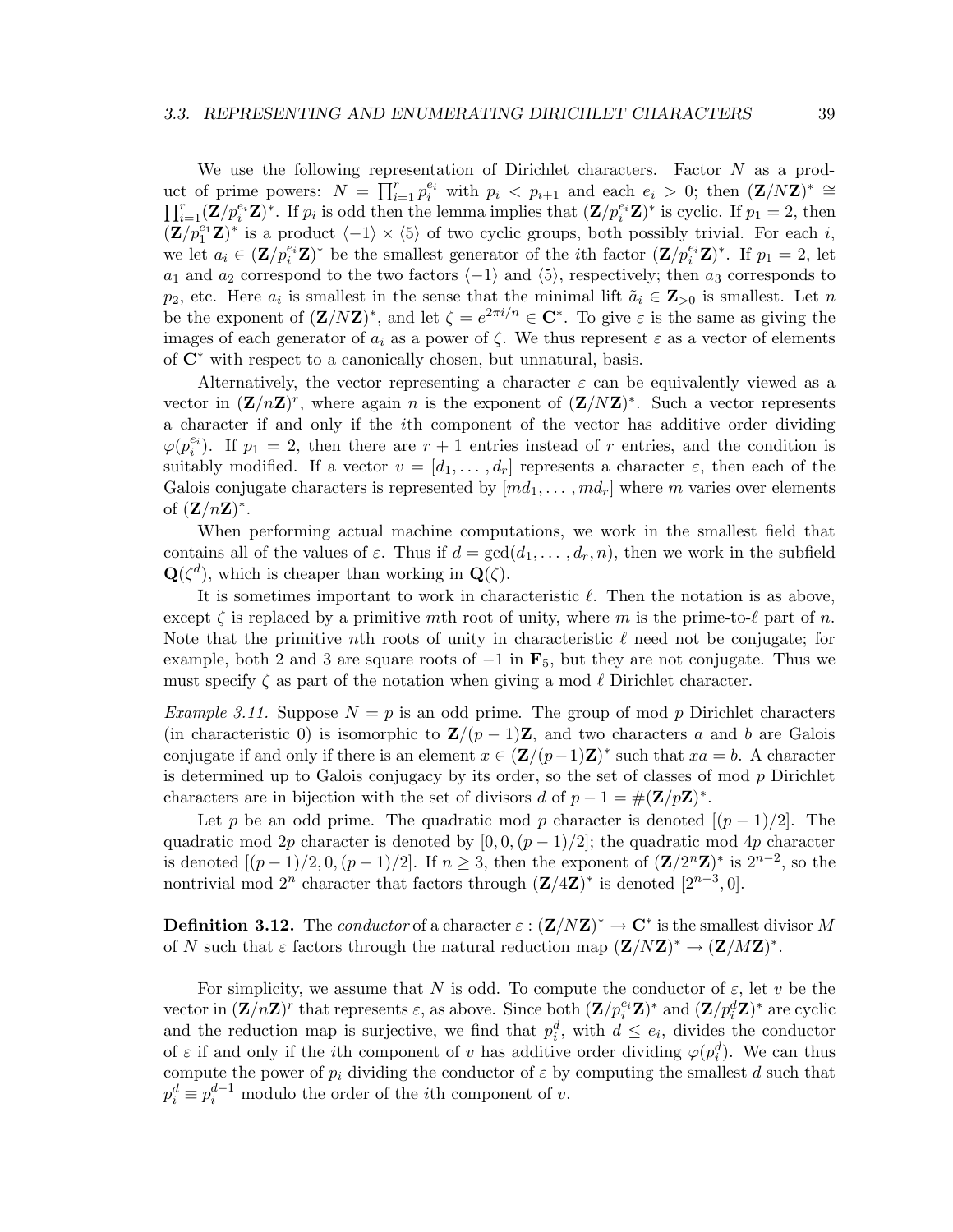# **3.4** The dimension of  $S_k(N, \varepsilon)$

An explicit formula for the dimension of  $S_k(N,\varepsilon)$  is given in [13], without proof. For the reader's convenience, we reproduce it here.

**Theorem 3.13 (Cohen-Oesterlé).** Let  $k \geq 2$  be an integer and  $\varepsilon$  :  $(\mathbf{Z}/N\mathbf{Z})^* \to \mathbf{C}^*$  be a Dirichlet character such that  $\varepsilon(-1) = (-1)^k$ . Then

$$
\dim S_k(N,\varepsilon) = \delta + \frac{k-1}{12} \cdot N \cdot \prod_{p|N} \left( 1 + \frac{1}{p} \right) - \frac{1}{2} \cdot \prod_{p|N} \lambda(r_p, s_p, p) + \gamma_k \sum_{\{x \in (\mathbf{Z}/N\mathbf{Z})^*: x^2+1=0\}} \varepsilon(x) + \mu_k \sum_{\{x \in (\mathbf{Z}/N\mathbf{Z})^*: x^2+x+1=0\}} \varepsilon(x).
$$

Let f be the conductor of  $\varepsilon$ , i.e., the smallest M such that  $\varepsilon$  factors through  $(\mathbf{Z}/M\mathbf{Z})^*$ . If  $p \mid N$ , then  $r_p$  (resp.  $s_p$ ) denotes the exponent of p in the prime factorization of N (resp. f). Furthermore,

$$
\lambda(r_p, s_p, p) := \begin{cases} p^{r'} + p^{r'-1} & \text{if } 2s_p \le r_p = 2r' \\ 2p^{r'} & \text{if } 2s_p \le r_p = 2r' + 1 \\ 2p^{r_p - s_p} & \text{if } 2s_p > r_p \end{cases}
$$
\n
$$
\gamma_k := \begin{cases} 0 & \text{if } k \text{ is odd} \\ -\frac{1}{4} & \text{if } k \equiv 2 \pmod{4} \\ \frac{1}{4} & \text{if } k \equiv 0 \pmod{4} \\ -\frac{1}{3} & \text{if } k \equiv 2 \pmod{3} \\ -\frac{1}{3} & \text{if } k \equiv 2 \pmod{3} \\ \frac{1}{3} & \text{if } k \equiv 0 \pmod{3} \\ 0 & \text{otherwise} \end{cases}
$$
\n
$$
\delta := \begin{cases} 1 & \text{if } k = 2 \text{ and } \varepsilon \text{ is trivial} \\ 0 & \text{otherwise} \end{cases}
$$

# 3.5 Decomposing the space of modular symbols

Consider the space  $\mathcal{S}_k(N,\varepsilon)$  of cuspidal modular symbols of level N and character  $\varepsilon$ over  $K = \mathbf{Q}(\varepsilon)$ . In this section we describe how to decompose the new part of  $\mathcal{S}_k(N, \varepsilon)$  as a direct sum of T-modules corresponding to the Galois conjugacy classes of newforms with character  $\varepsilon$ . As an application, we can compute the q-expansions of the normalized cuspidal newforms of level N and character  $\varepsilon$ . Using the theory of Atkin-Lehner [4] as extended by Li [37], it is then possible to construct a basis for the space  $S_k(N, \varepsilon; \mathbf{C})$  of cusp forms.

The algorithm is, for the most part, a straightforward generalization of the method used by Cremona [16] to enumerate the Q-rational weight-two newforms corresponding to modular elliptic curves. Nevertheless, we present several tricks learned in the course of doing computations, which speed up the algorithm. One useful trick that Cremona also made use of is to work in the space dual to modular symbols as described in the next section.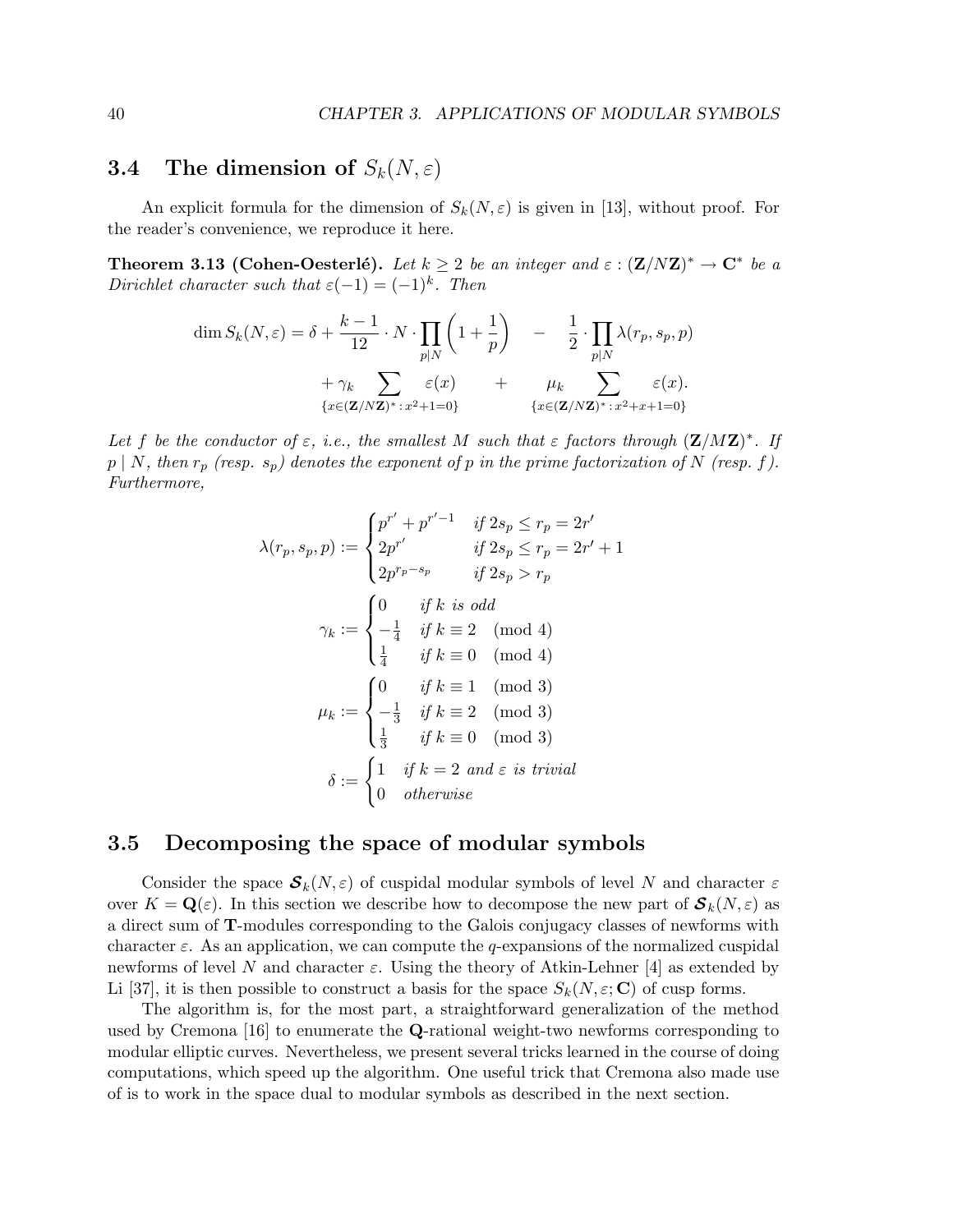## 3.5.1 Duality

Let  $K = \mathbf{Q}[\varepsilon]$ , and let  $\mathcal{S}_k(N, \varepsilon; K)^{\perp}$  denote  $\text{Hom}_K(\mathcal{S}_k(N, \varepsilon; K), K)$  equipped with its natural right **T**-action: for  $\varphi \in \mathcal{S}_k(N, \varepsilon; K)^{\perp}$ ,

$$
(\varphi T)(x) = \varphi(Tx).
$$

The natural pairing

$$
\langle , \rangle : \mathcal{S}_k(N, \varepsilon; K)^\perp \times \mathcal{S}_k(N, \varepsilon; K) \to K \tag{3.1}
$$

given by  $\langle \varphi, x \rangle = \varphi(x)$  satisfies  $\langle \varphi, x \rangle = \langle \varphi, Tx \rangle$ .

Viewing the elements  $T \in \mathbf{T}$  as sitting inside  $\text{End}(\mathcal{S}_k(N, \varepsilon; K))$ , the transpose map  $T \mapsto T^t$  allows us to view  $\mathcal{S}_k(N, \varepsilon; K)^{\perp}$  as a left **T**-module.

**Proposition 3.14.** Let  $V \subset S_k(N, \varepsilon; K)$ <sup>new</sup> be an irreducible new **T**-submodule and set  $I = \text{Ann}_{\bf T} V$ . Then the characteristic polynomial of each  $T_p$  on  ${\cal S}_k(N,\varepsilon;K)^{\perp}[I]$  is the same as the characteristic polynomial of  $T_p$  on V.

*Proof.* We may assume for the purposes of proving the proposition that  $K = \overline{Q}$ . There is a basis of simultaneous **T**-eigenvectors for  $S_k(N, \varepsilon; K)$ <sup>new</sup>. With respect to this basis, **T** acts via diagonal matrices. The systems of eigenvalues coming from the old subspace are distinct from the systems of eigenvalues on the new space. Thus the dimension of  $\mathcal{S}_k(N,\varepsilon;K)^{\perp}[I]$ is the same as the dimension of  $V$ , instead of being too large. The proposition now follows by noting that the characteristic polynomial of a matrix is the same as the characteristic polynomial of its transpose.  $\Box$ 

The degeneracy maps  $\alpha_t$  and  $\beta_t$  of Section 2.5 give rise to maps  $\alpha_t^{\perp}$  and  $\beta_t^{\perp}$  between the dual spaces and having the dual properties to those of  $\alpha_t$  and  $\beta_t$ . In particular, they commute with the Hecke operators  $T_p$  for p prime to N. The new and old subspace of  $\mathcal{S}_k(N,\varepsilon;K)^\perp$  are defined as in Definition 2.16.

**Algorithm 3.15.** This algorithm computes a decomposition of  $S_k(N, \varepsilon; K)^{\perp \text{ new}}$  into irreducible submodules  $V$ .

Using Algorithm 3.2 compute  $S_k(N, \varepsilon; K)$ . Then compute the maps  $\beta_t$  using Algorithm 2.20 and intersect the transposes of their kernels in order to obtain  $\mathcal{S}_k(N,\varepsilon)^{\perp \text{ new}}$ . Compute the boundary map  $\delta : \mathcal{S}_k(N, \varepsilon; K) \to B_k(N, \varepsilon; K)$  using Algorithm 2.26. We cut out the cuspidal submodule  $\mathcal{S}_k(N,\varepsilon;K)^{\perp \text{ new}}$  using the Hecke operators, Algorithm 3.17, and Proposition 3.14. Set  $p = 2$  and perform the following steps.

- 1. Using Algorithm 3.17, compute a matrix A representing the Hecke operator  $T_p$  on  $\boldsymbol{\mathcal{S}}_k(N,\varepsilon;K)^{\perp \,\rm{new}}.$
- 2. Compute and factor the characteristic polynomial F of A.
- 3. For each irreducible factor f of F compute  $V_f = \ker(f(A))$ . Then, compute the  $+1$ and  $-1$  eigen-subspaces  $V_f^+$  $V_f^+$  and  $V_f^-$  for the star involution. Let W denote one of these two eigen-subspaces, and use the following criteria to determine whether or not W is irreducible: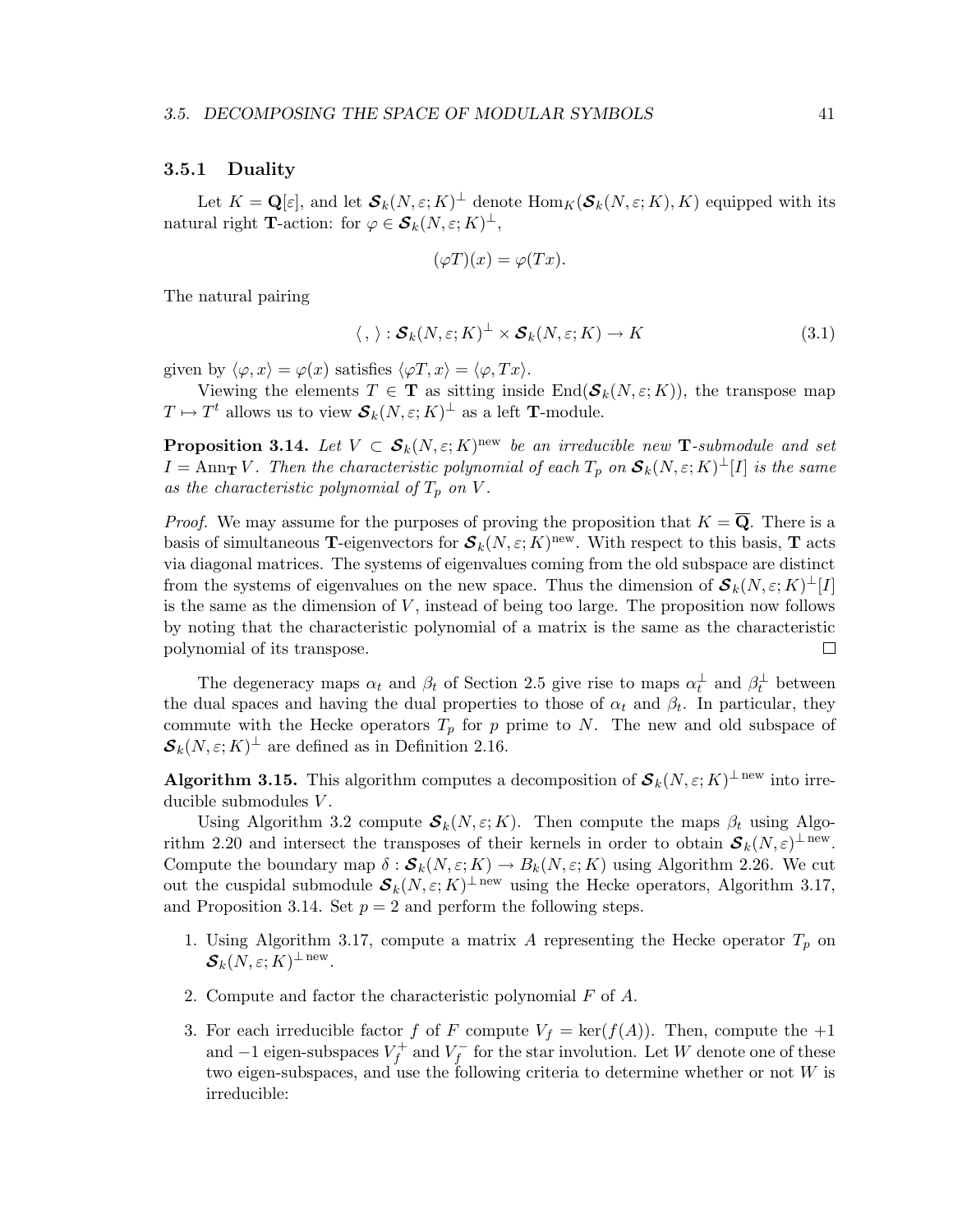- (a) If  $p$  is greater than the Sturm bound (see Theorem 3.9) then W must be irreducible.
- (b) If the characteristic polynomial of some element  $T \in \mathbf{T}$  acting on W is irreducible, then  $W$  is irreducible.
- 4. If W is irreducible, record W and consider the next factor of the characteristic polynomial in step 3. Otherwise, replace  $p$  by the next prime larger than  $p$  and replace  $\mathcal{S}_k(N,\varepsilon;K)^{\perp \text{ new }}$  by W, then repeat the above sequence of steps, beginning with step 1.

# 3.5.2 Efficient computation of Hecke operators on the dual space

In this section we give a method for computing the action of the Hecke operators  $T_p \in \mathbf{T}$  on an invariant subspace  $V \subset \mathcal{S}_k(N, \varepsilon; K)^{\perp}$ . A naive way to compute the right action of  $T_p$  on V is to compute a matrix representing  $T_p$  on  $S_k(N, \varepsilon; K)$ , transpose to obtain  $T_p$  on  $\mathcal{S}_k(N,\varepsilon;K)^\perp$ , and then restrict to V using Gaussian elimination. To compute  $T_p$  on  $\mathcal{S}_k(N,\varepsilon;K)$ , observe that  $\mathcal{S}_k(N,\varepsilon;K)$  has a basis  $e_1,\ldots,e_n$ , where each  $e_i$  is a Manin symbol  $[P,(c,d)]$ , and that the action of  $T_p$  on  $[P,(c,d)]$  can be computed using Section 2.6.2.

In practice,  $d = \dim V$  will often be much less than n; we now describe how to compute  $T_p$  on V in  $d/n$  of the time it takes using the above naive method. This is a substantial savings when d is small. Transposing the injection  $V \hookrightarrow \mathcal{S}_k(N, \varepsilon; K)^\perp$ , we obtain a surjection  $\mathcal{S}_k(N,\varepsilon;K) \to V^{\perp}$ . There exists a subset  $e_{i_1},\ldots,e_{i_d}$  of the  $e_i$  whose image forms a basis for  $V^{\perp}$ . With some care, it is then possible to compute  $T_p$  on  $V^{\perp}$  by computing  $T_p$  on each of  $e_{i_1}, \ldots, e_{i_d}$ .

In the rest of this section, we describe in terms of matrices a definite way to carry out this computation. Let V be an  $n \times m$  matrix whose rows generate an *n*-dimensional subspace of an m-dimensional space of row vectors. Let T be an  $m \times m$ -matrix and suppose that V has rank n and that VT is contained in the row space of V. Let E be an  $m \times n$ matrix with the property that the  $n \times n$  matrix VE is invertible, with inverse D.

# Proposition 3.16.  $VT = V T E D V$ .

Proof. Observe that

$$
V(EDV) = (VED)V = IV = V.
$$

Thus right multiplication by EDV

$$
v \mapsto vEDV
$$

induces the *identity map* on the row space of V. Since  $VT$  is contained in the row space of  $V$ , we have  $(VT)EDV = VT$ ,

as claimed.

We have not computed 
$$
T
$$
, but we can compute  $T$  on each basis element  $e_1, \ldots, e_d$  of the ambient space-unfortunately,  $d$  is extremely large. Our problem: quickly compute the action of  $T^t$  on the invariant subspace spanned by the rows of  $V$ . Can this be done without having to compute  $T$  on all  $e_i$ ? Yes, the following algorithm shows how using a subset of only  $n = \dim V$  of the  $e_i$ .

 $\Box$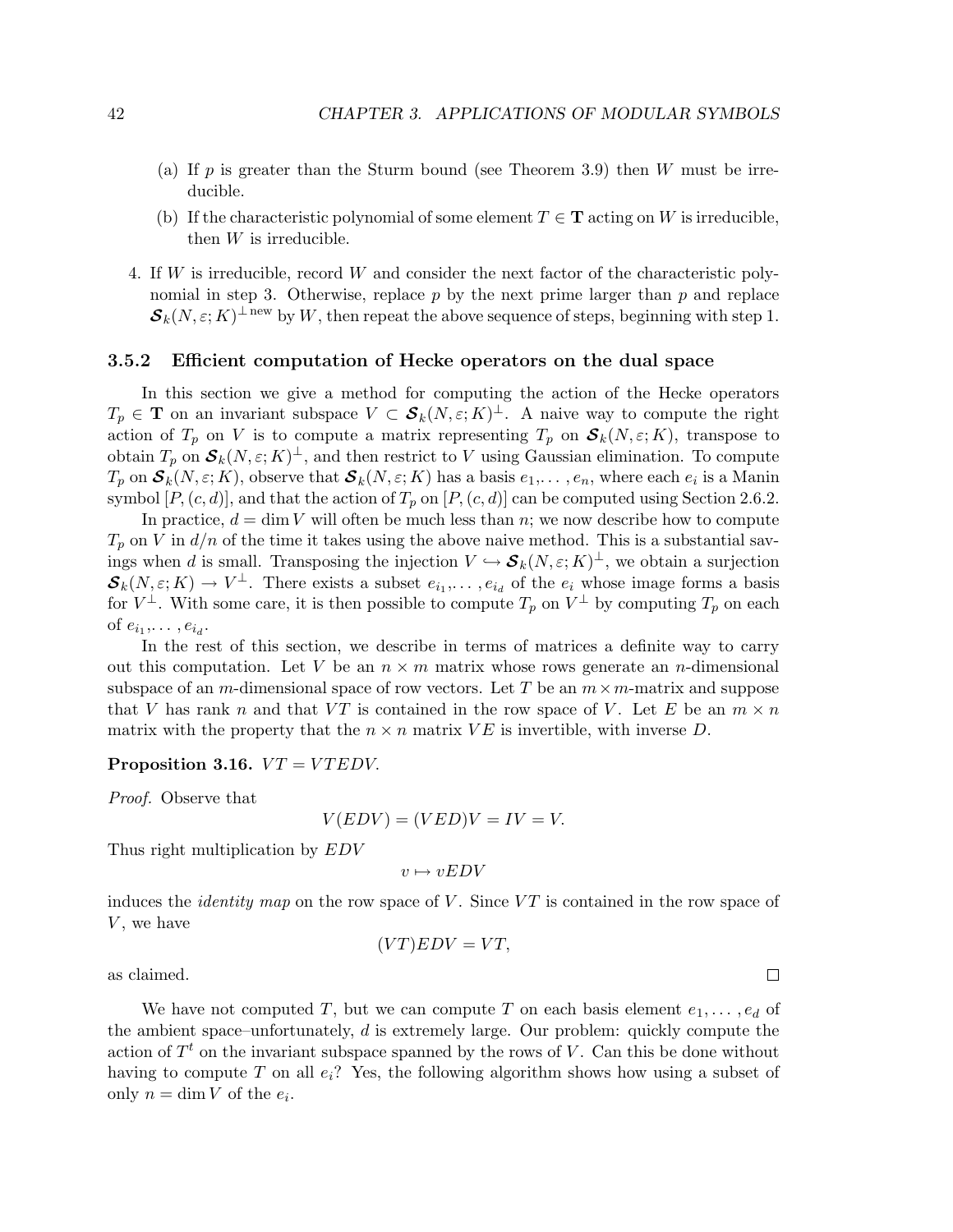Algorithm 3.17. Let  $T$  be any linear transformation which leaves  $V$  invariant and for which we can compute  $T(e_i)$  for  $i = 1, \ldots, d$ . This algorithm computes the matrix representing the action of T on V while computing  $T(e_i)$  for only dim V of the i.

Choose any  $m \times n$  matrix E whose columns are sparse linear combinations of the  $e_i$ and such that  $VE$  is invertible. For this we find a set of positions so that elements of the space spanned by the columns of  $V$  are determined by the entries in these spots. This is accomplished by row reducing, and setting  $E$  equal to the pivot columns. Using Gaussian elimination, compute the inverse D of the  $n \times n$  matrix VE. The matrix representing the action of  $T$  with respect to  $V$  is then

$$
V(TE)D = V(TE)(VE)^{-1}.
$$

*Proof.* Let A be any matrix so that VA is the  $n \times n$  identity matrix. By the proposition we have

$$
VTA = (VTEDV)A = VTED(VA) = VTED = V(TE)D.
$$

To see that  $VTA$  represents T, observe that by the proposition,

$$
VTAV = (VTEDV)AV = (VTEDVA)V
$$

$$
= (VTED)(VA)V = (VTED)V = VT
$$

so that  $VTA$  gives the correct linear combination of the rows of  $V$ .

#### 3.5.3 Eigenvectors

Once a **T**-simple subspace of  $S^*$  has been identified, the following algorithm, which was suggested to the author by H. Lenstra, produces an eigenvector defined over an extension of the base field.

**Algorithm 3.18.** Let A be an  $n \times n$  matrix over an arbitrary field K and suppose that the characteristic polynomial  $f(x) = x^n + \cdots + a_1x + a_0$  of A is irreducible. Let  $\alpha$  be a root of  $f(x)$  in an algebraic closure  $\overline{K}$  of K. Factor  $f(x)$  over  $K(\alpha)$  as  $f(x) = (x - \alpha)g(x)$ . Then for any element  $v \in K^n$  the vector  $g(A)v$  is either 0 or it is an eigenvector of A with eigenvalue  $\alpha$ . The vector  $g(A)v$  can be computed by finding  $Av$ ,  $A(Av)$ ,  $A(A(uv))$ , and then using that

$$
g(x) = x^{n-1} + c_{n-2}x^{n-2} + \dots + c_1x + c_0,
$$

where the coefficients  $c_i$  are determined by the recurrence

$$
c_0 = -a_0/\alpha
$$
,  $c_i = (c_{i-1} - a_i)/\alpha$ .

We will prove below that  $g(A)v \neq 0$  for all vectors v not in a proper subspace of  $K<sup>n</sup>$ . Thus with high probability, a "randomly chosen" v will have the property that  $g(A)v \neq 0$ . Alternatively, if  $v_1, \ldots v_n$  form a basis for  $K^n$ , then  $g(A)v_i$  must be nonzero for some *i*.

*Proof.* By the Cayley-Hamilton theorem [36, XIV.3] we have that  $f(A) = 0$ . Consequently, for any  $v \in K<sup>n</sup>$ , we have  $(A - \alpha)g(A)v = 0$  so that  $Ag(A)v = \alpha v$ . Since f is irreducible it is the polynomial of least degree satisfied by A and so  $g(A) \neq 0$ . Therefore  $g(A)v \neq 0$  for all v not in the proper closed subset ker $(g(A))$ . all v not in the proper closed subset  $\ker(g(A))$ .

 $\Box$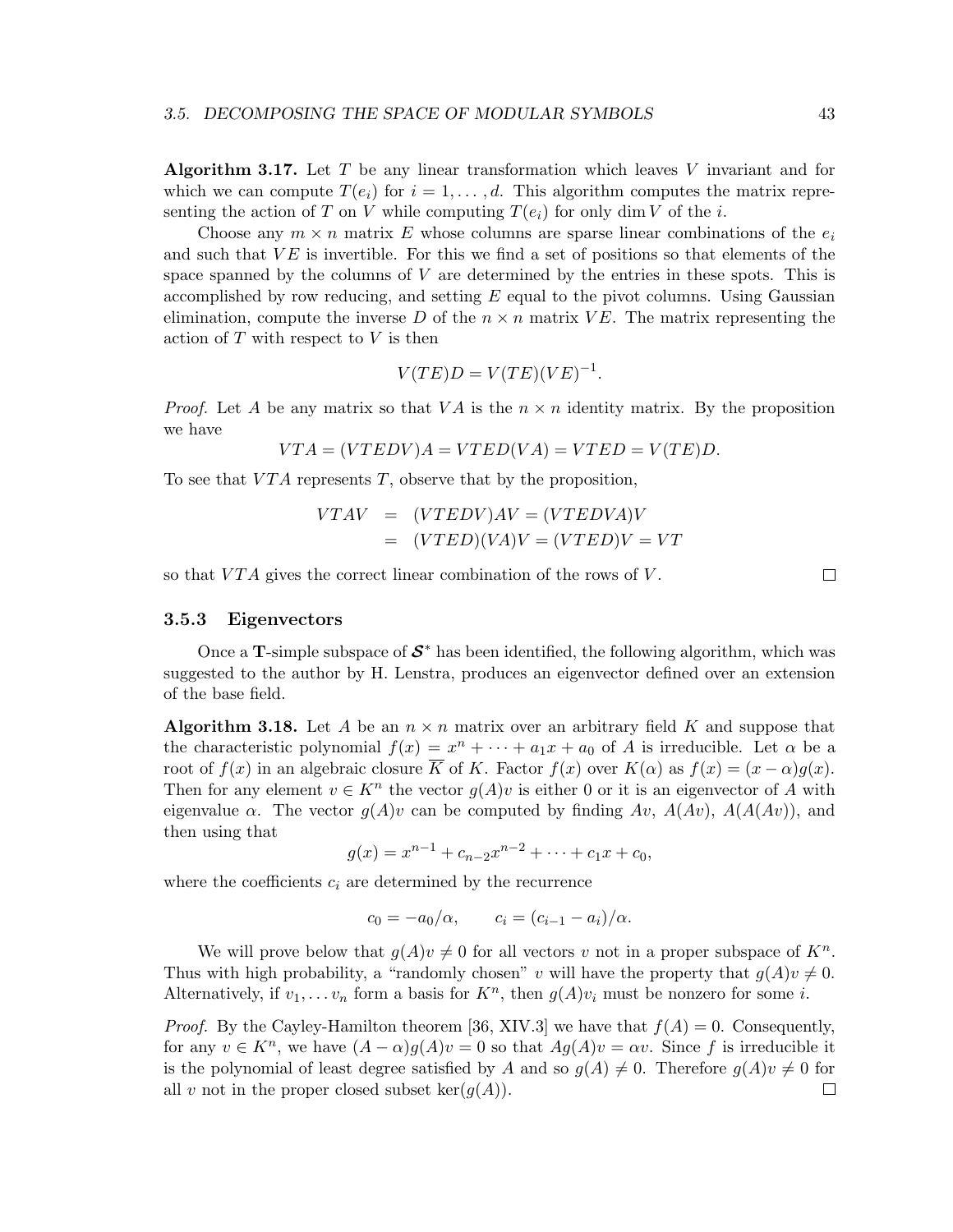# 3.5.4 Eigenvalues

In this section we give an algorithm for computing the  $q$ -expansion of one of the newforms corresponding to a factor of  $\mathcal{S}_k(N, \varepsilon; K)$ <sup>new</sup>. This is a generalization of the algorithm described in [16, §2.9].

**Algorithm 3.19.** Given a factor  $V \subset \mathcal{S}_k(N, \varepsilon; K)^{\perp \text{new}}$  as computed by Algorithm 3.15 this algorithm computes the q-expansion of one of the corresponding Galois conjugate newforms.

- 1. Using Algorithm 3.17 compute the action of the ∗-involution (Section 2.4) on V . Then compute the  $+1$  eigenspace  $V^+ \subset V$ .
- 2. Find an element  $T \in \mathbf{T}$  such that the characteristic polynomial of the matrix A of T acting on  $V^+$  is irreducible. Such a T must exist by the primitive element theorem [36, V.4]. (Note: It is *not* always the case that  $T$  can be taken to equal some Hecke operator  $T_n$ . The first example with  $k = 2$  and  $\varepsilon = 1$  occurs at level  $N = 512$ .)
- 3. Using Algorithm 3.5.3 compute an eigenvector e for A over an extension of K.
- 4. Because e is an eigenvector and the pairing given in Equation 3.1 respects the Hecke action, we have that for any Hecke operator  $T_n$  and element  $w \in \mathcal{S}_k(N, \varepsilon; K)$ , that

$$
a_n \langle e, w \rangle = \langle eT_n, w \rangle = \langle e, T_n w \rangle.
$$

Choose w so that  $\langle e, w \rangle \neq 0$ . Then

$$
a_n = \frac{\langle e, T_n w \rangle}{\langle e, w \rangle}.
$$

The  $a_n$  can now be computed by computing  $\langle e, w \rangle$  once and for all, and then computing  $\langle e, T_n w \rangle$  for each n. It is best to choose w in such a way that  $T_n w$  can be computed quickly.

The beauty of this algorithm is that when w is a Manin symbol  $[P(X, Y), (c, d)]$  the computation of  $T_p w = \sum_{x \in R_p} wx$  is very quick, requiring us to only sum over the Heilbronn matrices of determinant p once.

In practice we compute only the eigenvalues  $a_p$  using the above algorithm, then use the following recurrences to obtain the  $a_n$ .

$$
a_{nm} = a_n a_m
$$
 if  $(n, m) = 1$ , and  

$$
a_{p^r} = a_{p^{r-1}} a_p - \varepsilon(p) p^{k-2} a_{p^{r-2}}.
$$

#### 3.5.5 Sorting and labeling eigenforms

Systematically ordering the factors is essential, so that we can later refer to them. In Section 3.5.4 we saw how to associate to each new factor a sequence  $a_n$  of Hecke eigenvalues. These can be used to sort the factors.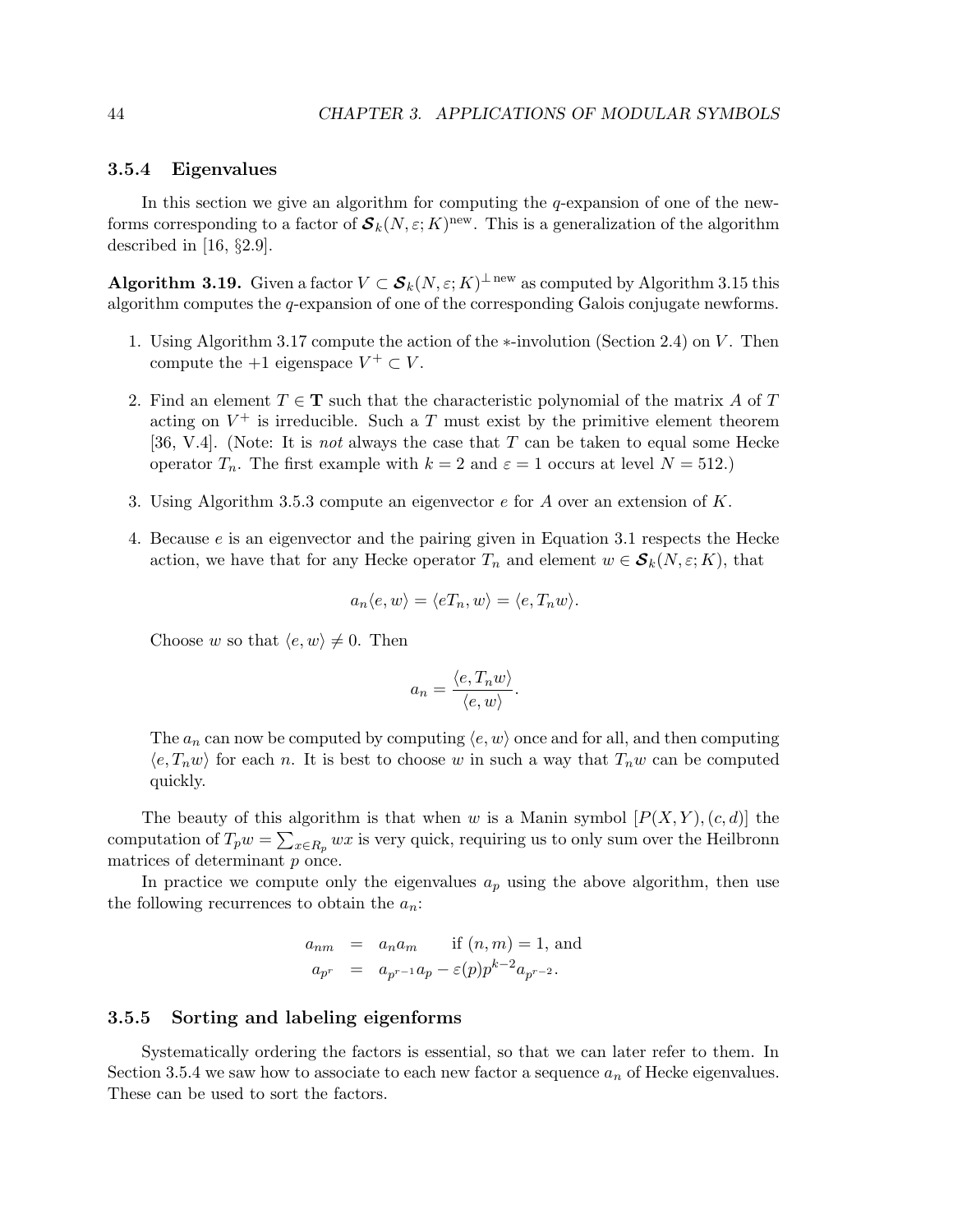#### 3.6. INTERSECTIONS AND CONGRUENCES 45

Except in the case of weight 2 and trivial character, we use the following ordering. To each eigenvector associate the following sequence of integers

$$
tr(a_1)
$$
,  $tr(a_2)$ ,  $tr(a_3)$ ,  $tr(a_4)$ ,  $tr(a_5)$ ,  $tr(a_6)$ , ...

where the trace is from  $K_f = \mathbf{Q}(\ldots a_n \ldots)$  down to **Q**. Sort the eigenforms by ordering the sequences in dictionary order with minus coming before plus. Since we included  $tr(a_1)$ , this ordering gathers together factors of the same dimension. Furthermore, the sequence of traces determines the Galois conjugacy class of f, because the  $g = \sum_{n\geq 1} tr(a_n)q^n$  is the trace of f, hence g lies in the C-vector space spanned by the Galois conjugates of  $f$ .

When  $k = 2$  and the character is trivial we use a different and somewhat complicated ordering because it extends the notation for elliptic curves that was introduced in the second edition of [16] and has since become standard. Sort the factors of  $\mathcal{S}_k(N,\varepsilon)$ <sup>new</sup> as follows. First by dimension, with smallest dimension first. Within each dimension, sort in binary order, by the signs of the Atkin-Lehner involutions with  $-$  corresponding to 0 and  $+$  to 1. For example, if there are three Atkin-Lehner involutions then the sign patterns are sorted as follows:

$$
+++, -++, +-+,--+, ++-,-+-, +--, --\ .
$$

Finally, let  $p$  be the smallest prime not dividing N. Within each of the Atkin-Lehner classes, sort by the magnitudes of the  $K_f/\mathbf{Q}$ -trace of  $a_p$  breaking ties by letting the positive trace be first. If there are still any ties, repeat the final step with the next smallest prime not dividing  $N$ , etc. (Note: It's not clear to the author that ties will always eventually be broken, though in his computation they always have been.)

# 3.6 Intersections and congruences

Consider a complex torus  $J = V/\Lambda$ , and let  $A = V_A/\Lambda_A$  and  $B = V_B/\Lambda_B$  be subtori whose intersection  $A \cap B$  is finite.

Proposition 3.20. There is a natural isomorphism of groups

$$
A \cap B \cong \left(\frac{\Lambda}{\Lambda_A + \Lambda_B}\right)_{\text{tor.}}
$$

Proof. There is an exact sequence

$$
0 \to A \cap B \to A \oplus B \to J.
$$

Consider the diagram

$$
\Lambda_A \oplus \Lambda_B \longrightarrow \Lambda \longrightarrow \Lambda/(\Lambda_A + \Lambda_B)
$$
  
\n
$$
V_A \oplus V_B \longrightarrow V \longrightarrow V/(V_A + V_B)
$$
  
\n
$$
\downarrow \qquad \qquad \downarrow
$$
  
\n
$$
A \cap B \longrightarrow A \oplus B \longrightarrow J \longrightarrow J/(A + B).
$$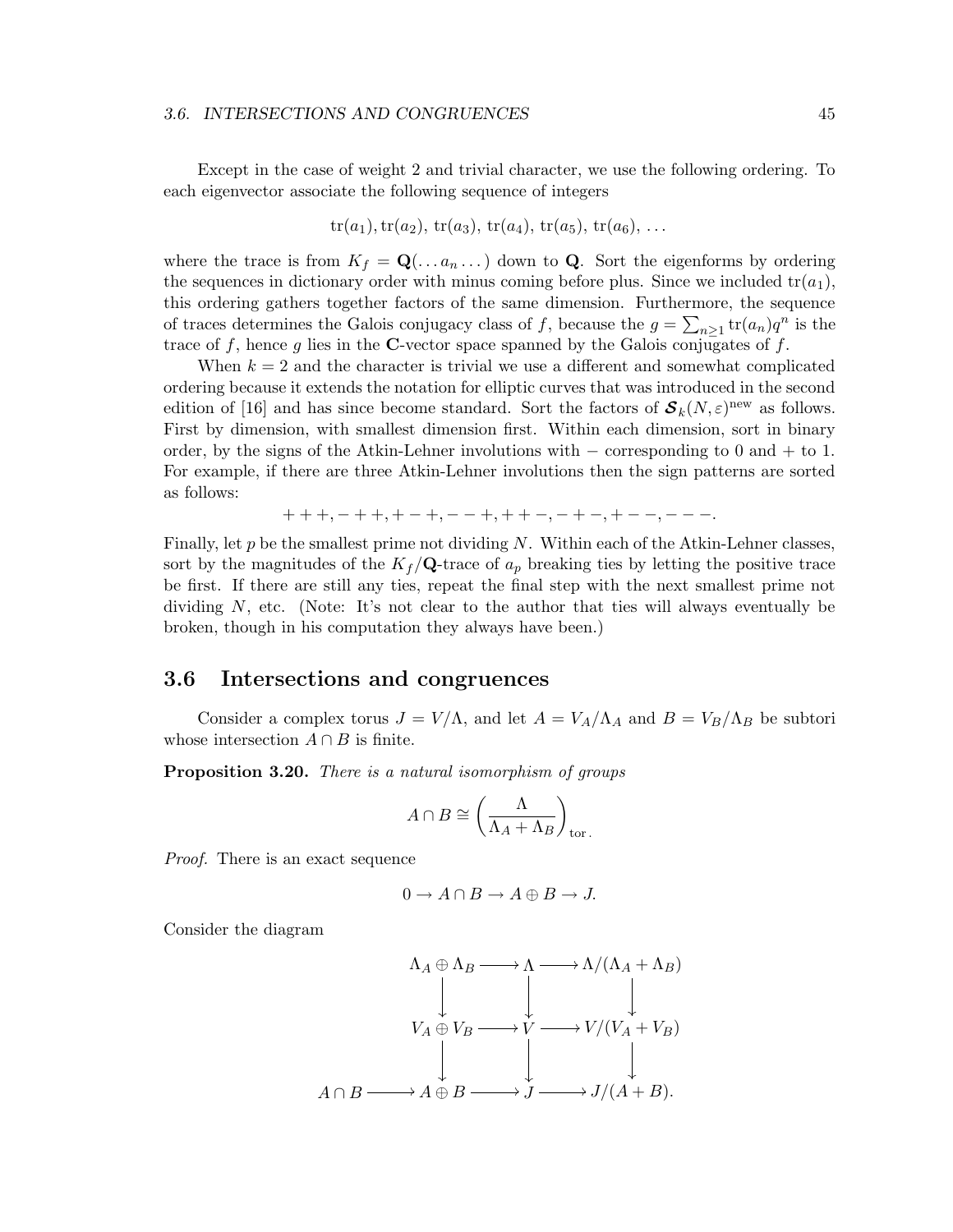#### MODULARITY OF ELLIPTIC CURVES AND BEYOND **MSRI 1999**

MODULARITY THEOREM: Every elliptic curve over  $Q$  is modular The proof follows a program initiated by R. Taylor and A. Wiles. For further details see C. Breuil, B. Conrad, F. Diamond, and R. Taylor. On the modularity of elliptic curves over Q.



Figure 3.1: T-shirt design

The snake lemma gives an exact sequence

$$
0 \to A \cap B \to \Lambda/(\Lambda_A + \Lambda_B) \to V/(V_A + V_B).
$$

Since  $V/(V_A + V_B)$  is a C-vector space, the torsion part of  $\Lambda/(\Lambda_A + \Lambda_B)$  must map to 0. No non-torsion in  $\Lambda/(\Lambda_A + \Lambda_B)$  could map to 0, because if it did then  $A \cap B$  would not be finite. The lemma follows. finite. The lemma follows.

The following formula for the intersection of n subtori is obtained in a similar way.

**Proposition 3.21.** For  $i = 1, ..., n$  let  $A_i = V_i/\Lambda_i$  be a subtorus of  $J = V/\Lambda$ , and assume that each pairwise intersection  $A_i \cap A_j$  is finite. Then

$$
A_1 \cap \dots \cap A_n \cong \left(\frac{\Lambda \oplus \dots \oplus \Lambda}{f(\Lambda_1 \oplus \dots \oplus \Lambda_n)}\right),
$$
  
where  $f(x_1, \dots, x_n) = (x_1 - x_2, x_2 - x_3, x_3 - x_4, \dots, x_{n-1} - x_n).$ 

Remark 3.22. Using this proposition the author constructed the T-shirt design in Figure 3.1.

Example 3.23. L. Kilford of London, England has recently discovered an example at prime level 503 in which "multiplicity one" fails. One verification of his example uses the above proposition. Let  $E_1$ ,  $E_2$ , and  $E_3$  be the three elliptic curves of conductor 503, and for each  $i = 1, 2, 3$ , let  $\mathfrak{m}_i$  be the maximal ideal of  $\mathbf{T} \subset \text{End}(J_0(503))$  generated by 2 and all  $T_p - a_p(E_i)$ , with p prime. Each of the Galois representations  $E_i[2]$  is irreducible, and one can check that  $m_1 = m_2 = m_3$ . If multiplicity one holds, then  $E_1[2] = E_2[2] = E_3[2]$  inside of  $J_0(503)$ . However, this is not the case, as a modular symbols computation in the integral homology  $H_1(X_0(N), \mathbf{Z})$  reveals that  $E_1 \cap E_2 = \{0\}.$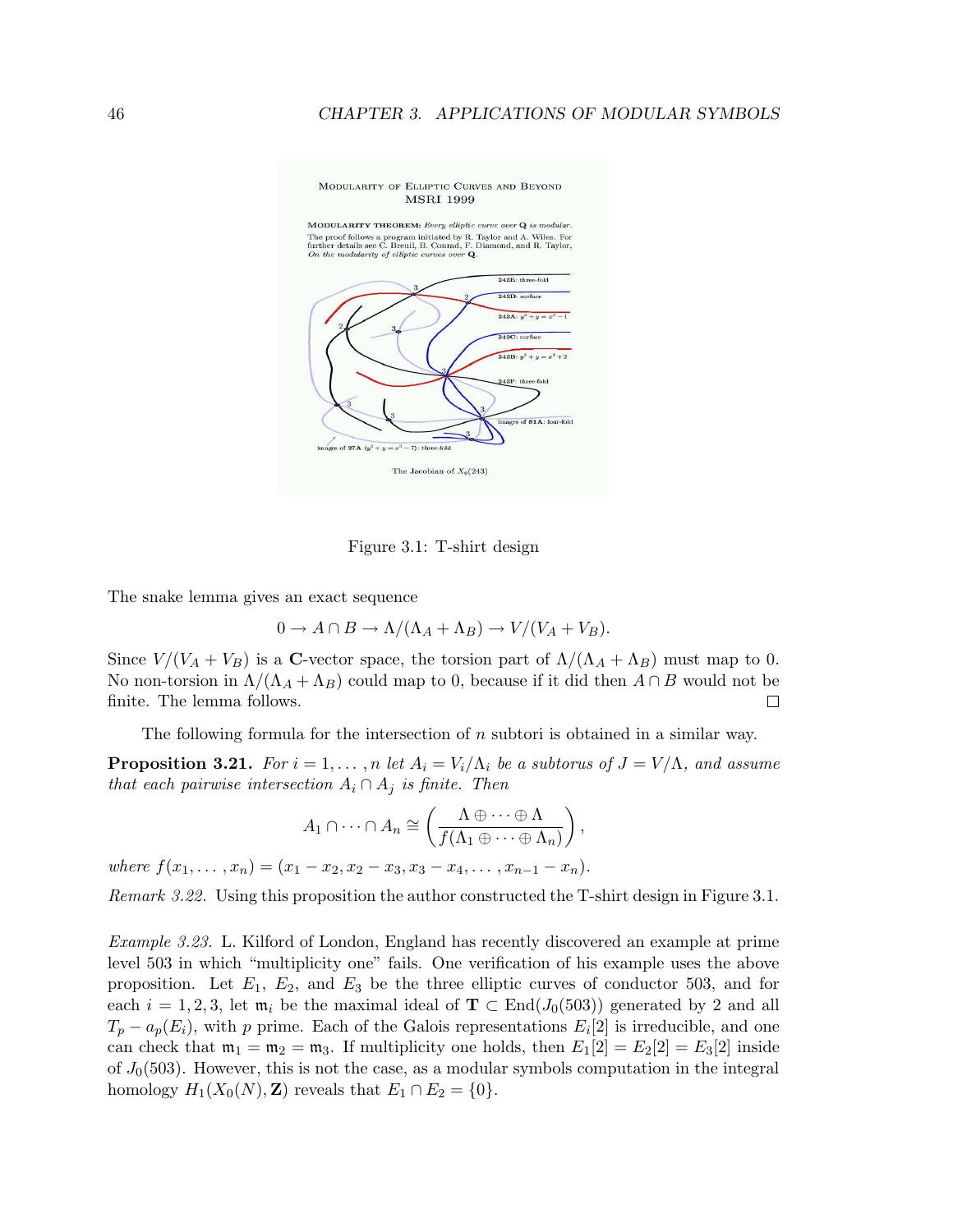# 3.6.1 A strategy for computing congruences

Let N be a positive integer,  $k \geq 2$  an integer, and  $\varepsilon$  a mod N Dirichlet character. Suppose f and g are newforms in  $S_k(N,\varepsilon;\mathbf{Q})$ . The following proposition gives rise to an algorithm for computing most congruences between infinite Fourier expansions.

The advantage of the algorithm is that it only involves finite exact computations and does not rely on the computation of  $q$ -expansions. A disadvantage is that congruences between q-expansions need not be reflected by the corresponding modular symbols, so the proposition need not give all congruences. This is illustrated in Example 3.23.

The author first learned about this strategy from the section entitled "First strategy: Computing m-congruences of period lattices" in [18].

**Proposition 3.24.** Suppose f and g are newforms in  $S_k(N, \varepsilon; \overline{Q})$ . Let  $I_f$  and  $I_g$  be the corresponding annihilators in the Hecke algebra **T**. Let  $\Lambda = \mathcal{S}_k(N, \varepsilon; \mathcal{O})$ , and set  $\Lambda_f = \Lambda[I_f]$ and  $\Lambda_g = \Lambda[I_g]$ . If  $p \mid # \left( \frac{\Lambda}{\Lambda_f + 1} \right)$  $\frac{\Lambda}{\Lambda_f + \Lambda_g}$ then there is a prime  $\wp$  of residue characteristic p such tor that  $f \equiv g \pmod{\wp}$ .

Proof. Consider the exact sequence

$$
0 \to \Lambda_f \oplus \Lambda_g \to \Lambda \to \Lambda/(\Lambda_f + \Lambda_g) \to 0
$$

where the first map is  $(a, b) \mapsto a - b$ . Upon tensoring this sequence with  $\mathbf{F}_p$  we obtain:

$$
Z \to (\Lambda_f \otimes \mathbf{F}_p) \oplus (\Lambda_g \otimes \mathbf{F}_p) \to \Lambda \otimes \mathbf{F}_p \to (\Lambda/(\Lambda_f + \Lambda_g)) \otimes \mathbf{F}_p \to 0,
$$

where  $Z = \text{Tor}^1(\Lambda/(\Lambda_f + \Lambda_g), \mathbf{F}_p)$ . Denote by  $\text{im}(\Lambda_f)$  the image of  $\Lambda_f \otimes \mathbf{F}_p$  in  $\Lambda \otimes \mathbf{F}_p$  and likewise for  $\Lambda_q$ . Our assumption that p divides the torsion part of  $\Lambda/(\Lambda_f + \Lambda_q)$  implies that Z is nonzero, so  $\text{im}(\Lambda_f)$  and  $\text{im}(\Lambda_q)$  have nonzero intersection inside the  $\mathbf{F}_p$ -vector space  $\Lambda \otimes \mathbf{F}_p$ . The Hecke algebra **T** acts on  $\text{im}(\Lambda_f)$  through its action on f, that is, through the quotient  $\mathbf{T}/I_f$ ; similarly, T acts on im $(\Lambda_g)$  through  $\mathbf{T}/I_g$ . Thus T acts on the nonzero  $\mathbf{T} \otimes \mathbf{F}_p$ -module im $(\Lambda_f) \cap \text{im}(\Lambda_g)$  through  $\mathbf{T}/(I_f + I_g + p)$ . This implies that  $I_f + I_g + p$  is not the unit ideal, which is equivalent to the assertion of the proposition. not the unit ideal, which is equivalent to the assertion of the proposition.

# 3.7 The rational period mapping

Consider a triple  $(N, k, \varepsilon)$ , and let  $K = \mathbf{Q}[\varepsilon]$ . Let I be an ideal in the Hecke algebra **T** associated to  $(N, k, \varepsilon)$ . The rational period mapping associated to I is a map from the space  $\mathcal{M}_k(N,\varepsilon;K)$  of modular symbols to a finite dimensional K-vector space. It is a computable analogue of the classical integration pairing, and is of great value in extracting the rational parts of analytic invariants; e.g., of special values of L-functions. In the next section we use it to compute the image of cuspidal points on  $J(N, k, \varepsilon)$ .

**Definition 3.25.** Let  $D := \text{Hom}_K(\mathcal{M}_k(N, \varepsilon; K), K)[I];$  the rational period mapping is the natural quotient map

$$
\Theta_I: \mathcal{M}_k(N, \varepsilon; K) \to \frac{\mathcal{M}_k(N, \varepsilon; K)}{\bigcap {\lbrace \ker(\varphi) : \varphi \in D \rbrace}}.
$$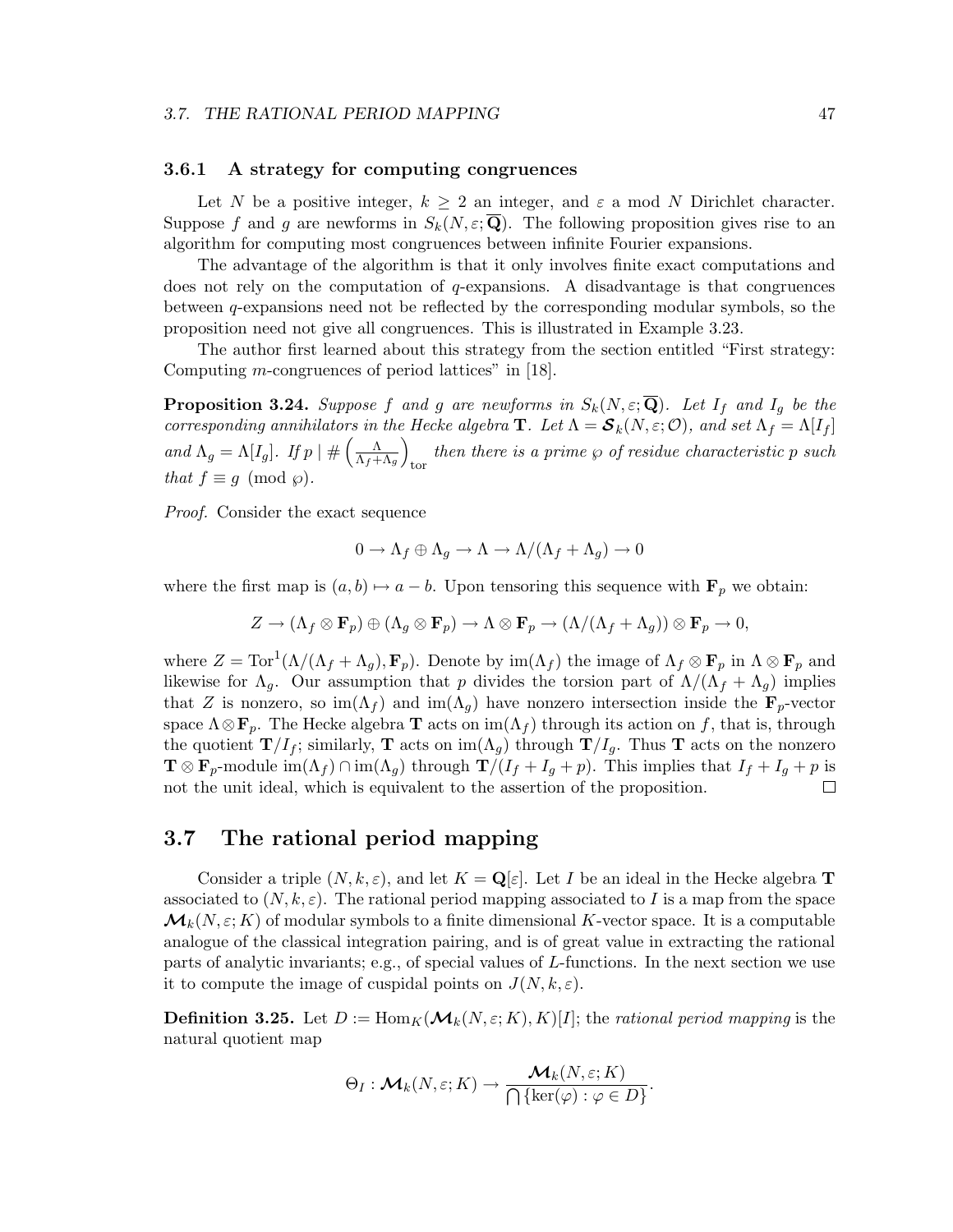If  $f \in S_k(N, \varepsilon)$  is a newform, set  $\Theta_f := \Theta_{I_f}$  where  $I_f$  is the annihilator of f in the Hecke algebra.

**Algorithm 3.26.** This algorithm computes  $\Theta_I$ . Choose a basis for  $W = \mathcal{M}_k(N, \varepsilon; K)$  and use it to view W as a space of column vectors equipped with a left action of  $\mathbf{T}$ . View  $W^* =$  $\text{Hom}_K(\mathcal{M}_k(N,\varepsilon;K), K)$  as the space of row vectors of length equal to dim  $\mathcal{M}_k(N,\varepsilon;K);$ thus  $W^*$  is dual to W via the natural pairing between row and column vectors. The Hecke operators act on  $W^*$  on the right. Compute a basis  $\varphi_1, \ldots, \varphi_n$  for the K-vector space  $W^*[I]$ . Then the rational period mapping with respect to this basis is  $\varphi_1 \times \cdots \times \varphi_n$ ; it is given by the matrix whose rows are  $\varphi_1, \ldots, \varphi_n$ .

*Proof.* The kernels of  $\varphi_1 \times \cdots \times \varphi_n$  and  $\Theta_I$  are the same.

*Example 3.27.* Let *I* be the annihilator of the newform  $f = q - 2q^2 + \cdots \in M_2(37, 1; \mathbf{Q})$ corresponding to the elliptic curve **37k2A**. There is a basis for  $W = \mathcal{M}_2(37, 1; \mathbf{Q})$  such that

$$
T_2 = \begin{pmatrix} -1 & 1 & 1 & -1 & 0 \\ 1 & -1 & 1 & 0 & 0 \\ 0 & 0 & -2 & 1 & 0 \\ 0 & 0 & 0 & 0 & 0 \\ 0 & 0 & 0 & 1 & 3 \end{pmatrix}
$$

The characteristic polynomial of  $T_2$  is  $x^2(x+2)^2(x-3)$ . Thus  $W[I] = \text{ker}(T_2+2)$  is spanned by the column vectors  $(1, -1, 0, 1/2, 0)^t$  and  $(0, 0, 1, -1/2, 0)^t$ , and  $W^*[I] = \ker(T_2^t + 2)$  is spanned by the row vectors  $(1, 0, -1, 0, 0)$  and  $(0, 1, -1, 0, 0)$ . The rational period mapping is  $\Theta_I((a, b, c, d, e)^t) = (a - c, b - c).$ 

#### Lemma 3.28.

$$
\dim \mathcal{M}_k(N, \varepsilon; K)[I] = \dim \text{Hom}_K(\mathcal{M}_k(N, \varepsilon; K), K)[I].
$$

*Proof.* Let  $W = \mathcal{M}_k(N, \varepsilon; K)$  and  $W^*$  be its dual. Let  $a_1, \ldots, a_n$  be a set of generators for  $I$ . Choose a basis for  $W$  that is compatible with the following filtration:

$$
0 \subset (\ker(a_1) \cap \cdots \cap \ker(a_n)) \subset (\ker(a_1) \cap \cdots \cap \ker(a_{n-1})) \subset \cdots \subset \ker(a_1) \subset W.
$$

The rank of a matrix equals the rank of its transpose, so the dimension of  $\text{ker}(a_1)$  is the same as the dimension of  $\ker(a_1^t)$ , that is, dim  $W[(a_1)] = \dim W^*[(a_1)]$ . Since **T** is commutative,  $a_2$  leaves ker( $a_1$ ) invariant; because of how we chose our basis for W, the transpose of  $a_2|_{\text{ker}(a_1)}$  is  $a_2^t|_{\text{ker}(a_1^t)}$ . Thus again, dim(ker( $a_2|_{\text{ker}(a_1)}$ )) equals dim(ker( $a_2^t|_{\text{ker}(a_1^t)}$ )). Proceeding inductively, we prove the lemma.  $\Box$ 

**Corollary 3.29.** Suppose  $\mathcal{M}_k(N,\varepsilon;K)[I] \subset \mathcal{S}_k(N,\varepsilon;K)$ , and let  $P : \mathcal{M}_k(N,\varepsilon;K) \to$  $\text{Hom}_{\mathbf{C}}(S_k(N,\varepsilon;\mathbf{C})[I],\mathbf{C})$  be the classical period map induced by the integration pairing. Then ker $(P) = \text{ker}(\Theta_I)$ .

*Proof.* Since  $P(\mathcal{M}_k(N, \varepsilon; \mathcal{O}))$  is known to be a finite-covolume  $\mathcal{O}$ -lattice in the complex vector space  $\text{Hom}_{\mathbf{C}}(S_k(N,\varepsilon; \mathbf{C})[I], \mathbf{C})$ , the K-dimension of im(P) equals  $2 \cdot \dim_{\mathbf{C}} S_k(N, \varepsilon; \mathbf{C})[I],$ 

$$
\square
$$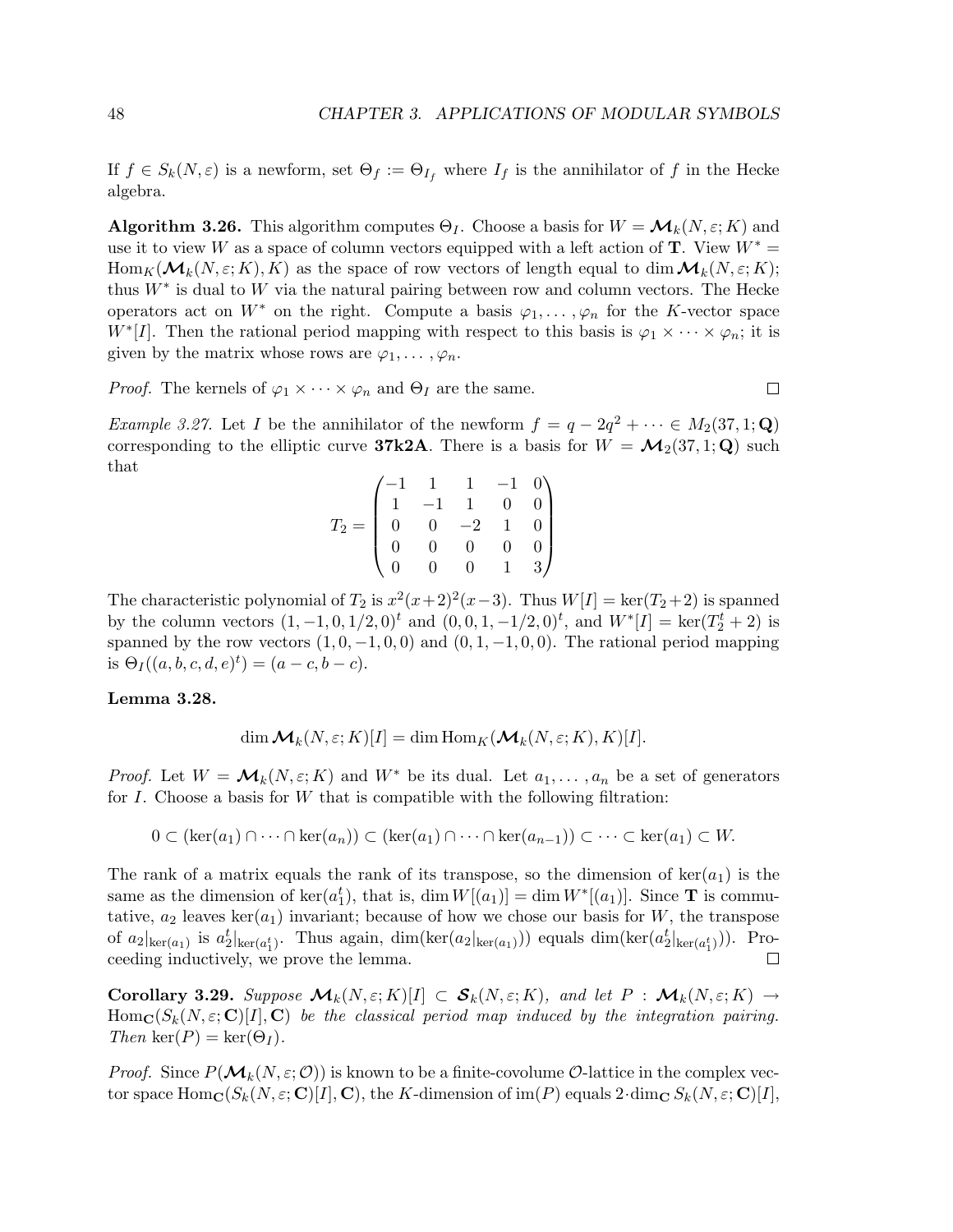which in turn equals  $\dim_K \mathcal{M}_k(N, \varepsilon; K)[I]$ . Thus by Lemma 3.28 the images  $\text{im}(P)$  and  $\text{im}(\Theta_I)$  have the same dimension, hence  $\text{ker}(P)$  and  $\text{ker}(\Theta_I)$  also have the same dimension. It thus suffices to prove the inclusion  $\ker(\Theta_I) \subset \ker(P)$ . Suppose  $\Theta_I(x) = 0$ ; then  $\varphi(x) = 0$ for all  $x \in W^*[I]$ , where  $W = \mathcal{M}_k(N, \varepsilon; K)$ . Thus  $\varphi(x) = 0$  for all  $\varphi \in (W \otimes \mathbf{C})^*[I]$ . Since the integration pairing that defines  $P$  respects the action of  $T$ , the composition of  $P$  with any linear functional lies in  $(W \otimes \mathbf{C})^*[I]$ . Thus  $P(x) = 0$ , as required.  $\Box$ 

# 3.8 The images of cuspidal points

Consider a triple  $(N, k, \varepsilon)$ , and let  $K = \mathbf{Q}[\varepsilon]$ . Recall that integration defines a period mapping

$$
P: \mathcal{M}_k(N, \varepsilon; K) \to \text{Hom}_{\mathbf{C}}(S_k(N, \varepsilon; \mathbf{C}), \mathbf{C}).
$$

A cuspidal point of

$$
J = J(N, k, \varepsilon) := \frac{\text{Hom}_{\mathbf{C}}(S_k(N, \varepsilon; \mathbf{C}), \mathbf{C})}{P(\mathbf{S}_k(N, \varepsilon; \mathbf{C}))}
$$

is a point that is in the image under P of  $\mathcal{M}_k(N,\varepsilon;\mathcal{O})$ . It is of great interest to compute the structure of the cuspidal subgroup of  $J$  and of the quotients of  $J$ . For example, when  $k = 2$  and  $\varepsilon = 1$ , the torus J can be identified with  $J_0(N)(\mathbf{C})$ . In this case, Manin proved (see [38]) that the cuspidal point  $\{0,\infty\}$  is a torsion point in  $J_0(N)(\mathbf{Q})$ , so its order gives a lower bound on  $J_0(N)(\mathbf{Q})_{\text{tor}}$ .

Algorithm 3.30 (Cuspidal subgroup). Let  $I$  be an ideal in the Hecke algebra T. This algorithm computes the cuspidal subgroup of the quotient  $A_I$  of J. Using Algorithm 3.5 compute  $\mathcal{M}_k(N,\varepsilon;\mathcal{O})$  and  $\mathcal{S}_k(N,\varepsilon;\mathcal{O})$ . Using Algorithm 3.26, compute the rational period mapping  $\Theta_I$ . Then the cuspidal subgroup is the subgroup of  $\Theta_I(\mathcal{S}_k(N,\varepsilon;\mathcal{O}))$  generated by the elements  $\Theta_I(x)$  for  $x \in \mathcal{M}_k(N, \varepsilon; \mathcal{O})$ . In particular, the point of  $A_I(\mathbf{C})$  corresponding to  $X^i Y^{k-2-i} {\alpha, \beta}$  is the image of  $\Theta_I (X^i Y^{k-2-i} {\alpha, \beta})$  in the quotient of  $\Theta_I (\mathcal{M}_k(N, \varepsilon; \mathcal{O}))$ by  $\Theta_I(\mathcal{S}_k(N,\varepsilon;\mathcal{O}))$ .

Example 3.31. This example continues Example 3.27. The basis chosen is also a basis for  $\mathcal{M}_2(37, 1; \mathbf{Z})$ , so by computing the boundary map, or the integer kernel of  $T_2(T_2 + 2)$ , we find that  $\mathcal{S}_2(37, 1; \mathbf{Z})$  is spanned by  $(1, 0, 0, 0, 0), (0, 1, 0, 0, 0), (0, 0, 1, 0, 0),$  and  $(0, 0, 0, 1, 0)$ . Thus  $\Theta_I(\mathcal{S}_2(37, 1; \mathbb{Z}))$  is generated by  $(1, 0)$  and  $(0, 1)$ . The modular symbols  $\{0, \infty\}$  is represented by  $(0, 0, 0, 0, -1)$ , so the image of the cusp  $(0) - (\infty) \in J_0(37)$  is 0 in **37k2A**.

The rational period mapping associated to 37k2B (with respect to some basis) is

$$
\Theta_I((a,b,c,d,e)^t) = (a-c-2d+\frac{2}{3}e, \ b+c+2d-\frac{2}{3}e).
$$

Thus  $\Theta_I(\mathcal{S}_2(37,1;\mathbf{Z}))$  is generated by  $(1,0)$  and  $(0,1)$ . The image of  $\{0,\infty\}$  is is  $\frac{2}{3}(1,-1)$ , so the image of  $(0) - (\infty)$  in **37k2B** has order 3.

# 3.8.1 Rational torsion

Let f be a newform of weight 2, and suppose  $\varepsilon = 1$ . Manin proved that  $(0) - (\infty)$ defines an element of  $J_0(N)(\mathbf{Q})_{\text{tor}}$ . Thus the order of the image of  $(0) - (\infty)$  provides a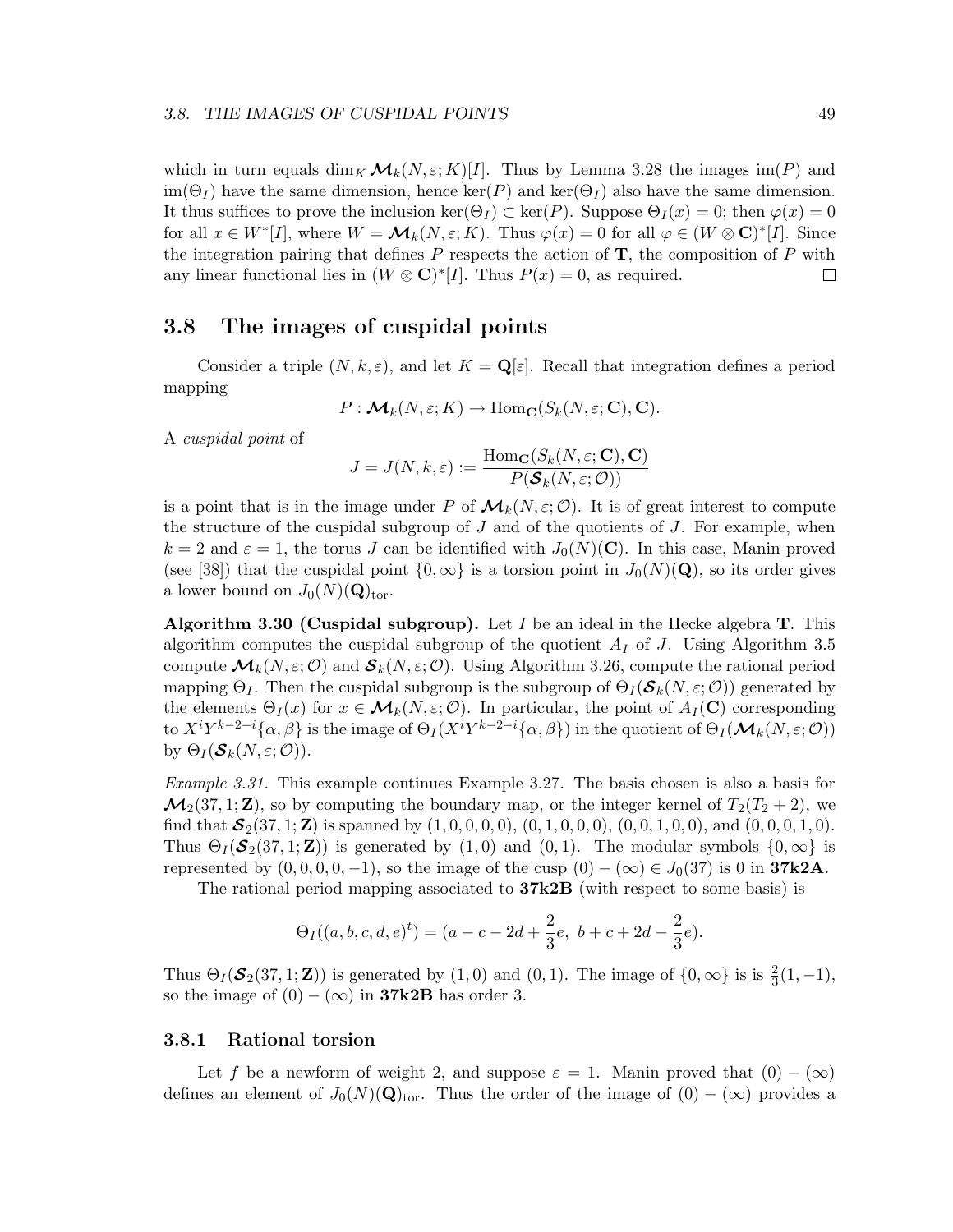lower bounds on  $#A_f(Q)_{\text{tor}}$ . In general, many other points in the cuspidal subgroup can be rational. Determining which would give a better lower bound on the rational subgroup; the author has not yet carried out such computations (see, however, [65]).

# 3.8.2 Upper bound on torsion: Counting points mod  $p$

Let f be a newform of weight 2, and suppose  $\varepsilon = 1$ . The Hecke algebra **T** acts through a quotient  $\overline{T}$  on the subspace of  $S_2(\Gamma_0(N))$  spanned by the Galois conjugates of f. Let  $\chi_p(X)$  be the characteristic polynomial of the image of  $T_p$  in **T**. Suppose  $p \nmid N$  and let  $N_p = #A_f(\mathbf{F}_p)$  be the number of points on the mod p reduction of the abelian variety  $A_f$ .

**Proposition 3.32.** For each prime p not dividing  $N$ ,

$$
N_p = \chi_p(p+1).
$$

Proof. This is probably well-known, but we give a proof (which was suggested to the author by Matt Baker). It follows from the Eichler-Shimura theorem that the following relation holds in the endomorphism ring of  $A_f/\mathbf{F}_p$ :

$$
T_p = \text{Frob} + \text{Ver} = \text{Frob} + p/\text{Frob}.
$$

Let  $\ell \neq p$  be a prime. If the characteristic polynomial of Frob on an  $\ell$ -adic Tate module of  $A_f/\mathbf{F}_p$  is  $F(t)$ , and the characteristic polynomial of  $T_p$  on differentials  $H^0(A_f/\mathbf{F}_p, \Omega)$  is  $f(t)$ , then we have  $f(t) = x^{-d}F(x)$ , where  $t = x + (p/x)$  and  $d = \dim A_f$ . In other words, the relation above gives an easy conversion between  $f$  and  $F$ . Since it's a general fact that  $#A_f(\mathbf{F}_p) = F(1)$ , we have  $#A_f(\mathbf{F}_p) = f(p+1)$ . □

The following theorem is proved using formal groups.

**Theorem 3.33.** Let A be an abelian variety over  $Q$ , with good reduction outside N. Suppose  $p \nmid N$ . Then the kernel of the reduction map  $A(\mathbf{Q})_{\text{tor}} \to A(\mathbf{F}_p)$  is killed by p. If  $p > 2$ then the kernel is trivial.

By taking gcd's we obtain an upper bound on  $#A(\mathbf{Q})_{\text{tor}}$ . This upper bound is not in general sharp; in fact, it is unchanged if A is replaced by any isogenous abelian variety. For example,  $X_0(11)$  and  $X_1(11)$  are isogenous, but have different torsion subgroups.

# 3.9 The modular degree

Let f be a newform of level N, weight  $k \geq 2$  and character  $\varepsilon$  such that  $\varepsilon^2 = 1$ . In this section we define and give an algorithm to compute the modular degree of the torus  $A_f$  attached to f.

**Definition 3.34.** The modular map is the map  $\theta_f : A_f^{\vee} \to A_f$  that is induced by the bottom row of Diagram 2.1 on page 34. The *modular degree*  $m_f$  of f (or of  $A_f$ ) is the degree of this map. If f has weight two, then  $\theta_f$  is a polarization so by [50, Thm. 13.3] its degree is a perfect square; in this case we *instead* define the modular degree  $m<sub>f</sub>$  to be the positive square root of the degree of  $\theta_f$ .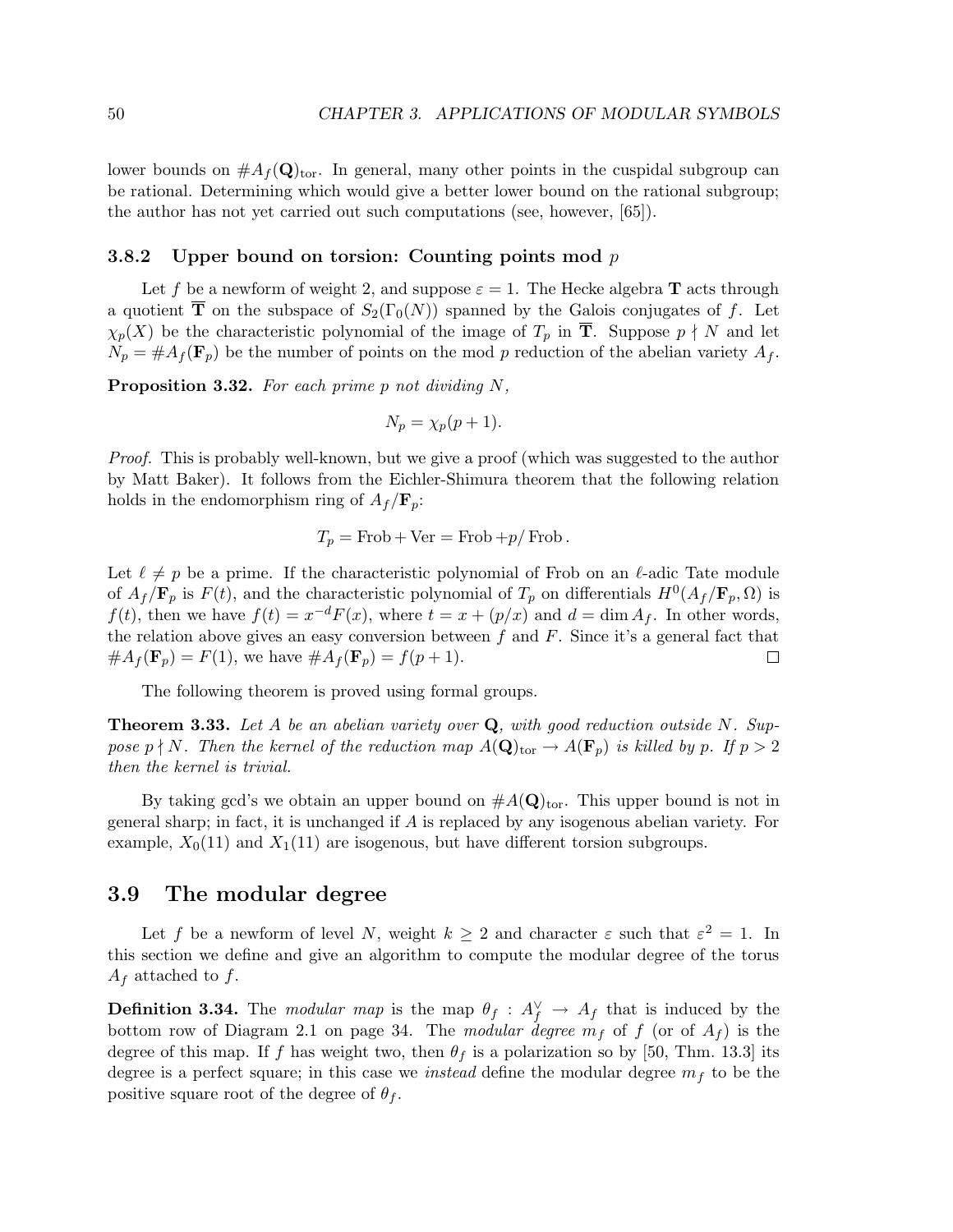Remark 3.35. When  $E/Q$  be a modular elliptic curve of conductor N that is an optimal quotient of  $J_0(N)$ , then  $m_f$  is the usual modular degree, which is the least degree of a map  $X_0(N) \to E$ .

Remark 3.36. When  $k \neq 2$ , the degree of  $\theta_f$  need not be a perfect square. For example, there is a one-dimensional quotient  $A_f$  associated to the unique rational newform

$$
f = q + 2q^{2} - 8q^{3} + 4q^{4} + 5q^{5} - 16q^{6} - 4q^{7} + \dots \in S_{4}(10)
$$

such that the kernel of  $\theta_f$  is isomorphic to **Z**/10**Z**.

Next, for a newform  $f$  let  $\theta'_{f}$  be the part of  $\#\ker(\theta_{f})$  that is coprime to the level. There is a newform in  $f \in S_4(\Gamma_0(77))$  such that  $\theta'_f$  is not a perfect square at 2. For identification purposes, we remark that the field generated by the Fourier coefficients of  $f$  has discriminant  $2^3 \cdot 3^3 \cdot 2417$ .

**Algorithm 3.37.** Let  $I_f$  be the annihilator of f in the Hecke algebra. The modular kernel  $\ker(\theta_f)$  is isomorphic to the cokernel of the natural map  $\mathcal{S}[I_f] \to \Phi_f(\mathcal{S})$  of Diagram 2.1 on page 34. This cokernel can be computed by replacing  $\Phi_f$  by the rational period map  $\Theta_{I_f}$ .

Proof. For concreteness, we give the proof only in the case of weight-two and trivial character. The proof in the general case is similar. Let  $S = S_2(\Gamma_0(N), \mathbf{C})$  be the complex vector space of weight-two modular forms of level N, and set  $H = H_1(X_0(N), Z)$ . The integration pairing  $S \times H \to \mathbb{C}$  induces a natural map

$$
\Phi_f: H \to \text{Hom}(S[I_f], \mathbf{C}).
$$

Using the classical Abel-Jacobi theorem, we deduce the following commutative diagram, which has exact columns, but whose rows are not exact.



By the snake lemma, the kernel of  $A_f^{\vee}(\mathbf{C}) \to A_f(\mathbf{C})$  is isomorphic to the cokernel of the map  $H[I_f] \to \Phi_f(H)$ , which proves the proposition.

Remark 3.38. Suppose E is an optimal quotient of  $J_0(p)$ , with p prime. The surjectivity result in [48] implies that it is possible to efficiently compute the modular degree using only the method of graphs. For more details, see Chapter 4.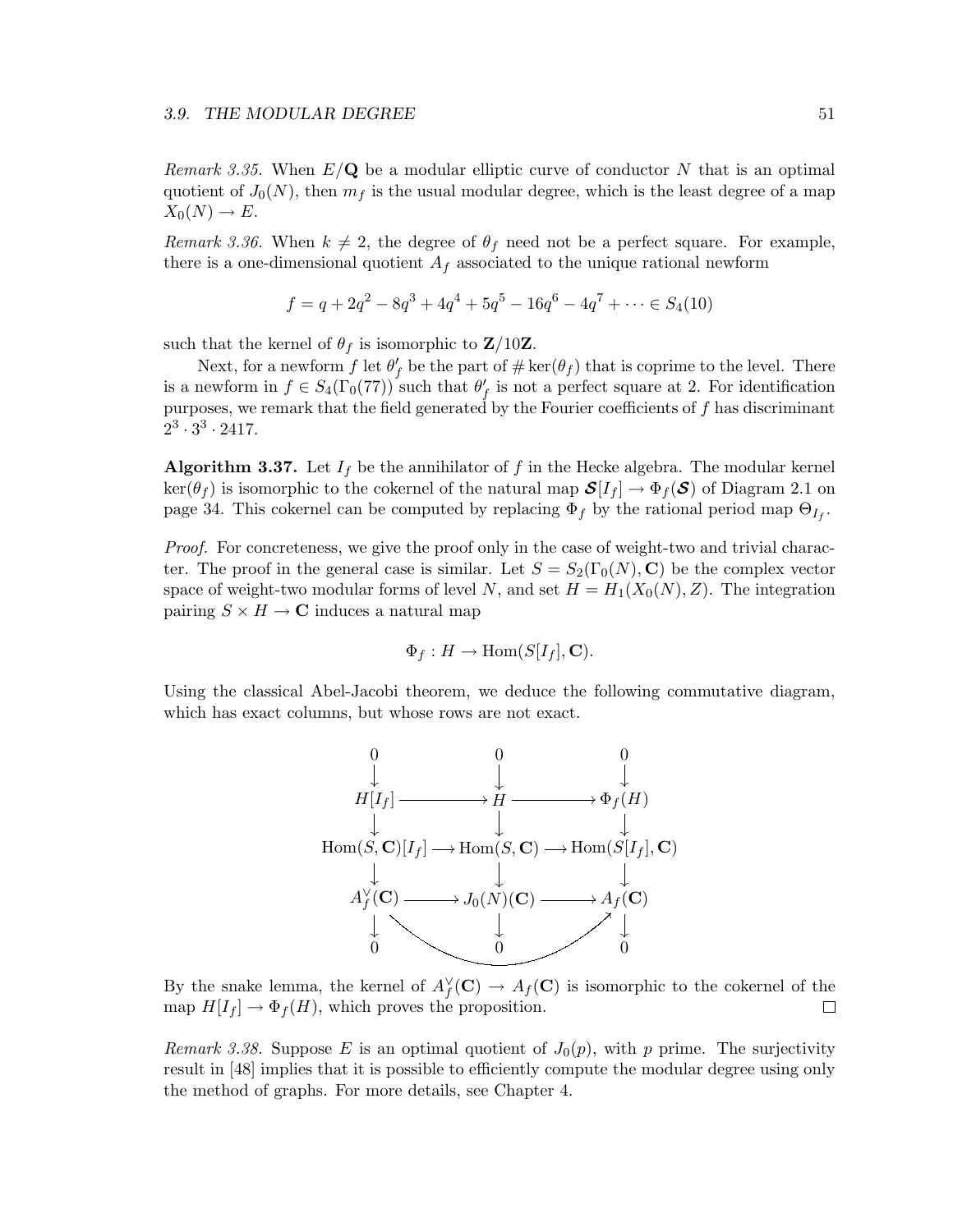# 3.10 The rational part of  $L(A_f, j)$

Let  $k \geq 2$  be an integer, and let  $\varepsilon : (\mathbf{Z}/N\mathbf{Z})^* \to \mathbf{C}^*$  be a Dirichlet character such that  $\varepsilon^2 = 1$ . This assumption on  $\varepsilon$  is made only for simplicity; there is no fundamental obstruction to considering arbitrary characters. For the remainder of this section we fix a newform  $f \in S_k(N, \varepsilon)$ . We will compute certain rational numbers associated to f.

The author was motivated to prove the results of this section after seeing Agashe's results in the case  $k = 2$  and  $\varepsilon = 1$ ; see [2, Ch. 4].

# 3.10.1 L-functions

**Definition 3.39.** The L-series associated to f is the complex-analytic function

$$
L(f,s) := \sum_{n=1}^{\infty} a_n n^{-s}.
$$

Hecke proved that  $L(f, s)$  has an analytic continuation to the whole complex plane. In particular, it makes sense to consider the values  $L(f, j)$  where  $j \in \{1, 2, \ldots, k-1\}$  is an integer in the "critical strip." The general consesus is that these special values have deep arithmetic significance, in the sense that the quotients  $L(f, j)/\omega_{f,i}$  should be algebraic numbers, where  $\omega_{f,j}$  is an appropriate period of f, and that these algebraic numbers should encode deep arithmetic properties of the motive attached to f.

For simplicity, especially when doing explicit computations, it is desirable to work exclusively with ratios that are rational numbers instead of algebraic numbers. For this purpose, we consider instead the complex torus  $A_f$  attached to f, and introduce

$$
L(A_f, s) := \prod_{i=1}^d L(f_i, s),
$$

where  $f_1, \ldots, f_d$  are the distinct Galois-conjugates of f. As we will see,  $L(A_f, j)/\Omega_j \in \mathbf{Q}$ , where  $\Omega_j$  will be defined below.

Though the notation  $L(A_f, s)$  suggests that there might be a way to attach an Lfunction to a general complex torus, this is definitely *not* what we have in mind. For our present purposes, the notation  $L(A_f, s)$  is nothing more than a convenient shorthand for the product of the L-functions attached to the Galois conjugates of  $f$ . However, in the case when  $k = 2$  and  $\varepsilon = 1$ , the L-function  $L(A_f, s)$  is known to be the canonical L-series associated to the abelian variety  $A_f/\mathbf{Q}$ ; see, e.g., the discussion in [20, Sec. 7].

## 3.10.2 Winding elements

Generalizing Mazur and Merel's terminology when  $k = 2$ , we define winding elements as follows.

**Definition 3.40 (Winding element).** For  $1 \leq i \leq k-1$ , the *i*th winding element is

$$
\mathbf{e}_i := X^{i-1} Y^{k-2-(i-1)} \{0, \infty\} \in \mathcal{M}_k(N, \varepsilon; \mathbf{Z}).
$$

For example, when  $k = 2$  there is one winding element  $e = e_1 = \{0, \infty\}$ . See [44, §2.2] for a topologically motivated discussion of the terminology "winding element."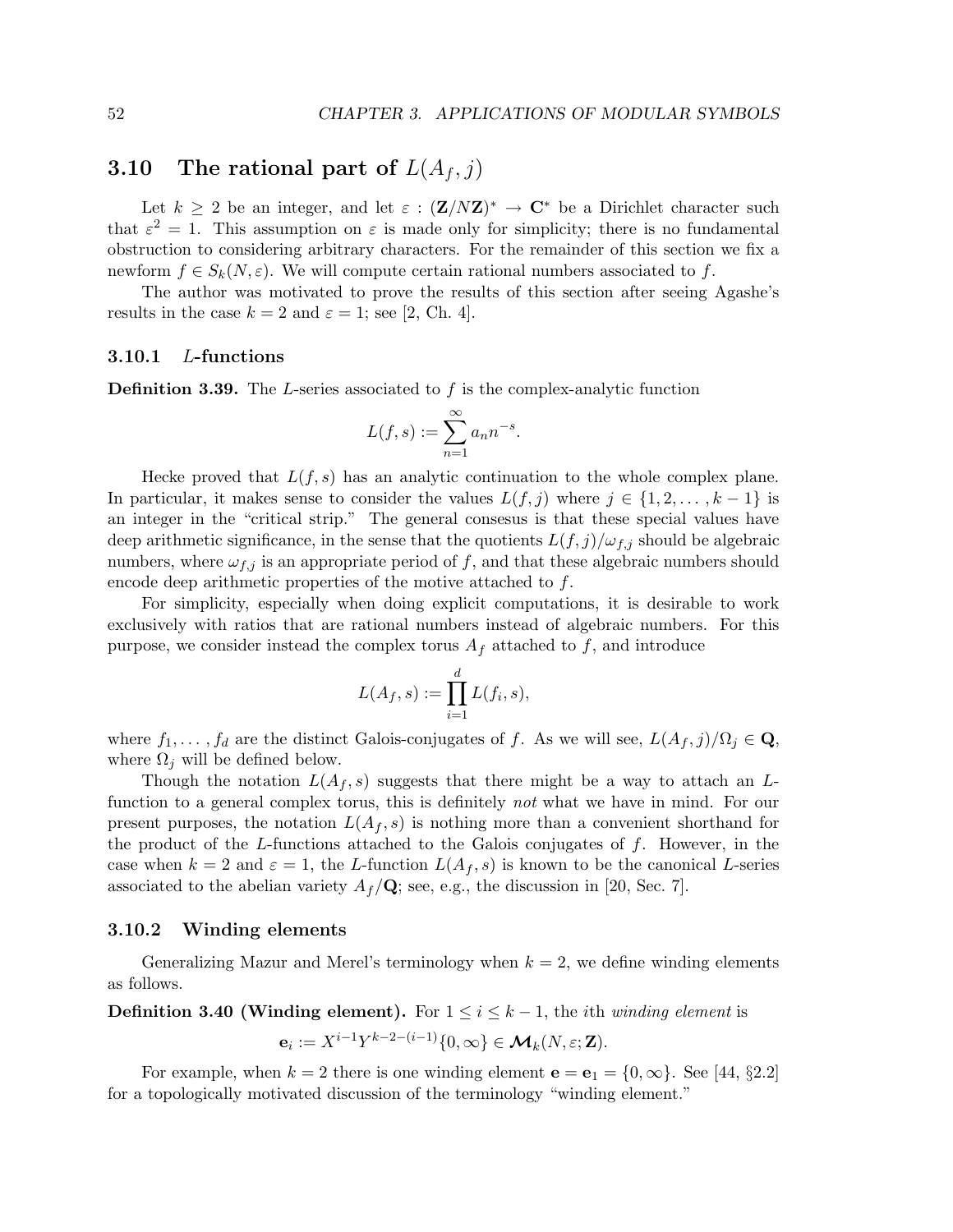## 3.10.3 Real and minus volumes

We briefly review the association of a complex torus to a Galois-conjugacy class of newforms. Consider the space  $S_k(N, \varepsilon; \mathbf{Z})$  of cusp forms in  $S_k(N, \varepsilon)$  whose q-expansion at infinity has Fourier coefficients which lie in  $Z$ . Let  $V$  be the C-vector space spanned by the Galois conjugates  $f_1, \ldots, f_d$  of f, and choose a **Z**-basis  $g_1, \ldots, g_d$  for the intersection  $V \cap S_k(N, \varepsilon; \mathbf{Z})$ . Then integration via the pairing of Theorem 2.7 against  $g_1, \ldots, g_d$  defines a map  $\mathcal{S}_k(N,\varepsilon;\mathbf{Z}) \to \mathbf{C}^d$  whose cokernel is  $A_f(\mathbf{C})$ . Viewing  $A_f(\mathbf{C})$  in this way, the standard measure on  $\mathbf{C}^d$  defines a measure on  $A_f(\mathbf{C})$ .

Because  $\varepsilon^2 = 1$ , the complex torus  $A(\mathbf{C})$  is equipped with an action of complex conjugation. There are two distinguished additive subgroups of  $A(\mathbf{C})$ : the subgroup  $A(\mathbf{R})$  of elements fixed under complex conjugation, and the subgroup  $A(\mathbf{C})^-$  of elements sent to their additive inverse by complex conjugation. When j is odd, let  $\Omega_i$  be the measure of the subgroup fixed under conjugation, and when j is even, let  $\Omega_j$  be the measure of the subgroup sent to its inverse under conjugation, times  $i^d$ , where d is the dimension of A. When j is odd, we call  $\Omega_j$  the real volume; otherwise, we call  $\Omega_j$  the minus volume (see Definition 3.58).

# 3.10.4 The theorem

We are now prepared to state a theorem that gives a computable expression for the ratio  $|L(A_f, j)/\Omega_j|$ . This theorem grew out of joint work with Agashe. It generalizes Cremona's method for computation  $L(E, 1)/\Omega_E$  when E is an elliptic curve (see [16, §2.8]).

As an immediate corollary of the formula, we see that  $|L(A_f, j)/\Omega_j|$  is a rational number. This was already known when  $f \in S_2(\Gamma_0(N))$  (see [28, §2]). The author remains ignorant as to whether or not the general corollary was known before, or even if the real numbers  $\Omega_j$ , exactly as defined here, had been previously considered. However, rationality of certain related period ratios has been known for some time, due to work of Manin, Shimura, and Hatada. For a clear historical summary of these rationality results see Li's MathSciNet review of [29]. See also [42, 44].

We take the absolute value of  $L(A_f, j)/\Omega_j$  for simplicity only because at present we do not wish to worry about powers of the 4th root of unity i.

**Theorem 3.41.** Let  $f \in S_k(N, \varepsilon)$  be a newform, where  $k \geq 2$  and  $\varepsilon^2 = 1$ , and let  $j \in$  $\{1, 2, \ldots, k-1\}$  be an integer in the critical strip. Let  $\sigma = (-1)^{j-1}$ , and let  $\Theta_f$  be the rational periopd mapping associated to f (see Definition 3.25). Then

$$
\left|\frac{L(A_f,j)}{\Omega_j}\right| = [\Theta_f(\mathcal{S}_k(N,\varepsilon; \mathbf{Z})^{\sigma}) : \Theta_f(\mathbf{Te}_j)],
$$

where  $S_k(N,\varepsilon; \mathbf{Z})^{\sigma}$  denotes the submodule of  $S_k(N,\varepsilon; \mathbf{Z})$  on which the ∗-involution acts as  $\sigma$ , and  $\Omega_i$  is the real or minus volume of  $A_f$ , as in Section 3.10.3. The right hand expression in the formula is a lattice index, whose definition is given below.

Remark 3.42. In the context of the BSD conjecture,  $\Omega_{A_f} = \Omega_1 \cdot c_{\infty}$ , where  $c_{\infty}$  is the number of connected components of  $A_f(\mathbf{R})$ .

The theorem involves lattice indexes, which we define as follows.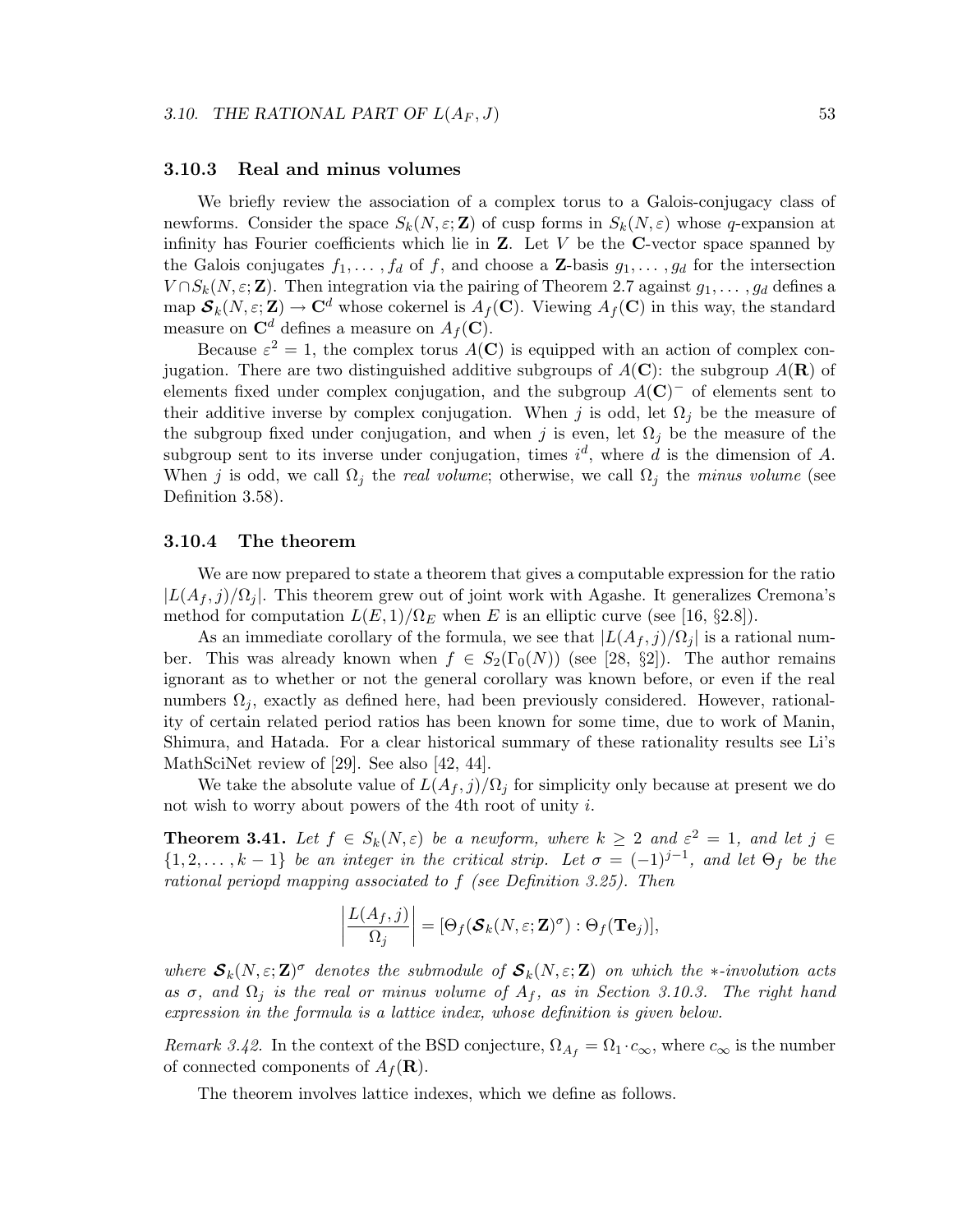**Definition 3.43.** Let V be a finite-dimensional vector space over **R**. A *lattice*  $L \subset V$  is a free abelian group of rank equal to the dimension of V such that  $\mathbf{R}L = V$ . If  $L, M \subset V$ are lattices, the *lattice index*  $[L : M] \in \mathbf{R}$  is the absolute value of the determinant of an automorphism of V taking L isomorphically onto M. For convenience we set  $[L : M] = 0$ for any lattice  $L$  and additive abelian group  $M$  contained in  $V$  and of rank strictly smaller than dim  $V$ .

The following fact allows us to compute the lattice the index without using complex numbers.

**Lemma 3.44.** Suppose  $\tau_i : V \to W_i$ ,  $i = 1, 2$ , are surjective linear maps such that  $\ker(\tau_1) =$ ker( $\tau_2$ ). Let L and M be lattices in V such that  $\tau_i(L)$  and  $\tau_i(M)$  are both lattices for  $i = 1, 2$ . Then

$$
[\tau_1(L) : \tau_1(M)] = [\tau_2(L) : \tau_2(M)].
$$

*Proof.* Surjectivity and equality of kernels insures that there is a unique isomorphism  $\iota$ :  $W_1 \to W_2$  such that  $\iota \tau_1 = \tau_2$ . Let  $\sigma$  be an automorphism of  $W_1$  such that  $\sigma(\tau_1(L)) = \tau_1(M)$ . Then

$$
\iota \sigma \iota^{-1}(\tau_2(L)) = \iota \sigma \tau_1(L) = \iota \tau_1(M) = \tau_2(M).
$$

Since conjugation does not change the determinant,

$$
[\tau_2(L) : \tau_2(M)] = |\det(\iota \sigma \iota^{-1})| = |\det(\sigma)| = [\tau_1(L) : \tau_1(M)].
$$

| <i>Proof of Theorem 3.41.</i> Let $\Phi = \Phi_f$ be the period map $\mathcal{M}_k(N,\varepsilon;\mathbf{Z}) \to \mathbb{C}^d$ defined by |  |  |
|-------------------------------------------------------------------------------------------------------------------------------------------|--|--|
| fixing a basis $f_1, f_2, \ldots, f_d$ of the conjugates of the <i>newform</i> f; thus                                                    |  |  |

$$
\Phi(x) = (\langle f_1, x \rangle, \langle f_2, x \rangle, \dots \langle f_d, x \rangle) \in \mathbf{C}^d.
$$

We view  $\mathbf{C}^d$  as an algebra with unit element  $\mathbf{1} = (1, \ldots, 1)$  equipped with an action of the Hecke operators. The operator  $T_p$  acts as  $(a_p^{(1)}, \ldots, a_p^{(d)})$ , where the components  $a_p^{(j)}$  are the Galois conjugates of  $a_p$ . Let  $\mathbf{Z}^d \subset \mathbf{R}^d \subset \mathbf{C}^d$  be the standard submodules.

For brevity, set  $\mathcal{S} = \mathcal{S}_k(N,\varepsilon;\mathbf{Z})$ . Let  $\mu(\Phi(\mathcal{S}^{\sigma}))$  be the measure of a fundamental domain for the lattice  $\Phi(\mathcal{S}^{\sigma})$ ; equivalently,  $\mu(\Phi(\mathcal{S}^{\sigma}))$  is the absolute value of the determinant of a basis for  $\Phi(\mathcal{S}^{\sigma})$ . Observe that  $\mu(\Phi(\mathcal{S}^{\sigma})) = [\mathbf{Z}^d : \Phi(\mathcal{S}^{\sigma})]$  and  $|L(A_f, j)| = [\mathbf{Z}^d : \Phi(\mathbf{e}_j)\mathbf{Z}^d]$ .

Let  $W \subset \mathbf{C}^d$  be the Z-module spanned by the "columns" of a basis for  $S_k(N, \varepsilon; \mathbf{Z})[I_f]$ . More precisely, if  $g_1, \ldots, g_d$  is a basis, then the *n*th column is the vector  $(a_n(g_1), \ldots, a_n(g_d))$ , where  $a_n(g_i)$  is the coefficient of  $q^n$  in the q-expansion of  $g_i$  at infinity. Because  $\Omega_j$  is computed with respect to a basis for  $S_k(N, \varepsilon; \mathbf{Z})[I_f],$ 

$$
\mu(\Phi(\mathcal{S}^\sigma))=[W:\mathbf{T} \mathbf{1}]\cdot \Omega_j.
$$

 $\Box$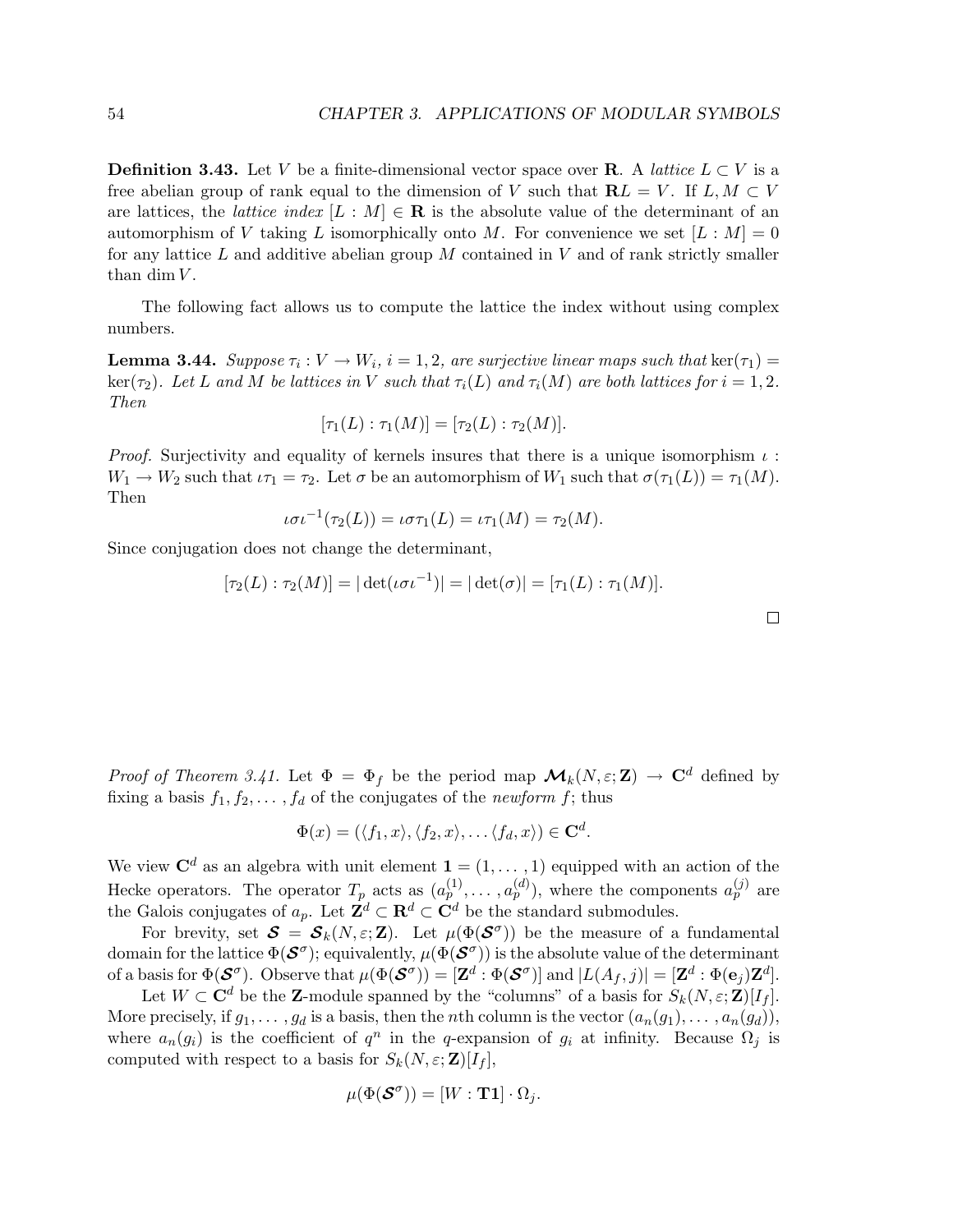# 3.10. THE RATIONAL PART OF  $L(A_F, J)$  55

Observe that  $S_k(N, \varepsilon; \mathbf{Z})$  is saturated, in the sense that there are no nontrivial linear relations between the  $g_i$  when reduced modulo any prime  $p$ . To see this, note that if  $\sum a_i g_i \equiv 0 \pmod{p}$ , then  $\frac{1}{p} \sum a_i g_i \in S_k(N, \varepsilon; \mathbf{Z})$  which, if the  $a_i$  are not all 0, is contrary to our assumption that  $g_1, \ldots, g_d$  are a Z-basis. Because "row rank = column rank", the same must be true for the "columns" defined in the previous paragraph, so  $[\mathbf{Z}^d : W] = 1$ . It follows that  $[\mathbf{Z}^d : \mathbf{T} \mathbf{1}] = [W : \mathbf{T} \mathbf{1}].$ 

The following calculation combines together the above observations using properties of the lattice index:

$$
\begin{array}{rcl}\n[\Phi(\mathcal{S}^{\sigma}) : \Phi(\mathbf{T} \mathbf{e}_j)] & = & [\Phi(\mathcal{S}^{\sigma}) : \mathbf{Z}^d] \cdot [\mathbf{Z}^d : \Phi(\mathbf{T} \mathbf{e}_j)] \\
 & = & \frac{1}{[\mathbf{Z}^d : \Phi(\mathcal{S}^{\sigma})]} \cdot [\mathbf{Z}^d : \Phi(\mathbf{T} \mathbf{e}_j)] \\
 & = & \frac{1}{\mu(\Phi(\mathcal{S}^{\sigma}))} \cdot [\mathbf{Z}^d : \Phi(\mathbf{e}_j) \mathbf{Z}^d] \cdot [\Phi(\mathbf{e}_j) \mathbf{Z}^d : \Phi(\mathbf{T} \mathbf{e}_j)] \\
 & = & \frac{|L(A_f, j)|}{\mu(\Phi(\mathcal{S}^{\sigma}))} \cdot [\Phi(\mathbf{e}_j) \mathbf{Z}^d : \Phi(\mathbf{T} \mathbf{e}_j)] \\
 & = & \frac{|L(A_f, j)|}{\mu(\Phi(\mathcal{S}^{\sigma}))} \cdot [\Phi(\mathbf{e}_j) \mathbf{Z}^d : \Phi(\mathbf{e}_j) \mathbf{T} \mathbf{1}] \\
 & = & \frac{|L(A_f, j)|}{|\Omega_j| \cdot [W : \mathbf{T} \mathbf{1}]} \cdot [\mathbf{Z}^d : \mathbf{T} \mathbf{1}] \\
 & = & \frac{|L(A_f, j)|}{|\Omega_j|}.\n\end{array}
$$

Theorem 3.41 now follows by using Lemma 3.44, to replace  $\Phi$  by  $\Theta_f$ .

# $\Box$

# 3.10.5 Bounding the denominator of the ratio

In this section we bound the denominators of the ratios appearing in the previous section. We begin with the following lemma, which follows easily from the alternative description of the boundary map given in Proposition 2.25.

**Lemma 3.45.** For  $j = 2, ..., k - 2$  the winding element  $e_j$  lies in  $S_k(N, \epsilon; \mathbf{Z})$ .

*Proof.* Recall that  $e_j = P(X, Y) \{0, \infty\}$  where  $P(X, Y) = X^{j-1} Y^{k-2-(j-1)}$ . Since  $2 \le j \le k$  $k-2$ , it follows that  $P(1, 0) = P(0, 1) = 0$ , so Propositison 2.25 implies that  $\mathbf{e}_j$  maps to 0 under the boundary map. under the boundary map.

**Proposition 3.46.**  $For j = 2, ..., k - 2,$ 

$$
\frac{L(A_f,j)}{\Omega_j}\in \mathbf{Z}.
$$

*Proof.* This follows from Theorem 3.41 because  $\Theta_f(\mathbf{Te}_j) \subset \Theta_f(\mathcal{S}_k(N,\varepsilon;\mathbf{Z})^{\sigma})$ , so the lattice index is an integer.  $\Box$ 

For the rest of this section, we assume for simplicity that  $\varepsilon = 1$ .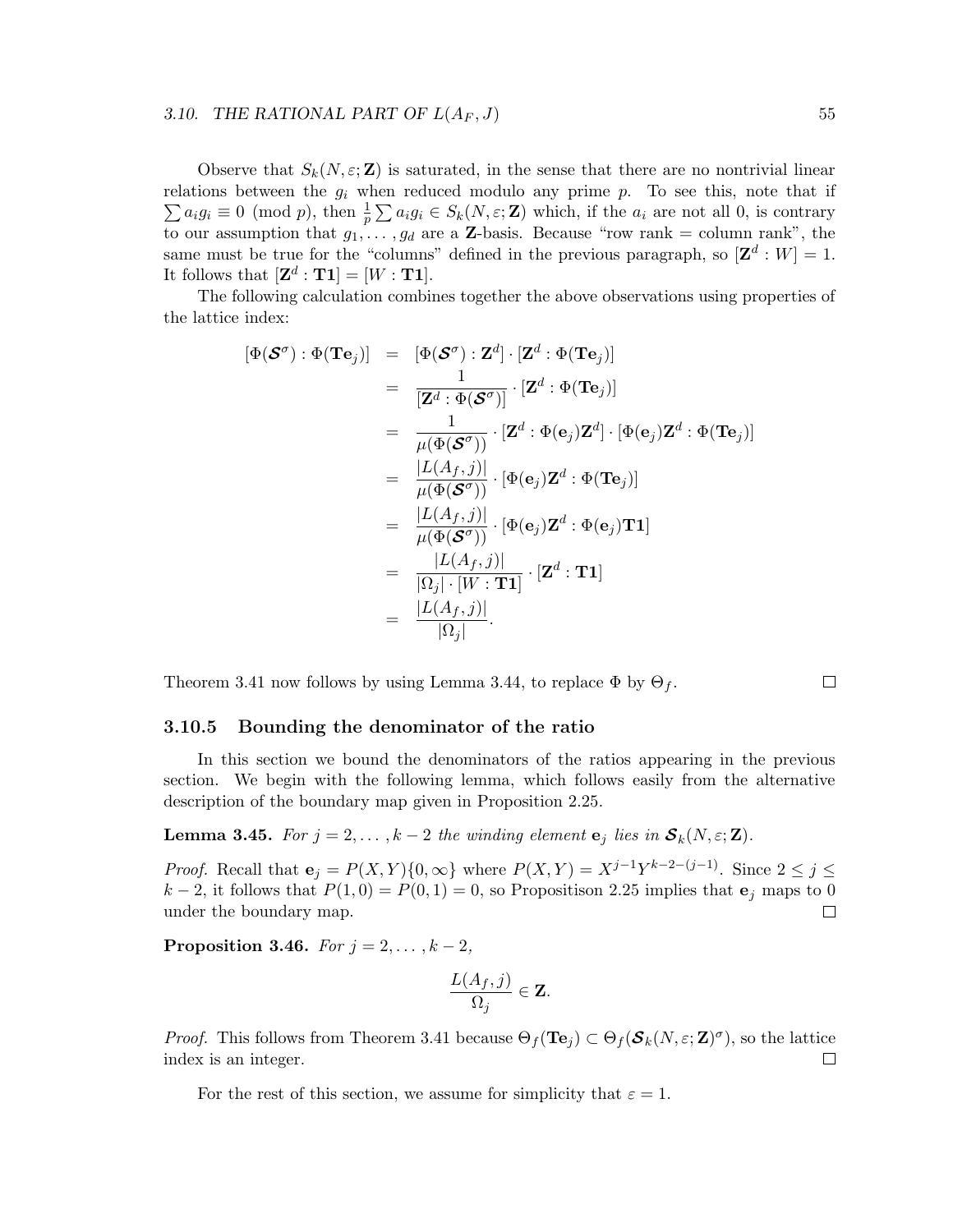**Lemma 3.47.** For  $j = 1$  and  $j = k - 1$ , we have for each  $p \nmid N$  that

$$
(T_p - (1 + p^{k-1})) \mathbf{e}_j \in \mathcal{S}_k(N, \varepsilon; \mathbf{Z}).
$$

*Proof.* This is a standard calculation; see, e.g., [16,  $\S 2.8$ ] for the case when  $k = 2$ .  $\Box$ 

**Proposition 3.48.** Let  $j \in \{1, ..., k-1\}$ , and let n be the order of the image in  $A_f(\mathbf{C})$ of the modular symbol  $\mathbf{e}_j$ , so  $n = 1$  if  $j \notin \{1, k-1\}$ . Then

$$
\frac{L(A_f,j)}{\Omega_j} \in \frac{1}{n}\mathbf{Z}.
$$

*Proof.* Let x denote the image of  $e_j \in A_f(\mathbf{C})$ , and set  $I = \text{Ann}(x) \subset \mathbf{T}$ . Though we write  $A_f(\mathbf{C})$  here and below, we will always work within the subgroup of  $A_f(\mathbf{C})$  generated by the image of  $\mathcal{M}_k(N,\varepsilon;\mathbf{Z})$  under the period map.

First we check that the Hecke operators all act as scalars on x. Since f is a newform, the Hecke operators  $T_p$ , for  $p \mid N$ , act as 0 or  $\pm p^{k/2-1}$  on f, and hence in the same way on  $A_f(\mathbf{C})$ (see, e.g., the end of section 6 of [21]). If  $p \nmid N$ , Lemma 3.47 shows that  $T_p(x) = (1 + p^{k-1})x$ .

Let  $C = \mathbf{Z}x$  denote the cyclic subgroup of  $A_f(\mathbf{C})$  generated by x, so n is the order of C. Since the Hecke operators act as scalars on  $C$ , we are pleased to find that there is an injection  $\mathbf{T}/I \hookrightarrow C$  which sends  $T_p$  to  $T_p(x)$ .

Setting  $\mathbf{S} = \mathbf{S}_k(N, \varepsilon; \mathbf{Z})$  and applying Theorem 3.41 we find that

$$
\pm \frac{L(A_f, j)}{\Omega_j} = [\Theta_f(\mathcal{S}^+): \Theta_f(\mathbf{T}e)]
$$
\n
$$
= [\Theta_f(\mathcal{S}^+): \Theta_f(Ie)] \cdot [\Theta_f(Ie): \Theta_f(\mathbf{T}e)]
$$
\n
$$
= [\Theta_f(\mathcal{S}^+): I\Theta_f(e)] \cdot [I\Theta_f(e): \mathbf{T}\Theta_f(e)]
$$
\n
$$
= \frac{[\Theta_f(\mathcal{S}^+): I\Theta_f(e)]}{[\mathbf{T}\Theta_f(e): I\Theta_f(e)]}.
$$

To conclude that

$$
\frac{\left[\Theta_f(\mathcal{S}^+): I\Theta_f(\mathbf{e})\right]}{\left[\mathbf{T}\Theta_f(\mathbf{e}): I\Theta_f(\mathbf{e})\right]} \in \frac{1}{n}\mathbf{Z}
$$

we make two observations. By the construction of  $A_f(\mathbf{C})$ , the ideal I consists of those elements of **T** that send  $\Theta_f(\mathbf{e})$  into  $\Theta_f(\mathbf{S}^+)$ , so  $[\Theta_f(\mathbf{S}^+) : I\Theta_f(\mathbf{e})] \in \mathbf{Z}$ . Second, there is a surjective map

$$
\mathbf{T}/I\rightarrow\frac{\mathbf{T}\Theta_f(\mathbf{e})}{I\Theta_f(\mathbf{e})}
$$

sending t to  $t\Theta_f(\mathbf{e})$ , so  $[\mathbf{T}\Theta_f(\mathbf{e}) : I\Theta_f(\mathbf{e})]$  divides  $n = \#C = \#(\mathbf{T}/I)$ .

Remark 3.49 (Historical notes). In the special case when  $k = 2$ , the modular symbol  $e_1$ corresponds to  $(0)-(\infty) \in J_0(N)$ . In this situation, Manin proves at the bottom of page 28 of [38] that  $(0)-(\infty) \in J_0(N)(\mathbf{Q})$ , and asserts in the footnote to [38, Cor. 3.6] that  $(0)-(\infty)$ has finite order. Based on observations such as a special case of the above proposition, he declares: "These explicit formulas have the structure predicted by the Birch-Swinnerton-Dyer conjectures."

$$
\Box
$$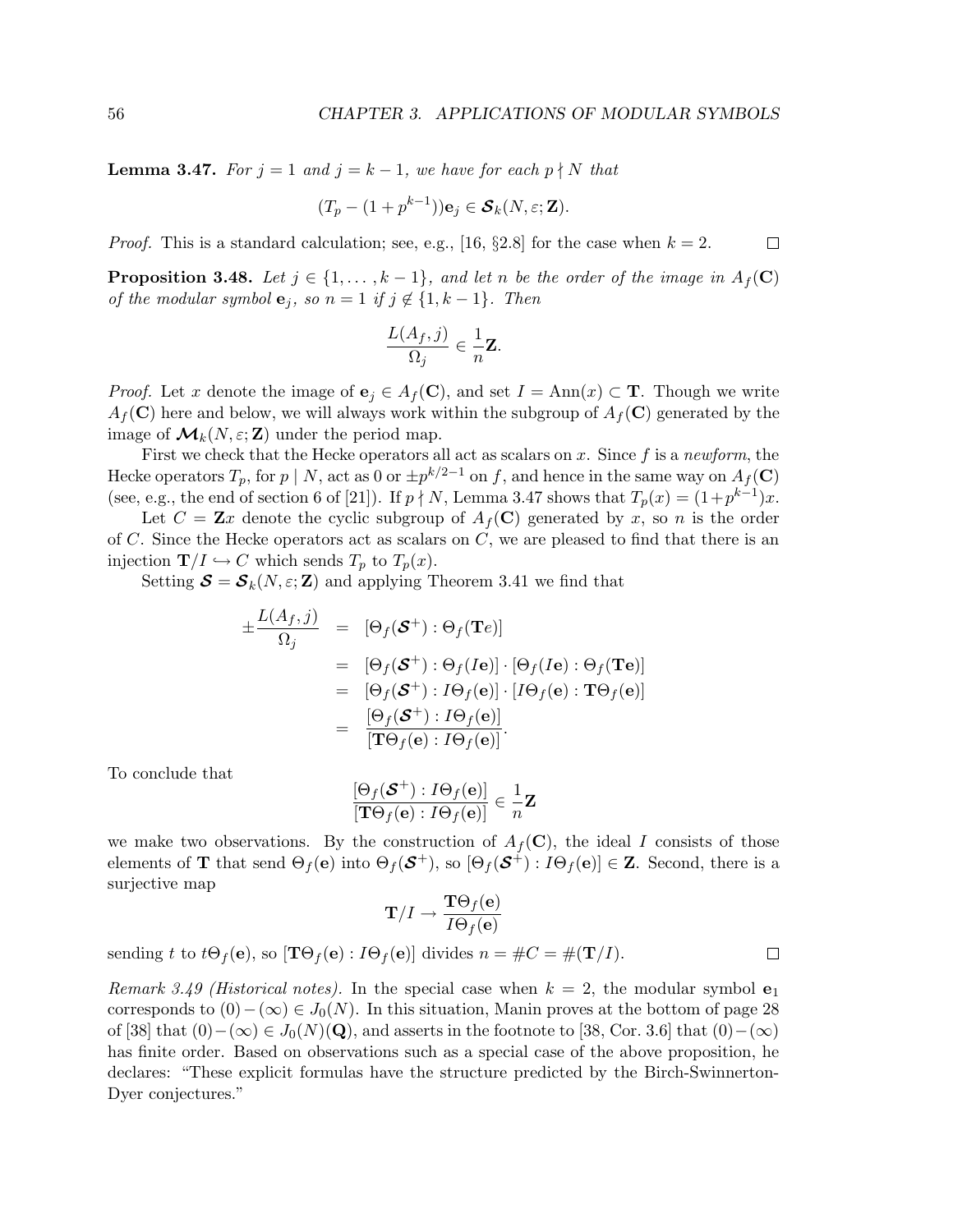The main result of this section was inspired by a weaker result of Agashe, which can be found in Chapter 4 of [2]. Agashe considers only the case  $k = 2$  and replaces n by the order of the subgroup of  $J_0(N)(\overline{\mathbf{Q}})$  generated by all cusps.

# 3.11 The Manin constant

In this section  $k = 2$  and  $\varepsilon = 1$ ; we sometimes omit k and  $\varepsilon$  from the notation. The assumption that  $k = 2$  will be essential, because we do not know how to define a Manin constant in other weights, let alone bound it.

Consider the optimal quotient A of  $J_0(N)$  corresponding to a newform f on  $\Gamma_0(N)$  of weight 2. Let  $I_A$  be the kernel of the natural map from the Hecke algebra to  $\text{End}(A)$ . The *Manin constant*  $c_A$  of A is the lattice index

$$
c_A := [S_2(\Gamma_0(N); \mathbf{Z})[I_A] : H^0(\mathcal{A}, \Omega_{\mathcal{A}/\mathbf{Z}})]
$$

taken inside of  $S_2(\Gamma_0(N); \mathbf{Q})$ . Though, a priori,  $c_A$  is a rational number, the work of [31] implies that  $c_A \in \mathbf{Z}$  (see, e.g., [3]).

Generalizing a theorem of Mazur, we prove that  $c_A$  is a unit in  $\mathbf{Z}[\frac{1}{2n}]$  $\frac{1}{2m}$ , where m is the largest square dividing N. Essentially no new ideas beyond what Mazur used are involved. We then conjecture that  $c_A = 1$ , and give supporting numerical evidence.

For related results involving modular "building blocks" for  $J_1(N)$ , we refer the reader to [26, §4].

# 3.11.1 The primes that might divide  $c_A$

In the special case dim  $A = 1$ , the Manin constant is the classical Manin constant of A, and in [41] Mazur proved that  $c_A$  is a unit in  $\mathbf{Z}[\frac{1}{2n}]$  $\frac{1}{2m}$ . We generalize his proof to obtain the analogous result in dimension greater than 1.

**Theorem 3.50.** Let A be the new optimal quotient of  $J_0(N)$  corresponding to a newform f. Then the Manin constant  $c_A$  is a unit in  $\mathbf{Z}[\frac{1}{2n}]$  $\frac{1}{2m}$ , where m is the largest square dividing N.

Proof. The reader is strongly recommended to keep the proof of Proposition 3.1 in [41] at hand while reading the following argument.

Let  $\pi$  denote the map  $J_0(N) \to A$ ; let  $\mathcal A$  denote the Néron model of  $A$  over  $R := \mathbf{Z}[\frac{1}{2n}]$  $\frac{1}{2m}$ , and  $\mathcal J$  the Néron model of  $J_0(N)$  over R. Let X be the minimal proper regular model for  $X_0(N)$  over R. As in Mazur's proof in [41], consider the diagram

$$
H^{0}(\mathcal{A}, \Omega_{\mathcal{A}}) \xrightarrow{\pi^{*}} H^{0}(\mathcal{J}, \Omega_{\mathcal{J}}) \cong H^{0}(\mathcal{X}, \Omega_{\mathcal{X}}^{\text{reg}}) \xrightarrow{q \text{-exp}} R[[q]].
$$
\n(3.2)

(Note that " $\Omega_X^{\text{reg}}$ " is not defined to be the usual sheaf of differentials; see, e.g., the discussion in [40, pg. 67].) The map  $\pi^*$  must be an inclusion, by [41, Cor. 1.1]. To show that the Manin constant is a unit in R, it suffices to check that the image of  $H^0(\mathcal{A}, \Omega_{\mathcal{A}})$  in  $R[[q]]$  is saturated, in the sense that the cokernel is torsion free; indeed, the image of  $S_2(\Gamma_0(N); R)[I]$ is saturated and  $S_2(\Gamma_0(N); R)[I] \otimes \mathbf{Q} = q \cdot \exp(\pi^*(H^0(\mathcal{A}, \Omega_{\mathcal{A}}))) \otimes \mathbf{Q}.$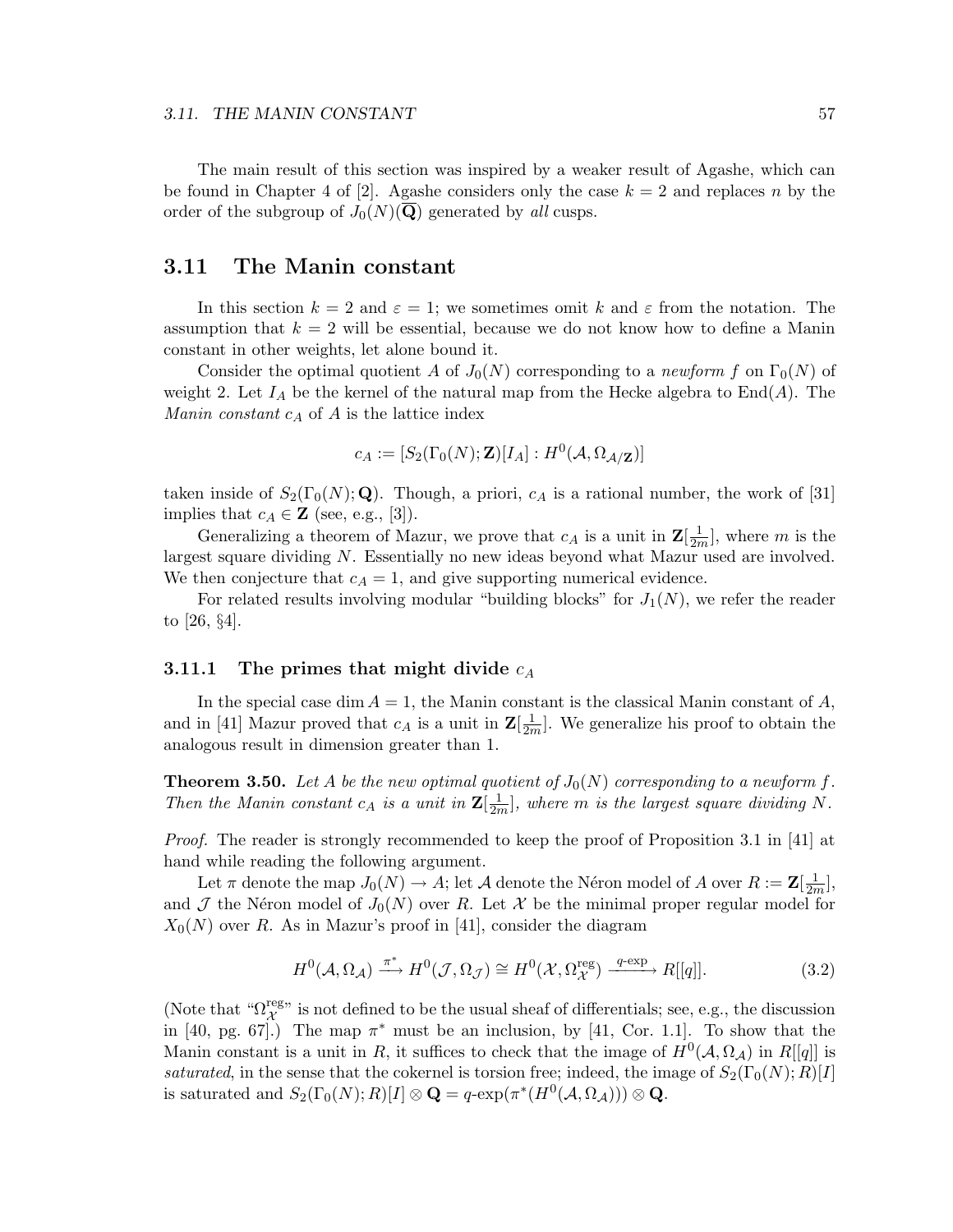For the image of  $H^0(\mathcal{A}, \Omega_{\mathcal{A}})$  in  $R[[q]]$  to be saturated means that the quotient D is torsion free. Let  $\ell$  be a prime not dividing  $2m$ ; tensoring

$$
0 \to H^0(\mathcal{A}, \Omega_\mathcal{A}) \xrightarrow{q-\exp} R[[q]] \to D \to 0
$$

with  $\mathbf{F}_{\ell}$  we obtain

$$
0 \to D[\ell] \to H^0(\mathcal{A}, \Omega_\mathcal{A}) \otimes \mathbf{F}_\ell \to \mathbf{F}_\ell[[q]] \to D \otimes \mathbf{F}_\ell \to 0.
$$

Here we have used that  $Tor^1(D, \mathbf{F}_\ell)$  is the  $\ell$ -torsion in D, and that  $Tor^1(-, \mathbf{F}_\ell)$  vanishes on the torsion-free group  $R[[q]]$ . (Alternatively, we could have used the snake lemma.) To show that  $D[\ell] = 0$ , it suffices to prove that the map  $\Psi : H^0(\mathcal{A}, \Omega_\mathcal{A}) \otimes \mathbf{F}_\ell \to \mathbf{F}_\ell[[q]]$  is injective.

Since  $\ell \neq 2$  and A is an optimal quotient, [41, Cor 1.1] gives an exact sequence

$$
0 \to H^0(\mathcal{A}/\mathbf{Z}_\ell, \Omega_{\mathcal{A}/\mathbf{Z}_\ell}) \to H^0(\mathcal{J}/\mathbf{Z}_\ell, \Omega_{\mathcal{J}/\mathbf{Z}_\ell}) \to H^0(\mathcal{B}/\mathbf{Z}_\ell, \Omega_{\mathcal{B}/\mathbf{Z}_\ell}) \to 0
$$

where B is the Néron model of ker $(J \to A)$ . In particular,  $H^0(\mathcal{B}/\mathbb{Z}_\ell, \Omega_{\mathcal{B}/\mathbb{Z}_\ell})$  is torsion free, so

$$
H^{0}(\mathcal{A}/\mathbf{Z}_{\ell},\Omega_{\mathcal{A}/\mathbf{Z}_{\ell}}) \otimes \mathbf{F}_{\ell} \to H^{0}(\mathcal{J}/\mathbf{Z}_{\ell},\Omega_{\mathcal{J}/\mathbf{Z}_{\ell}}) \otimes \mathbf{F}_{\ell} \cong H^{0}(\mathcal{X}/\mathbf{Z}_{\ell},\Omega_{\mathcal{X}/\mathbf{Z}_{\ell}}^{\text{reg}}) \otimes \mathbf{F}_{\ell}
$$
  

$$
\cong H^{0}(\mathcal{X}/\mathbf{F}_{\ell},\Omega_{\mathcal{X}/\mathbf{F}_{\ell}}^{\text{reg}})
$$

is injective. (The last isomorphism is by [40, Prop. 3.3, pg. 68].) We also remark that

$$
H^0(\mathcal{A}, \Omega_{\mathcal{A}}) \otimes \mathbf{F}_{\ell} \cong H^0(\mathcal{A}/\mathbf{Z}_{\ell}, \Omega_{\mathcal{A}/\mathbf{Z}_{\ell}}) \otimes \mathbf{F}_{\ell},
$$

because  $\mathbf{Z}_{\ell}$  is torsion free, hence flat over R. Thus the map

$$
H^0(\mathcal{A}, \Omega_\mathcal{A}) \otimes \mathbf{F}_\ell \to H^0(\mathcal{X}/\mathbf{F}_\ell, \Omega_{\mathcal{X}/\mathbf{F}_\ell}^{\mathrm{reg}})
$$

is injective.

If  $\ell \nmid N$ , then injectivity of  $\Psi$  now follows from the q-expansion principle, which asserts that the q-expansion map  $H^0(\mathcal{X}/\mathbf{F}_\ell, \Omega_{\mathcal{X}/\mathcal{X}}^{\text{reg}})$  $\mathcal{X}/\mathbf{F}_{\ell}$   $\rightarrow$   $\mathbf{F}_{\ell}[[q]]$  is injective.

Suppose  $\ell$  does divide N, and let  $\omega \in \text{ker}(\Psi)$ . Since  $\ell \mid N$  and  $\ell \nmid 2m$ , we have that  $\ell \mid N$ ; thus  $\mathcal{X}/\mathbf{F}_{\ell}$  breaks up into a union of two irreducible components, and the q-expansion principle implies only that  $\omega$  vanishes on the irreducible component containing the cusp  $\infty$ . However, since A is new and corresponds to a *single* eigenform,  $\omega$  is an eigenvector for the involution  $W_N$  (since f and all of its conjugates are). Since  $W_N$  permutes the two components,  $\omega$  must be 0 on all  $\mathcal{X}/\mathbf{F}_{\ell}$ . Therefore  $\omega = 0$ , and hence  $\Psi$  is injective. □

# 3.11.2 Numerical evidence for the  $c_A = 1$  conjecture

In the paper [24], the authors show that  $c_A = 1$  for 28 two-dimensional optimal quotients of  $J_0(N)$  (see Section 3.12.8). The non-square-free levels treated are:

$$
N = 32 \cdot 7, \quad 32 \cdot 13, \quad 53, \quad 33 \cdot 5, \quad 3 \cdot 72, \quad 52 \cdot 7, \quad 22 \cdot 47, \quad 33 \cdot 7.
$$

In every case,  $c_A = 1$ .

**Conjecture 3.51 (Agashe).** Let A be an optimal quotient of  $J_0(N)$ , and let  $c_A$  be the corresponding Manin constant. Then  $c_A = 1$ .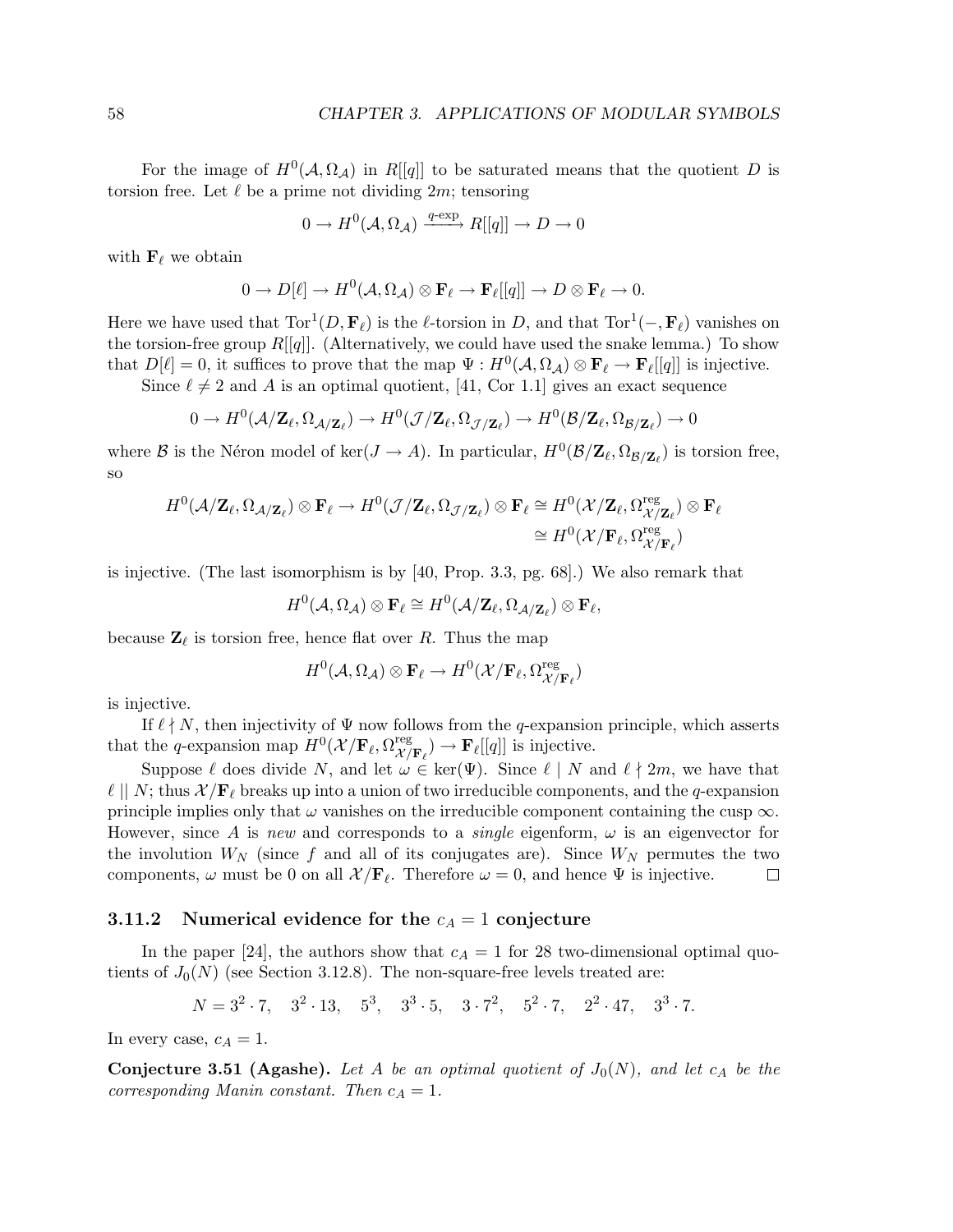# 3.12 Analytic invariants

Fix a newform

$$
f = \sum_{n \ge 1} a_n q^n \in S_k(N, \varepsilon),
$$

# and assume that  $\varepsilon^2 = 1$ .

Remark 3.52. Our assumption that  $\varepsilon^2 = 1$  does not imply that f has totally real Fourier coefficients. There is an eigenform in  $S_2(24,\varepsilon)$  whose Fourier coefficients are not totally real, where  $\varepsilon$  is one of the characters of conductor 8.

Let  $K_f = \mathbf{Q}(\ldots a_n \ldots)$  and let  $f_1, \ldots, f_d$  be the Galois conjugates of f, where  $d =$  $[K_f : \mathbf{Q}]$ . As in Section 2.7, we consider the complex torus  $A_f$  attached to f. In this section we describe how to compute the torus  $A_f$  and the special values at the critical integers  $1, 2, \ldots, k-1$  of the L function  $L(A_f, s)$  associated to  $A_f$ . (See 3.39 for the definition of  $L(A_f, s)$ .)

Let

$$
f = \sum_{n\geq 1} a_n q^n \in M_k(N, \varepsilon)
$$

be a modular form (we do not assume that  $f$  is an eigenform). We recall the integration pairing of Theorem 2.7:

$$
\langle , \rangle : M_k(N, \varepsilon) \times \mathcal{M}_k(N, \varepsilon) \longrightarrow \mathbf{C}
$$
  

$$
\langle f, P\{\alpha, \beta\} \rangle = 2\pi i \int_{\alpha}^{\beta} f(z)P(z, 1)dz.
$$

Let  $I_f \subset \mathbf{T}$  be the kernel of the map  $\mathbf{T} \to K_f$  sending  $T_n$  to  $a_n$ . The integration pairing gives rise to the period mapping

$$
\Phi_f: \mathcal{M}_k(N, \varepsilon) \to \text{Hom}_{\mathbf{C}}(S_k(N, \varepsilon)[I_f], \mathbf{C}),
$$

and  $A_f = \text{Hom}_{\mathbf{C}}(S_k(N,\varepsilon)[I_f], \mathbf{C})/\Phi_f(\mathcal{S}_k(N,\varepsilon))$  is the cokernel.

#### 3.12.1 Extended modular symbols

For the purposes of computing periods, it is advantageous to extend the notion of modular symbols to allows symbols of the form  $P\{z, w\}$  where z and w are now arbitrary elements of  $\mathfrak{h}^* = \mathfrak{h} \cup \mathbf{P}^1(\mathbf{Q})$ . The free abelian group  $\overline{\mathcal{M}}_k$  of *extended modular symbols* is spanned by such symbols, and is of uncountable rank over Z. However, it is still equipped with an action of  $\Gamma_0(N)$  and we can form the largest torsion-free quotient  $\mathcal{M}_k(N, \varepsilon)$  of  $\mathcal{M}_k$ by the relations  $\gamma x = \varepsilon(\gamma)x$  for  $\gamma \in \Gamma_0(N)$ .

The integration pairing extends to  $\overline{\mathcal{M}}_k(N,\varepsilon)$ . There is a natural embedding  $\iota$ :  $\mathcal{M}_k(N,\varepsilon) \hookrightarrow \overline{\mathcal{M}}_k(N,\varepsilon)$  which respects the pairing in the sense that  $\langle f,\iota(x)\rangle = \langle f,x\rangle$ . In many cases it is advantageous to replace  $x \in \mathcal{M}_k(N, \varepsilon)$  first by  $\iota(x)$ , and then by an equivalent sum  $\sum y_i$  of symbols  $y_i \in \overline{\mathcal{M}}_k(N, \varepsilon)$ . The period  $\langle f, x \rangle$  is then replaced by the equivalent sum of periods  $\sum \langle f, y_i \rangle$ . The latter is frequently much easier to approximate numerically.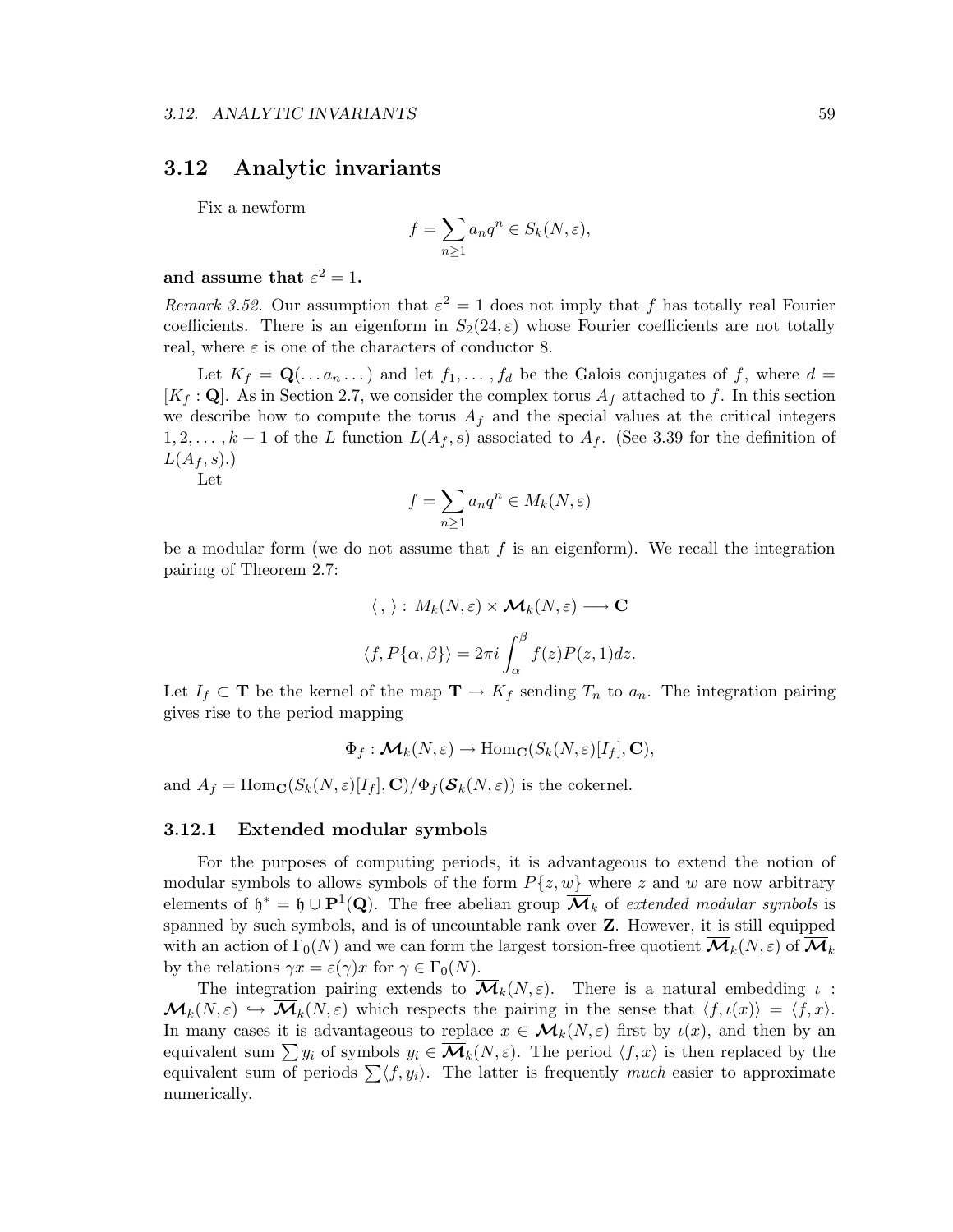# 3.12.2 Numerically computing period integrals

Consider a point  $\alpha$  in the upper half plane and any one of the (extended) modular symbols  $X^m Y^{k-2-m} {\alpha, \infty}$ . Given a cusp form  $g = \sum_{n \geq 1} b_n q^n \in S_k(N, \varepsilon)$  and an integer  $m \in \{0, 1, \ldots, k-2\}$ , we find that

$$
\langle g, X^m Y^{k-2-m} \{ \alpha, \infty \} \rangle = 2\pi i \int_{\alpha}^{i\infty} g(z) z^m dz = 2\pi i \sum_{n=1}^{\infty} b_n \int_{\alpha}^{i\infty} e^{2\pi i n z} z^m dz.
$$
 (3.3)

The reversal of summation and integration is justified because the imaginary part of  $\alpha$  is positive so that the sum converges absolutely. This is made explicit in the following lemma, which can be proved using repeated integration by parts.

#### Lemma 3.53.

$$
\int_{\alpha}^{i\infty} e^{2\pi i n z} z^m dz = e^{2\pi i n \alpha} \sum_{s=0}^{m} \left( \frac{(-1)^s \alpha^{m-s}}{(2\pi i n)^{s+1}} \prod_{j=(m+1)-s}^{m} j \right). \tag{3.4}
$$

The following proposition is the higher weight analogue of [16, Prop. 2.1.1(5)].

**Proposition 3.54.** For any  $\gamma \in \Gamma_0(N)$ ,  $P \in V_{k-2}$  and  $\alpha \in \mathfrak{h}^*$  the following holds:

$$
P\{\infty, \gamma(\infty)\} = P\{\alpha, \gamma(\alpha)\} + (P - \varepsilon(\gamma)\gamma^{-1}P)\{\infty, \alpha\}
$$
\n(3.5)

$$
= \varepsilon(\gamma)(\gamma^{-1}P)\{\alpha,\infty\} - P\{\gamma(\alpha),\infty\}.
$$
 (3.6)

*Proof.* By definition, if  $x \in M_k(N, \varepsilon)$  is a modular symbol and  $\gamma \in \Gamma_0(N)$  then  $\gamma x = \varepsilon(\gamma)x$ ; in particular,  $\varepsilon(\gamma)\gamma^{-1}x=x$ , so

$$
P\{\infty, \gamma(\infty)\} = P\{\infty, \alpha\} + P\{\alpha, \gamma(\alpha)\} + P\{\gamma(\alpha), \gamma(\infty)\}
$$
  
\n
$$
= P\{\infty, \alpha\} + P\{\alpha, \gamma(\alpha)\} + \varepsilon(\gamma)\gamma^{-1}(P\{\gamma(\alpha), \gamma(\infty)\})
$$
  
\n
$$
= P\{\infty, \alpha\} + P\{\alpha, \gamma(\alpha)\} + \varepsilon(\gamma)(\gamma^{-1}P)\{\alpha, \infty\}
$$
  
\n
$$
= P\{\alpha, \gamma(\alpha)\} + P\{\infty, \alpha\} - \varepsilon(\gamma)(\gamma^{-1}P)\{\infty, \alpha\}
$$
  
\n
$$
= P\{\alpha, \gamma(\alpha)\} + (P - \varepsilon(\gamma)\gamma^{-1}P)\{\infty, \alpha\}.
$$

The second equality in the statement of the proposition now follows easily.

In the classical case of weight two and trivial character, the error term  $(P-\varepsilon(\gamma)\gamma^{-1}P)\{\infty,\alpha\}$ vanishes. In general this term does not vanish, instead perturbing the analogues of the formulas found in [16, 2.10].

**Algorithm 3.55.** Given a triple  $\gamma \in \Gamma_0(N)$ ,  $P \in V_{k-2}$  and  $g \in S_k(N, \varepsilon)$  (as a q-expansion to some precision) this algorithm computes the period integral  $\langle g, P\{\infty, \gamma(\infty)\}\rangle$ . Express  $\gamma$ as  $\binom{a}{cN d} \in \Gamma_0(N)$  and take  $\alpha = \frac{-d+i}{cN}$  in Proposition 3.54. Replacing  $\gamma$  by  $-\gamma$  if necessary, we find that the imaginary parts of  $\alpha$  and  $\gamma(\alpha) = \frac{a+i}{cN}$  are both equal to  $1/(cN)$  which is positive. Equation 3.3 and Lemma 3.53 can now be used to compute the period integrals of Proposition 3.54.

$$
\mathsf{L}^{\mathsf{L}}
$$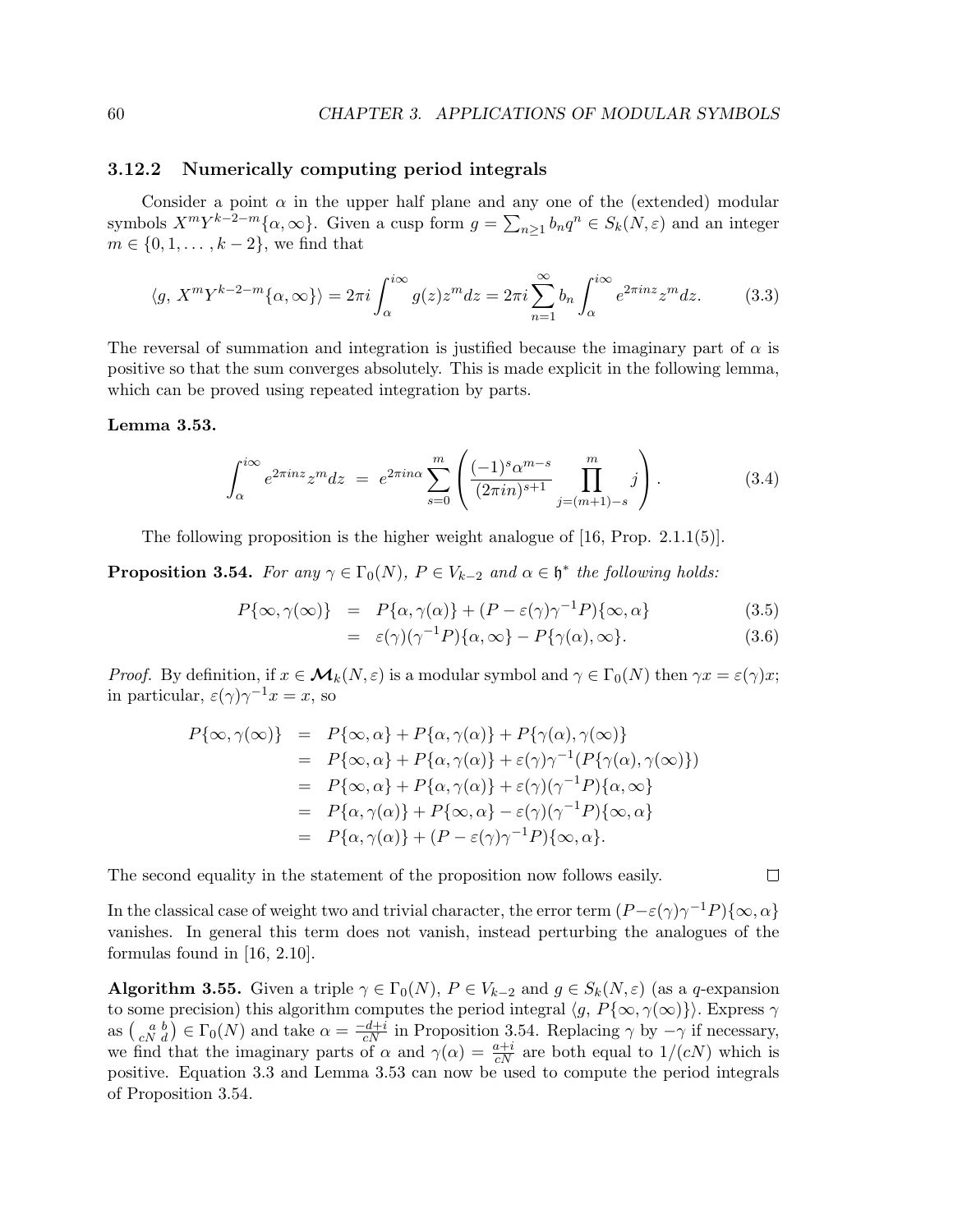#### 3.12. ANALYTIC INVARIANTS 61

With the goal of computing period lattices in mind, it is reassuring to know that every element of  $S_k(N,\varepsilon)$  can be written as a linear combination of symbols of the form  $P{\infty, \gamma(\infty)}$ . The author asked Helena Verrill if this is the case and she was eventually able to prove that it is; the proof is given below. In the special case of weight two and trivial character, this is the assertion, which was proved by Manin [38], that the group homomorphism  $\Gamma_0(N) \to H_1(X_0(N), \mathbb{Z})$  sending  $\gamma$  to  $\{0, \gamma(0)\}$  is surjective. When the weight is greater than two, we have not found any similar group-theoretic statement.

**Proposition 3.56.** Any element of  $S_k(N, \varepsilon)$  can be written in the form

$$
\sum_{i=1}^{n} P_i\{\infty, \gamma_i(\infty)\}
$$

with  $P_i \in V_{k-2}$  and  $\gamma_i \in \Gamma_0(N)$ . Moreover,  $P_i$  and  $\gamma_i$  can be chosen so that  $\sum \varepsilon(\gamma_i)P_i =$  $\sum \gamma_i^{-1} P_i$ .

*Proof.*<sup>1</sup> First recall the definition of the spaces  $\mathcal{M}$ ,  $\mathcal{M}_k = V_{k-2} \otimes \mathcal{M}$  and  $\mathcal{M}_k(N, \varepsilon) =$  $\mathcal{M}_k/I$  (see Section 2.1). Let  $I = I_{N,\varepsilon}$  be the ideal in the group ring of  $\Gamma_0(N)$  generated by all elements of the form  $\varepsilon(\gamma) - \gamma$  for  $\gamma \in \Gamma_0(N)$ .

Suppose  $v \in \mathcal{S}_k(N,\varepsilon)$ . Use the relation  $\{\alpha,\beta\} = \{\infty,\beta\} - \{\infty,\alpha\} \in \mathcal{M}$  to see that any v is the image of an element  $\tilde{v} \in \mathcal{M}_k$  of the form

$$
\tilde{v} = \sum_{\beta \in \mathbf{Q}} P_{\beta} \otimes \{ \infty, \beta \} \in \mathcal{M}_k
$$

with only finitely many  $P_\beta$  nonzero. The boundary map  $\delta$  lifts in a natural way to  $V_{k-2} \otimes \mathcal{M}$ , as illustrated.

$$
I(V_{k-2} \otimes M) \longrightarrow I(V_{k-2} \otimes B)
$$
  
\n
$$
V_{k-2} \otimes M \xrightarrow{\delta} V_{k-2} \otimes B
$$
  
\n
$$
\downarrow \qquad \qquad \downarrow
$$
  
\n
$$
S_k(N,\varepsilon) \xrightarrow{\delta} M_k(N,\varepsilon) \xrightarrow{\delta} B_k(N,\varepsilon)
$$

Our assumption that  $\delta(v) = 0$  implies that  $\tilde{\delta}(\tilde{v}) \in I(V_{k-2} \otimes \mathcal{B})$ . So there are  $Q_{\gamma,\beta} \in V_{k-2}$ , for  $\gamma \in \Gamma_0(N)$  and  $\beta \in \mathbf{P}^1(\mathbf{Q})$ , only finitely many nonzero, such that

$$
\tilde{\delta}(\tilde{v}) = \sum_{\gamma,\beta} (\varepsilon(\gamma) - \gamma) (Q_{\gamma,\beta} \otimes {\{\beta\}}).
$$

<sup>&</sup>lt;sup>1</sup>The author thanks Helena Verrill for permission to reproduce her proof here.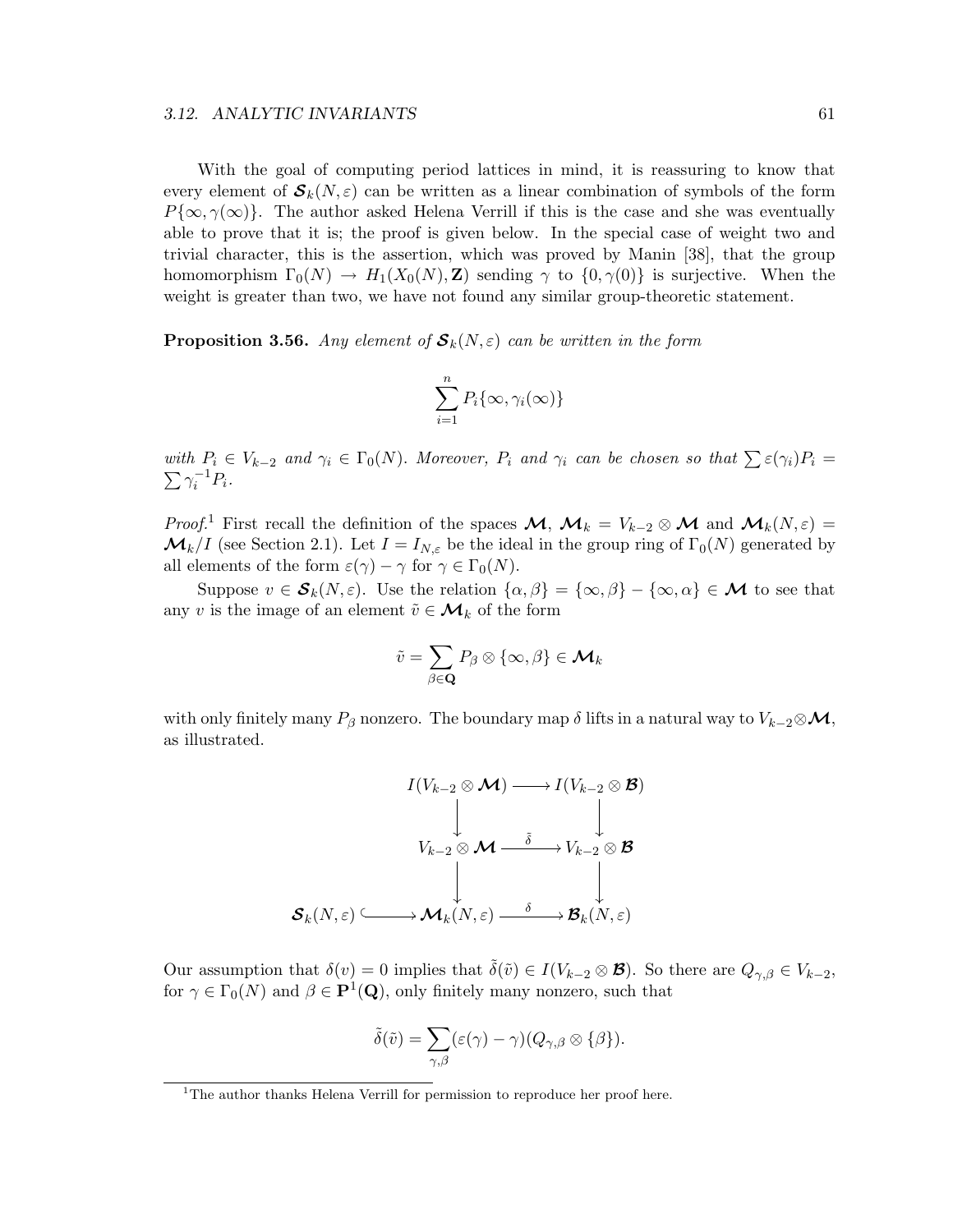$\Box$ 

We now use a summation trick.

$$
\sum_{\beta \in \mathbf{Q}} \tilde{\delta}(\tilde{v}) = P_{\beta} \otimes \{\beta\} - P_{\beta} \otimes \{\infty\} = \sum_{\gamma, \beta} \varepsilon(\gamma) Q_{\gamma, \beta} \otimes \{\beta\} - (\gamma Q_{\gamma, \beta}) \otimes \{\gamma\beta\}
$$

$$
= \sum_{\gamma, \beta} \varepsilon(\gamma) Q_{\gamma, \beta} \otimes \{\beta\} - (\gamma Q_{\gamma, \gamma^{-1}\beta}) \otimes \{\beta\}
$$

$$
= \sum_{\gamma, \beta} \left( \varepsilon(\gamma) Q_{\gamma, \beta} - \gamma Q_{\gamma, \gamma^{-1}\beta} \right) \otimes \{\beta\}.
$$

Equating terms we deduce that for  $\beta \neq \infty$ ,

$$
P_{\beta} = \sum_{\gamma} \varepsilon(\gamma) Q_{\gamma,\beta} - \gamma Q_{\gamma,\gamma^{-1}\beta}.
$$

Using this expression for  $P_\beta$  and that  $\varepsilon(\gamma)\gamma^{-1}$  acts trivially on  $\mathcal{M}_k(N,\varepsilon)$  we find that

$$
v = \sum_{\beta} P_{\beta} \{\infty, \beta\} = \sum_{\gamma, \beta} \Big( \varepsilon(\gamma) Q_{\gamma, \beta} - \gamma Q_{\gamma, \gamma^{-1} \beta} \Big) \{\infty, \beta\} = \sum_{\gamma, \beta} \varepsilon(\gamma) Q_{\gamma, \beta} - \varepsilon(\gamma) \gamma^{-1} \Big( \gamma Q_{\gamma, \gamma^{-1} \beta} \Big) \{\infty, \beta\} = \sum_{\gamma, \beta} \varepsilon(\gamma) Q_{\gamma, \beta} \{\infty, \beta\} - \varepsilon(\gamma) Q_{\gamma, \gamma^{-1} \beta} \{\gamma^{-1} \infty, \gamma^{-1} \beta\} = \sum_{\gamma, \beta} \varepsilon(\gamma) Q_{\gamma, \beta} \{\infty, \beta\} - \varepsilon(\gamma) Q_{\gamma, \beta} \{\gamma^{-1} \infty, \beta\} = \sum_{\gamma, \beta} \varepsilon(\gamma) Q_{\gamma, \beta} \{\infty, \gamma^{-1} \infty\}.
$$

This is of the desired form.

Unlike the case of weight two and trivial character, Proposition 3.56 does not give generators for  $\mathcal{S}_k(N,\varepsilon)$ . This is because not every element of the form  $P\{\infty, \gamma(\infty)\}\)$  must lie in  $S_k(N,\varepsilon)$ . However, if  $\gamma P = P$  then  $P\{\infty, \gamma(\infty)\}\)$  does lie in  $S_k(N,\varepsilon)$ . It would be interesting to know under what circumstances  $S_k(N, \varepsilon)$  is generated by symbols of the form  $P\{\infty, \gamma(\infty)\}\$  with  $\gamma P = P$ . This sometimes fails for k odd; for example, when  $k = 3$  the condition  $\gamma P = P$  implies that  $\gamma \in \Gamma_0(N)$  has an eigenvector with eigenvalue 1, hence is of finite order. When k is even the author can see no obstruction to generating  $\mathcal{S}_k(N,\varepsilon)$ using such symbols.

## **3.12.3** The  $W_N$ -trick

In this section we assume that k is even. Consider the involution  $W_N$  defined in Section 2.4.3. This is an involution that acts on both modular symbols and modular forms. The follow proposition shows how to compute  $\langle g, P\{\infty, \gamma(\infty)\}\rangle$  under certain restrictive assumptions. It generalizes the main result of [17] to higher weight. (Compare also [25].)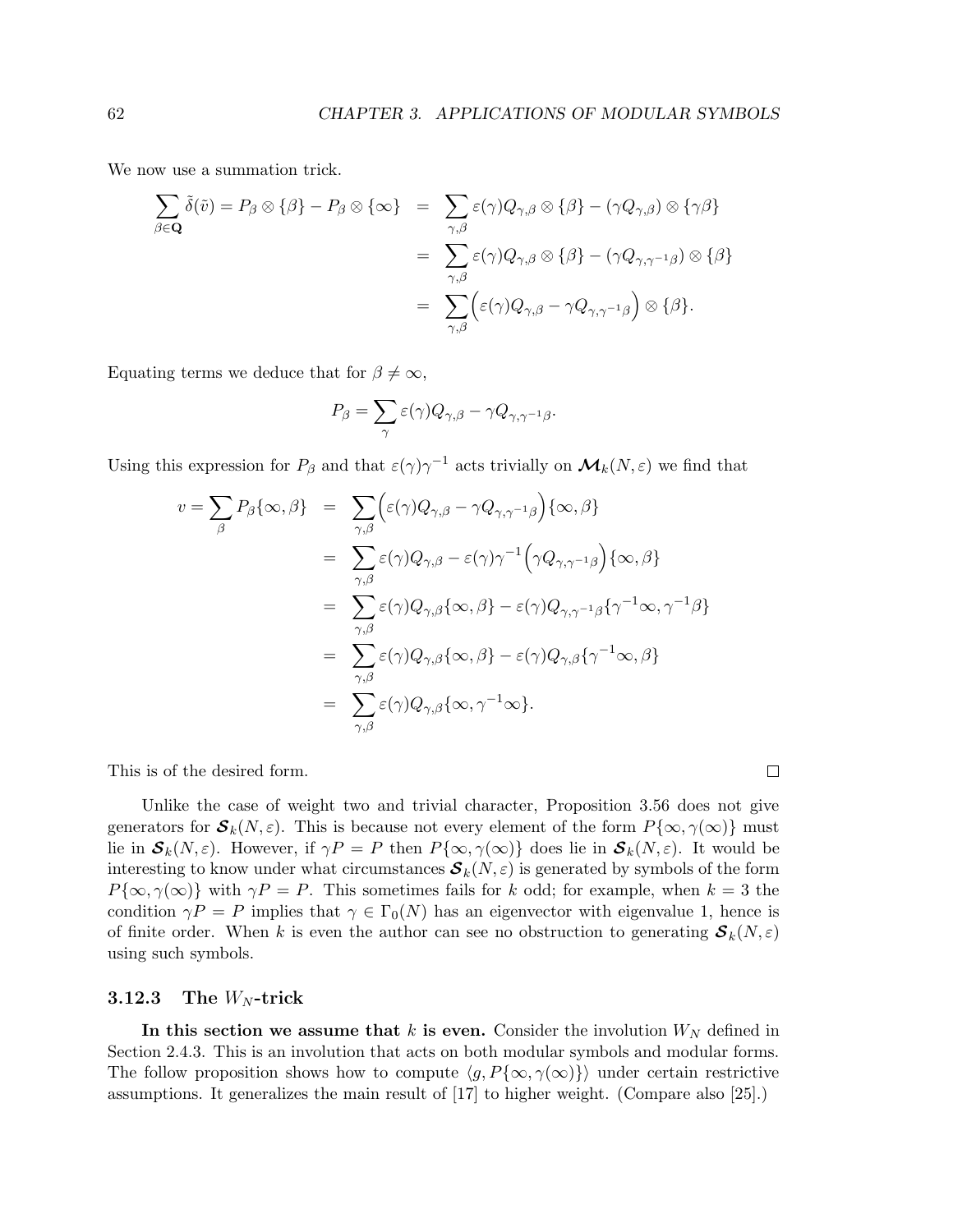**Proposition 3.57.** Let  $g \in S_k(N, \varepsilon)$  be a cusp form which is an eigenform for the Atkin-Lehner involution W having eigenvalue  $w \in \{\pm 1\}$ . Then for any  $\gamma \in \Gamma_0(N)$  and any  $P \in V_{k-2}$ , with the property that  $\gamma P = \varepsilon(\gamma)P$ , we have for any  $\alpha \in \mathfrak{h}$  the following formula:

$$
\langle g, P\{\infty, \gamma(\infty)\}\rangle =
$$

$$
\langle g,w\frac{P(Y,-NX)}{N^{k/2-1}}\{W(\alpha),\infty\}+(P-w\frac{P(Y,-NX)}{N^{k/2-1}})\{i/\sqrt{N},\infty\}-P\{\gamma(\alpha),\infty\}\rangle.
$$

Here  $W(\alpha) = -1/(N\alpha)$ .

 $\langle g, P\{\alpha, \gamma(\alpha)\}\rangle$ 

*Proof.* By Proposition 3.54 our condition on P implies that  $P{\infty, \gamma(\infty)} = P{\alpha, \gamma(\alpha)}$ . The steps of the following computation are described below.

$$
= \langle g, P\{\alpha, i/\sqrt{N}\} + P\{i/\sqrt{N}, W(\alpha)\} + P\{W(\alpha), \gamma(\alpha)\}\rangle
$$
  
\n
$$
= \langle g, w \frac{W(P)}{N^{k/2-1}} \{W(\alpha), i/\sqrt{N}\} + P\{i/\sqrt{N}, W(\alpha)\} + P\{W(\alpha), \gamma(\alpha)\}\rangle
$$
  
\n
$$
= \langle g, (w \frac{W(P)}{N^{k/2-1}} - P)\{W(\alpha), i/\sqrt{N}\} + P\{W(\alpha), \infty\} - P\{\gamma(\alpha), \infty\}\rangle
$$
  
\n
$$
= \langle g, w \frac{W(P)}{N^{k/2-1}} \{W(\alpha), \infty\} + (P - w \frac{W(P)}{N^{k/2-1}})\{i/\sqrt{N}, \infty\} - P\{\gamma(\alpha), \infty\}\rangle.
$$

For the first step, we break the path into three paths. In the second step, we apply the W-involution to the first term, and use that the action of  $W$  is compatible with the pairing  $\langle , \rangle$ . The third step involves combining the first two terms and breaking up the third. In the final step, we replace  $\{W(\alpha), i/\sqrt{N}\}$  by  $\{W(\alpha), \infty\} + \{\infty, i/\sqrt{N}\}\$  and regroup. the final step, we replace  $\{W(\alpha), i/\sqrt{N}\}$  by  $\{W(\alpha), \infty\} + \{\infty, i/\sqrt{N}\}$  and regroup.

A good choice for  $\alpha$  is  $\alpha = \gamma^{-1} \left( \frac{b}{d} + \frac{i}{d\sqrt{n}} \right)$  $\frac{1}{d\sqrt{N}}$ ), so that  $W(\alpha) = \frac{c}{d} + \frac{i}{d\alpha}$  $\frac{i}{d\sqrt{N}}$ . This maximizes the minimum of the imaginary parts of  $\alpha$  and  $W(\alpha)$ .

Let  $\gamma = \begin{pmatrix} a & b \\ c & d \end{pmatrix} \in \Gamma_0(N)$ . A polynomial P for which  $\gamma(P) = P$  is given by

$$
P(X,Y) = (cX^{2} + (d-a)XY - bY^{2})^{\frac{k-2}{2}}.
$$

This formula was obtained by viewing  $V_{k-2}$  as the  $(k-2)$ th symmetric product of the two-dimensional space on which  $\Gamma_0(N)$  acts naturally. For example, observe that since  $\det(\gamma) = 1$  the symmetric product of two eigenvectors for  $\gamma$  is an eigenvector in  $V_2$  having eigenvalue 1. For the same reason, if  $\varepsilon(\gamma) \neq 1$ , there is often no polynomial  $P(X, Y)$  such that  $\gamma(P) = \varepsilon(\gamma)P$ . When this is the case, first choose  $\gamma$  so that  $\varepsilon(\gamma) = 1$ .

Since the imaginary parts of the terms  $i/\sqrt{N}$ ,  $\alpha$  and  $W(\alpha)$  in the proposition are all relatively large, the sums appearing in Equation 3.3 converge quickly if  $d$  is small. Let us emphasize, that it is extremely important to choose  $\gamma$  in Proposition 3.57 with d small, otherwise the series will converge very slowly.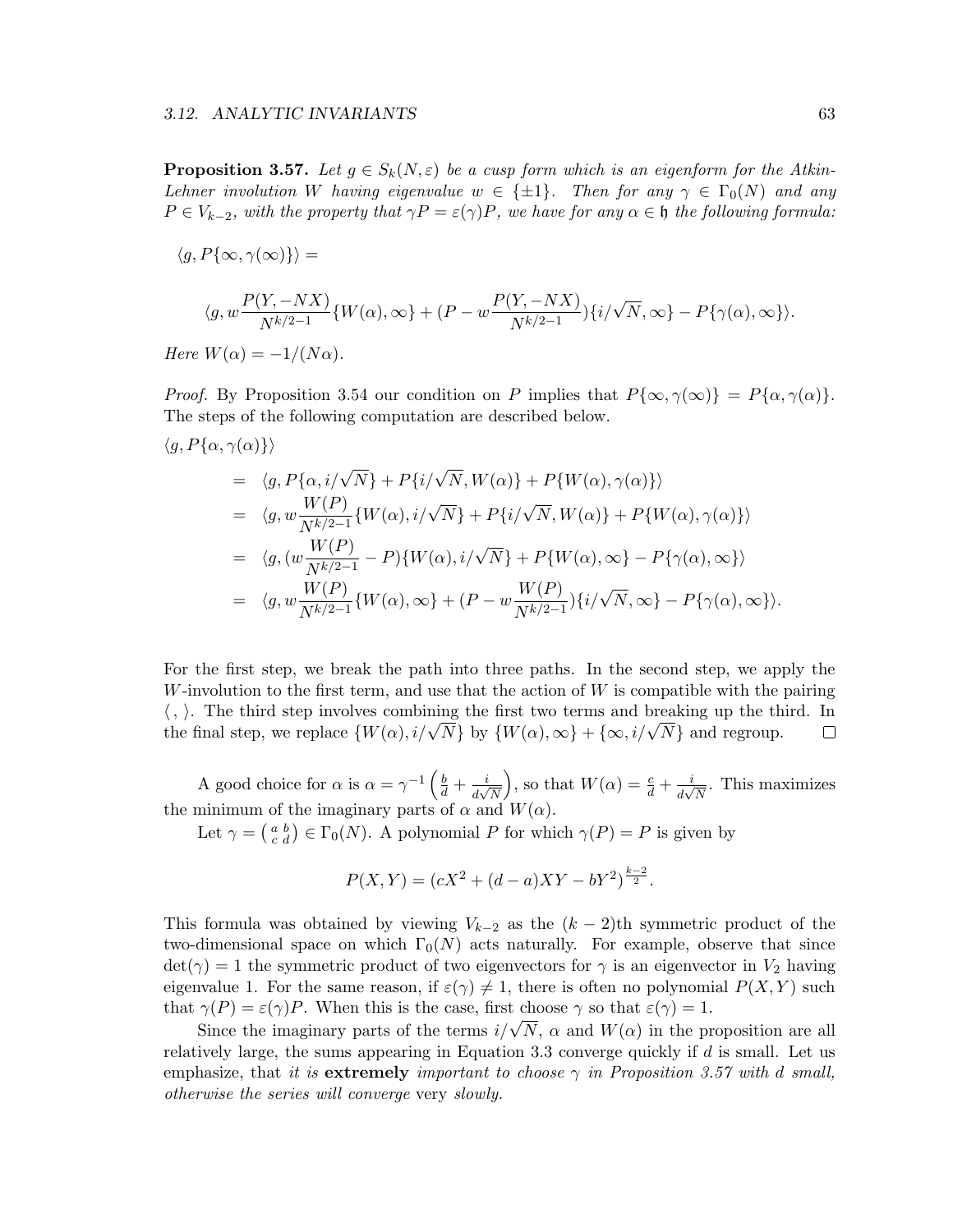## 3.12.4 Computing the period mapping

Let  $I \subset \mathbf{T}$  be the kernel of the map  $\mathbf{T} \to K_f$  sending  $T_n$  to  $a_n$ . As in Section 3.7, let  $\Theta_f = \Theta_I$  be the rational period mapping associated to f. We have a commutative diagram



Using Algorithm 3.26, we can compute  $\Theta_f$  so to compute  $\Phi_f$  we need to compute  $i_f$ . Let  $g_1, \ldots, g_d$  be a basis for the **Q**-vector space  $S_k(N, \varepsilon; \mathbf{Q})[I]$ . We will compute the period mapping with respect to the basis of  $\text{Hom}_{\mathbf{Q}}(S_k(N,\varepsilon; \mathbf{Q})[I], \mathbf{C})$  dual to this basis. Choose elements  $x_1, \ldots, x_d \in \mathcal{M}_k(N, \varepsilon)$  with the following properties:

- 1. Using Proposition 3.54 or Proposition 3.57 it is possible to compute the period integrals  $\langle g_i, x_j \rangle$ ,  $i, j \in \{1, \dots d\}$  efficiently.
- 2. The 2d elements  $v + *v$  and  $v *v$  for  $v = \Theta_f(x_1), \ldots, \Theta_f(x_d)$  span a space of dimension 2d.

Given this data, we can compute

$$
i_f(v + *v) = 2\operatorname{Re}(\langle g_1, x_i \rangle, \ldots, \langle g_d, x_i \rangle)
$$

and

$$
i_f(v - *v) = 2i\mathrm{Im}(\langle g_1, x_i \rangle, \ldots, \langle g_d, x_i \rangle).
$$

We break the integrals into real and imaginary parts because this increases the precision of our answers. Since the vectors  $v_n + *v_n$  and  $v_n - *v_n$ ,  $n = 1, ..., d$  span  $\frac{M_k(N,\varepsilon)}{\ker(\Phi_f)}$  we have computed  $i_f$ .

It is advantageous when possible to find symbols  $x_i$  satisfying the conditions of Proposition 3.57. This is usually possible when  $d$  is very small, but in practice we have had problems doing this when d is large, for example with  $131k2B$ , in which case the dimension is 10.

## 3.12.5 Computing special values

For  $s = 1, \ldots, k - 1$  we have

$$
L(f,s) = \frac{-2\pi^{s-1}i^{s-1}}{(s-1)!} \cdot \langle f, X^{s-1}Y^{k-1-s}\{0,\infty\} \rangle, \tag{3.7}
$$

$$
L(A_I, s) = \prod_{i=1}^{d} L(f_i, s).
$$
 (3.8)

Let

$$
\mathbf{e}_i := X^{i-1}\{0,\infty\}
$$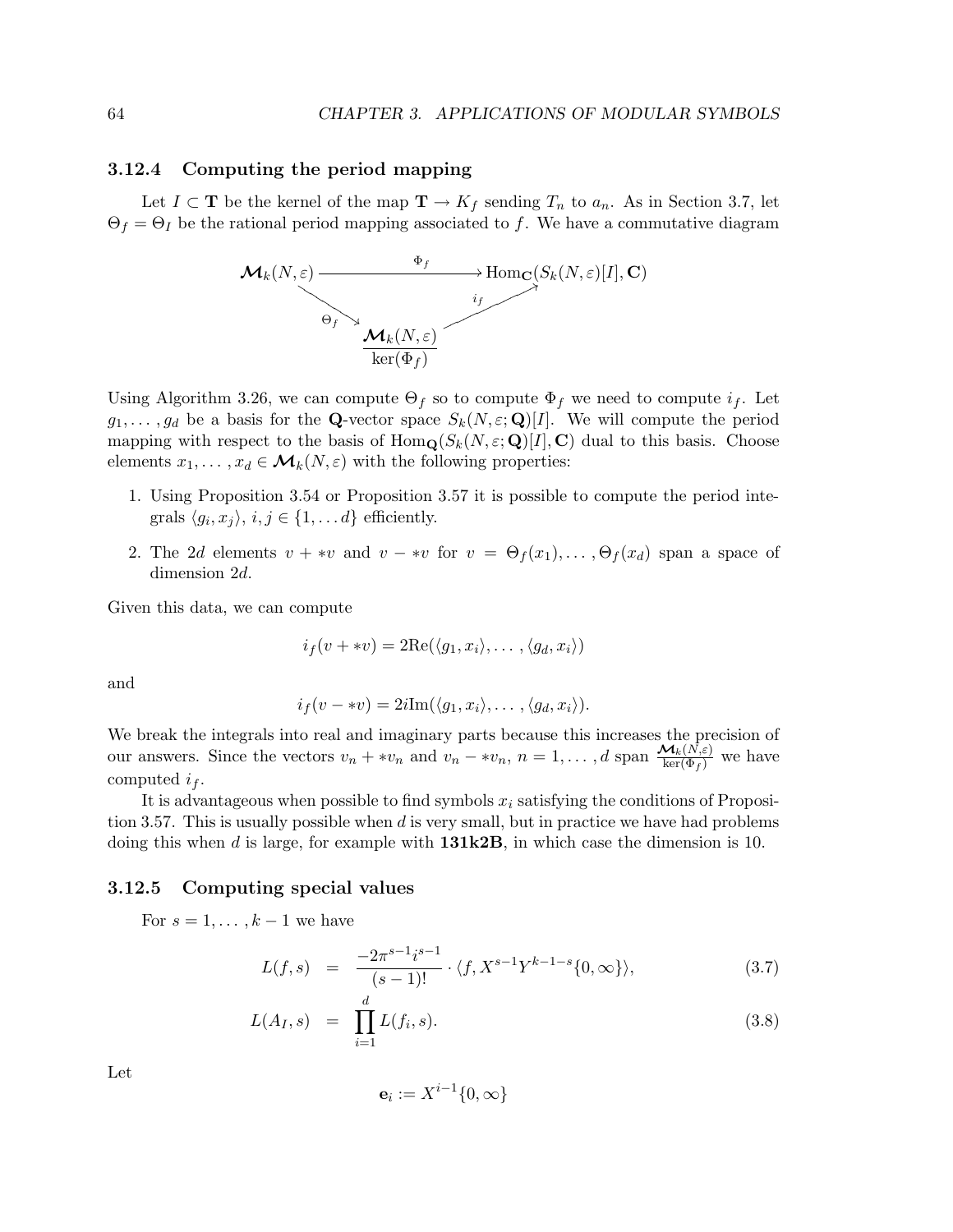denote the *i*th *winding element*. In section 3.12.4 we computed the period map  $\Phi_f$  with respect to a basis  $g_1, \ldots, g_d$  for  $S_k(N, \varepsilon; \mathbf{Q})[I]$ . Upon writing f as a  $K_f$ -linear combination  $\alpha_1 g_1 + \cdots + \alpha_d g_d$  we find that

$$
\langle f, \mathbf{e}_i \rangle = \langle \alpha_1 g_1 + \dots + \alpha_d g_d, \mathbf{e}_i \rangle
$$
  
=  $\alpha_1 \langle g_1, \mathbf{e}_i \rangle + \dots + \alpha_d \langle g_d, \mathbf{e}_i \rangle$   
=  $\alpha_1 \Phi_f(\mathbf{e}_i)_1 + \dots + \alpha_d \Phi_f(\mathbf{e}_i)_d$ 

Here  $\Phi_f(\mathbf{e}_i)_j$  denotes the jth coordinate of  $\Phi_f(\mathbf{e}_i)$ . Finally using Equation 3.7 we compute the special value.

## 3.12.6 The real and minus volume associated to  $A_f$

Fix a choice of basis  $g_1, \ldots, g_d$  for the free **Z**-module  $S_k(N, \varepsilon; \mathbf{Z})[I]$ , where I is the annihilator in the Hecke algebra of our fixed newform f.

For any  $x \in \mathcal{S}_k(N, \varepsilon)$  we have, by Proposition 2.11,

$$
\overline{\Phi_f(x)} = (\overline{\langle g_1, x \rangle}, \dots, \overline{\langle g_d, x \rangle})
$$
  
\n
$$
= (\langle g_1^*, x^* \rangle, \dots, \langle g_d^*, x^* \rangle)
$$
  
\n
$$
= (\langle g_1, x^* \rangle, \dots, \langle g_d, x^* \rangle) \in \Phi_f(\mathcal{S}_k(N, \varepsilon)),
$$

so complex conjugation leaves invariant the period lattice

$$
\Lambda_f = \Phi_f(\mathcal{S}_k(N,\varepsilon)) \subset \text{Hom}_{\mathbf{C}}(S_k(N,\varepsilon)[I], \mathbf{C}).
$$

Fix a Z-basis for  $S_k(N, \varepsilon; \mathbf{Z})[I]$ , thus making an identification  $\text{Hom}_{\mathbf{C}}(S_k(N, \varepsilon)[I], \mathbf{C}) \cong \mathbf{C}^d$ . The above observation implies that  $A_f(\mathbf{C}) \cong \mathbf{C}^d/\Lambda_f$  is equipped with an action of complex conjugation. Our choice of basis defines a real-valued measure  $\mu$  on  $A_f(\mathbf{C})$ , coming from the standard measure on  $\mathbb{C}^d$ . The measure does not depend on the choice of Z-basis.

Definition 3.58 (Real and minus volume). The real measure  $\Omega_f^+$  $f$  is the measure  $\mu(A_f(\mathbf{R})).$ The minus measure  $\Omega_f^-$  is the measure  $\mu(A_f(\mathbf{C})^-)$  times  $i^d$ , where  $A_f(\mathbf{C})^-$  is the set of points in  $A_f(\mathbf{C})$  on which complex conjugation acts as  $-1$ .

Thus, in connection with Section 3.10.3,  $|\Omega_f^+|$  $|f| = |\Omega_1|$  and  $|\Omega_f^-| = |\Omega_2|$ .

Algorithm 3.59. To compute  $\Omega_f^+$  $f \atop f$  and  $\Omega_f^-$ , proceed as follows. Using Algorithm 3.26, compute  $S_k(N,\varepsilon)/\text{Ker}(\Phi_f)$ . Next, compute a basis for the kernel  $(\mathcal{S}_k(N,\varepsilon)/\text{Ker}(\Phi_f))^+$  of the map induced by the ∗-involution. Using Section 3.12.4 compute the image of this basis under  $i_f$ ; this is a basis for  $\Lambda_f^+$  $f$ . The determinant of this latter basis then gives the measure  $(\Omega_f^+)^0$  of the identity component  $A_f(\mathbf{R})^0$  of  $A_f(\mathbf{R})$ . Finally  $\Omega_f^+ = c^+_{\infty} \cdot (\Omega_f^+)^0$ , where the number  $c_{\infty}^{+}$  of real components can be computed using the algorithm in Section 3.12.7

Remark 3.60 (Alternative method). Suppose s is an integer in the set  $\{1,\ldots,k-1\}$ , and let  $\sigma = +$  or  $\sigma = -$ , depending on whether s is odd or even, respectively. Section 3.10 contains a formula for the ratio  $L(A_f, s)/\Omega_f^{\sigma}$ . When this ratio is nonzero,  $\Omega_f^{\sigma}$  can be determined by computing  $L(A_f, s)/\Omega_f^{\sigma}$  and  $L(A_f, s)$ , using Section 3.12.5.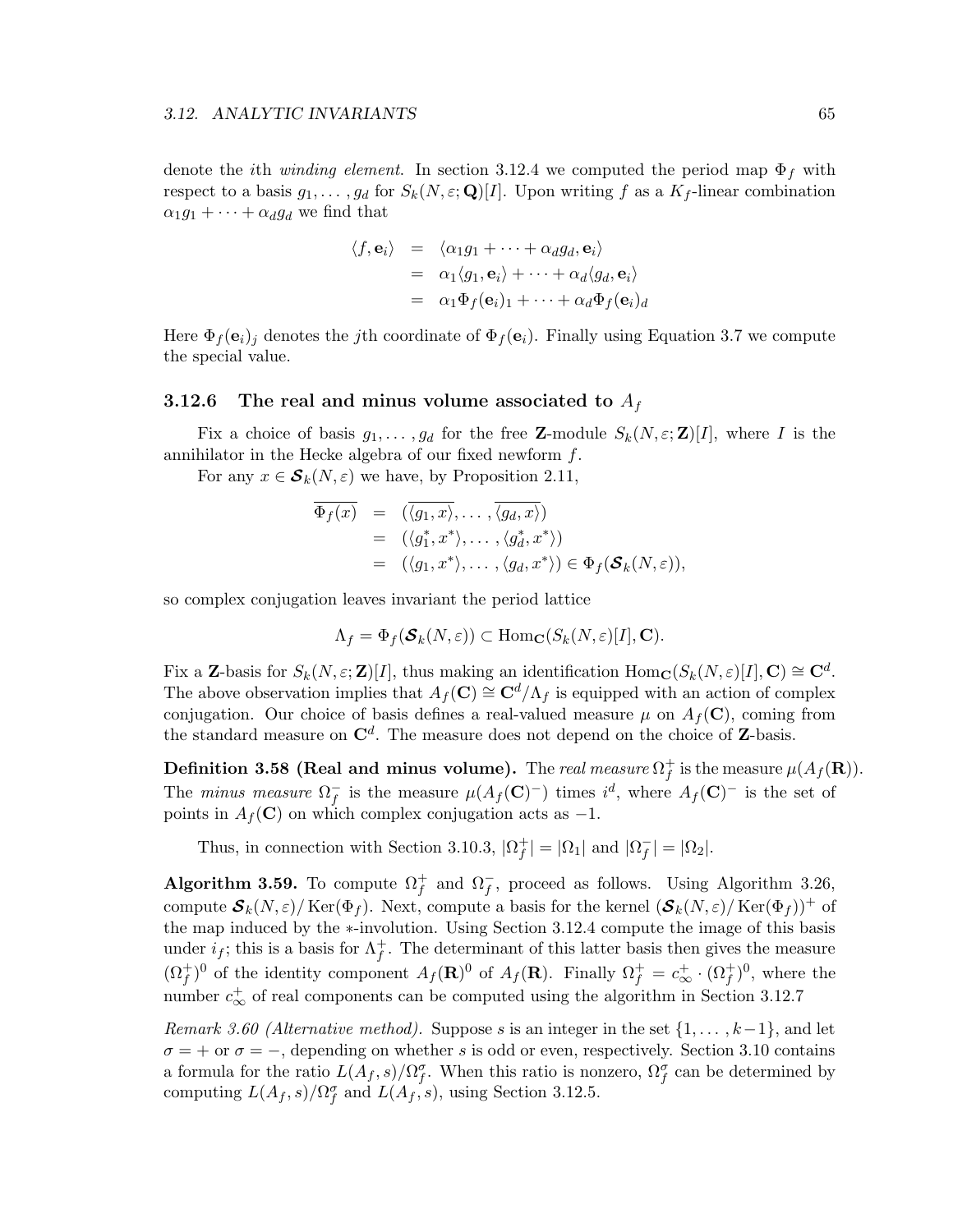Remark 3.61. When  $k = 2$  and  $\varepsilon$  is trivial,  $A_f$  has the structure of abelian variety over Q. The quantity  $\Omega_f^+$  $_f^+$  above is related to the quantity  $\Omega_A$  appearing in the Birch and Swinnerton-Dyer conjecture [67] for  $A_f$ . The latter quantity is the measure of  $A_f(\mathbf{R})$  with respect to a basis of integral differentials on the Néron model of  $A_f$  over  $Spec(Z)$ . The two quantities are related by the Manin constant, which the author conjectures is always 1 (see Section 3.11).

## 3.12.7 The component groups  $c_{\infty}^{+}$  and  $c_{\infty}^{-}$

Assume in this section that  $f$  has *totally real* Fourier coefficients and continue to assume that  $\varepsilon^2 = 1$ .

**Definition 3.62.** Let  $c^+_{\infty}$  be the number of components of the topological space  $A_f(\mathbf{R})$ . Let  $c_{\infty}^-$  be the number of components of  $A_f(\mathbf{C})^-$ , where  $A_f(\mathbf{C})^-$  is the set of points  $z \in A_f(\mathbf{C})$ such that  $\overline{z} = -z$ .

**Proposition 3.63.** Let  $\overline{C}$  be the map induced by complex conjugation on  $\Lambda_f/2\Lambda_f = \Lambda_f \otimes$  $\mathbf{F}_2$ . Then

$$
c_{\infty}^{+} = c_{\infty}^{-} = 2^{\dim(\ker(\overline{C}-1)) - d},
$$

where d is the dimension of  $A_f$ .

Proof. We must compute the order of the component group

$$
\Psi = \frac{A_f(\mathbf{R})}{A_f(\mathbf{R})^0} = \frac{(\mathbf{C}^d/\Lambda_f)^+}{\mathbf{R}^d/\Lambda_f^+},
$$

where  $\mathbf{R}^d/\Lambda_f^+$  $_f^+$  is the identity component because it is the continuous image of the connected set  $\mathbf{R}^d$ . For  $v \in \mathbf{C}^d$  denote by  $\overline{v}$  its complex conjugate and by [v] its image in  $\mathbf{C}^d/\Lambda_f$ . Suppose  $[v] \in (\mathbf{C}^d/\Lambda_f)^+$ ; this means that  $[v] = [\overline{v}]$ , so since  $v + \overline{v} \in \mathbf{R}^d$  we have

$$
2[v] = [v] + [\overline{v}] \in \mathbf{R}^d / \Lambda_f^+,
$$

so  $\Psi$  is annihilated by 2. Thus there is  $\lambda \in \Lambda_f$  so that  $2v + \lambda \in \mathbb{R}^d$ , and so  $v + \frac{1}{2}$  $\frac{1}{2}\lambda \in \mathbf{R}^d$ , i.e., v can be written as an element of  $\frac{1}{2}\Lambda_f$  plus an element of  $\mathbf{R}^d$ . This means that  $\Psi$  is generated by the image of  $(\frac{1}{2}\Lambda_f/\Lambda_f)^+$ . Thus

$$
\Psi \cong \frac{(\frac{1}{2}\Lambda_f/\Lambda_f)^+}{(\frac{1}{2}\Lambda_f \cap \mathbf{R}^d)/\Lambda_f^+} \cong \frac{(\Lambda_f/2\Lambda_f)^+}{\Lambda_f^+/2\Lambda_f^+}
$$

Consequently

$$
\dim_{\mathbf{F}_2} \Psi = \dim(\Lambda_f/2\Lambda_f)^+ - \dim \Lambda_f^+/2\Lambda_f^+ = \dim(\ker(\overline{C} - 1)) - d.
$$

Here  $\Lambda_f^+$  $f_f^+/2\Lambda_f^+$  has dimension d because  $\Lambda_f^+$ <sup>+</sup> is a lattice in  $\mathbf{R}^d$ , hence a free **Z**-module of rank d.

The argument for  $c_{\infty}^-$  proceeds in the same way, and results in the same answer because

$$
\dim(\ker(\overline{C}-1)) = \dim(\ker(\overline{C}+1)).
$$

 $\Box$ 

To compute C on  $\Lambda_f$ , use Algorithm 3.26 to compute the action of  $*$  on

 $\mathcal{S}_k(N,\varepsilon)/\operatorname{Ker}(\Phi_f) \cong \Lambda_f$ .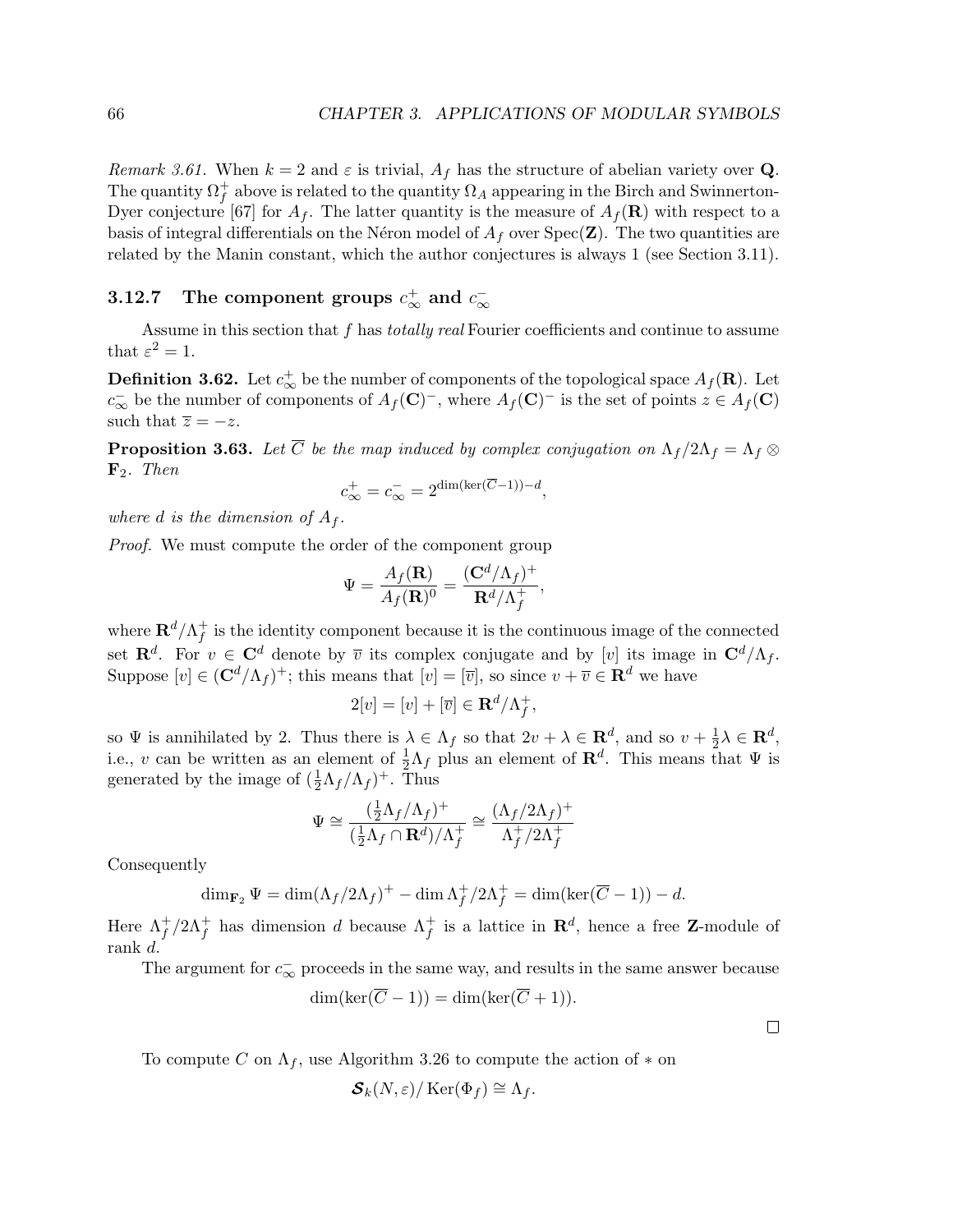## 3.12.8 Examples

#### Jacobians of genus-two curves

The author is among the the six authors of [24], who gather empirical evidence for the BSD conjecture for Jacobian of genus two curves. Of the 32 Jacobians considered, all but four are optimal quotients of  $J_0(N)$  for some N. The methods of this section can be used to compute  $\Omega_f^+$  $f$  for the Jacobians of these 28 curves. Using explicit models for the genus two curves, the authors of  $[24]$  computed the measure of A with respect to a basis for the Néron differentials of A. In all 28 cases our answers agreed to the precision computed. Thus in these cases we have numerically verified that the Manin constant equals 1.

The first example considered in [24] is the Jacobian  $A = J_0(23)$  of the modular curve  $X_0(23)$ . This curve has as a model

$$
y^{2} + (x^{3} + x + 1)y = -2x^{5} - 3x^{2} + 2x - 2
$$

from which one can compute the BSD  $\Omega_A = 2.7328...$  The following is an integral basis of cusp forms for  $S_2(23)$ .

$$
g_1 = q - q^3 - q^4 - 2q^6 + 2q^7 + \cdots
$$
  
\n
$$
g_2 = q^2 - 2q^3 - q^4 + 2q^5 + q^6 + 2q^7 + \cdots
$$

The space  $\mathcal{M}_2(23;\mathbf{Q})$  of modular symbols has dimension five and is spanned by  $\{-1/19,0\}$ ,  ${-1/17,0}, -1/15,0}, -1/11,0}$  and  ${\infty,0}.$  The submodule  $S_2(23;\mathbf{Z})$  has rank four and has as basis the first four of the above five symbols. Choose  $\gamma_1 = (\frac{8}{23} \frac{1}{3})$  and  $\gamma_2 = (\frac{6}{23} \frac{1}{4})$ and let  $x_i = {\infty, \gamma_i(\infty)}$ . Using the W<sub>N</sub>-trick (see Section 3.12.3) we compute the period integrals  $\langle g_i, x_j \rangle$  using 97 terms of the q-expansions of  $g_1$  and  $g_2$ , and obtain

$$
\langle g_1, x_1 \rangle \sim -1.3543 + 1.0838i,
$$
  $\langle g_1, x_2 \rangle \sim -0.5915 + 1.6875i$   
 $\langle g_2, x_1 \rangle \sim -0.5915 - 0.4801i,$   $\langle g_2, x_2 \rangle \sim -0.7628 + 0.6037i$ 

Using 97 terms we already obtain about 14 decimal digits of accuracy, but we do not reproduce them all here. We next find that

$$
\langle g_1, x_1 + x_1^* \rangle \sim 2\text{Re}(-1.3543 + 1.0838i) = 2.7086,
$$

and so on. Upon writing each generator of  $S_2(23)$  in terms of  $x_1 + x_1^*, x_1 - x_1^*, x_2 + x_2^*$  and  $x_2 - x_2^*$  we discover that the period mapping with respect to the basis dual to  $g_1$  and  $g_2$  is (approximately)

$$
\begin{array}{llll} \{-1/19,0\} & \mapsto & ( \quad 0.5915 - 1.6875i, \quad \quad 0.7628 - 0.6037i) \\ \{-1/17,0\} & \mapsto & (-0.5915 - 1.6875i, \quad -0.7628 - 0.6037i) \\ \{-1/15,0\} & \mapsto & (-1.3543 - 1.0838i, \quad -0.5915 + 0.4801i) \\ \{-1/11,0\} & \mapsto & (-1.5256, \quad \quad \quad 0.3425) \end{array}
$$

Working in  $S_2(23)$  we find  $S_2(23)^+$  is spanned by  $\{-1/19, 0\} - \{-1/17, 0\}$  and  $\{-1/11, 0\}$ . Using the algorithm of Section 3.12.6, we find that there is only one real component so

$$
\Omega_I^+ \sim \left| \begin{array}{cc} 1.1831 & 1.5256 \\ -1.5256 & 0.3425 \end{array} \right| = 2.7327...
$$

To greater precision we find that  $\Omega_f^+ \sim 2.7327505324965$ . This agrees with the value in [24]; since the Manin constant is an integer, it must equal 1.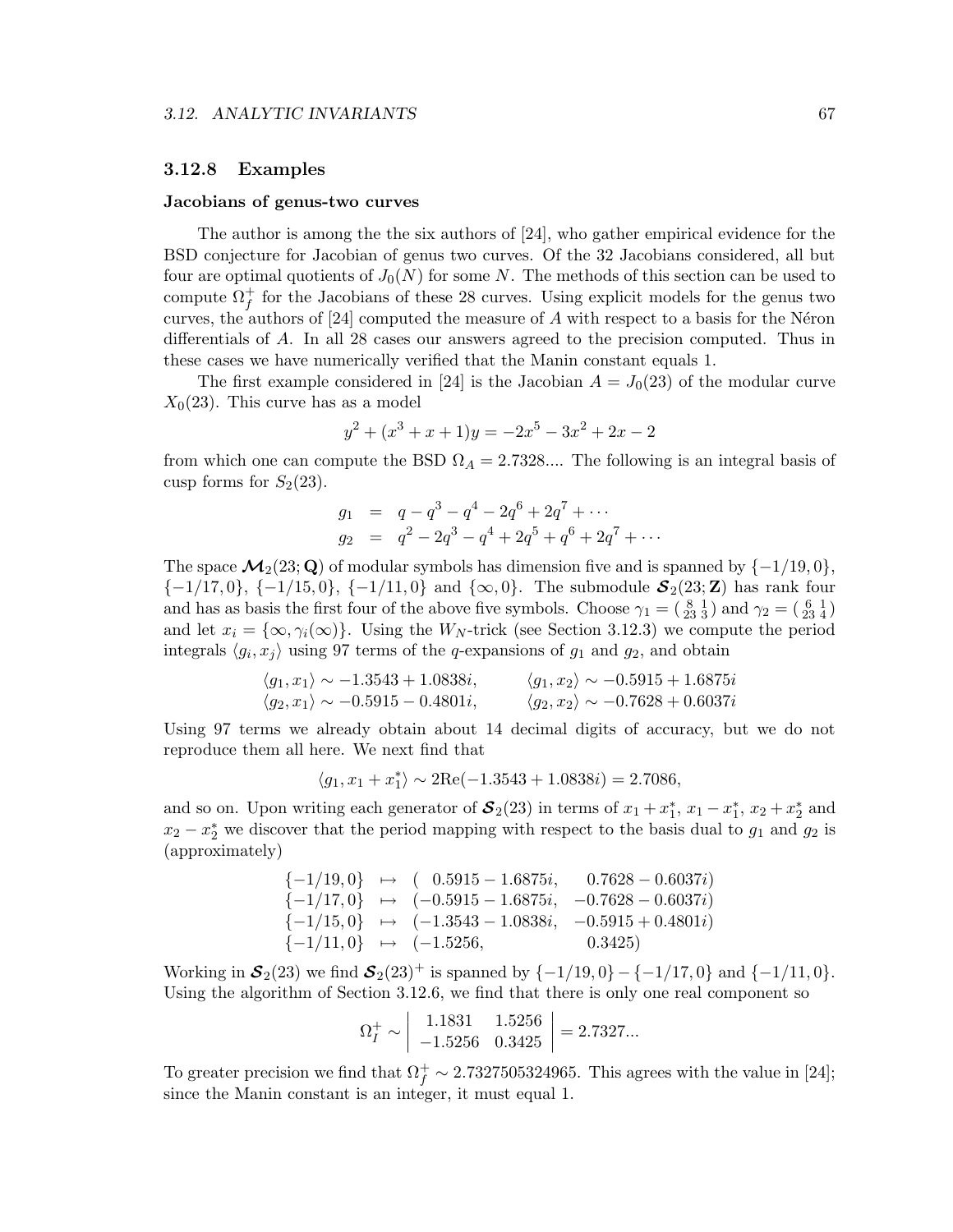| $\boldsymbol{k}$ | $\Omega^+$     | $\Omega^-$       |
|------------------|----------------|------------------|
| 12               | 0.002281474899 | 0.000971088287i  |
| 16               | 0.003927981492 | 0.000566379403i  |
| 18               | 0.000286607497 | 0.023020042428i  |
| 20               | 0.008297636952 | 0.0005609325015i |
| 22               | 0.002589288079 | 0.0020245743816i |
| 24               | 0.000000002968 | 0.0000000054322i |
| 26               | 0.003377464512 | 0.3910726132671i |
| 28               | 0.000000015627 | 0.0000000029272i |
|                  |                |                  |

Table 3.1: Volumes associated to level one cusp forms.

#### Level one cusp forms

In the following two sections we consider several specific examples of tori attached to modular forms of weight greater than two.

Let  $k \geq 12$  be an even integer. Associated to each Galois conjugacy class of normalized eigenforms f, there is a torus  $A_f$  over **R**. The real and minus volume of the first few of these tori are displayed in Table 3.1. For weights 24 and 28 we give  $\Omega^-/i$  so that the columns will line up nicely. In each case, 97 terms of the *q*-expansion were used.

The volumes appear to be much smaller than the volumes of weight two abelian varieties. The dimension of each  $A_f$  is 1, except for weights 24 and 28 when the dimension is 2.

#### CM elliptic curves of weight greater than two

Let  $f$  be a rational newform with "complex multiplication", in the sense that "half" of the Fourier coefficients of  $f$  are zero. For our purposes, it is not necessary to define complex multiplication any more precisely. Experimentally, it appears that the associated elliptic  $A_f$  has rational j-invariant. As evidence for this we present Table 3.2, which includes the analytic data about every rational CM form of weight four and level  $\leq$  197. The computations of Table 3.2 were done using at least 97 terms of the  $q$ -expansion of  $f$ . The rationality of j could probably be proved by observing that the CM forces  $A_f$  to have extra automorphisms.

In these examples, the invariants  $c_4$  and  $c_6$  are unrecognizable to the author; in contrast, in weight 2 these invariants are (expected to be) integers (see [16, 2.14]).

### Some abelian varieties of large dimension

In Table 3.3, we give the volumes of five abelian varieties of dimension greater than 1. In each case, at least 200 terms of the q-expansions were used.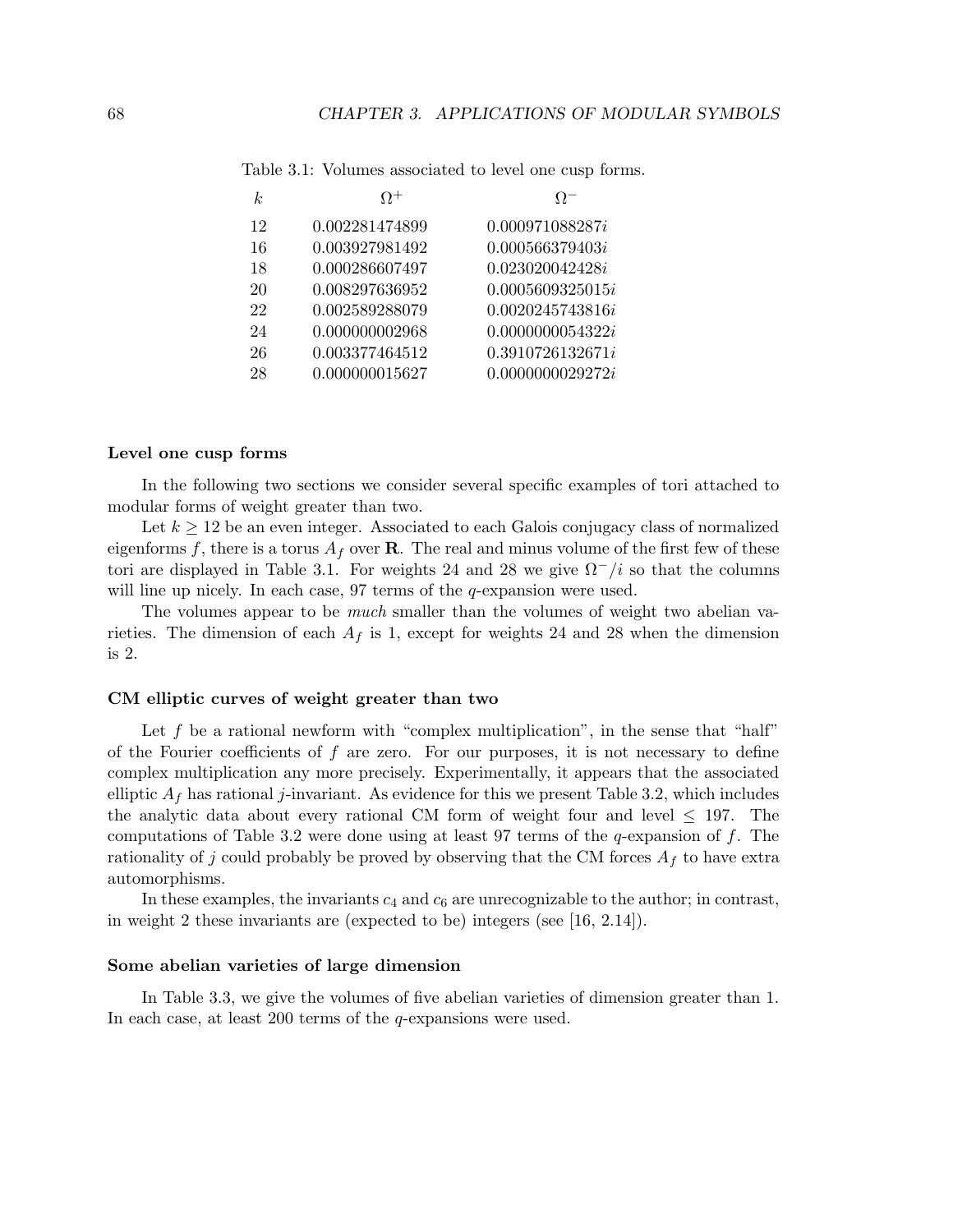| Table 3.2: CM elliptic curves of weight $> 2$ . |           |            |            |                     |                         |  |  |  |  |  |  |
|-------------------------------------------------|-----------|------------|------------|---------------------|-------------------------|--|--|--|--|--|--|
| E                                               | j         | $\Omega^+$ | $\Omega^-$ | $c_4$               | $c_6$                   |  |  |  |  |  |  |
| 9k4A                                            | $\Omega$  | 0.2095     | 0.1210i    | 0.0000              | $-56626421686.2951$     |  |  |  |  |  |  |
| 32k4A                                           | 1728      | 0.2283     | 0.2283i    | $-3339814.8874$     | 0.0000                  |  |  |  |  |  |  |
| 64k4D                                           | 1728      | 0.1614     | 0.1614i    | 53437038.1988       | 0.0000                  |  |  |  |  |  |  |
| 108k4A                                          | $\Omega$  | 0.0440     | 0.0762i    | $-14699.2655$       | 24463608892439.7456     |  |  |  |  |  |  |
| 108k4C                                          | $\Omega$  | 0.0554     | 0.0960i    | 1608.7743           | 6115643810955.1724      |  |  |  |  |  |  |
| 121k4A                                          | $-2^{15}$ | 0.0116     | 0.0385i    | 85659519816.8841    | 25723073306989527.1216  |  |  |  |  |  |  |
| 144k4E                                          | $\Omega$  | 0.0454     | 0.0262i    | 81.1130             | $-549788016394046.1396$ |  |  |  |  |  |  |
| 27k6A                                           | $\Omega$  | 0.0110     | 0.0191i    | 0.0000              | 97856189971744203.7795  |  |  |  |  |  |  |
| 32k6A                                           | 1728      | 0.0199     | 0.0199i    | $-58095643136.7658$ | 8.0094                  |  |  |  |  |  |  |

Table 3.3: Volumes of higher dimensional abelian varieties.

| $\overline{A}$ | dim           | $\Omega^+$ | $\Omega^-$ |
|----------------|---------------|------------|------------|
| 79k2B          | 5             | 10         | 209i       |
| 83k2B          | 6             | 22         | 41         |
| 131k2B         | 10            | 51         | 615        |
| 11k4A          | $\mathcal{D}$ | 0.0815     | 0.0212     |
| 17k4B          | З             | 0.0047     | 0.0007i    |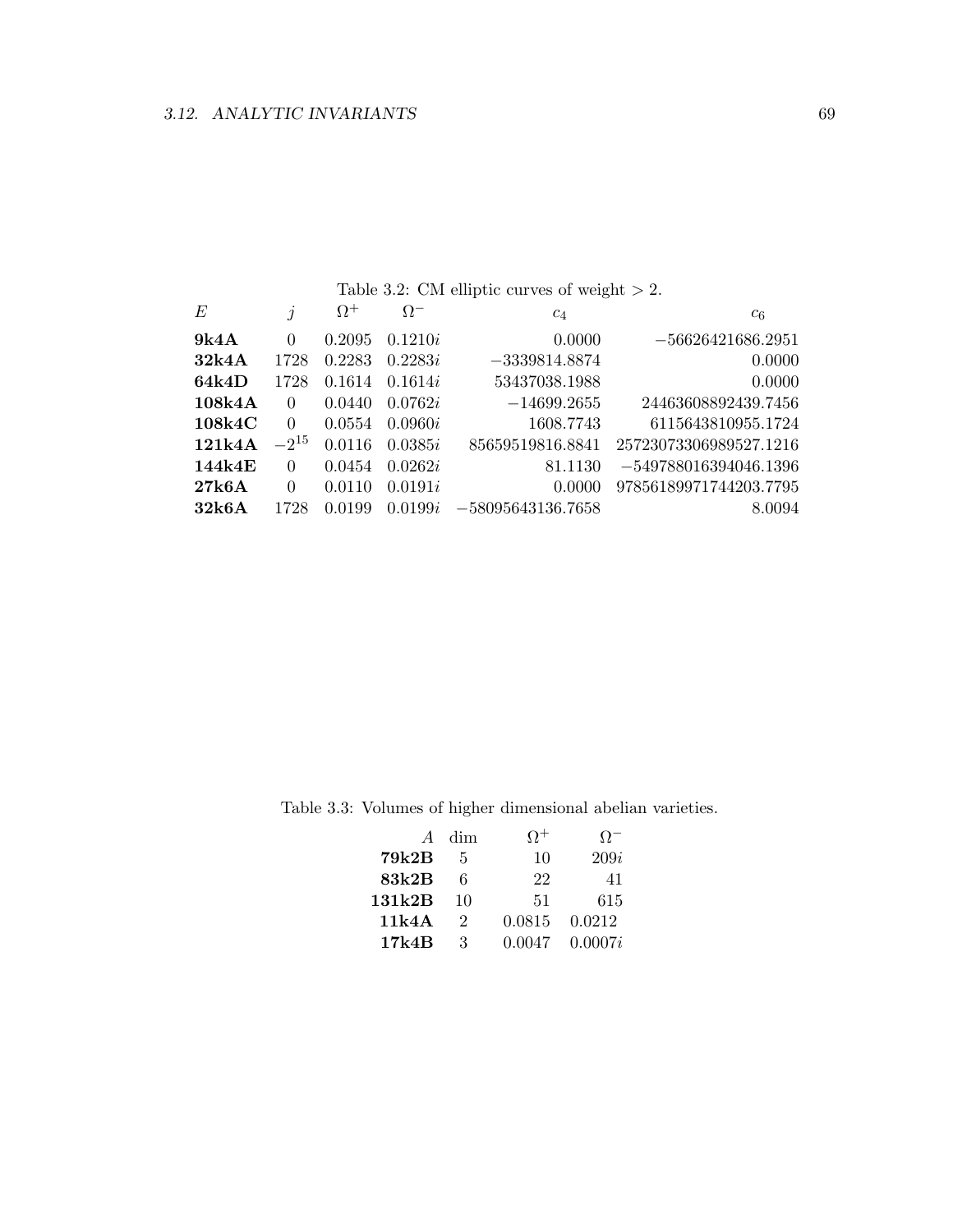## Chapter 4

# Component groups of optimal quotients

Let A be an abelian variety over the rational numbers Q. The Birch and Swinnerton-Dyer conjecture supplies a formula for the order of the Shafarevich-Tate group of A. A key step in computing this order is to find each of the Tamagawa numbers  $c_p$  of A. The Tamagawa numbers are defined as follows, where the definition of Néron model and component group is given below.

**Definition 4.1 (Tamagawa number).** Let p be a prime, let A be a Néron model of A over the p-adic integers  $\mathbf{Z}_p$ , and let  $\Phi_{A,p}$  be the component group of A at p. Then the Tamagawa number  $c_p$  of A is the order of the group  $\Phi_{A,p}(\mathbf{F}_p)$  of  $\mathbf{F}_p$ -rational points of  $\Phi_{A,p}(\mathbf{F}_p).$ 

Remark 4.2. We warn the reader that the Tamagawa number is defined in a different way in some other papers. The definitions are equivalent.

In this chapter we present a method for computing the Tamagawa numbers  $c_p$ , up to a power of 2, under the hypothesis that A has purely toric reduction at p. Such A are plentiful among the modular abelian varieties; for example, if  $A$  is a new optimal quotient of  $J_0(N)$  and p exactly divides N, then A is purely toric at p.

In Sections 4.1–4.5 we state and prove an explicit formula involving component groups of fairly general abelian varieties. Then in Section 4.6 we turn to quotients of modular Jacobians  $J_0(N)$ . We give several tables and issue a conjecture and a question.

The results of this chapter were inspired by a letter that Ribet wrote to Mestre, in which he treats the case when A is an elliptic curve.

## 4.1 Main results

## 4.1.1 Néron models and component groups

Let A be an abelian variety over a finite extension K of the p-adic numbers  $\mathbf{Q}_p$ . Let O be the ring of integers of K, let  $\mathfrak{m}$  be its maximal ideal, and let  $k = \mathcal{O}/\mathfrak{m}$  be the residue class field.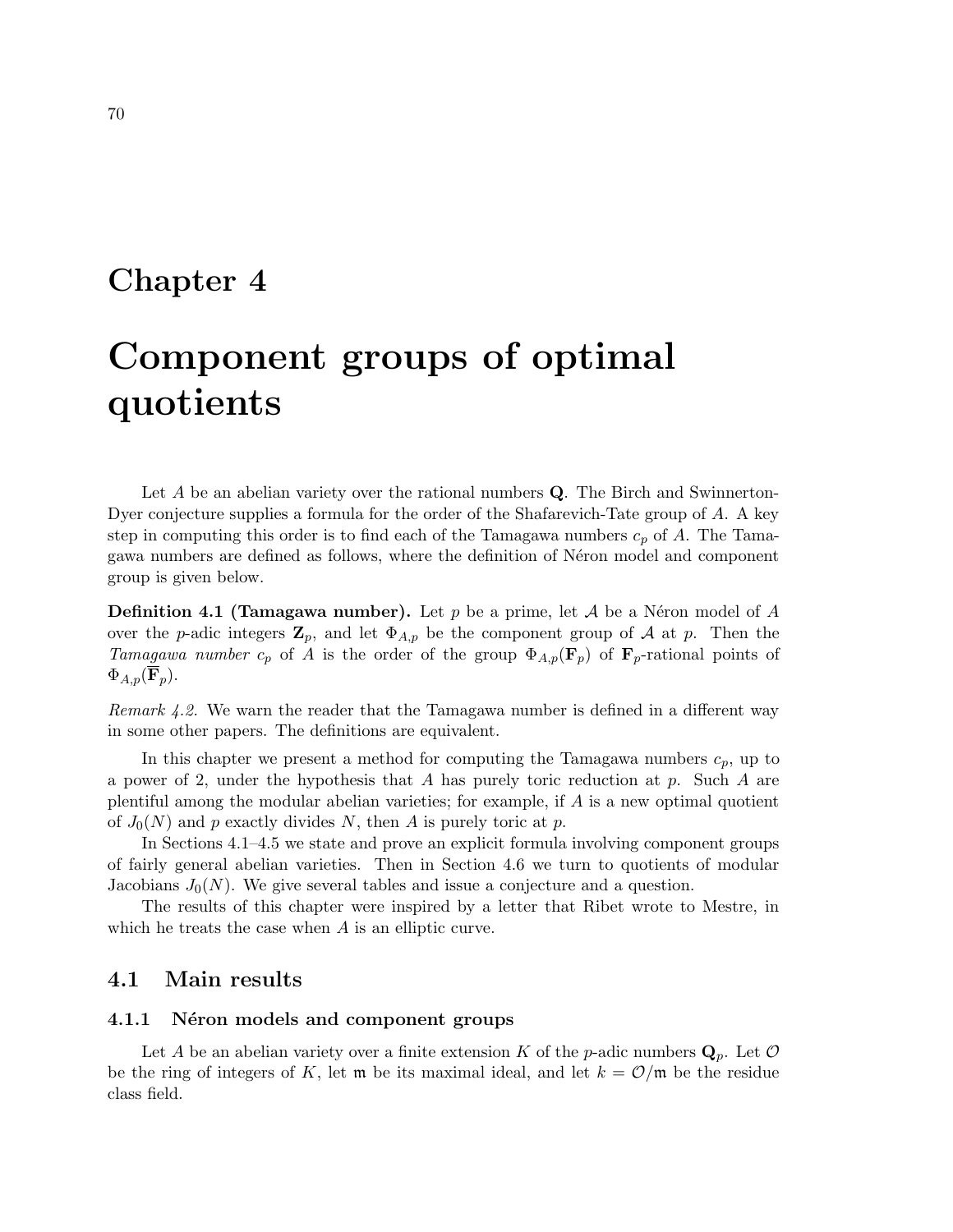**Definition 4.3 (Néron model).** A *Néron model* of A is a smooth commutative group scheme  $\mathcal A$  over  $\mathcal O$  such that A is its generic fiber and  $\mathcal A$  satisfies the Néron mapping property: the restriction map

$$
\text{Hom}_{\mathcal{O}}(S, \mathcal{A}) \longrightarrow \text{Hom}_K(S_K, A)
$$

is bijective for all *smooth* schemes  $S$  over  $\mathcal{O}$ .

The Néron mapping property implies that  $A$  is unique up to a unique isomorphism, so we will refer without hesitation to "the" Néron model of A.

The closed fiber  $A_k$  of A is a group scheme over k, which need not be connected; denote by  $\mathcal{A}_{k}^{0}$  the connected component containing the identity. There is an exact sequence

$$
0 \longrightarrow \mathcal{A}_k^0 \longrightarrow \mathcal{A}_k \longrightarrow \Phi_A \longrightarrow 0,
$$

where  $\Phi_A$  a finite étale group scheme over k. Equivalently,  $\Phi_A$  may be viewed as a finite abelian group equipped with an action of  $Gal(k/k)$ .

**Definition 4.4 (Component group).** The *component group* of an abelian variety  $\mathcal A$  over a local field K is the group scheme  $\Phi_A = A_k/A_k^0$  defined above.

## 4.1.2 Motivating problem

This chapter is motivated by the problem of computing the groups  $\Phi_{A,p}$  attached to quotients A of Jacobians of modular curves  $X_0(N)$ . When A has semistable reduction, Grothendieck and Mumford described the component group in terms of a monodromy pairing on certain free abelian groups. When  $A = J = J_0(N)$  is the Jacobian of  $X_0(N)$ , this pairing can be explicitly computed, hence the component group  $\Phi_J$  can also be computed; this has been done in many cases in [40] and [23].

Suppose now that  $A = A_f$  is an optimal quotient of  $J_0(N)$  that is attached to a newform f, so that the kernel of the map  $\pi : J \to A$  is connected. There is a natural map  $\pi_* : \Phi_J \to \Phi_A$ . We wish to compute the image and the order of the cokernel of  $\pi_*$ .

## 4.1.3 The main result

We now state our main result more precisely, necessarily supressing some of the definitions of the terms used until later. Suppose  $\pi : J \to A$  is an optimal quotient, with J a Jacobian with semistable reduction and A having purely toric reduction. We express the component group of A in terms of the monodromy pairing associated to J.

Let  $m_A = \sqrt{\deg(\theta_A)}$ , where  $\theta_A : A^{\vee} \to A$  is induced by the canonical principal polarization of J arising from the  $\theta$ -divisor. Let  $X_J$  be the character group of the toric part of the closed fiber of the Néron model of J. Let  $\mathcal L$  be the saturation of the image of  $X_A$  in X<sub>J</sub>. The monodromy pairing induces a map  $\alpha: X_J \to \text{Hom}(\mathcal{L}, \mathbf{Z})$ . Let  $\Phi_X$  be the cokernel of  $\alpha$  and  $m_X = [\alpha(X_J) : \alpha(\mathcal{L})]$  be the order of the finite group  $\alpha(X_J)/\alpha(\mathcal{L})$ . We obtain the equality

$$
\frac{\#\Phi_A}{m_A} = \frac{\#\Phi_X}{m_X}
$$

.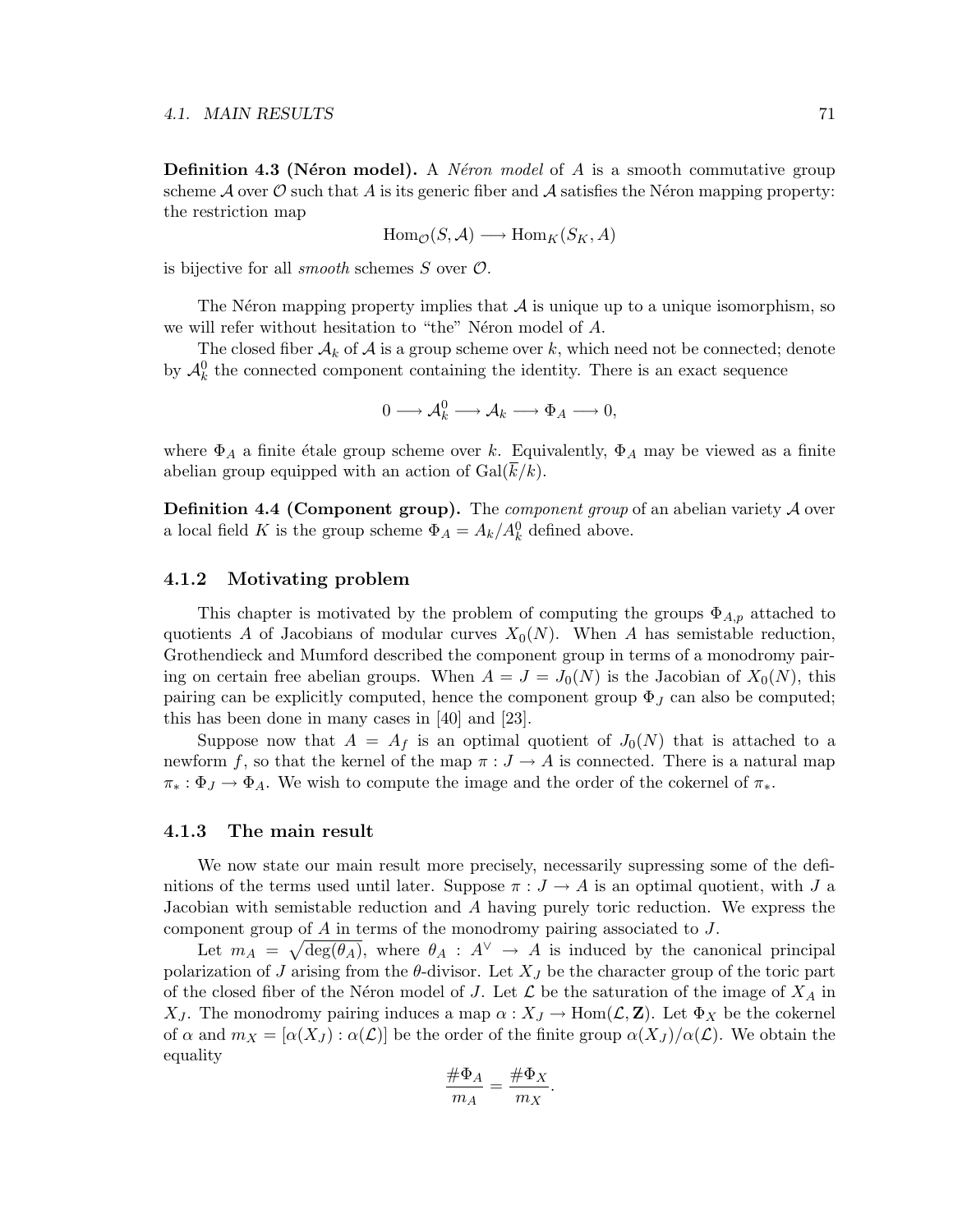Using the snake lemma, one see that  $\Phi_X$  is isomorphic to the image of the natural map  $\Phi_J \to \Phi_A$ , and the above formula implies that the cokernel of the map  $\Phi_J \to \Phi_A$  has order  $m_A/m_X$ .

If the optimal quotient  $J \to A$  arises from a modular form on  $\Gamma_0(N)$ , then the quantities  $m_A$ ,  $m_X$  and  $\Phi_X$  can be explicitly computed, hence we can compute  $\#\Phi_A$ .

## 4.2 Optimal quotients of Jacobians

Let J be a Jacobian, and let  $\theta_I$  be the canonical principal polarization arising from the  $\theta$ -divisor. Recall that an *optimal quotient* of J is an abelian variety A and a surjective map  $\pi: J \to A$  whose kernel is an abelian subvariety B of J. Denote by  $J^{\vee}$  and  $A^{\vee}$  the abelian varieties dual to J and A, respectively. Upon composing the dual of  $\pi$  with  $\theta_J^{\vee} = \theta_J$ , we obtain a map

$$
A^{\vee} \xrightarrow{\pi^{\vee}} J^{\vee} \xrightarrow{\theta_J} J.
$$

## **Proposition 4.5.** The map  $A^{\vee} \rightarrow J$  is injective.

*Proof.* Since  $\theta_J$  is an isomorphism it suffices to prove that  $\pi^{\vee}$  is injective. Since the dual of  $(\pi^{\vee})^{\vee} = \pi$  and  $\pi$  is surjective, the map  $\pi^{\vee}$  must have finite kernel. Thus  $A^{\vee} \to C =$  $\text{im}(\pi^{\vee})$  is an isogeny. Let G denote the kernel of this isogeny, and dualize. By [50, §11] we have the following two commutative diagrams:



where  $G^{\vee}$  is the Cartier dual of G. Since  $G^{\vee}$  is finite, ker( $\varphi$ ) is of finite index in ker( $\pi$ ). Since  $\ker(\pi)$  is an abelian variety, as a group it is divisible. But a divisible group has no nontrivial finite-index subgroups (divisibility is a property inherited by quotients, and nonzero finite groups are not divisible). Thus  $\ker(\varphi) = \ker(\pi)$ , so  $G^{\vee} = 0$ . It follows that  $G=0.$  $\Box$ 

Henceforth we will abuse notation and denote the injection  $A^{\vee} \to J$  by  $\pi^{\vee}$ . The kernel of  $\theta_A$  equals the intersection of  $A^{\vee}$  and  $B = \text{ker}(\pi)$ , as depicted in the following diagram:



Since  $\theta_A$  is a polarization, the degree  $\#\ker(\theta_A)$  of  $\theta_A$  is a perfect square (see [50, Thm. 13.3]). Recall that the modular degree is the integer

$$
m_A = \sqrt{\#\ker(\theta_A)}.
$$

For an algorithm to compute  $m_A$ , see Section 3.9 and Corollary 4.23.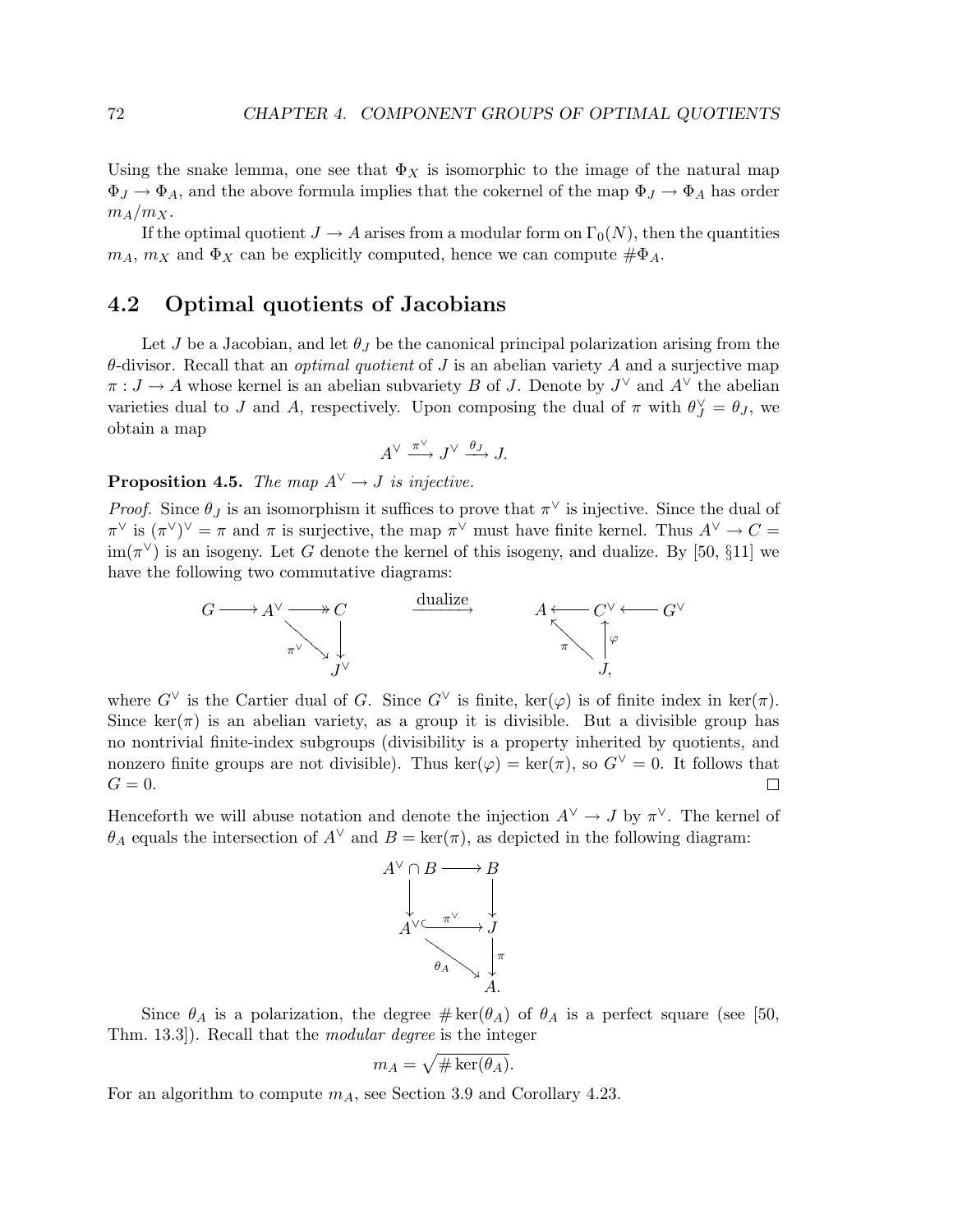## 4.3 The closed fiber of the Néron model

Let K be a finite extension of  $\mathbf{Q}_p$  with ring of integers O and residue class field k. Let A be an abelian variety over K and denote its Néron model by A. Let  $\Phi_A$  be the group of connected components of the closed fiber  $A_k$ . This group is a finite étale group scheme over k; equivalently, it is a finite abelian group equipped with an action of  $Gal(\overline{k}/k)$ . There is an exact sequence of group schemes

$$
0 \to \mathcal{A}_k^0 \to \mathcal{A}_k \to \Phi_A \to 0.
$$

The group scheme  $\mathcal{A}_{k}^{0}$  is an extension of an abelian variety  $\mathcal{B}$  of some dimension a by a group scheme  $\mathcal{C}$ ; we have a diagram

$$
\begin{array}{c}\n0 \\
\downarrow \\
\downarrow \\
0 \rightarrow C \rightarrow \mathcal{A}_k^0 \rightarrow \mathcal{B} \rightarrow 0 \\
\downarrow \\
\downarrow \\
0\n\end{array}
$$

with  $\mathcal T$  a torus of dimension t and  $\mathcal U$  a unipotent group of dimension u. The abelian variety A is said to have *purely toric reduction* if  $t = \dim A$ , and have *semistable reduction* if  $u = 0$ .

Definition 4.6 (Character group of torus). The *character group* 

$$
X_A=\operatorname{Hom}_{\overline{k}}(\mathcal{T}_{/\overline{k}},\mathbf{G}_{m/\overline{k}})
$$

is a free abelian group of rank t contravariantly associated to A.

As discussed in, e.g., [53], if A is semistable there is a monodromy pairing  $X_A \times X_{A\vee} \to \mathbb{Z}$ and an exact sequence

$$
0 \to X_{A^{\vee}} \to \text{Hom}(X_A, \mathbf{Z}) \to \Phi_A \to 0.
$$

## 4.4 Rigid uniformization

In this section we review the rigid analytic uniformization of a semistable abelian variety over a finite extension K of the maximal unramified extension  $\mathbf{Q}_p^{\text{ur}}$  of  $\mathbf{Q}_p$ . We use this uniformization to prove that if A has purely toric reduction, and  $\phi: A^{\vee} \to A$  is a symmetric isogeny (as defined below), then

$$
\deg(\phi) = (\#\operatorname{coker}(X_A \to X_{A^\vee}))^2.
$$

We also prove some lemmas about character groups.

It is possible to prove the assertions we will need without recourse to rigid uniformization, as Ahmed Abbes has pointed out to the author.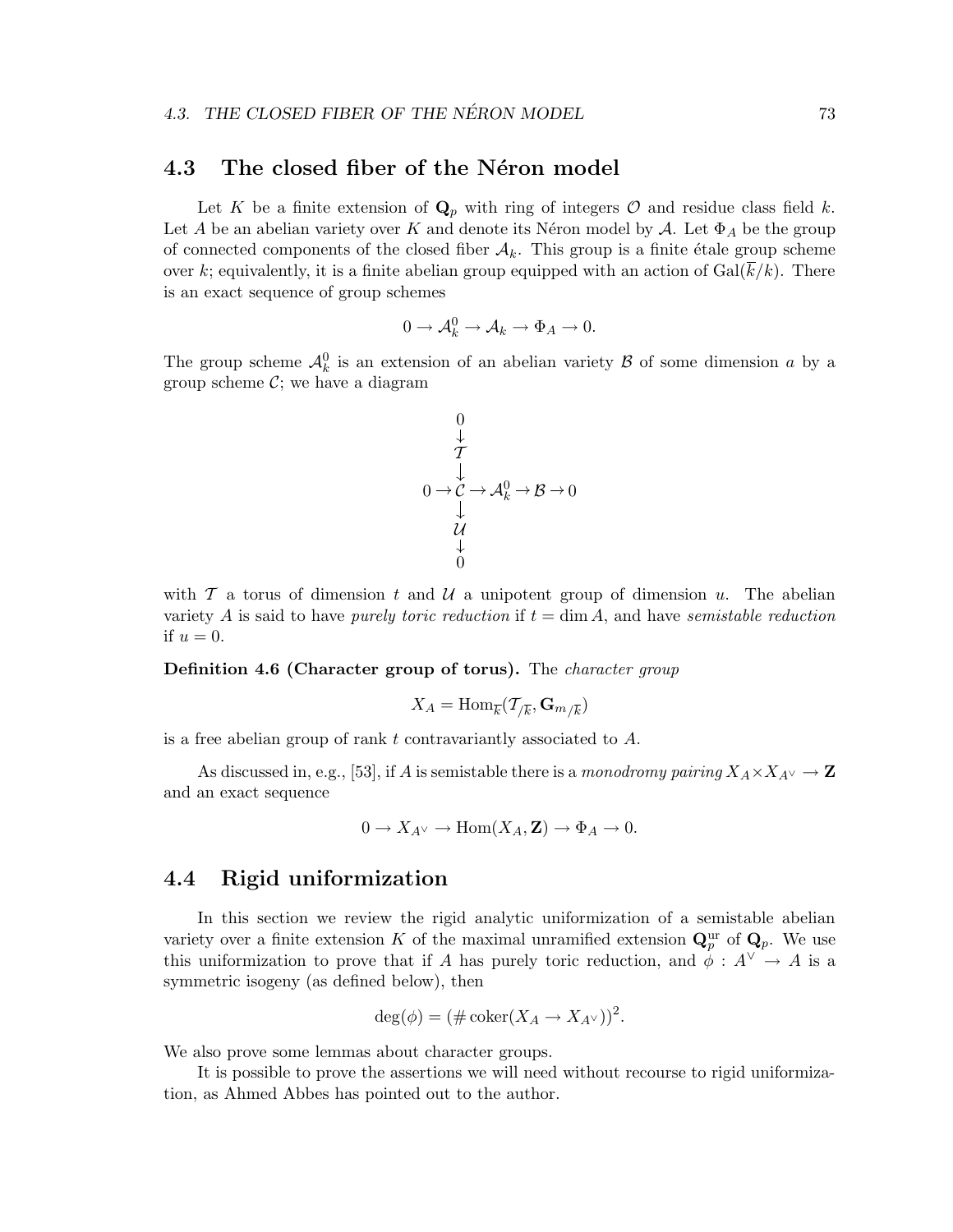## 4.4.1 Raynaud's uniformization

**Theorem 4.7 (Raynaud).** If A is a semistable abelian variety, its universal covering (as defined in  $(14)$  is isomorphic to an extension G of an abelian variety B with good reduction by a torus  $T$ . The covering map from  $G$  to  $A$  is a homomorphism, and its kernel is a twisted free abelian group  $\Gamma$  of finite rank.

This may be summarized by the diagram



which we call the *uniformization cross* of A.

Remark 4.8. The group  $\Gamma$  can be identified with the character group  $X_{A^{\vee}}$  of the previous and latter sections.

The uniformization cross of the dual abelian variety  $A^{\vee}$  is



where  $\Gamma^{\vee} = \text{Hom}(T, \mathbf{G}_m)$ , where  $T^{\vee} = \text{Hom}(\Gamma, \mathbf{G}_m)$ , and the morphisms  $\Gamma^{\vee} \to G^{\vee}$  and  $T^{\vee} \to G^{\vee}$  are the one-motif duals of the morphisms  $T \to G$  and  $\Gamma \to G$ , respectively. For more details see, e.g., [14].

To avoid confusion when considering the uniformization of more than one abelian variety, we will often denote the objects T, G, Γ, and B connected with A by  $T_A$ ,  $G_A$ , Γ<sub>A</sub>, and  $B_A$ , respectively.

*Example 4.9 (Tate curve).* If  $E/Q_p$  is an elliptic curve with split multiplicative reduction, then the uniformization is  $E = \mathbf{G}_m / q^{\mathbf{Z}}$  where  $q = q(j)$  is obtained by inverting the expression for j as a function of  $q(z) = e^{2\pi i z}$ .

## 4.4.2 Some lemmas

Let  $\pi: J \to A$  be an optimal quotient, assume that J has semistable reduction, and that A has purely toric reduction.

**Lemma 4.10.** The map  $\Gamma_J \to \Gamma_A$  induced by  $\pi$  is surjective.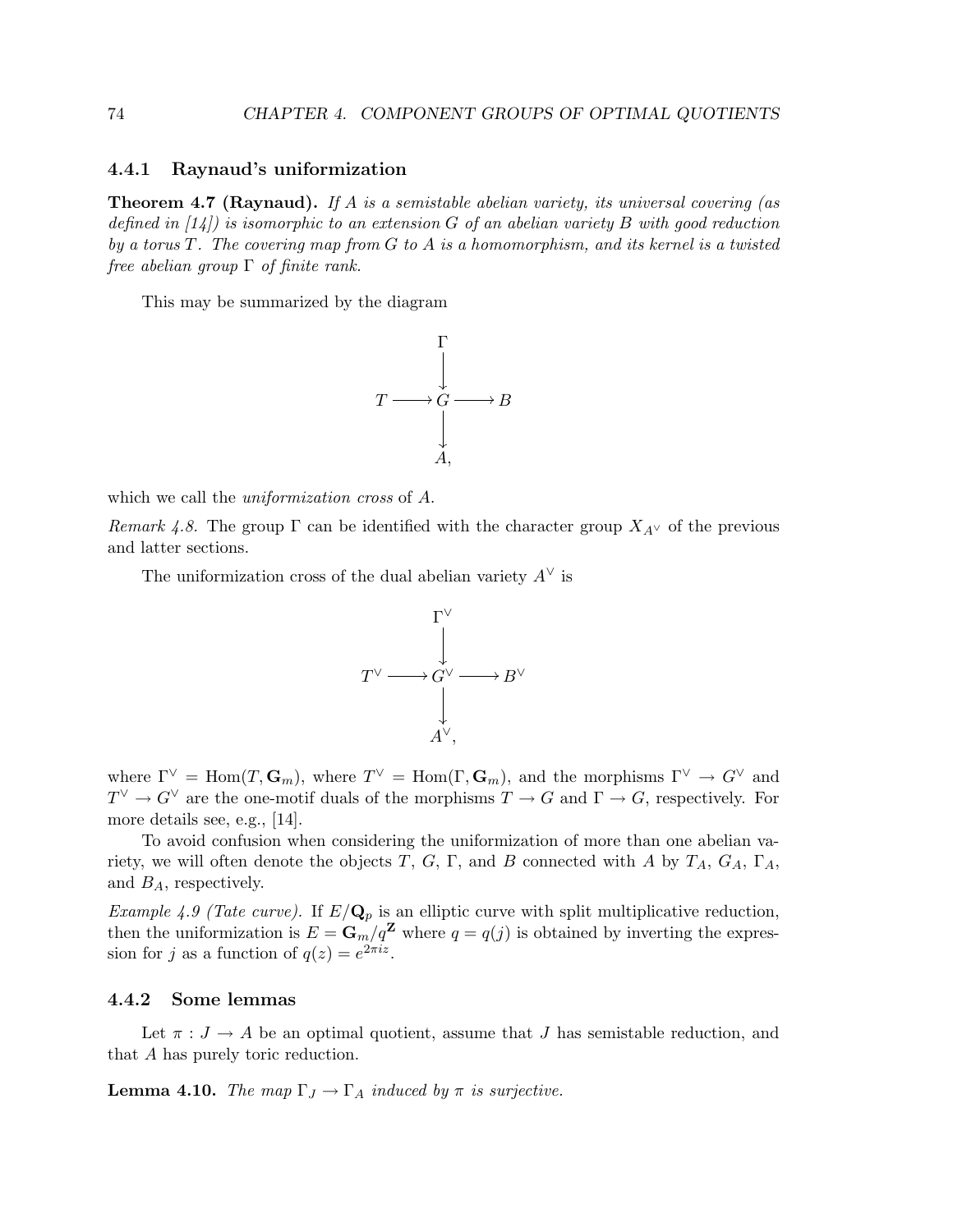*Proof.* Since  $G_J$  is simply connected,  $\pi$  induces a map  $G_J \to T_A$  and a map  $\Gamma_J \to \Gamma_A$ . Because  $\pi$  is surjective and  $T_A$  is a torus, the map  $G_J \to T_A$  is surjective. Upon applying the snake lemma to the following diagram, we obtain a surjective map from  $B = \text{ker}(\pi)$  to  $M = \text{coker}(\Gamma_J \to \Gamma_A)$ :



Since  $\pi : J \to A$  is an optimal quotient, the kernel B is connected. Thus M must also be connected. Since M is discrete it follows that  $M = 0$ . connected. Since M is discrete it follows that  $M = 0$ .

## Abelian varieties with purely toric reduction

Assume that A has purely toric reduction. Then  $B = 0$ , and the uniformization cross is simply



**Definition 4.11 (Symmetric isogeny).** A symmetric isogeny  $\varphi : A^{\vee} \to A$  is an isogeny such that the map  $\varphi^{\vee}: A^{\vee} \to (A^{\vee})^{\vee} = A$  is equal to  $\varphi$ .

Let  $\varphi: A^{\vee} \to A$  be a symmetric isogeny. Denote by  $\varphi_t: T^{\vee} \to T$  and  $\varphi_a: \Gamma^{\vee} \to \Gamma$  the maps induced by  $\varphi$ .

Proposition 4.12. There is an exact sequence

$$
0 \to \ker(\varphi_t) \to \ker(\varphi) \to \mathrm{coker}(\varphi_a) \to 0,
$$

and ker( $\varphi_t$ ) is the Cartier dual of coker( $\varphi_a$ ).

*Proof.* Since  $\varphi$  is an isogeny we obtain the following diagram:

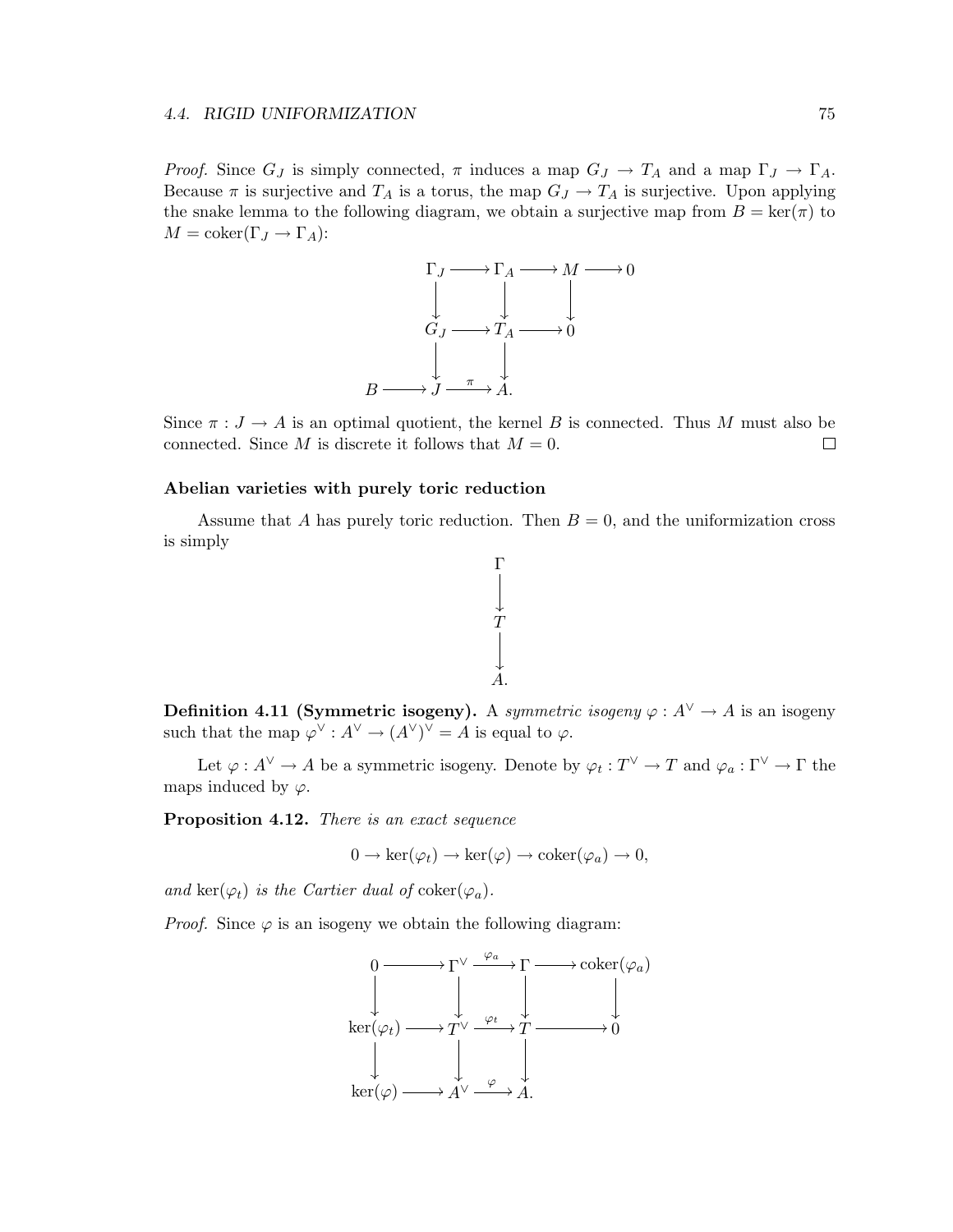The snake lemma then gives the claimed exact sequence.

For the second assertion, observe that if we take one-motif duals of every object in the diagram



we obtain the following diagram:



Since  $\varphi$  is symmetric,  $\varphi_a^{\vee} = \varphi_t$ , so

$$
\ker(\varphi_t) = \operatorname{coker}(\varphi_a)^{\vee}.
$$

Lemma 4.13.  $\#\ker(\varphi)=\#\operatorname{coker}(\varphi_a)^2$ 

Proof. Use the exact sequence of Proposition 4.12 together with the observation that the order of a finite group scheme equals the order of its Cartier dual. □

## 4.5 The main theorem

Let  $\pi : J \to A$  be an optimal quotient, with J a Jacobian having semistable reduction and A an abelian variety having purely toric reduction. Let  $X_A$ ,  $X_{A}^{\vee}$ , and  $X_J$  denote the character groups of the toric parts of the closed fibers of the abelian varieties  $A, A^{\vee}$ , and J, respectively.

## 4.5.1 Description of the component group in terms of the monodromy pairing

Recall that there is a pairing  $X_A \times X_{A\vee} \to \mathbb{Z}$  called the monodromy pairing. We have an exact sequence

$$
0 \to X_{A^{\vee}} \to \text{Hom}(X_A, \mathbf{Z}) \to \Phi_A \to 0.
$$

If J is a Jacobian then J is canonically self-dual via the  $\theta$ -polarization, so the monodromy pairing on J can be viewed as a pairing  $X_J \times X_J \to \mathbb{Z}$ , and there is an exact sequence

$$
0 \to X_J \to \text{Hom}(X_J, \mathbf{Z}) \to \Phi_J \to 0.
$$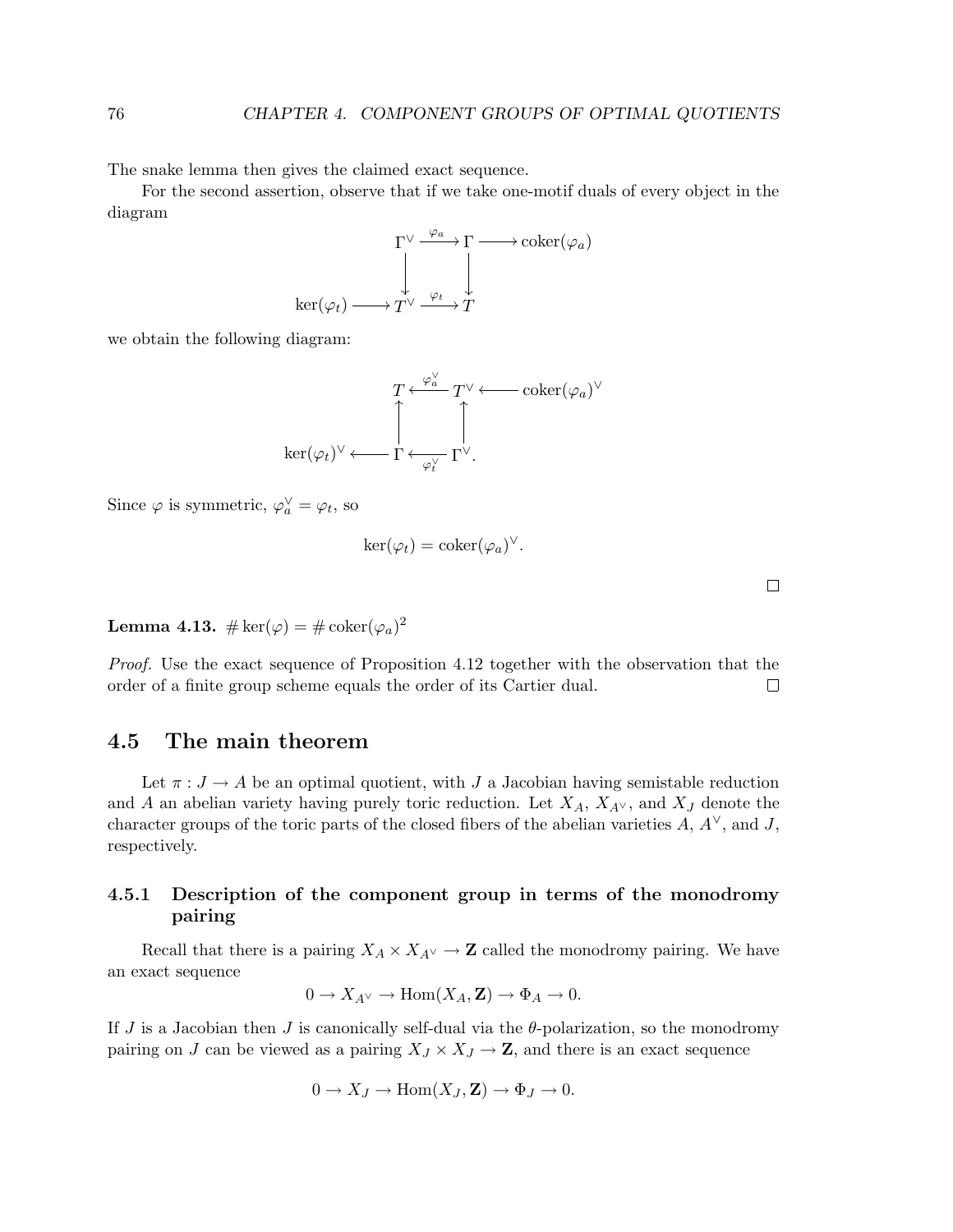*Example 4.14 (Tate curve)*. Suppose  $E = G_m/q^{\mathbf{Z}}$  is a Tate curve over  $\mathbf{Q}_p^{\text{ur}}$ . The monodromy pairing on  $X_E = q^{\mathbf{Z}}$  is

$$
\langle q, q \rangle = \text{ord}_p(q) = -\text{ord}_p(j).
$$

Thus  $\Phi_E$  is cyclic of order  $-\text{ord}_p(j)$ .

## Proof of the main theorem

We now prove the main theorem. Let  $\pi : J \to A$  be an optimal quotient, and let  $\theta: A^{\vee} \to A$  denote the induced polarization. Let  $\pi_*, \pi^*, \theta_*,$  and  $\theta^*$  be the maps induced on character groups by the various functorialities, as indicated in the following two key diagrams:



The surjectivity of  $\pi_*$  was proved in Lemma 4.10. The injectivity of  $\pi^*$  follows because

$$
\theta_* \pi_* \pi^* = \theta_* \theta^* = \deg(\theta) \neq 0,
$$

and multiplication by a nonzero integer on a free abelian group is injective.

Let

$$
\alpha: X_J \to \operatorname{Hom}(\pi^*X_A,\mathbf{Z})
$$

be the map defined by the monodromy pairing restricted to  $X_J \times \pi^* X_A$ .

Lemma 4.15. ker $(\pi_*) = \ker(\alpha)$ 

*Proof.* Suppose  $x \in \text{ker}(\pi_*)$ , and let  $y = \pi^*z$  with  $z \in X_A$ . Then

$$
\langle x, y \rangle = \langle x, \pi^* z \rangle = \langle \pi_* x, z \rangle = 0,
$$

so  $x \in \text{ker}(\alpha)$ . Next let  $x \in \text{ker}(\alpha)$ . Then for all  $z \in X_A$ ,

$$
0 = \langle x, \pi^* z \rangle = \langle \pi_* x, z \rangle,
$$

so  $\pi_*x$  is in the kernel of the monodromy map

$$
X_{A^{\vee}} \to \text{Hom}(X_A, \mathbf{Z}).
$$

Since  $X_{A}$  and  $Hom(X_A, \mathbf{Z})$  are free of the same finite rank and the cokernel is torsion, the monodromy map is injective. Thus  $\pi_* x = 0$  and  $x \in \text{ker}(\pi_*)$ .  $\Box$ 

Lemma 4.16. There is an exact sequence

$$
X_J \to \text{Hom}(\pi^* X_A, \mathbf{Z}) \to \Phi_A \to 0.
$$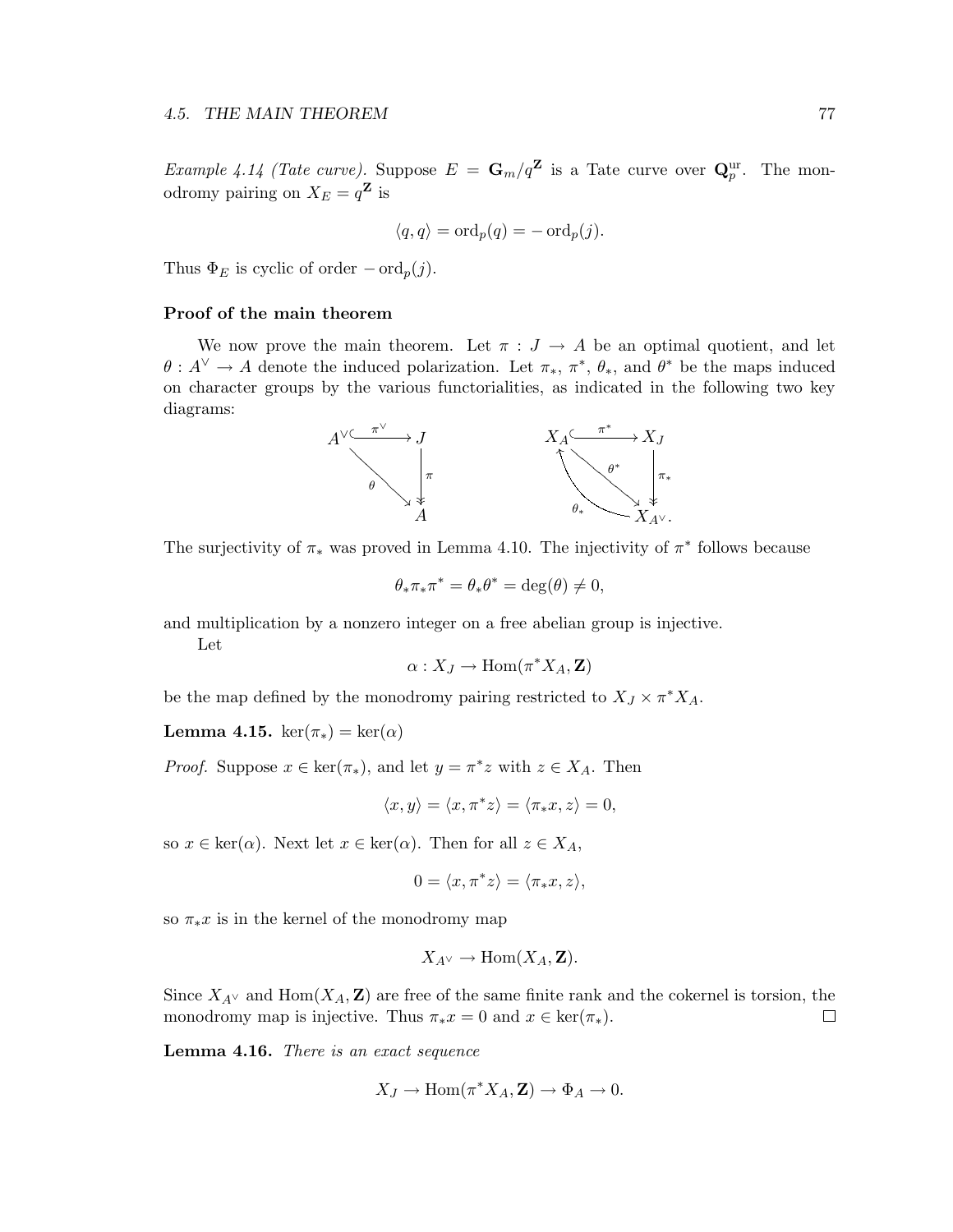Proof. Lemma 4.15 gives the following commutative diagram with exact rows

$$
0 \longrightarrow X_J/\ker(\alpha) \longrightarrow \text{Hom}(\pi^* X_A, \mathbf{Z}) \longrightarrow \text{coker}(\alpha) \longrightarrow 0
$$

$$
\downarrow \cong \qquad \qquad \downarrow \cong
$$

$$
0 \longrightarrow X_{A^{\vee}} \longrightarrow \text{Hom}(X_A, \mathbf{Z}) \longrightarrow \Phi_A \longrightarrow 0.
$$

By Lemma 4.15, the first vertical map is an isomorphism. The second is an isomorphism because it is induced by the isomorphism  $\pi^*: X_A \to \pi^* X_A$ . It follows that  $\text{coker}(\alpha) \cong \Phi_A$ , as claimed.  $\Box$ 

Let  $\mathcal L$  be the *saturation* of  $\pi^* X_A$  in  $X_J$ ; thus  $\pi^* X_A$  is a finite-index subgroup of  $\mathcal L$  and the quotient  $X_J/\mathcal{L}$  is torsion free. For L of finite index in  $\mathcal{L}$ , define the modular degree of L to be

$$
m_L = [\alpha(X_J) : \alpha(L)],
$$

and the component group of L to be

$$
\Phi_L = \mathrm{coker}(X_J \to \mathrm{Hom}(L, \mathbf{Z})).
$$

When  $L = \mathcal{L}$  and A is fixed, we often slightly abuse notation and write  $m_X = m_{\mathcal{L}}$  and  $\Phi_X = \Phi_{\mathcal{L}}$ . We think of  $m_X$  and  $\Phi_X$  as the character group "modular degree and component group" of A.

**Lemma 4.17.** Choose a subgroup L of finite index in L. The rational number  $\frac{\#\Phi_L}{m_L}$  $\frac{1}{m_L}$  is independent of the choice of L.

*Proof.* Suppose L' is another finite index subgroup of  $\mathcal{L}$ , and let  $n = [L : L']$ . Here n is a rational number, the lattice index of  $L'$  in  $L$ . Since  $\alpha$  is injective when restricted to  $\mathcal{L}$ , it follows that

$$
m_{L'} = [\alpha(X_J) : \alpha(L')] = [\alpha(X_J) : \alpha(L)] \cdot [\alpha(L) : \alpha(L')] = m_L \cdot n.
$$

Similarly,  $\#\Phi_{L'} = \#\Phi_L \cdot n$ .

Recall that  $m_A = \sqrt{\deg(\theta)}$  and

$$
\Phi_A \cong \mathrm{coker}(X_{A^{\vee}} \to \mathrm{Hom}(X_A, \mathbf{Z})),
$$

where  $m_A$  is the modular degree of A and  $\Phi_A$  is the component group of A.

**Theorem 4.18.** For any subgroup L of finite index in  $\mathcal{L}$ , the following relation holds:

$$
\frac{\#\Phi_A}{m_A} = \frac{\#\Phi_L}{m_L}.
$$

 $\Box$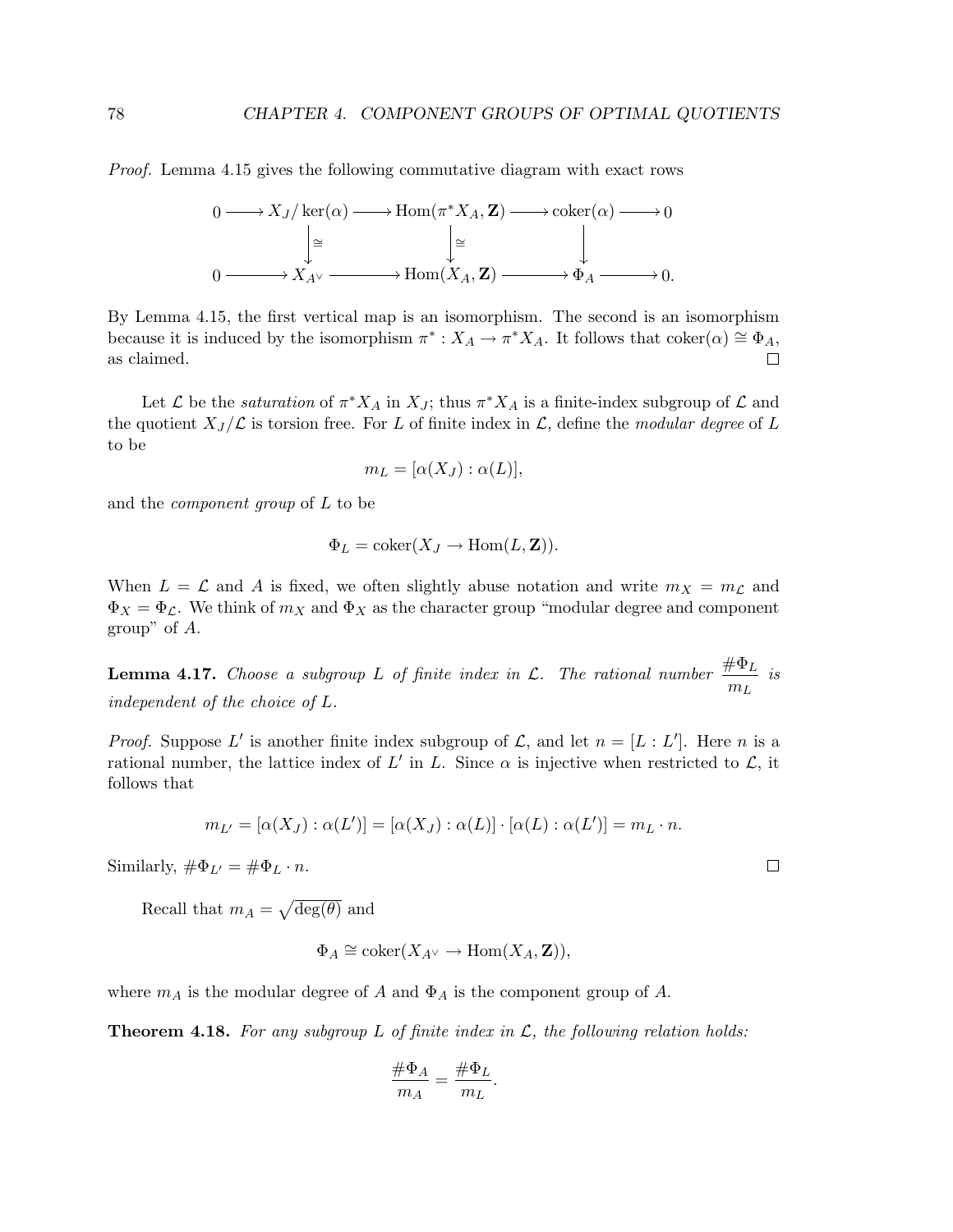*Proof.* By Lemma 4.17 we may assume that  $L = \pi^* X_A$ . With this choice of L, Lemma 4.16 asserts that  $\Phi_L \cong \Phi_A$ . By Lemma 4.15, properties of the index, and Lemma 4.13 we have

$$
m_L = [\alpha(X_J) : \alpha(L)]
$$
  
\n
$$
= [\pi_*(X_J) : \pi_*(L)]
$$
  
\n
$$
= [X_{A^\vee} : \pi_*(\pi^*X_A)]
$$
  
\n
$$
= [X_{A^\vee} : \theta^*X_A]
$$
  
\n
$$
= \# coker(\theta^*)
$$
  
\n
$$
= \sqrt{deg(\theta)} = m_A.
$$

 $\Box$ 

## Proposition 4.19.

$$
image(\Phi_J \to \Phi_A) \cong \Phi_{\mathcal{L}}.
$$

*Proof.* Since  $\pi^* X_A \subset \mathcal{L} \subset X_J$ , an application of Lemma 4.16 gives the following commutative diagram with exact rows:



The map  $\text{Hom}(\mathcal{L}, \mathbf{Z}) \to \text{Hom}(\pi^* X_A, \mathbf{Z})$  is an isomorphism, so the map  $\Phi_{\mathcal{L}} \to \Phi_A$  is injective. Thus

$$
image(\Phi_J \to \Phi_A) \cong image(\Phi_J \to \Phi_{\mathcal{L}}).
$$

The cokernel of  $\text{Hom}(X_J, \mathbf{Z}) \to \text{Hom}(\mathcal{L}, \mathbf{Z})$  surjects onto the cokernel of  $\Phi_J \to \Phi_{\mathcal{L}}$ . Using the exact sequence

$$
0 \to \mathcal{L} \to X_J \to X_J/\mathcal{L} \to 0,
$$

we find that

$$
coker(\mathrm{Hom}(X_J,\mathbf{Z})\to \mathrm{Hom}(\mathcal{L},\mathbf{Z}))\subset \mathrm{Ext}^1(X_J/\mathcal{L},\mathbf{Z}).
$$

Because  $\mathcal{L}$  is saturated, the quotient  $X_J/\mathcal{L}$  is torsion free, so the indicated  $Ext<sup>1</sup>$  group vanishes. Thus the map  $\Phi_J \to \Phi_{\mathcal{L}}$  is surjective, from which the proposition follows.  $\Box$ 

The following corollary follows from Theorem 4.18 and Proposition 4.19.

Corollary 4.20.

$$
\#\coker(X_J \to X_A) = \frac{m_A}{m_{\mathcal{L}}}.
$$

Remark 4.21. A non-obvious consequence of this corollary is that

$$
m_{\mathcal{L}} \mid m_A.
$$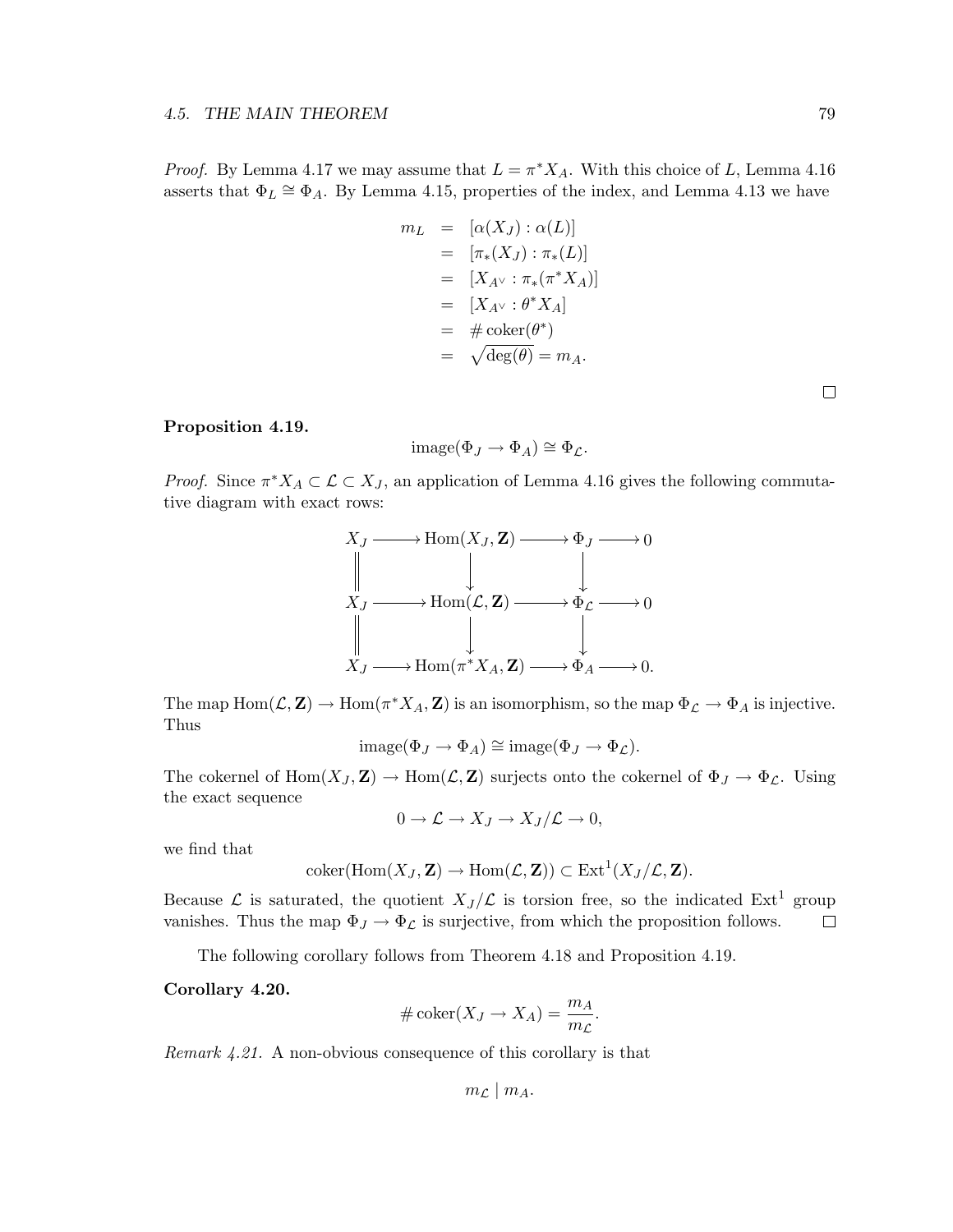## 4.6 Optimal quotients of  $J_0(N)$

We now summarize some facts about  $J_0(N)$  that will be used in our numerical computations. Some of these facts were discussed in greater generality in the previous chapters of this thesis.

#### 4.6.1 Modular curves and semistability

Let  $X_0(N)$  be the modular curve associated to the subgroup  $\Gamma_0(N)$  of  $SL_2(\mathbb{Z})$  that consists of those matrices which are upper triangular modulo N. Initially,  $X_0(N)$  is constructed as a Riemann surface as the quotient

$$
\Gamma_0(N)\setminus (\{z:z\in\mathbf{C},\,\operatorname{Im}(z)>0\}\cup\mathbf{P}^1(\mathbf{Q})).
$$

With some work, we find that  $X_0(N)$  has a canonical structure of algebraic curve over Q.

Suppose that p is a prime divisor of N such that  $N/p$  is coprime to p. We write  $p \mid N$ . In this situation, it is well-known that the Jacobian  $J_0(N)$  of  $X_0(N)$  has semistable reduction at p.

## 4.6.2 Newforms and optimal quotients

The Hecke algebra

$$
\mathbf{T} = \mathbf{Z}[\ldots T_n \ldots] \subset \mathrm{End}(J_0(N))
$$

is a commutative ring of endomorphisms of  $J_0(N)$  of **Z**-rank equal to the dimension  $J_0(N)$ . The character group  $X_{J_0(N)}$  of  $J_0(N)$  at p is equipped with a functorial action of **T**. The Hecke algebra **T** also acts on the complex vector space  $S = S_2(\Gamma_0(N), \mathbf{C})$  of cusp forms.

A newform  $f$  is an eigenform normalized so that the coefficient of  $q$  in the Fourier expansion of f at the cusp  $\infty$  is 1, and such that f is not a modular form of any level  $N' | N$ , with  $N'$  a proper divisor of N.

Let f be a newform, and associate to f the ideal  $I_f$  of the Hecke algebra **T** of elements which annihilate f. Then  $\mathcal{O}_f = \mathbf{T}/I_f$  is an order in the ring of integers of the totally real number field  $K_f$  obtained by adjoining the Fourier coefficients of f to Q. The quotient

$$
A_f = J_0(N)/I_fJ_0(N)
$$

is an optimal quotient of  $J_0(N)$  of dimension equal to  $[K_f : \mathbf{Q}]$ . It is purely toric at p, since  $p \parallel N$ .

## 4.6.3 Homology and the modular degree

Let  $H = H_1(X_0(N), \mathbf{Z})$  be the integral homology of the complex algebraic curve  $X_0(N)$ . Integration defines a T-equivariant nondegenerate pairing  $S \times H \to \mathbb{C}$ . This pairing induces a map  $\alpha : H \to \text{Hom}_{\mathbf{C}}(S, \mathbf{C}).$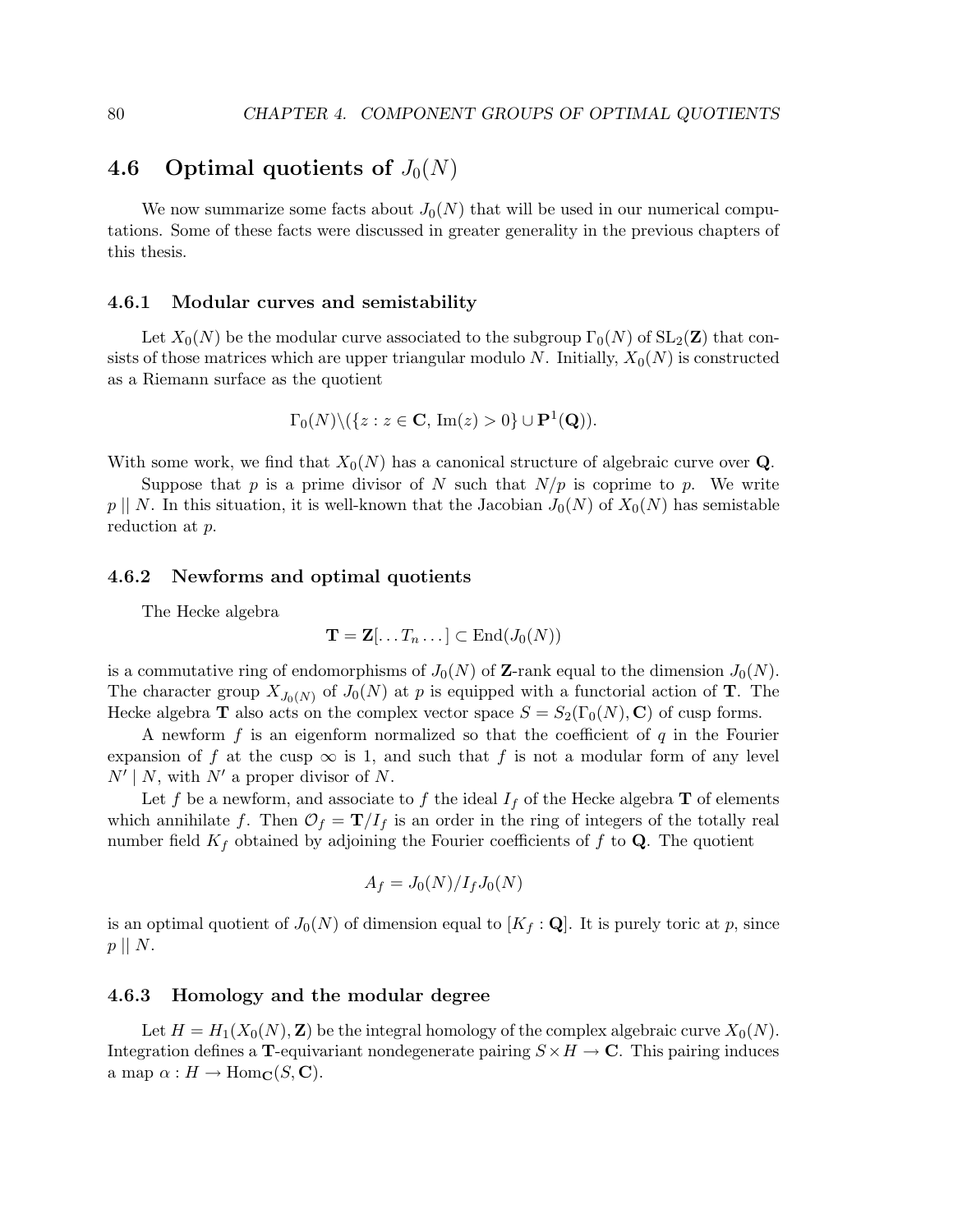Theorem 4.22. We have the following commutative diagram of T-modules:



Proof. This can be deduced from [61]. See also Section 2.7.

Corollary 4.23.  $m_A^2 = [\alpha(H) : \alpha(H[I_f])].$ 

*Proof.* Recall that  $m_A$  is by definition equal to  $\sqrt{\deg(\theta_A)}$ . The kernel of an isogeny between complex tori is isomorphic to the cokernel of the induced map on lattices. The corollary now follows from the diagram of Theorem 4.22, which indicates that the index  $[\alpha(H) : \alpha(H[I_f])]$ is the cokernel of the map  $H[I_f] \to \alpha(H)$ .

For more details, see Section 3.9.

#### 4.6.4 Rational points of the component group (Tamagawa numbers)

Let Frob<sub>p</sub> :  $X_J \to X_J$  denote the map induced by the Frobenius automorphism. We have Frob<sub>p</sub> =  $-W_p$ , where  $W_p$  is the map induced by the Atkin-Lehner involution on  $J_0(p)$ . Let f be a newform,  $A = A_f$  the corresponding optimal quotient, and  $w_p$  the sign of the eigenvalue of  $W_p$  on  $f$ .

## Proposition 4.24.

$$
\Phi_A(\mathbf{F}_p) = \begin{cases} \Phi_A(\overline{\mathbf{F}}_p) & \text{if } w_p = -1, \\ \Phi_A(\overline{\mathbf{F}}_p)[2] & \text{if } w_p = 1. \end{cases}
$$

*Proof.* If  $w_p = -1$ , then Frob<sub>p</sub> = 1 and the Gal( $\overline{\mathbf{F}}_p/\mathbf{F}_p$ )-action of  $\Phi_A(\overline{\mathbf{F}}_p)$  is trivial. In this case  $\Phi(\mathbf{F}_p) = \Phi(\overline{\mathbf{F}}_p)$ . Next suppose  $w_p = 1$ . Recall that we have an exact sequence

$$
0 \to X_{A^{\vee}} \to \text{Hom}(X_A, \mathbf{Z}) \to \Phi_A \to 0.
$$

Since  $W_p$  acts as +1 on f, it also acts as +1 on each of the four modules  $A, X_A, \text{Hom}(X_A, \mathbf{Z}),$ and  $\Phi_A$ . Thus Frob<sub>p</sub> =  $-W_p$  acts as  $-1$  on  $\Phi_A$ . Since the subgroup of 2-torsion elements of a finite abelian group equals the subgroup of elements fixed under −1, it follows that  $\Phi_A(\mathbf{F}_n) = \Phi_A(\overline{\mathbf{F}}_n)[2]$ .  $\Phi_A(\mathbf{F}_p) = \Phi_A(\overline{\mathbf{F}}_p)[2].$ 

**WARNING:** When we extend this result to the whole of  $J_0(N)$ , it is necessary to be exceedingly careful! The action of  $Frob_p = T_p$  need not be by  $\pm 1$ , even though it must be by an involution of order 2. For example, the component group of  $J_0(65)$  at 5 is cyclic of order 42. The action of Frob<sub>5</sub> is by multiplication by  $-13$ . Note that  $(-13)^2 = 1 \pmod{42}$ . The fixed points of multiplication by  $-13$  is the order 14 subgroup of  $\mathbb{Z}/42\mathbb{Z}$ .

 $\Box$ 

 $\Box$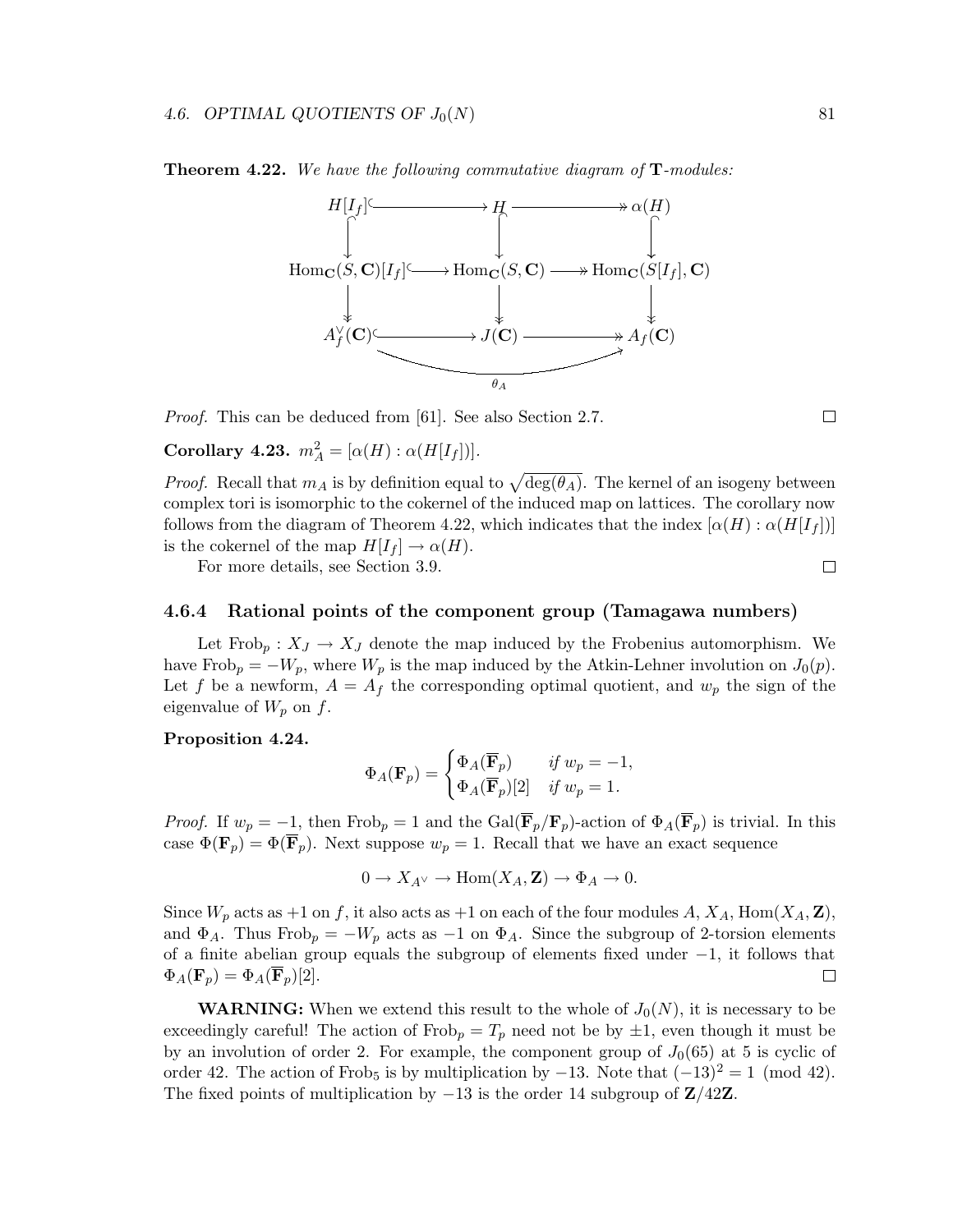## 4.7 Computations

Using the algorithms of Chapter 3, we can enumerate the optimal quotients  $A_f$  of  $J_0(N)$  and compute the modular degree  $m_A$ . The method of graphs (see [47]) and quaternion algebras (see [32]) can be used to compute  $X = X_{J_0(N)}$  with its **T**-action and the monodromy pairing. We can then compute the following three modules: the saturated submodule  $\mathcal{L} = \bigcap_{t \in I_f} \ker(t)$  of X, the character group modular degree  $m_X = m_{\mathcal{L}}$ , and  $\Phi_X = \Phi_{\mathcal{L}}$ . By Theorem 4.18 we obtain

$$
\#\Phi_A = \#\Phi_X \cdot \frac{m_A}{m_X}.
$$

Using this method, we have computed  $\#\Phi_A$  in a number of cases. We give tables that report on some of these computations in Secton 4.7.2. In the next section we discuss a conjecture and a question, which were both suggested by our numerical computations.

#### 4.7.1 Conjectures and questions

Suppose that  $N = pM$  with  $(p, M) = 1$ . Let

$$
H_{\text{new}} = \text{ker}\left(H_1(X_0(N), \mathbf{Z}) \longrightarrow H_1(X_0(M), \mathbf{Z}) \oplus H_1(X_0(M), \mathbf{Z})\right),
$$

where the map is induced by the two natural degeneracy maps  $X_0(N) \to X_0(M)$ .

The Hecke algebra **T** acts on  $H_{\text{new}}$ , and also on the submodule  $H_{\text{new}}[I_f]$  of those elements that are annihilated by  $I_f$ . Integration defines a map  $\alpha : H_{\text{new}} \to \text{Hom}(S[I_f], \mathbf{C})$ . Define the p-new homology modular degree  $m_H$  by

$$
m_H^2 = [\alpha(H_{\text{new}}) : \alpha(H_{\text{new}}[I_f])].
$$

We expect that there is a very close relationship between  $m_X$  and  $m_H$ .

**Question 4.25.** Is  $m_X$  equal to  $m_H$ ?

The following conjecture offers a refinement of some of the results of [40].

Conjecture 4.26 (Refined Eisenstein conjecture). Let p be a prime and let  $f_1, \ldots, f_n$ be a set of representatives for the Galois-conjugacy classes of newforms in  $S_2(\Gamma_0(p))$ . Let  $A_1, \ldots, A_n$  be the optimal quotients associated to  $f_1, \ldots, f_n$ , respectively. Then for each i,  $i = 1, \ldots, n$ , we have

#Ai(Q)tor = #ΦA<sup>i</sup> (Fp) = #ΦA<sup>i</sup> (Fp).

Furthermore,

$$
\#\Phi_{J_0(p)}(\overline{\mathbf{F}}_p) = \prod_{i=1}^d \#\Phi_{A_i}(\overline{\mathbf{F}}_p).
$$

We have verified Conjecture 4.26 for all  $p \leq 757$ , and, up to a power of 2, for all  $p < 2000$ .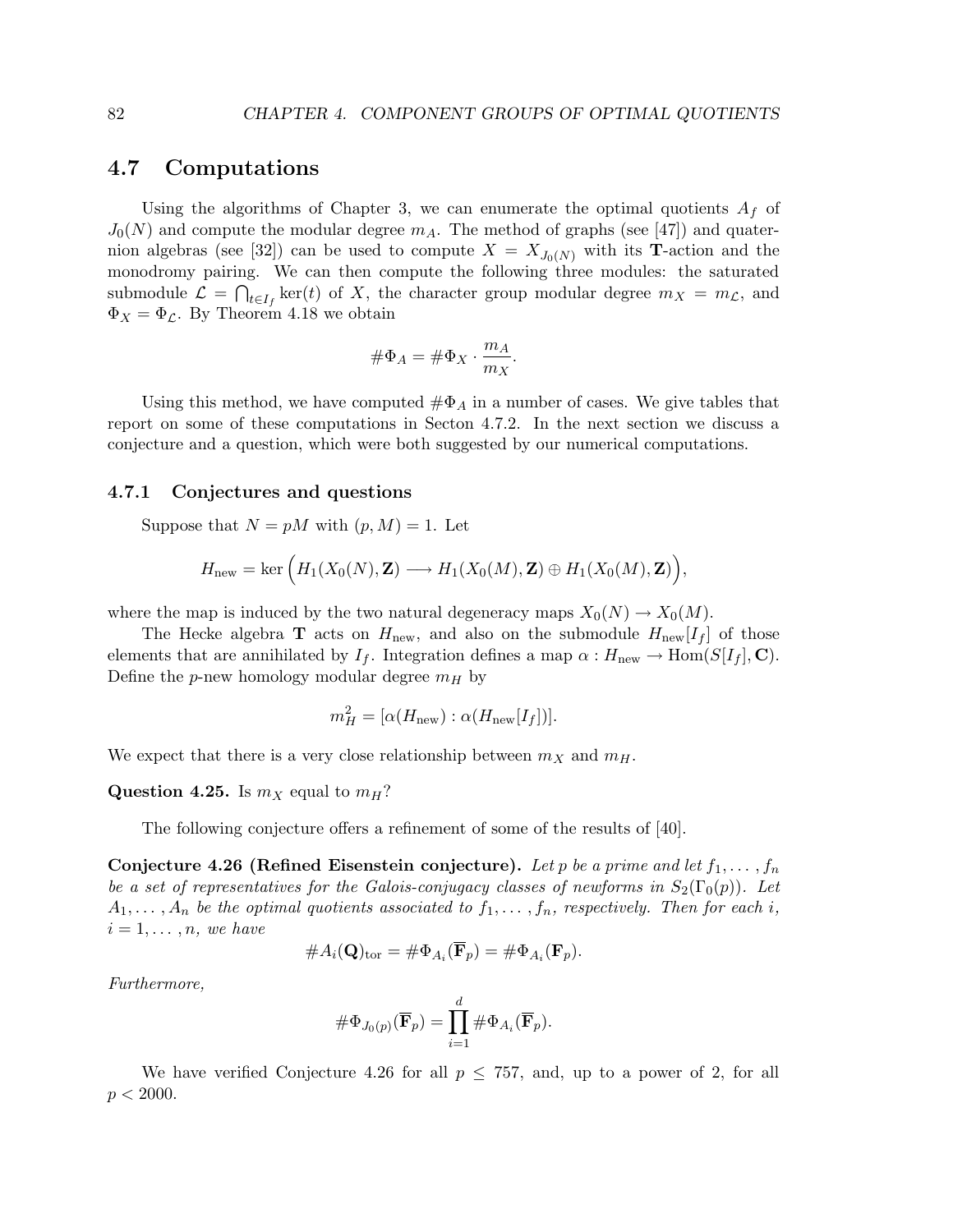Remark 4.27. It is tempting to guess that, e.g., the natural map

$$
\Phi_{J_0(113)}(\overline{\mathbf{F}}_p)\rightarrow \prod_{i=1}^4 \Phi_{A_i}(\overline{\mathbf{F}}_p)
$$

is an isomorphism. Two of the  $\Phi_{A_i}(\mathbf{F}_p)$  have order 2, so the product  $\prod \Phi_{A_i}(\mathbf{F}_p)$  can not be a cyclic group. However, the groups  $\Phi_{J_0(p)}(\mathbf{F}_p)$  are known to be cyclic for all primes p.

## 4.7.2 Tables

We have computed component groups of many optimal quotients  $A_f$  of  $J_0(N)$ . In this section we provide tables, which hint at the data we have gathered. Our notation for optimal quotients is described in Section 1.3.1. See also Table 1.6.

#### Table 4.1: Component groups at low level

Table 4.1 gives the component groups of the quotients  $A_f$  of  $J_0(N)$  for  $N \leq 106$ . The column labeled d contains the dimensions of the  $A_f$ , and the column labeled  $\#\Phi_{A,p}$  contains a list of the orders of the component groups of  $A_f$ , one for each divisor p of N, ordered by increasing p. An entry of "?" indicates that  $p^2 \mid N$ , so our algorithm does not apply. A component group order is starred if the Gal( $\overline{\mathbf{F}}_p/\mathbf{F}_p$ )-action is nontrivial.

#### Table 4.2–4.3: Big component groups

Using the algorithms described in Section 3.10, we computed the rational numbers  $L(A, 1)/\Omega_A$  for every optimal quotient A that is attached to a newform of level  $\leq 1500$ . There are exactly 5 optimal quotients A such that the numerator of  $L(A, 1)/\Omega_A$  is nonzero and divisible by a prime  $> 10<sup>9</sup>$ . The Birch and Swinnerton-Dyer conjecture predicts that these large prime divisors must divide either  $\#\Phi_A$  or the Shafarevich-Tate group of A. This is the case, as Table 4.3 shows.

#### Table 4.4: Quotients of  $J_0(N)$

Table 4.4 contains all of the invariants involved in the computation of component groups for each of the newform optimal quotients of levels 65, 66, 68, and 69.

## Table 4.5: Quotients of  $J_0(p)^-$

We computed the quantities  $m_A$ ,  $m_X$  and  $\Phi_X$  for each abelian variety  $A = A_f$  associated to a newform of prime level p with  $p \leq 757$ . The results are as follows:

- 1. In all cases  $m_A = m_X$ , so the map  $\Phi_J \to \Phi_A$  is surjective.
- 2.  $\Phi_A = 1$  whenever the sign of the Atkin-Lehner involution  $w_p$  on A is 1.

3. 
$$
\prod \# \Phi_A(\overline{\mathbf{F}}_p) = \# \Phi_J(\overline{\mathbf{F}}_p)
$$

Table 4.5 lists those A of level  $\leq$  631 for which  $w_p = -1$ , along with the order of the corresponding component group.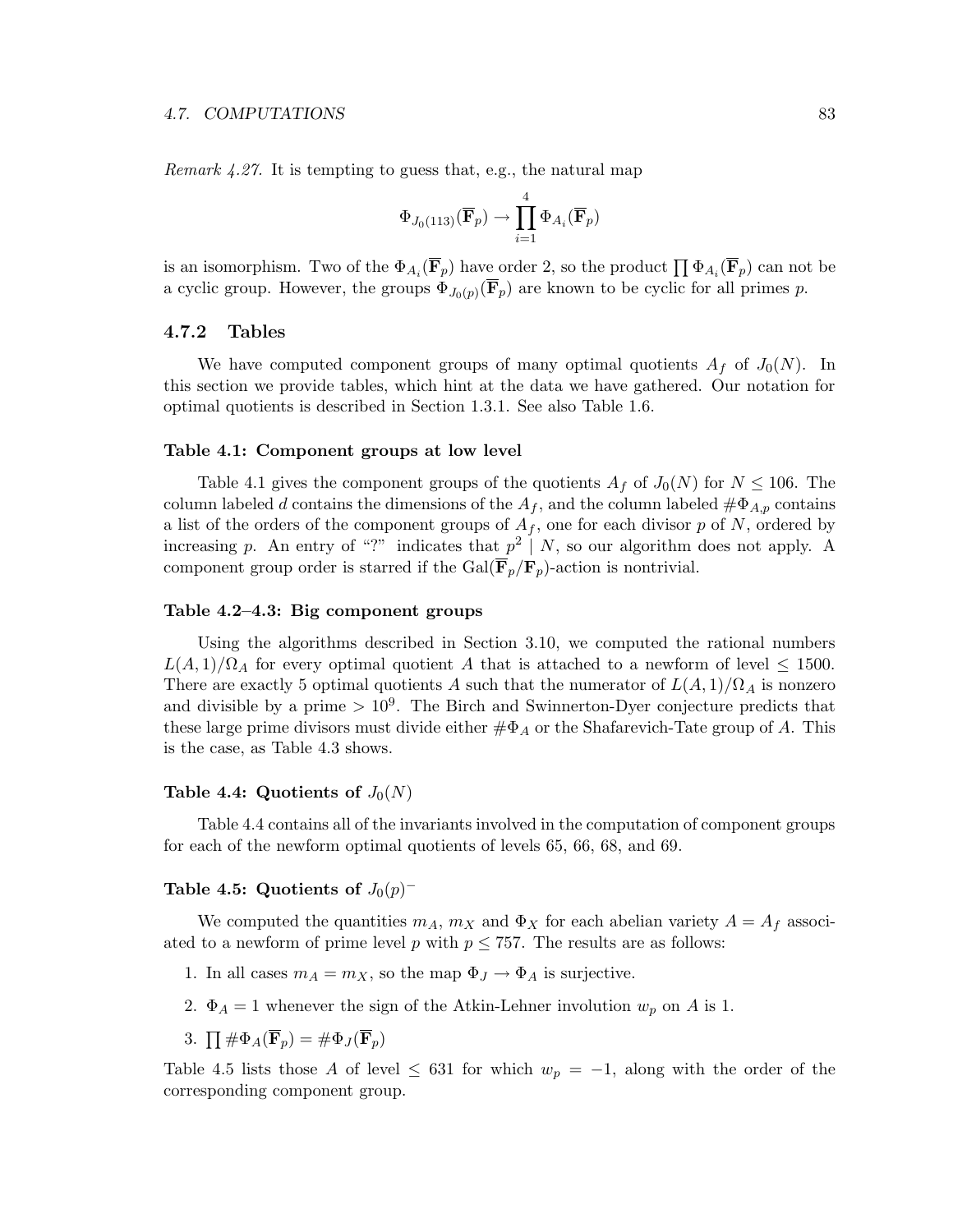|                  |                |                          |                  |                  | rable 7.1. Component groups at low lever |                  |                |                |                 |                   |                 |
|------------------|----------------|--------------------------|------------------|------------------|------------------------------------------|------------------|----------------|----------------|-----------------|-------------------|-----------------|
| $\boldsymbol{A}$ | $\overline{d}$ | $\#\Phi_{A,p}$           | $\boldsymbol{A}$ | $d_{\parallel}$  | $\#\Phi_{A,p}$                           | $\boldsymbol{A}$ | $\overline{d}$ | $\#\Phi_{A,p}$ | A               | $d_{\mathcal{I}}$ | $\#\Phi_{A,p}$  |
| 11A              | $\mathbf{1}$   | $5\overline{)}$          | $51\mathrm{A}$   | $\mathbf{1}$     | $3,1^*$                                  | 72A              | $\mathbf{1}$   | ?, ?           | 90C             | $\mathbf{1}$      | 4, ?, 1         |
| 14A              | $\mathbf{1}$   | $6^*, 3$                 | 51B              | $\overline{2}$   | $16^*$ , 4                               | <b>73A</b>       | $\mathbf{1}$   | $\overline{2}$ | 91A             | $\mathbf{1}$      | $1^*, 1^*$      |
| 15A              | 1              | $4^*, 4$                 | 52A              | $\mathbf{1}$     | $?, 2^*$                                 | <b>73B</b>       | $\overline{2}$ | $1^*$          | 91 <sub>B</sub> | $\mathbf{1}$      | 1,1             |
| 17A              | $\mathbf{1}$   | $\overline{4}$           | 53A              | $\mathbf{1}$     | $1^*$                                    | <b>73C</b>       | $\,2$          | 3 <sup>1</sup> | 91C             | $\overline{2}$    | $7,1*$          |
| <b>19A</b>       | $\mathbf{1}$   | $\mathbf{3}$             | 53A              | $\mathbf{1}$     | $1^*$                                    | 74A              | $\sqrt{2}$     | $9^*, 3$       | 91D             | 3                 | $4^*, 8$        |
| 20A              | $\mathbf{1}$   | $?, 2^*$                 | 53B              | 3                | 13                                       | 74B              | $\sqrt{2}$     | $95,1*$        | 92A             | $\mathbf{1}$      | $?, 1^*$        |
| 21A              | $\mathbf{1}$   | $4,2^*$                  | 54A              | $\mathbf{1}$     | $3^*$ , ?                                | <b>75A</b>       | $\mathbf{1}$   | $1^*, ?$       | 92B             | $\mathbf{1}$      | ?, 1            |
| 23A              | $\overline{2}$ | 11                       | 54B              | $\mathbf{1}$     | 3, ?                                     | 75B              | $\mathbf{1}$   | 1, ?           | 93A             | $\overline{2}$    | $4^*, 1^*$      |
| 24A              | $\mathbf{1}$   | $?, 2^*$                 | <b>55A</b>       | $\mathbf{1}$     | $2, 2^*$                                 | <b>75C</b>       | $\mathbf{1}$   | 5, ?           | 93B             | 3                 | $64, 2*$        |
| 26A              | $\mathbf{1}$   | $3^*, 3$                 | 55B              | $\overline{2}$   | $14^*$ , 2                               | <b>76A</b>       | $\mathbf{1}$   | $?, 1^*$       | 94A             | $\mathbf{1}$      | $2,1^*$         |
| 26B              | $\mathbf{1}$   | $7,1^*$                  | <b>56A</b>       | $\mathbf{1}$     | ?, 1                                     | 77A              | $\mathbf{1}$   | $2^*, 1^*$     | 94B             | $\overline{2}$    | $94^*, 1$       |
| 27A              | $\mathbf{1}$   | $\ddot{?}$               | 56B              | $\mathbf{1}$     | $?, 1^*$                                 | <b>77B</b>       | $\mathbf{1}$   | $3^*, 2$       | 95A             | 3 <sup>1</sup>    | $10, 2^*$       |
| 29A              | $\overline{2}$ | $\overline{7}$           | 57A              | $\mathbf{1}$     | $2^*, 1^*$                               | <b>77C</b>       | $\mathbf{1}$   | $6,3^*$        | 95 <sub>B</sub> | $\overline{4}$    | $54^*$ , 6      |
| 30A              | $\mathbf{1}$   | $4^*, 3, 1^*$            | 57B              | $\mathbf{1}$     | $2, 2^*$                                 | $77\mathrm{D}$   | $\overline{2}$ | $2, 2^*$       | <b>96A</b>      | $\mathbf{1}$      | ?, 2            |
| 31A              | $\overline{2}$ | $\bf 5$                  | $57\mathrm{C}$   | $\mathbf{1}$     | $10, 1^*$                                | <b>78A</b>       | $\mathbf{1}$   | $16^*, 5^*, 1$ | 96B             | $\mathbf{1}$      | $?, 2^*$        |
| 32A              | $\mathbf{1}$   | $\cdot$                  | 58A              | $\mathbf{1}$     | $2^*, 1^*$                               | 79A              | $\mathbf{1}$   | $1^*$          | 97A             | 3                 | $1^\ast$        |
| 33A              | $\mathbf{1}$   | $6^*$ , 2                | 58B              | $\mathbf{1}$     | $10,1*$                                  | <b>79B</b>       | $\overline{5}$ | 13             | 97B             | $\overline{4}$    | $8\,$           |
| 34A              | $\mathbf{1}$   | $6,1^*$                  | 59A              | $\overline{5}$   | 29                                       | 80A              | $\mathbf{1}$   | $?$ , 2        | 98A             | $\mathbf{1}$      | $2^*, ?$        |
| 35A              | $\mathbf{1}$   | $3^*, 3$                 | 61A              | $\mathbf{1}$     | $1^*$                                    | 80B              | $\mathbf{1}$   | $?, 2^*$       | 98B             | $\overline{2}$    | 14, ?           |
| 35B              | $\overline{2}$ | $8,4^*$                  | 61B              | 3                | $\bf 5$                                  | 81A              | $\sqrt{2}$     | $\ddot{?}$     | 99A             | $\mathbf{1}$      | $?, 1^*$        |
| <b>36A</b>       | $\mathbf{1}$   | ?, ?                     | 62A              | $\mathbf{1}$     | $4,1^*$                                  | 82A              | $\mathbf{1}$   | $2^*, 1^*$     | 99B             | $\mathbf{1}$      | ?, 1            |
| 37A              | $\mathbf{1}$   | $1^*$                    | 62B              | $\overline{2}$   | $66^*$ , 3                               | <b>82B</b>       | $\sqrt{2}$     | $28,1*$        | 99C             | $\mathbf{1}$      | $?, 1^*$        |
| 37B              | $\mathbf{1}$   | 3                        | 63A              | $\mathbf{1}$     | $?, 1^*$                                 | 83A              | $\mathbf{1}$   | $1^*$          | 99 <sub>D</sub> | $\mathbf{1}$      | $?, 1^*$        |
| 38A              | $\mathbf{1}$   | $9^*, 3$                 | 63B              | $\overline{2}$   | ?, 3                                     | 83B              | $\,6\,$        | 41             | 100A            | $\mathbf{1}$      | ?, ?            |
| 38B              | 1              | $5,1^*$                  | 64A              | $\mathbf{1}$     | $\overline{\mathcal{E}}$                 | 84A              | $\mathbf{1}$   | $?, 1^*, 2^*$  | 101A            | $\mathbf{1}$      | $1^{\ast}$      |
| <b>39A</b>       | 1              | $2^*$ , 2                | 65A              | $\mathbf{1}$     | $1^*, 1^*$                               | 84B              | $\mathbf{1}$   | ?, 3, 2        | 101B            | $\overline{7}$    | 25              |
| 39B              | 2 <sup>1</sup> | $14, 2^*$                | 65B              | $\overline{2}$   | $3^*, 3$                                 | <b>85A</b>       | $\mathbf{1}$   | $2^*, 1$       | 102A            | 1                 | $2^*, 2^*, 1^*$ |
| 40A              | $\mathbf{1}$   | ?, 2                     | 65C              | $\boldsymbol{2}$ | $7,1*$                                   | 85 <sub>B</sub>  | $\overline{2}$ | $2^*, 1^*$     | 102B            | $\mathbf{1}$      | $6^*, 6, 1^*$   |
| 41A              | $\sqrt{3}$     | 10                       | 66A              | $\mathbf{1}$     | $2^*, 3, 1^*$                            | <b>85C</b>       | $\sqrt{2}$     | $6,1*$         | 102C            | $\mathbf{1}$      | 8, 4, 1         |
| 42A              | $\mathbf{1}$   | $8, 2^*, 1^*$            | 66B              | $\mathbf{1}$     | $4, 1^*, 1^*$                            | 86A              | $\overline{2}$ | $21^*, 3$      | $103\mathrm{A}$ | $\overline{2}$    | $1^*$           |
| $43\mathrm{A}$   | 1              | $1^*$                    | 66C              | $\mathbf{1}$     | 10, 5, 1                                 | 86B              | $\overline{2}$ | $55,1^*$       | 103B            | 6                 | 17              |
| 43B              | $\overline{2}$ | $\overline{7}$           | 67A              | $\mathbf{1}$     | $\mathbf{1}$                             | 87A              | $\sqrt{2}$     | $5,1^*$        | $104\mathrm{A}$ | $\mathbf{1}$      | $?, 1^*$        |
| $44\text{\AA}$   |                | $1 \t ?, 1^*$            | 67B              | $\overline{2}$   | $1^*$                                    | 87B              | $\sqrt{3}$     | $92^*, 4$      | 104B            | $\overline{2}$    | ?, 2            |
| $45\mathrm{A}$   |                | $1 \t ?, 1^*$            | 67C              | $\overline{2}$   | 11                                       | 88A              | $\mathbf{1}$   | $?, 1^*$       | $105\mathrm{A}$ | $\mathbf{1}$      | 1, 1, 1         |
| ${\bf 46A}$      | $\mathbf{1}$   | $10^*, 1$                | 68A              | 2                | $?, 2^*$                                 | $88\mathrm{B}$   | $\overline{2}$ | $?, 2^*$       | $105\mathrm{B}$ | $\overline{2}$    | $10^*, 2^*, 2$  |
| 47A              | $\overline{4}$ | $23\,$                   | 69A              | $\mathbf{1}$     | $2,1^*$                                  | 89A              | $\mathbf{1}$   | $1^*$          | 106A            | $\mathbf{1}$      | $4^*, 1^*$      |
| <b>48A</b>       | $\mathbf{1}$   | $?$ , 2                  | 69B              | $\overline{2}$   | $22^*, 2$                                | 89B              | $\mathbf{1}$   | $\overline{2}$ | 106B            | 1                 | $5^*$ , 1       |
| 49A              | $\mathbf{1}$   | $\overline{\mathcal{E}}$ | <b>70A</b>       | $\mathbf{1}$     | $4, 2^*, 1^*$                            | <b>89C</b>       | $5\,$          | 11             | $106\mathrm{C}$ | 1                 | $24,1*$         |
| 50A              | $\mathbf{1}$   | $1^*, ?$                 | <b>71A</b>       | 3                | $\overline{5}$                           | <b>90A</b>       | $\mathbf{1}$   | $2^*, ?, 3$    | 106D            | $\mathbf{1}$      | $3,1^*$         |
| 50B              | 1              | 5, ?                     | 71B              | 3 <sup>1</sup>   | $\,7$                                    | 90B              | $\mathbf{1}$   | $6, ?, 1^*$    |                 |                   |                 |

Table 4.1: Component groups at low level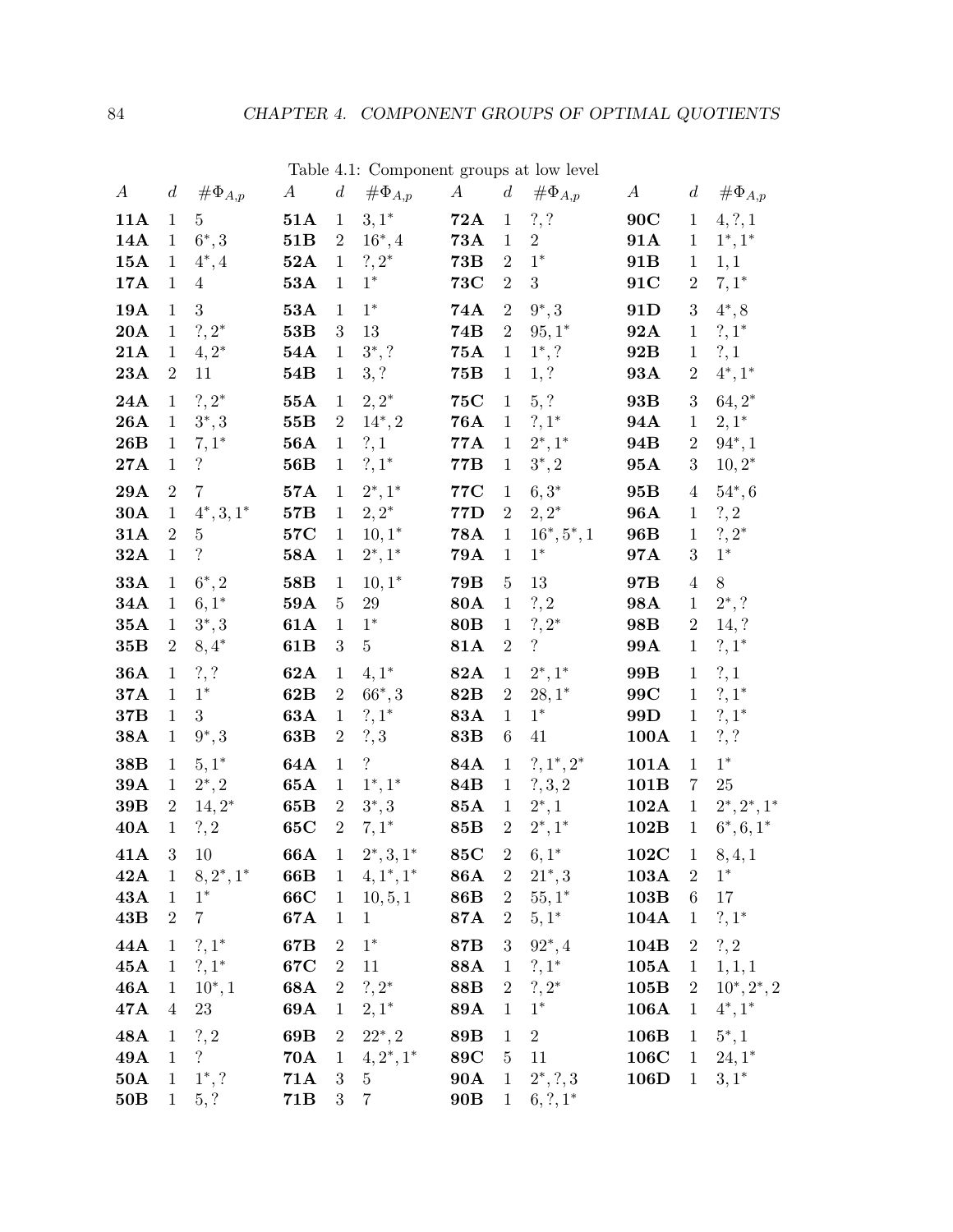Table 4.2: Big  $L(A, 1)/\Omega_A$ 

| $\overline{A}$ | dim- | N                      | $L(A,1)/\Omega_A$ . Manin constant                 |
|----------------|------|------------------------|----------------------------------------------------|
| 1154E 20 2.577 |      |                        | $2^? \cdot 85495047371/17^2$                       |
| 1238G          |      | $19 \quad 2 \cdot 619$ | $2^7 \cdot 7553329019/5 \cdot 31$                  |
| 1322E          |      | $21 \quad 2 \cdot 661$ | $2^? \cdot 57851840099/331$                        |
| 1382D          |      | $20 \quad 2 \cdot 691$ | $2^7 \cdot 37 \cdot 1864449649/173$                |
| 1478J          |      | $20 \quad 2 \cdot 739$ | $2^7 \cdot 7 \cdot 29 \cdot 1183045463/5 \cdot 37$ |

Table 4.3: Big component groups

|        | $\boldsymbol{p}$                   |               | $w \# \Phi_X$              | $m_X$                                                  | $\#\Phi_A(\mathbf{F}_p)$                                          |
|--------|------------------------------------|---------------|----------------------------|--------------------------------------------------------|-------------------------------------------------------------------|
| 1154E  | 2<br>577                           | $\sim$<br>$+$ | $17^{2}$<br>$\overline{1}$ | $2^{24}$<br>$2^{26} \cdot 85495047371$                 | $2^7 \cdot 17^2 \cdot 85495047371$<br>$2^?$                       |
| 1238G  | 2<br>619                           | $+$           | $-5.31$<br>$\overline{1}$  | $2^{26}$<br>$2^{28} \cdot 7553329019$                  | $2^7 \cdot 5 \cdot 31 \cdot 7553329019$<br>$2$ ?                  |
| 1322E  | $\overline{2}$<br>661              | $+$           | 331<br>$\sim$ 1            | $2^{28}$<br>$2^{32} \cdot 57851840099$                 | $2^7 \cdot 331 \cdot 57851840099$<br>$2^?$                        |
| 1382D  | $\mathcal{D}_{\mathcal{L}}$<br>691 | $+$           | 173<br>$\overline{1}$      | $2^{29}$<br>$2^{31} \cdot 37 \cdot 1864449649$         | $2^7 \cdot 37 \cdot 173 \cdot 1864449649$<br>$2$ ?                |
| 1478.J | $\overline{2}$<br>739              |               | $-5.37$<br>$\mathbf{1}$    | $2^{31}$<br>$2^{33} \cdot 7 \cdot 29 \cdot 1183045463$ | $2^7 \cdot 5 \cdot 7 \cdot 29 \cdot 37 \cdot 1183045463$<br>$2^?$ |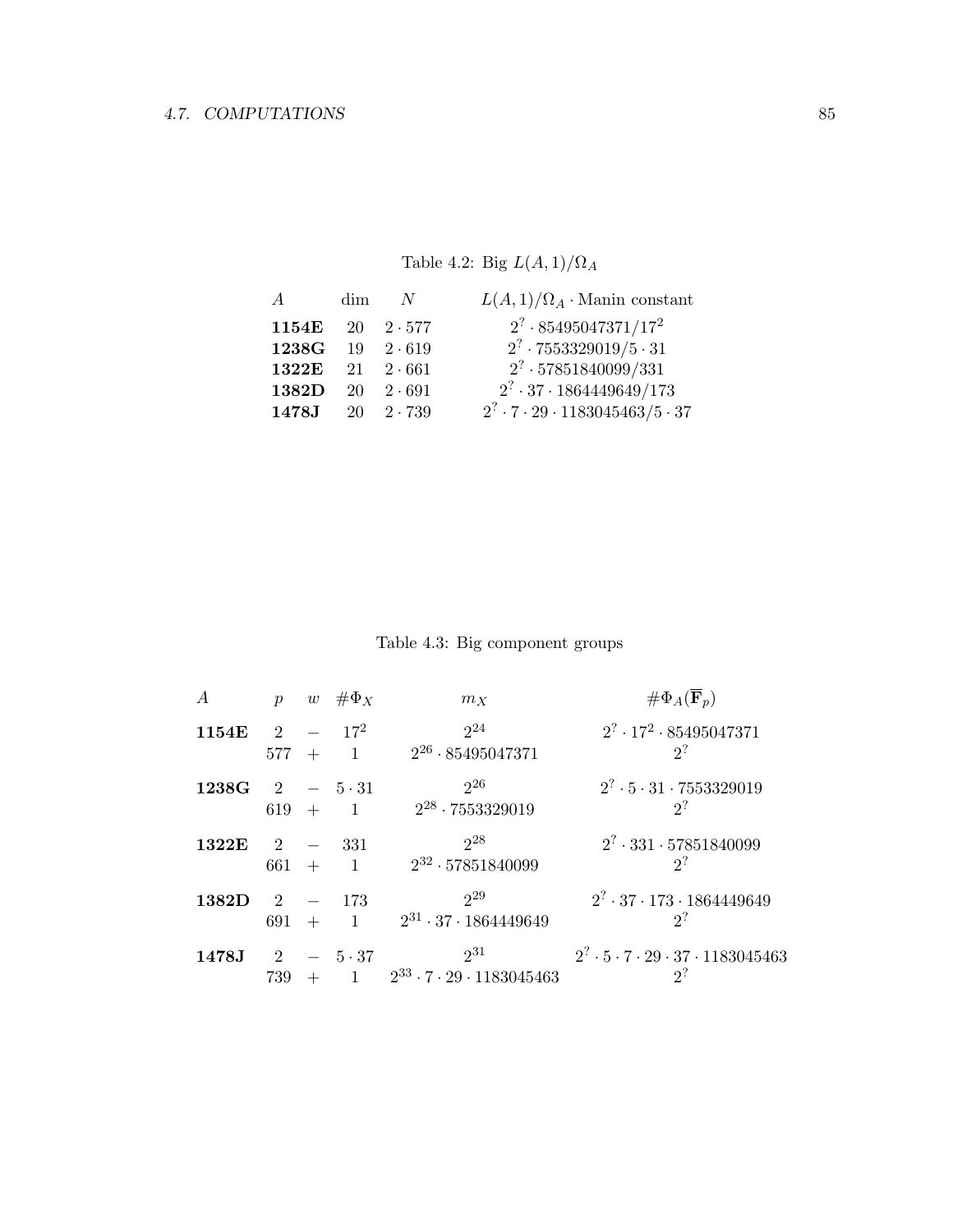| $\boldsymbol{A}$ | $\dim$         | $\boldsymbol{p}$ | $w_p$  | $\#\Phi_X$     | $m_X$            | $m_{\mathcal{A}}$ | $\#\Phi_A$       |
|------------------|----------------|------------------|--------|----------------|------------------|-------------------|------------------|
| 65A              | $\mathbf{1}$   | $\bf 5$          | $^{+}$ | $\mathbf{1}$   | $\sqrt{2}$       | $\overline{2}$    | $\mathbf{1}$     |
|                  |                | 13               | $+$    | $\mathbf{1}$   | $\,2$            |                   | $\mathbf{1}$     |
| 65B              | $\overline{2}$ | $5\,$            | $+$    | 3              | $2^2$            | $2^2$             | 3                |
|                  |                | 13               |        | 3              | $2^2$            |                   | $\boldsymbol{3}$ |
| 65C              | $\overline{2}$ | $\overline{5}$   |        | $\overline{7}$ | $2^{\mathrm{2}}$ | $2^2\,$           | $\overline{7}$   |
|                  |                | 13               | $+$    | $\mathbf{1}$   | $2^2$            |                   | $\mathbf{1}$     |
| 66A              | $\mathbf{1}$   | $\sqrt{2}$       | $^{+}$ | $\mathbf{1}$   | $\sqrt{2}$       | $2^2$             | $\overline{2}$   |
|                  |                | 3                |        | 3              | $2^2$            |                   | 3                |
|                  |                | 11               | $^{+}$ | $\mathbf{1}$   | $2^2$            |                   | $\,1$            |
| 66B              | $\mathbf 1$    | $\sqrt{2}$       |        | $\overline{2}$ | $\overline{2}$   | $2^2$             | $2^2\,$          |
|                  |                | 3                | $+$    | $\mathbf{1}$   | $2^2$            |                   | $\mathbf{1}$     |
|                  |                | 11               | $+$    | $\mathbf{1}$   | $2^2$            |                   | $\mathbf{1}$     |
| 66C              | $\mathbf{1}$   | $\sqrt{2}$       |        | $\mathbf{1}$   | $\overline{2}$   | $2^2 \cdot 5$     | $2 \cdot 5$      |
|                  |                | 3                |        | $\mathbf{1}$   | $2^2$            |                   | $\bf 5$          |
|                  |                | 11               |        | $\mathbf{1}$   | $2^2 \cdot 5$    |                   | $\mathbf{1}$     |
| 68A              | $\sqrt{2}$     | 17               | $+$    | $\sqrt{2}$     | $2 \cdot 3$      | $2 \cdot 3$       | $\overline{2}$   |
| 69A              | $1\,$          | $\sqrt{3}$       |        | $\overline{2}$ | $\sqrt{2}$       | $\overline{2}$    | $\overline{2}$   |
|                  |                | 23               | $^{+}$ | $\mathbf{1}$   | $\overline{2}$   |                   | $\mathbf{1}$     |
| 69B              | $\overline{2}$ | $\boldsymbol{3}$ | $^{+}$ | $\sqrt{2}$     | $\overline{2}$   | $2 \cdot 11$      | $2 \cdot 11$     |
|                  |                | 23               |        | $\sqrt{2}$     | $2\cdot 11$      |                   | $\overline{2}$   |
|                  |                |                  |        |                |                  |                   |                  |

Table 4.4: Component groups of quotients of  $J_0(N)$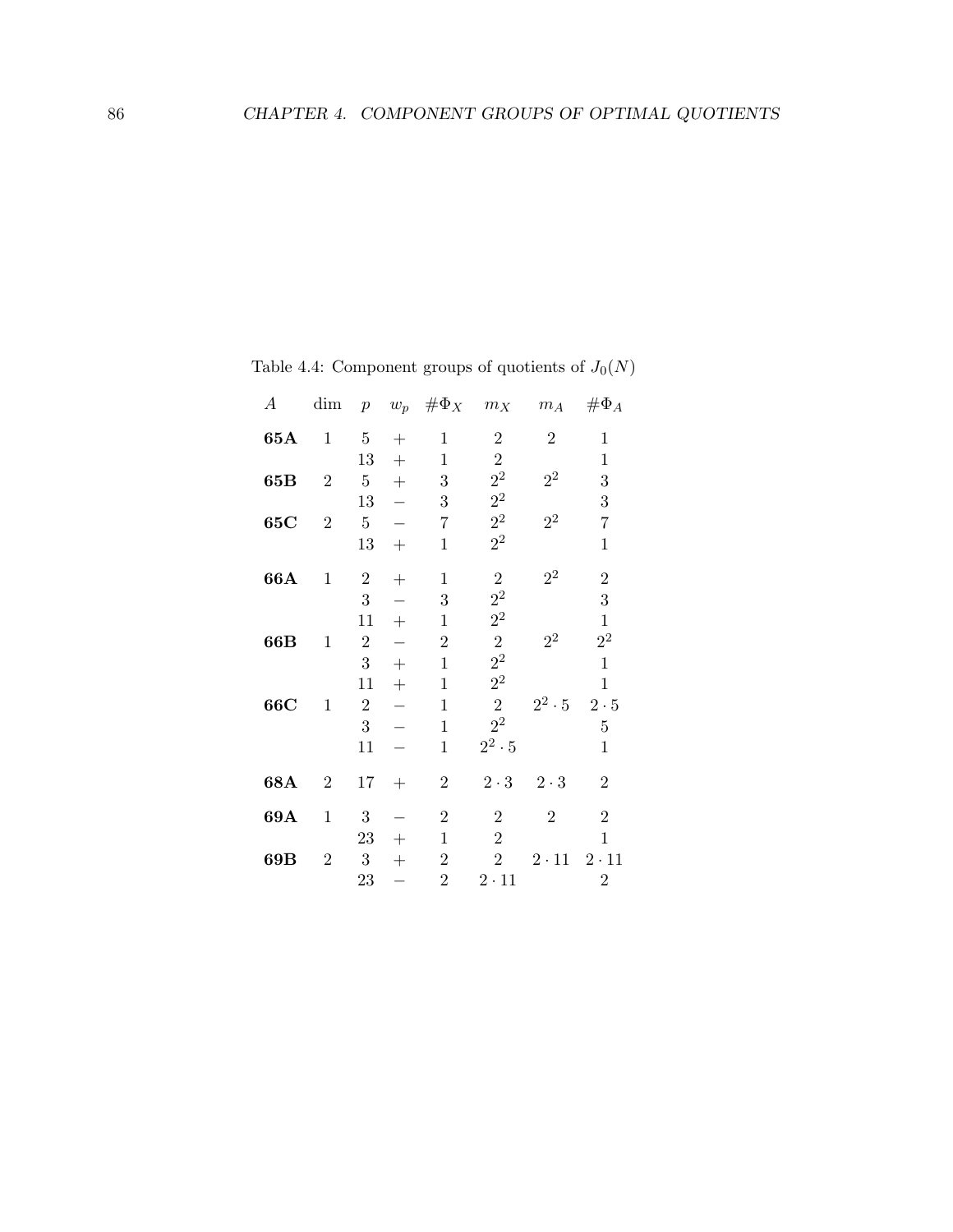| $\boldsymbol{A}$ | $\mathfrak{a}$   | $\#\Phi_A$     | $\boldsymbol{A}$ | $\boldsymbol{d}$ | $\#\Phi_A$          | $\boldsymbol{A}$ | $\overline{d}$ | $\#\Phi_A$      | $\boldsymbol{A}$ | $\boldsymbol{d}$ | $\#\Phi_A$           |
|------------------|------------------|----------------|------------------|------------------|---------------------|------------------|----------------|-----------------|------------------|------------------|----------------------|
| 11A              | $\mathbf{1}$     | $\overline{5}$ | 157B             | $\overline{7}$   | 13                  | 313A             | $\overline{2}$ | $\mathbf{1}$    | 487B             | $\overline{2}$   | $\boldsymbol{3}$     |
| 17A              | $\mathbf{1}$     | $2^2$          | 163C             | $\overline{7}$   | $3^3$               | 313C             | 12             | $2\cdot 13$     | 487C             | 3                | $\mathbf{1}$         |
| 19A              | $\mathbf{1}$     | 3              | 167B             | 12               | 83                  | 317B             | 15             | 79              | 487D             | 16               | $3^3$                |
| 23A              | $\boldsymbol{2}$ | 11             | 173B             | 10               | 43                  | 331D             | 16             | $5 \cdot 11$    | 491C             | 29               | $5 \cdot 7^2$        |
| <b>29A</b>       | $\overline{2}$   | $\overline{7}$ | 179A             | $\mathbf{1}$     | $\mathbf{1}$        | 337B             | 15             | $2^2 \cdot 7$   | 499C             | 23               | 83                   |
| 31A              | $\overline{2}$   | $\overline{5}$ | 179C             | 11               | $89\,$              | 347D             | 19             | 173             | 503B             | $\mathbf{1}$     | $\mathbf{1}$         |
| 37B              | $\mathbf{1}$     | 3              | 181B             | 9                | $3\cdot 5$          | 349B             | 17             | 29              | 503C             | $\mathbf{1}$     | $\mathbf{1}$         |
| 41A              | 3                | $2\cdot 5$     | 191B             | 14               | $5\cdot 19$         | 353A             | $\mathbf{1}$   | $\overline{2}$  | 503D             | 3                | $\mathbf{1}$         |
| 43B              | $\overline{2}$   | $\overline{7}$ | 193C             | 8                | $2^4$               | 353B             | 3              | $\overline{2}$  | 503F             | 26               | 251                  |
| 47A              | $\overline{4}$   | 23             | 197C             | 10               | $7^2$               | 353D             | 14             | $2 \cdot 11$    | 509B             | 28               | 127                  |
| 53B              | 3                | 13             | 199A             | $\overline{2}$   | $\mathbf{1}$        | 359D             | 24             | 179             | 521B             | 29               | $2 \cdot 5 \cdot 13$ |
| 59A              | $\overline{5}$   | $\,29$         | 199C             | 10               | $3 \cdot 11$        | 367B             | 19             | 61              | 523C             | 26               | $3\cdot 29$          |
| 61 <sub>B</sub>  | $\sqrt{3}$       | $\bf 5$        | 211A             | $\overline{2}$   | $\overline{5}$      | 373C             | 17             | 31              | 541B             | 24               | $3^2 \cdot 5$        |
| 67A              | $\mathbf{1}$     | $\mathbf{1}$   | 211D             | $9\phantom{.0}$  | $\overline{7}$      | 379B             | 18             | $3^2 \cdot 7$   | 547C             | 25               | $7 \cdot 13$         |
| 67C              | $\overline{2}$   | 11             | 223C             | 12               | 37                  | 383C             | 24             | 191             | 557B             | $\mathbf{1}$     | $\mathbf{1}$         |
| 71A              | $\sqrt{3}$       | $\overline{5}$ | 227B             | $\overline{2}$   | $\mathbf{1}$        | 389A             | $\mathbf{1}$   | $\mathbf{1}$    | 557D             | 26               | 139                  |
| 71B              | 3                | $\overline{7}$ | 227C             | 2                | $\mathbf{1}$        | 389E             | 20             | 97              | 563A             | $\mathbf{1}$     | $\mathbf{1}$         |
| <b>73A</b>       | $\mathbf{1}$     | $\overline{2}$ | 227E             | 10               | 113                 | 397B             | $\sqrt{2}$     | $\mathbf{1}$    | 563E             | $31\,$           | 281                  |
| <b>73C</b>       | $\sqrt{2}$       | 3              | 229C             | 11               | 19                  | 397C             | $\bf 5$        | 11              | 569B             | $31\,$           | $2\cdot 71$          |
| <b>79B</b>       | $\bf 5$          | 13             | 233A             | $\mathbf{1}$     | $\overline{2}$      | 397D             | 10             | $\overline{3}$  | 571A             | $\mathbf{1}$     | $\mathbf{1}$         |
| 83B              | $\,6\,$          | 41             | 233C             | 11               | 29                  | 401B             | 21             | $2^2 \cdot 5^2$ | 571B             | $\mathbf{1}$     | $\mathbf{1}$         |
| 89B              | $\mathbf{1}$     | $\overline{2}$ | 239B             | 17               | $7 \cdot 17$        | 409B             | 20             | $2 \cdot 17$    | 571C             | $\overline{2}$   | $\mathbf{1}$         |
| 89C              | $\bf 5$          | 11             | 241B             | 12               | $2^2 \cdot 5$       | 419B             | 26             | $11\cdot 19$    | 571D             | $\overline{2}$   | $1\,$                |
| 97B              | $\overline{4}$   | $2^3$          | 251B             | 17               | $5^3$               | 421B             | 19             | $5 \cdot 7$     | 571F             | $\overline{4}$   | $\mathbf{1}$         |
| 101B             | $\overline{7}$   | $5^2\,$        | 257B             | 14               | 2 <sup>6</sup>      | 431B             | $\mathbf{1}$   | $\mathbf{1}$    | 571I             | 18               | $5 \cdot 19$         |
| 103B             | $6\phantom{.}6$  | 17             | 263B             | 17               | 131                 | 431D             | 3              | $\mathbf{1}$    | 577A             | $\overline{2}$   | $\sqrt{3}$           |
| 107B             | 7                | 53             | 269C             | 16               | 67                  | 431F             | 24             | $5 \cdot 43$    | 577B             | $\overline{2}$   | $\mathbf{1}$         |
| 109A             | $\mathbf{1}$     | $\mathbf{1}$   | 271B             | 16               | $3^2 \cdot 5$       | 433A             | $\mathbf{1}$   | $\mathbf{1}$    | 577C             | 3                | $\mathbf{1}$         |
| 109C             | $\overline{4}$   | 3 <sup>2</sup> | 277B             | $\mathbf{3}$     | $\mathbf{1}$        | 433B             | 3              | $\mathbf{1}$    | 577D             | 18               | 2 <sup>4</sup>       |
| 113A             | $\mathbf{1}$     | $\overline{2}$ | 277D             | 9                | 23                  | 433D             | 16             | $2^2 \cdot 3^2$ | 587C             | 31               | 293                  |
| 113B             | $\overline{2}$   | $\overline{2}$ | 281B             | 16               | $2 \cdot 5 \cdot 7$ | 439C             | 25             | 73              | 593B             | $\mathbf 1$      | $\sqrt{2}$           |
| 113D             | 3                | $\overline{7}$ | 283B             | 14               | 47                  | 443C             | $\mathbf{1}$   | $\mathbf{1}$    | 593C             | $\overline{2}$   | $\mathbf{1}$         |
| 127B             | $\overline{7}$   | $3 \cdot 7$    | 293B             | 16               | 73                  | 443E             | 22             | $13 \cdot 17$   | 593E             | 27               | $2\cdot 37$          |
| 131B             | 10               | $5 \cdot 13$   | 307A             | $\mathbf{1}$     | $\mathbf{1}$        | 449B             | 23             | $2^4 \cdot 7$   | 599C             | 37               | $13 \cdot 23$        |
| 137B             | 7                | $2 \cdot 17$   | 307B             | $\mathbf{1}$     | $\,1$               | 457C             | 20             | $2\cdot 19$     | 601B             | 29               | $2\cdot 5^2$         |
| ${\bf 139A}$     | $\mathbf{1}$     | $\mathbf{1}$   | 307C             | $\mathbf{1}$     | 1                   | 461D             | 26             | $5 \cdot 23$    | 607D             | 31               | 101                  |
| 139C             | 7                | 23             | 307D             | $\mathbf{1}$     | $\mathbf{1}$        | 463B             | 22             | $7 \cdot 11$    | 613C             | 27               | $3 \cdot 17$         |
| 149B             | 9                | 37             | 307E             | $\overline{2}$   | 3                   | 467C             | 26             | 233             | 617B             | 28               | $2 \cdot 7 \cdot 11$ |
| 151B             | 3                | $\mathbf{1}$   | 307F             | $\boldsymbol{9}$ | 17                  | 479B             | 32             | $239\,$         | 619B             | 30               | 103                  |
| 151C             | 6                | $5^2$          | 311B             | 22               | $5 \cdot 31$        | 487A             | $\sqrt{2}$     | $\mathbf{1}$    | 631B             | 32               | $3 \cdot 5 \cdot 7$  |

Table 4.5: Component groups of quotients of  $J_0(p)^-$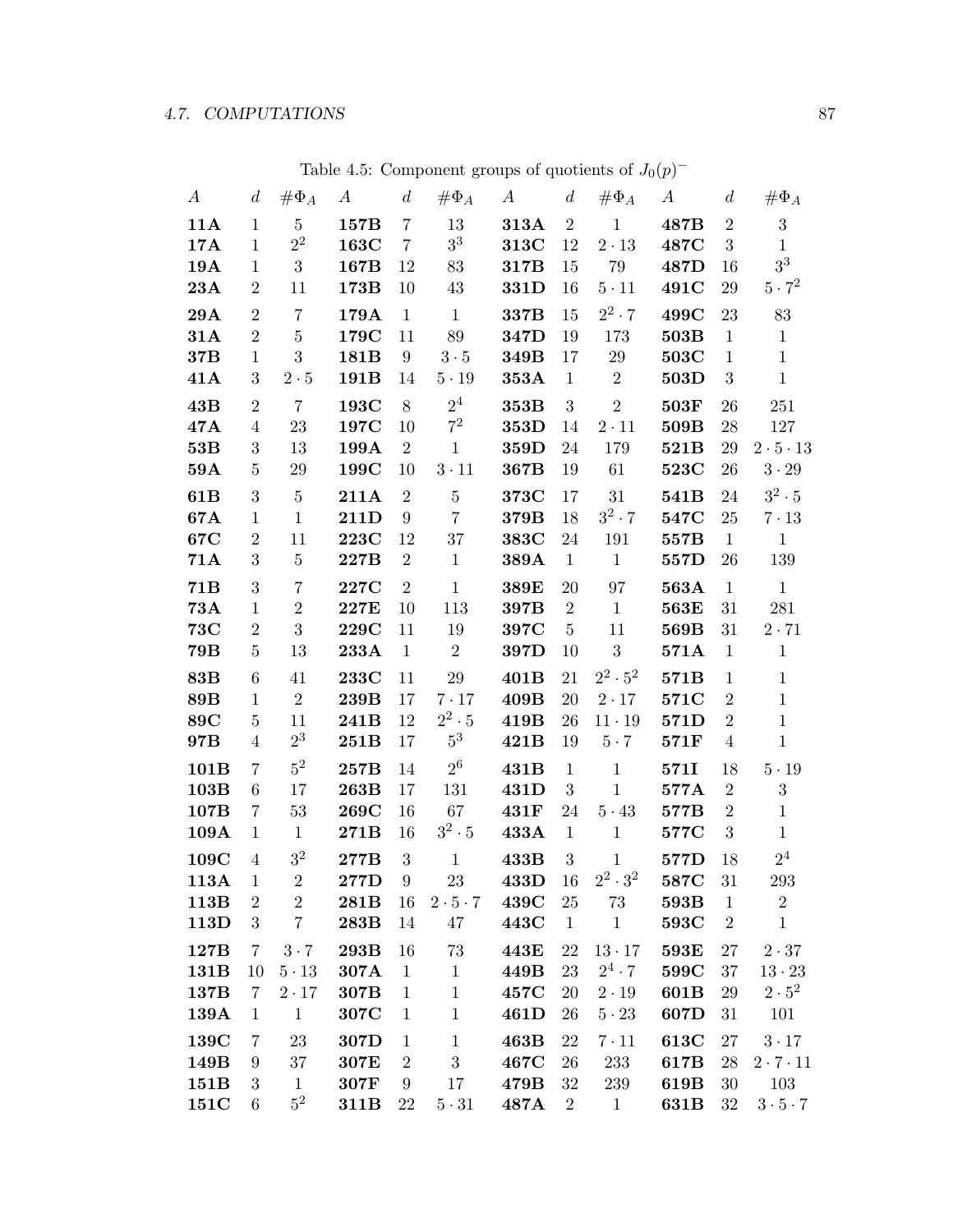# Bibliography

- [1] A. Agash´e, On invisible elements of the Tate-Shafarevich group, C. R. Acad. Sci. Paris Sér. I Math. **328** (1999), no. 5, 369–374.
- [2] A. Agashe, The Birch and Swinnerton-Dyer formula for modular abelian varieties of analytic rank 0, U. C. Berkeley Ph.D. thesis (2000).
- [3] A. Agashe and W. A. Stein, On the generalized manin constant for quotients of  $J_0(N)$ , in preparation.
- [4] A.O.L. Atkin and J. Lehner, *Hecke operators on*  $\Gamma_0(m)$ , Math. Ann. **185** (1970), 134–160.
- [5] B. Birch, Atkin and the Atlas Lab, Proceedings of the conference in honor of A. O. L. Atkin held at the University of Illinois, Chicago, IL, September 1995, Amer. Math. Soc., Providence, RI, 1998, pp. 13–20.
- [6] B. J. Birch and W. Kuyk (eds.), Modular functions of one variable. IV, Springer-Verlag, Berlin, 1975, Lecture Notes in Mathematics, Vol. 476.
- [7] S. Bloch and K. Kato, L-functions and Tamagawa numbers of motives, The Grothendieck Festschrift, Vol. I, Birkh¨auser Boston, Boston, MA, 1990, pp. 333–400.
- [8] S. Bosch, W. Lütkebohmert, and M. Raynaud, *Néron models*, Springer-Verlag, Berlin, 1990.
- [9] W. Bosma, J. Cannon, and C. Playoust, The Magma algebra system I: The user language, J. Symb. Comp. 24 (1997), no. 3-4, 235–265, http://www.maths.usyd.edu.au:8000/u/magma/.
- [10] C. Breuil, B. Conrad, F. Diamond, and R. Taylor, On the modularity of elliptic curves over  $Q$ , or Wild 3-adic exercises,  $(2000)$ , http://www.math.harvard.edu/HTML/Individuals/Richard Taylor.html.
- [11] A. Brumer, *The rank of*  $J_0(N)$ , Astérisque (1995), no. 228, 3, 41–68, Columbia University Number Theory Seminar (New York, 1992).
- [12] K. Buzzard and W. A. Stein, Modularity of some icosahedral Galois representations, in preparation.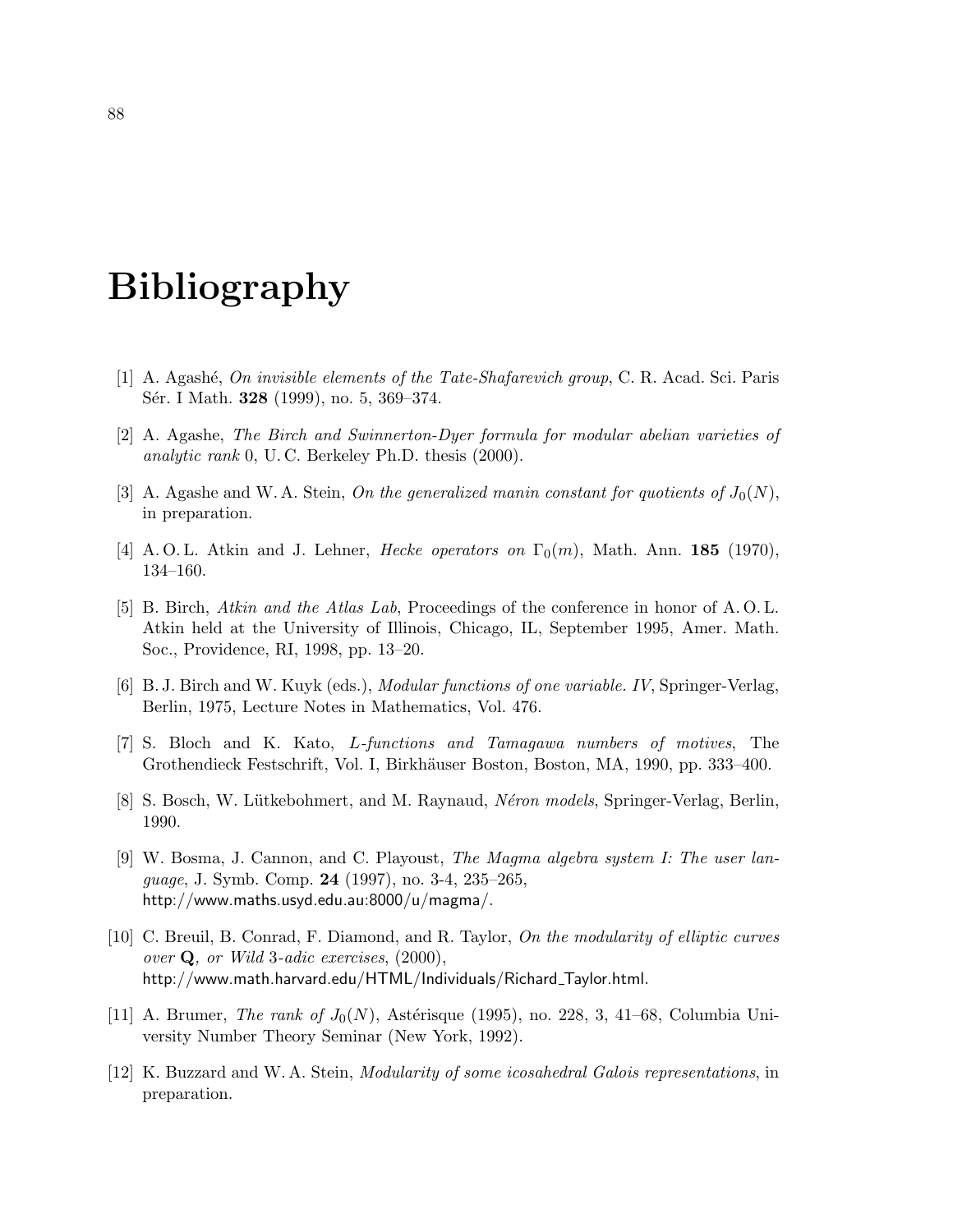- [13] H. Cohen and J. Oesterlé, *Dimensions des espaces de formes modulaires*, (1977), 69–78. Lecture Notes in Math., Vol. 627.
- [14] R. Coleman, *The monodromy pairing*, Asian Math. Journal (1999).
- [15] J.E. Cremona, Modular symbols for  $\Gamma_1(N)$  and elliptic curves with everywhere good reduction, Math. Proc. Cambridge Philos. Soc. 111 (1992), no. 2, 199–218.
- [16] , Algorithms for modular elliptic curves, second ed., Cambridge University Press, Cambridge, 1997.
- [17]  $\ldots$ , Computing periods of cusp forms and modular elliptic curves, Experiment. Math. 6 (1997), no. 2, 97–107.
- [18] J.E. Cremona and B. Mazur, Visualizing elements in the Shafarevich-Tate group, to appear in Experiment. Math.
- [19] H. Darmon, Wiles' theorem and the arithmetic of elliptic curves, Modular forms and Fermat's last theorem (Boston, MA, 1995), Springer, New York, 1997, pp. 549–569.
- [20] H. Darmon and L. Merel, Winding quotients and some variants of Fermat's last theorem, J. Reine Angew. Math. 490 (1997), 81–100.
- [21] F. Diamond and J. Im, Modular forms and modular curves, Seminar on Fermat's Last Theorem, Providence, RI, 1995, pp. 39–133.
- [22] N. Dummigan, Period ratios of modular forms, to appear in Math. Annalen.
- [23] B. Edixhoven, L'action de l'algèbre de Hecke sur les groupes de composantes des jacobiennes des courbes modulaires est "Eisenstein", Astérisque (1991), no. 196–197, 7–8, 159–170 (1992), Courbes modulaires et courbes de Shimura (Orsay, 1987/1988).
- [24] E.V. Flynn, F. Leprévost, E.F. Schaefer, W.A. Stein, M. Stoll, and J.L. Wetherell, Empirical evidence for the Birch and Swinnerton-Dyer conjectures for modular Jacobians of genus 2 curves, Math. of Comp. (2000).
- [25] D. Goldfeld, On the computational complexity of modular symbols, Math. Comp. 58 (1992), no. 198, 807–814.
- [26] J. González and J-C. Lario, Q-curves and their Manin ideals, preprint (2000).
- [27] B. Gross and D. Zagier, Heegner points and derivatives of L-series, Invent. Math. 84 (1986), no. 2, 225–320.
- [28] B. H. Gross, L-functions at the central critical point, Motives (Seattle, WA, 1991), Amer. Math. Soc., Providence, RI, 1994, pp. 527–535.
- [29] K. Hatada, Multiplicity one theorem and modular symbols, J. Math. Soc. Japan 33 (1981), no. 3, 445–470.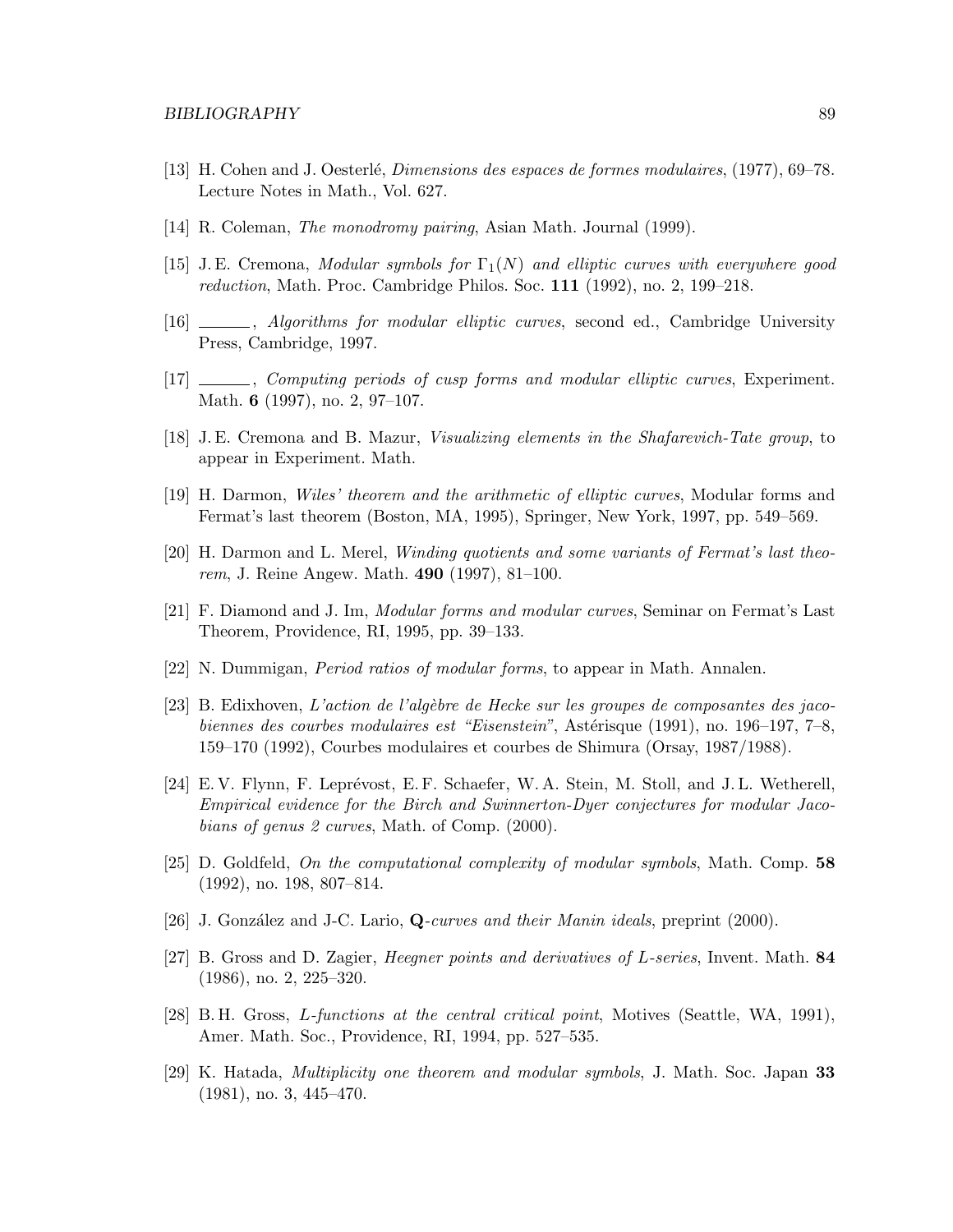- [30] H. Hijikata, Explicit formula of the traces of Hecke operators for  $\Gamma_0(N)$ , J. Math. Soc. Japan 26 (1974), no. 1, 56–82.
- [31] N. M. Katz and B. Mazur, Arithmetic moduli of elliptic curves, Princeton University Press, Princeton, N.J., 1985.
- [32] D. R. Kohel, Hecke module structure of quaternions, preprint (1998).
- [33] V. A. Kolyvagin, On the Mordell-Weil group and the Shafarevich-Tate group of modular elliptic curves, Proceedings of the International Congress of Mathematicians, Vol. I, II (Kyoto, 1990) (Tokyo), Math. Soc. Japan, 1991, pp. 429–436.
- [34]  $\ldots$ , On the structure of Shafarevich-Tate groups, Algebraic geometry (Chicago, IL, 1989), Springer, Berlin, 1991, pp. 94–121.
- [35] V. A. Kolyvagin and D. Y. Logachev, Finiteness of  $III$  over totally real fields, Math. USSR Izvestiya 39 (1992), no. 1, 829–853.
- [36] S. Lang, Algebra, third ed., Addison-Wesley Publishing Co., Reading, Mass., 1993.
- [37] W-C. Li, Newforms and functional equations, Math. Ann. 212 (1975), 285–315.
- [38] J.I. Manin, Parabolic points and zeta functions of modular curves, Izv. Akad. Nauk SSSR Ser. Mat. 36 (1972), 19–66.
- [39] B. Mazur, *Courbes elliptiques et symboles modulaires*, Séminaire Bourbaki, 24ème ann´ee (1971/1972), Exp. No. 414, Springer, Berlin, 1973, pp. 277–294. Lecture Notes in Math., Vol. 317.
- [40] \_\_\_\_\_\_, Modular curves and the Eisenstein ideal, Inst. Hautes Études Sci. Publ. Math. (1977), no. 47, 33–186 (1978).
- $[41]$  , Rational isogenies of prime degree (with an appendix by D. Goldfeld), Invent. Math. 44 (1978), no. 2, 129–162.
- $[42]$  , On the arithmetic of special values of L functions, Invent. Math. 55 (1979), no. 3, 207–240.
- [43]  $\ldots$ , Visualizing elements of order three in the Shafarevich-Tate group, preprint (1999).
- [44] B. Mazur and P. Swinnerton-Dyer, Arithmetic of Weil curves, Invent. Math. 25 (1974), 1–61.
- [45] L. Merel, Universal Fourier expansions of modular forms, On Artin's conjecture for odd 2-dimensional representations (Berlin), Springer, 1994, pp. 59–94.
- [46] , L'accouplement de Weil entre le sous-groupe de Shimura et le sous-groupe cuspidal de  $J_0(p)$ , J. Reine Angew. Math. 477 (1996), 71–115.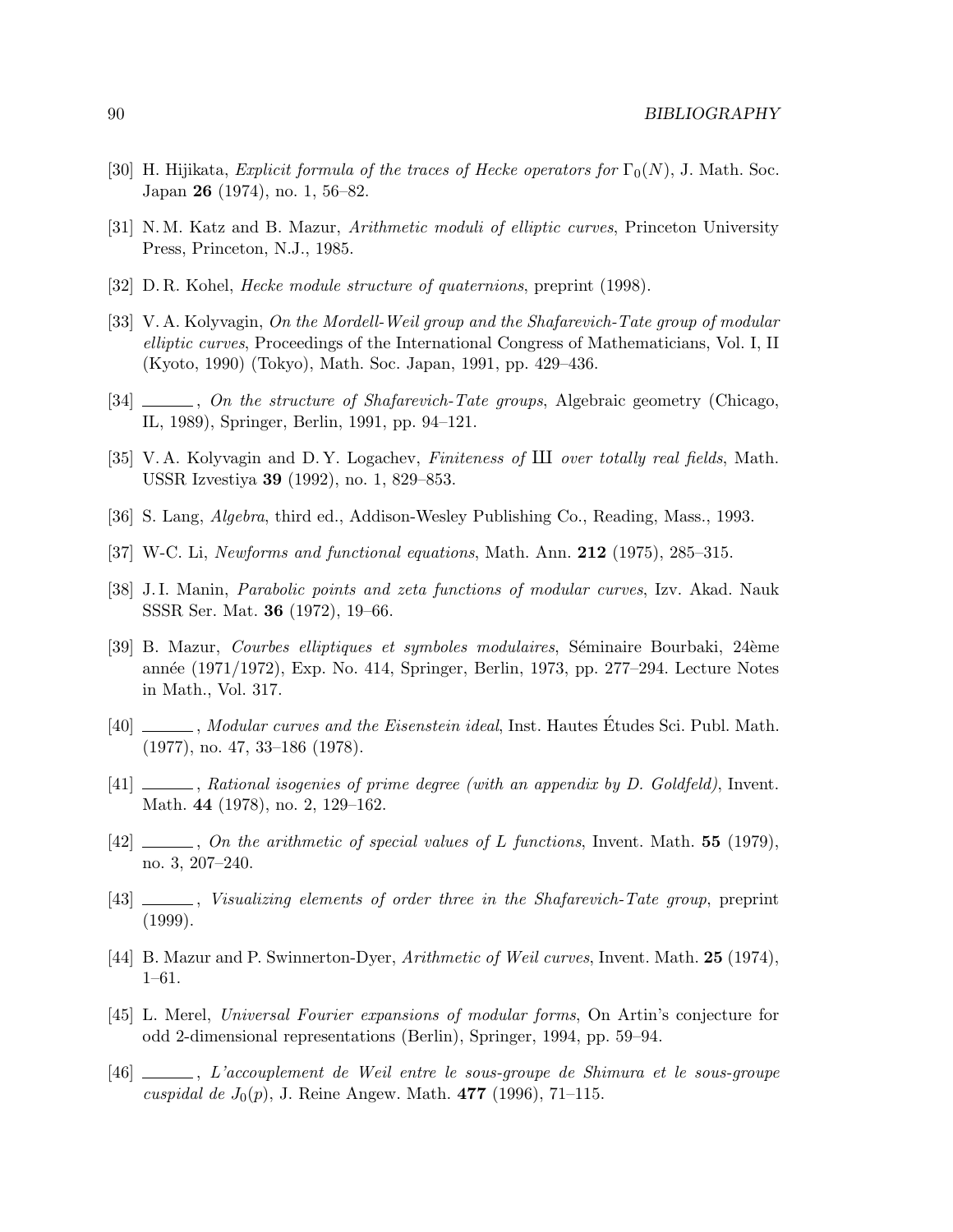- [47] J.-F. Mestre, La méthode des graphes. Exemples et applications, Proceedings of the international conference on class numbers and fundamental units of algebraic number fields (Katata) (1986), 217–242.
- [48] J.-F. Mestre and J. Oesterlé, Courbes de Weil semi-stables de discriminant une puissance m-ième, J. Reine Angew. Math.  $400$  (1989), 173–184.
- [49] J. S. Milne, *Étale cohomology*, Princeton University Press, Princeton, N.J., 1980.
- [50]  $\_\_\_\_\$ , Abelian varieties, Arithmetic geometry (Storrs, Conn., 1984), Springer, New York, 1986, pp. 103–150.
- [51] , Arithmetic duality theorems, Academic Press Inc., Boston, Mass., 1986.
- [52] A. Pizer, An algorithm for computing modular forms on  $\Gamma_0(N)$ , J. Algebra 64 (1980), no. 2, 340–390.
- [53] K.A. Ribet, On modular representations of  $Gal(\mathbf{Q}/q)$  arising from modular forms, Invent. Math. 100 (1990), no. 2, 431–476.
- [54]  $\ldots$ , Raising the levels of modular representations, Séminaire de Théorie des Nombres, Paris 1987–88, Birkh¨auser Boston, Boston, MA, 1990, pp. 259–271.
- [55] K. Rubin, The "main conjectures" of Iwasawa theory for imaginary quadratic fields, Invent. Math. 103 (1991), no. 1, 25–68.
- [56] , Euler Systems, Princeton University Press, Spring 2000, Annals of Mathematics Studies 147, http://math.Stanford.EDU/˜rubin/weyl.html.
- [57] A. J. Scholl, Motives for modular forms, Invent. Math. 100 (1990), no. 2, 419–430.
- [58]  $\ldots$ , An introduction to Kato's Euler systems, Galois Representations in Arithmetic Algebraic Geometry, Cambridge University Press, 1998, pp. 379–460.
- [59] I. R. Shafarevich, Exponents of elliptic curves, Dokl. Akad. Nauk SSSR (N.S.) 114 (1957), 714–716.
- [60] G. Shimura, Sur les intégrales attachées aux formes automorphes, J. Math. Soc. Japan 11 (1959), 291–311.
- $[61]$  , On the factors of the jacobian variety of a modular function field, J. Math. Soc. Japan 25 (1973), no. 3, 523–544.
- [62]  $\ldots$ , Introduction to the arithmetic theory of automorphic functions, Princeton University Press, Princeton, NJ, 1994, Reprint of the 1971 original, Kan Memorial Lectures, 1.
- [63] V. V. Sokurov, *Modular symbols of arbitrary weight*, Funkcional. Anal. i Priložen. 10 (1976), no. 1, 95–96.
- [64] W. A. Stein, HECKE: The modular symbols calculator, Software (available online) (1999).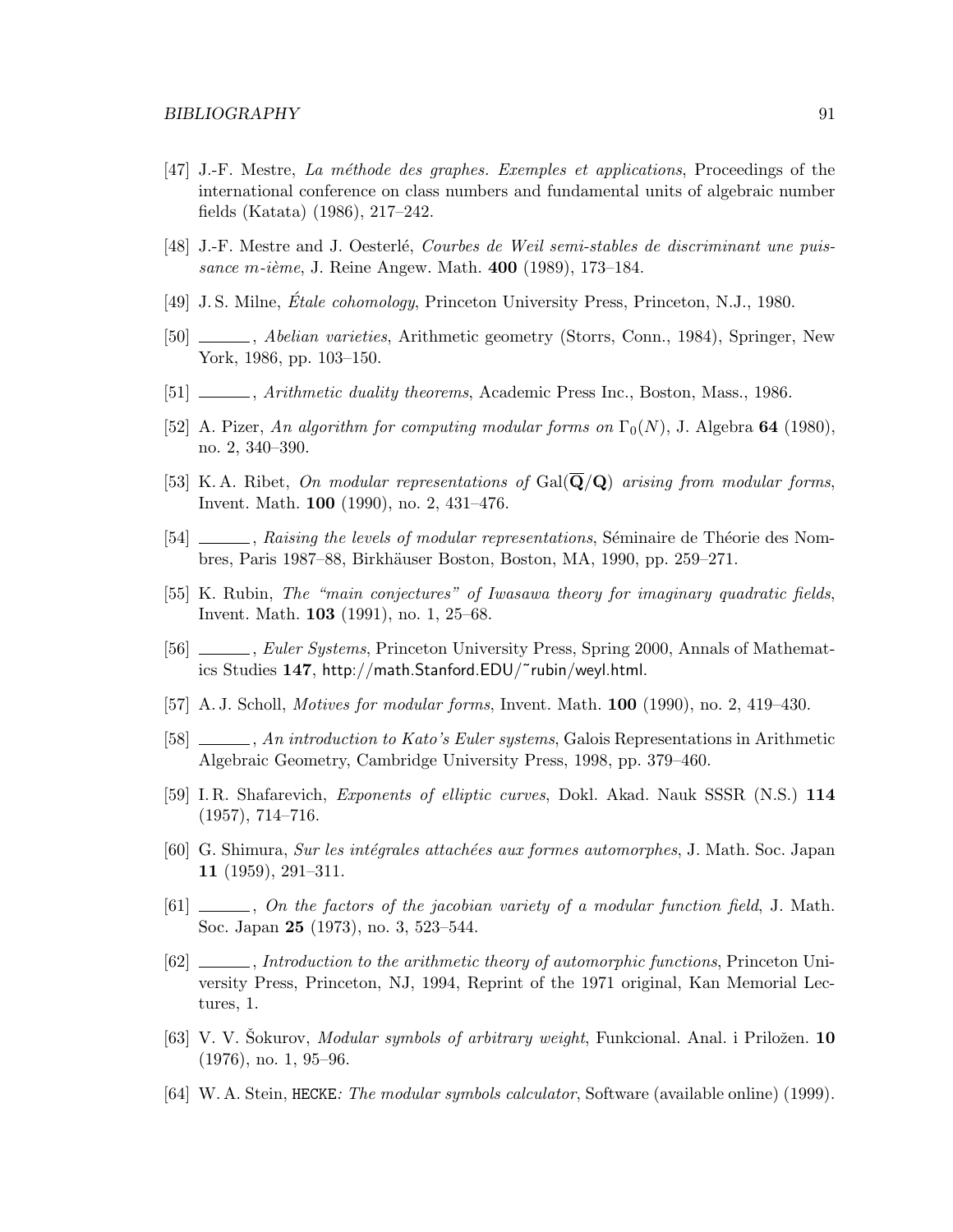- [65] G. Stevens, Arithmetic on modular curves, Birkhäuser Boston Inc., Boston, Mass., 1982.
- [66] J. Sturm, On the congruence of modular forms, Number theory (New York, 1984–1985), Springer, Berlin, 1987, pp. 275–280.
- [67] J. Tate, On the conjectures of Birch and Swinnerton-Dyer and a geometric analog, Séminaire Bourbaki, Vol. 9, Soc. Math. France, Paris, 1995, pp. Exp. No. 306, 415– 440.
- [68] C. Viola, Arithmetic theory of elliptic curves. Lectures given at the 3rd session of the Centro Internazionale Matematico Estivo (CIME)., Springer-Verlag, Berlin, 1997 (English).
- [69] D. Zagier, Modular parametrizations of elliptic curves, Canad. Math. Bull. 28 (1985), no. 3, 372–384.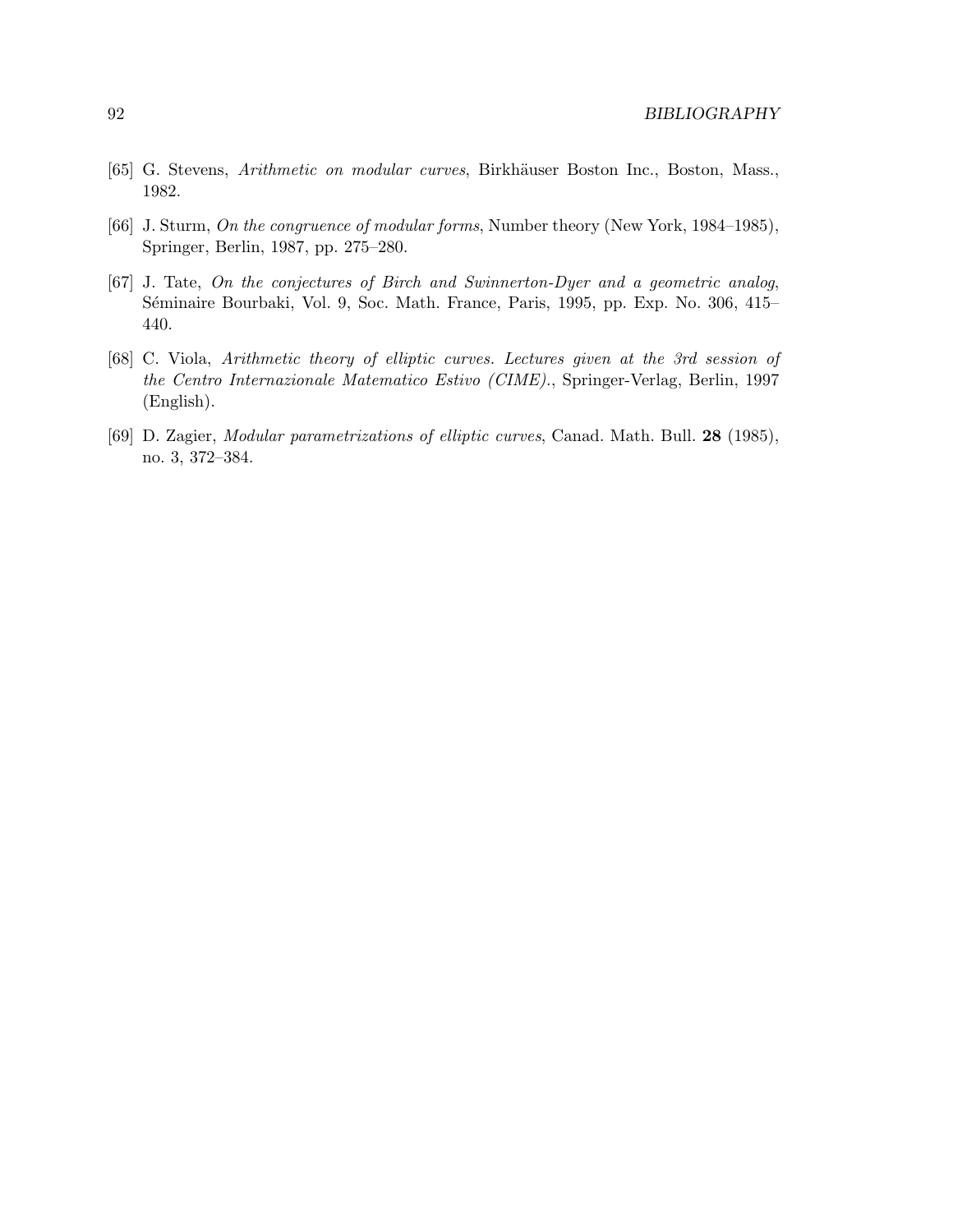## Index

L-series, 52, 52 q-expansion principle, 58 Etale group scheme,  $73$ Agashe, 2, 3, 37, 52, 53, 57, 58 conjecture of, 58 Algorithm for computing an eigenvector, 43 congruences, 47 coset representatives, 26 cuspidal subgroup, 49 cusps, 30 decomposition of space of modular symbols, 41 eigenvalues, 44 equivalent cusps, 31 Hecke operators on the dual, 42, 43 integral modular symbols, 37 modular kernel, 51 period integrals, 60 rational part of  $L(A, j)$ , 53 rational period mapping, 48 real and minus volumes, 65 space of modular symbols, 36 Analytic invariants, 59 Antiholomorphic cusp forms, 21 Atkin-Lehner involution, 23, 28, 63, 81 and integration pairing, 24 and ordering eigenforms, 45 Birch and Swinnerton-Dyer conjecture, see BSD conjecture Bloch and Kato conjecture, 4, 33 Bound of Kato, 5 Kolyvagin, 5 Sturm, 38, 42

Boundary map, 30 Boundary modular symbols, 21 and Manin symbols, 30 BSD conjecture, 2, 2, 12, 35 and  $\Omega_A$ , 53, 66 and  $III, 5$ and  $L(A, j)/\Omega_i$ , 35 and component groups, 70 generalization of, 4 in higher dimensions, 2 is still unknown, 2 Manin's remarks on, 56 predicted order of  $III$ , 10 predicts invisible elements, 6 predicts large component groups, 83 statement of, 3 verification of, 4 Canonical polarization, 71 Cartier dual, 72 Character group of torus, 71, 73, 73, 76 Closed fiber of Néron model, 73 Complex torus, 32, 59 dual of, 33 in weight two, 34 Component group, 70, 71, 71 and character group, 78 archimedean, 66 geometric, 7 rational points of, 70 table of, 84–87 Conductor of Dirichlet character, 39 Congruences and BSD conjecture, 2 and lower bounds on  $III$ ,  $6$ between q-expansions, 47 between elliptic curves, 6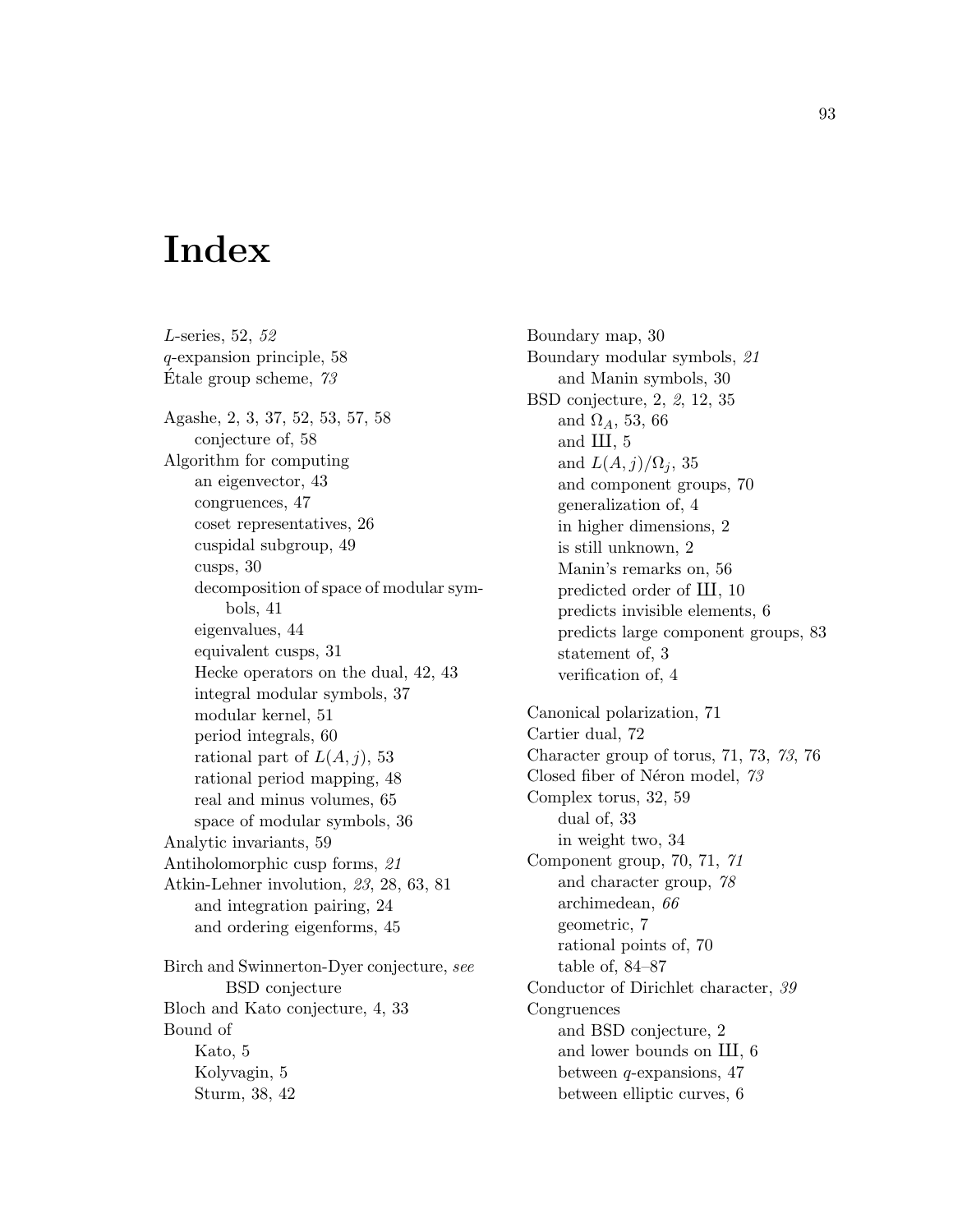computed using homology, 47 computing, 45 Conjecture about modular degree, 82 Agashe and Stein, 58 Birch and Swinnerton-Dyer, see BSD conjecture Bloch and Kato, 4, 33 Kani, 6 refined Eisenstein, 82 Shimura and Taniyama, 2 that Manin constant equals 1, 58 Continued fractions, 28 Coset representatives, 26 Cremona, 19, 29, 30, 40, 53 Cusp forms, 21 antiholomorphic, 21 Cuspidal modular symbols, 21 and Manin symbols, 30 Cuspidal points, 49 Cusps and boundary map, 30 criterion for vanishing, 31 Degeneracy maps, 24, 41 compatibility, 27 Dimension of  $S_k(N,\varepsilon)$ , 40 Dirichlet character, 20, 24, 32, 36–38 and cusps, 31 conductor of, 39 Eichler-Shimura relation, 50 Eigenforms computing, 44 sorting and labeling, 44 Euler system, 4, 5 Explanatory factor, 10 Extended modular symbols, 59, 60 Fourier coefficients, 23, 47 Genus-two curves, 67 Grothendieck, 71 Hecke, 52 Hecke algebra, 3, 22, 33, 51, 57, 65, 80, 82

and congruences, 47 and cuspidal subgroup, 49 and integration pairing, 33 and rational period mapping, 47 bounds torsion, 50 computation of, 37 generators as module, 37 generators as ring, 37 Hecke operators, 1, 22, 32, 37, 41, 44, 48, 54, 56 and degeneracy maps, 41 computation on subspace of dual, 42 on Manin symbols, 29 respect pairing, 22 Heegner points, 5 Heilbronn matrices, 44

Index of lattices, 54 Integration pairing, 21, 59, 80 and complex torus, 33 and extended modular symbols, 59 Invisible elements of  $III$ , 6, 10

Jacobian, 2, 6, 72 is principally polarized, 76 of  $X_0(N)$ , 70, 71, 80 of genus-two curve, 67 semistable, 71, 76 visibility in, 6

## Kani, 6

Lattice, 54 Lattice index, 3, 54 Level of modular symbols,  $20$ Local-to-global principle, 3 Logan, 13 Manin, 35, 36, 49, 53, 61 comment on BSD, 56 trick of, 28 Manin constant, 3, 57, 58, 67 conjecture about, 58 Manin symbols, 27, 27, 28, 30, 36, 42, 44 and boundary space, 30 and cuspidal subspace, 30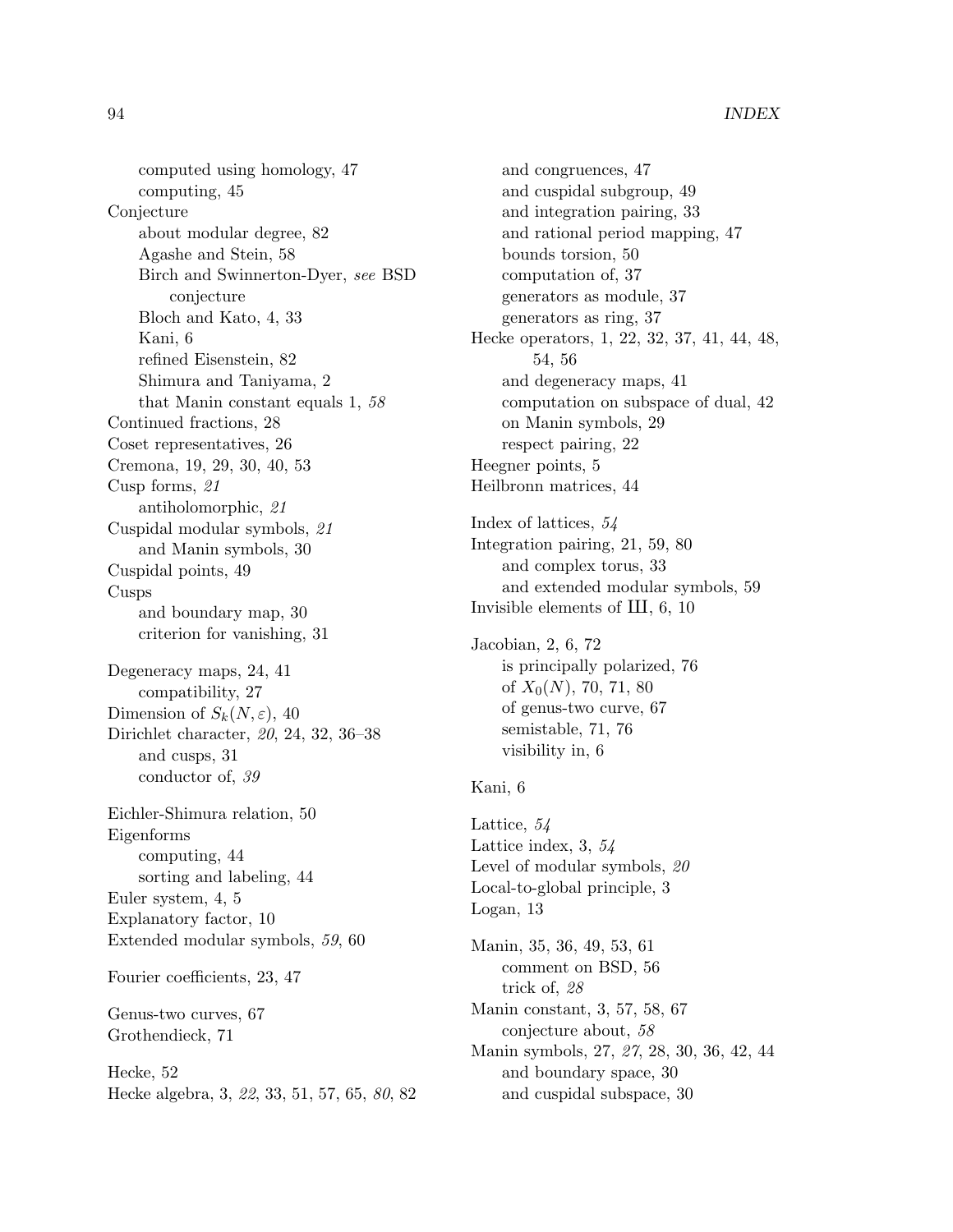and Hecke operators, 29 and Manin's trick, 27 conversion to modular symbols, 28 Manin's trick, 27, 28 Mazur, 2–5, 13, 52, 57 Merel, 4, 19, 22, 29, 30, 52 Mestre, 14, 70 Method of graphs, 82 Minus volume, 53, 65, 68 Minus-one quotient, 23, 32 Modular curve, 80 Modular degree, 50, 72 and character group, 78 Modular forms, 23, 27, 33, 34, 62 and Atkin-Lehner involution, 24 and BSD, 2 associated complex torus, 32 associated subtorus, 33 congruences between, 6 duality with modular symbols, 21 Modular map, 50 Modular symbols, 3, 19, 20, 28, 40, 59, 62 computing, 35 conversion to Manin symbols, 28 duality with modular forms, 21 finite presentation of, 27 minus-one quotient of, 23 new and old subspace of, 25 plus-one quotient of, 23 relations satisfied by, 20 Monodromy pairing, 71, 76, 77, 82 Motifs, 4, 33 Mumford, 71 Néron model, 57, 70, 71, 73 closed fiber of, 73 New modular symbols, 25 New subspace, 41 Old modular symbols, 25 Old subspace, 41 One-motif dual, 74 Operators

> ∗-involution, 23 Atkin-Lehner, 23

Hecke, 22 Optimal quotient, 2, 34, 51, 58, 72, 76, 80 and semistable reduction, 74 component groups of, 70 dual map is injective, 72 of  $J_0(N)$ , 80 Tamagawa numbers of, 70 Ordering of eigenforms, 44 Period integrals algorithm for computing, 60 Period lattice, 61 Period mapping, 33, 54, 65 computation of, 64 is injective, 33 Petersson pairing, 32 Plus-one quotient, 23, 32 Polarization, 72 Projective line modulo N, 26 Purely toric reduction, 8, 73–75, 80 Quaternion algebras, 82 Rational part of  $L(A, j)$ , 52 Rational period mapping, 47, 64 Raynaud, 74 Real volume, 53, 65, 68 Ribet, 4, 6, 13, 37, 70 Rigid uniformization, 73 Saturated, 57 Semistable reduction, 73, 74 and uniformization, 73 Shafarevich-Tate group, 3, 6, 83 first invisible example, 13 invisible elements of, 6 visibility at higher level, 6 visible part of, 5 Shimura, 32, 34, 53 Shimura-Taniyama conjecture, 2 Snake lemma, 46, 51, 58, 72, 75, 76 Special value  $L(A, j)$ computing, 64 rational part of, 52 Star involution, 23, 33 and integration pairing, 23